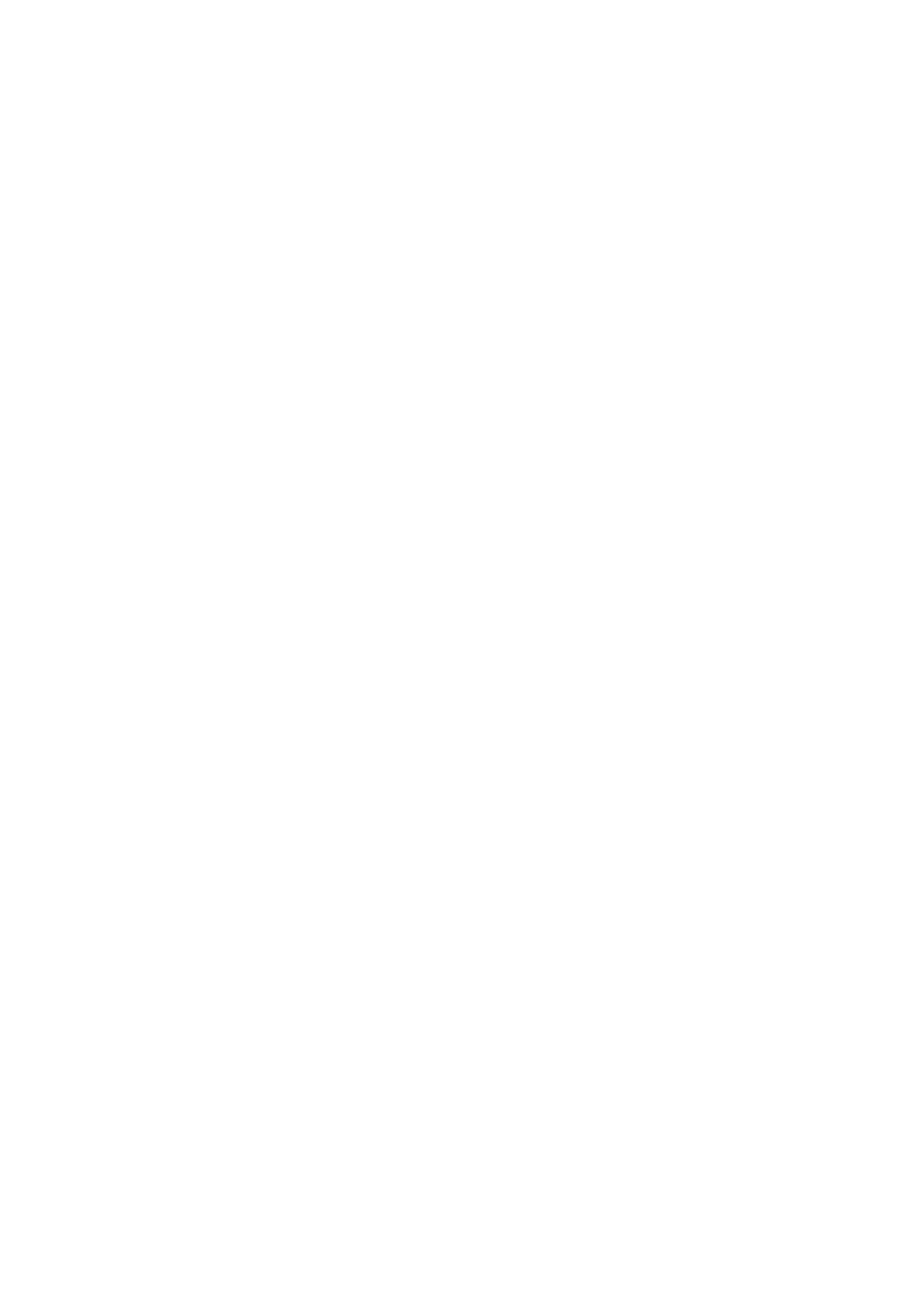

Queensland

## **Revenue Legislation Amendment Bill 2022**

|                   |             |                                                                                                               | Page |
|-------------------|-------------|---------------------------------------------------------------------------------------------------------------|------|
| Part 1            | Preliminary |                                                                                                               |      |
| 1                 |             |                                                                                                               | 10   |
| 2                 |             |                                                                                                               | 10   |
| Part 2            |             | <b>Amendment of Duties Act 2001</b>                                                                           |      |
| <b>Division 1</b> | Preliminary |                                                                                                               |      |
| 3                 |             |                                                                                                               | 10   |
| <b>Division 2</b> |             | Amendments commencing on assent                                                                               |      |
| 4                 |             | Amendment of s 124 (Exemption—deceased person's estate).                                                      | 11   |
| 5                 |             | Amendment of s 157 (Imposition of landholder duty)                                                            | 11   |
| 6                 |             |                                                                                                               | 11   |
|                   | Part 1A     | Exemptions for particular duties for small business<br>restructures                                           |      |
|                   | Division 1  | Some basic concepts for small business restructures                                                           |      |
|                   | 413A        | What is a small business entity                                                                               | 12   |
|                   | 413B        | What is small business property                                                                               | 12   |
|                   | 413C        | What is a transferee corporation                                                                              | 13   |
|                   | 413D        |                                                                                                               | 13   |
|                   | 413E        | Who is a default beneficiary                                                                                  | 13   |
|                   | Division 2  | Exemptions                                                                                                    |      |
|                   | 413F        | Exemption—transfer of small business property from<br>individual to transferee corporation                    | 14   |
|                   | 413G        | Exemption-transfer of small business property from<br>partnership to transferee corporation                   | 15   |
|                   | 413H        | Exemption—transfer of small business property from trustee<br>to transferee corporation                       | 16   |
|                   | 4131        | Exemption—transfer of small business property from trustee<br>to transferee corporation with sole shareholder | 17   |
| 7                 |             |                                                                                                               | 18   |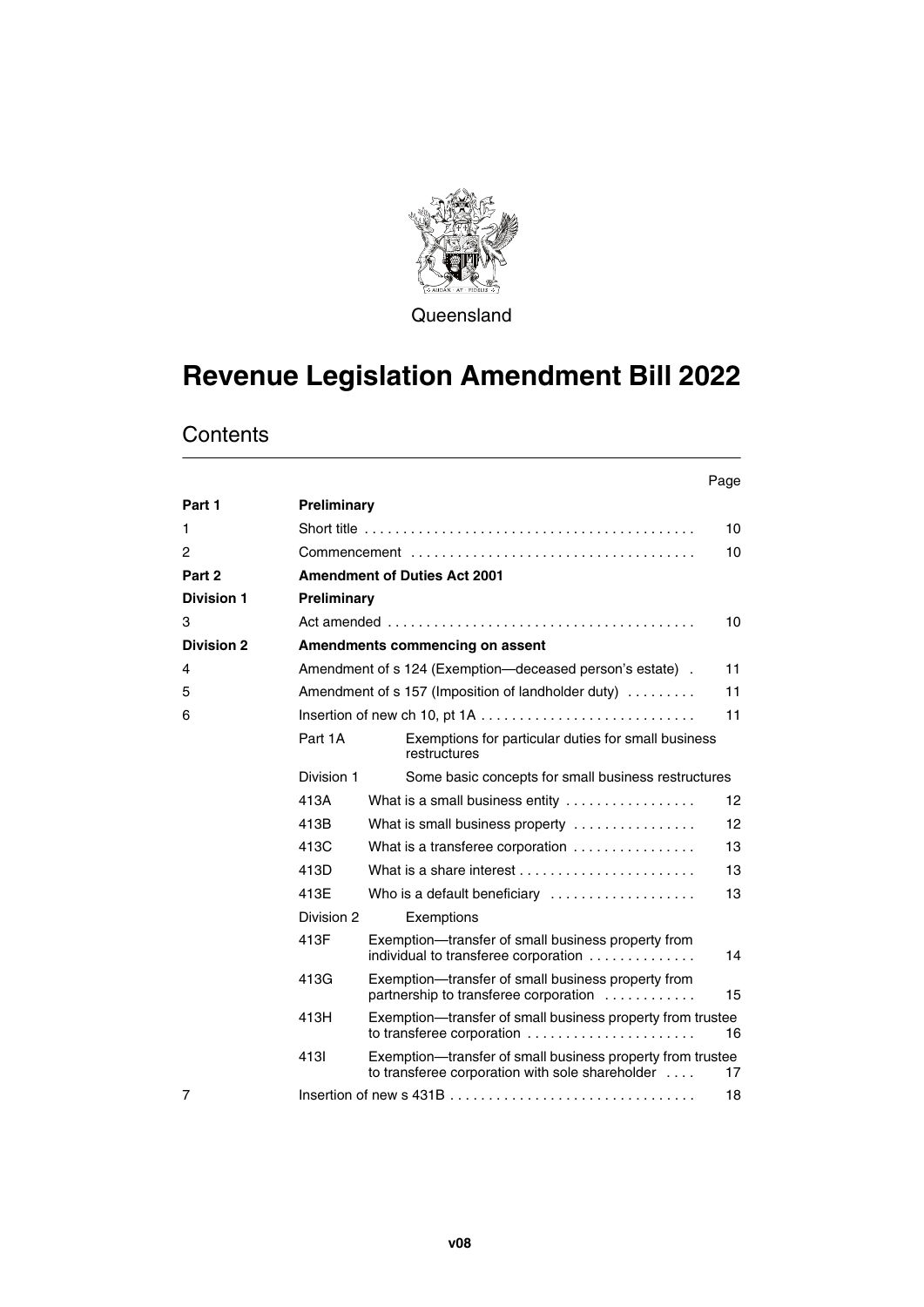|                   | 431B                   | Exemption-particular dutiable transactions or relevant<br>acquisitions for Queensland Future (Debt Retirement) Fund |    |
|-------------------|------------------------|---------------------------------------------------------------------------------------------------------------------|----|
|                   |                        |                                                                                                                     | 18 |
| 8                 |                        |                                                                                                                     | 19 |
|                   | Part 27                | Transitional provisions for Revenue Legislation<br>Amendment Act 2022                                               |    |
|                   | 676                    | Retrospective effect of new s 124                                                                                   | 19 |
|                   | 677                    | Retrospective effect of ss 413F-413H                                                                                | 20 |
|                   | 678                    | Retrospective effect of s 413                                                                                       | 20 |
| 9                 |                        | Amendment of sch 6 (Dictionary)                                                                                     | 20 |
| <b>Division 3</b> |                        | Amendments commencing on 1 January 2023                                                                             |    |
| 10                |                        | Amendment of s 231 (Imposition of AFAD)                                                                             | 21 |
| 11                |                        | Renumbering of s 246 (AFAD for corporate trustee duty)                                                              | 22 |
| 12                |                        |                                                                                                                     | 22 |
|                   | Part 4A                | Exemption                                                                                                           |    |
|                   | 246                    | Exemption-specified foreign retirees                                                                                | 22 |
| 13                |                        |                                                                                                                     | 24 |
|                   | Division 4             | Reassessments of AFAD exemption                                                                                     |    |
|                   | Subdivision 1          | Preliminary                                                                                                         |    |
|                   |                        | 246AG Definitions for division                                                                                      | 24 |
|                   | 246AH                  | Reassessment of AFAD exemption for not occupying                                                                    | 25 |
|                   | 246AI                  | Reassessment of AFAD exemption for disposal after                                                                   | 26 |
|                   | 246AJ                  | When reassessment is not required                                                                                   | 27 |
|                   | 246AK                  | Notification of commissioner for reassessment                                                                       | 28 |
| 14                |                        | Amendment of s 246H (Acquirer must lodge AFAD statement).                                                           | 28 |
| 15                |                        |                                                                                                                     | 29 |
|                   | 679                    | Application of AFAD exemption under s 246                                                                           | 29 |
| 16                |                        | Amendment of sch 6 (Dictionary)                                                                                     | 29 |
| Part 3            |                        | <b>Amendment of Duties Regulation 2013</b>                                                                          |    |
| 17                |                        |                                                                                                                     | 30 |
| 18                |                        | Amendment of s 9 (Recognised stock exchange)                                                                        | 30 |
| 19                |                        |                                                                                                                     | 31 |
|                   | 11                     | Transitional provision for Revenue Legislation Amendment                                                            | 31 |
| Part 4            | <b>Grants Act 2000</b> | Amendment of First Home Owner Grant and Other Home Owner                                                            |    |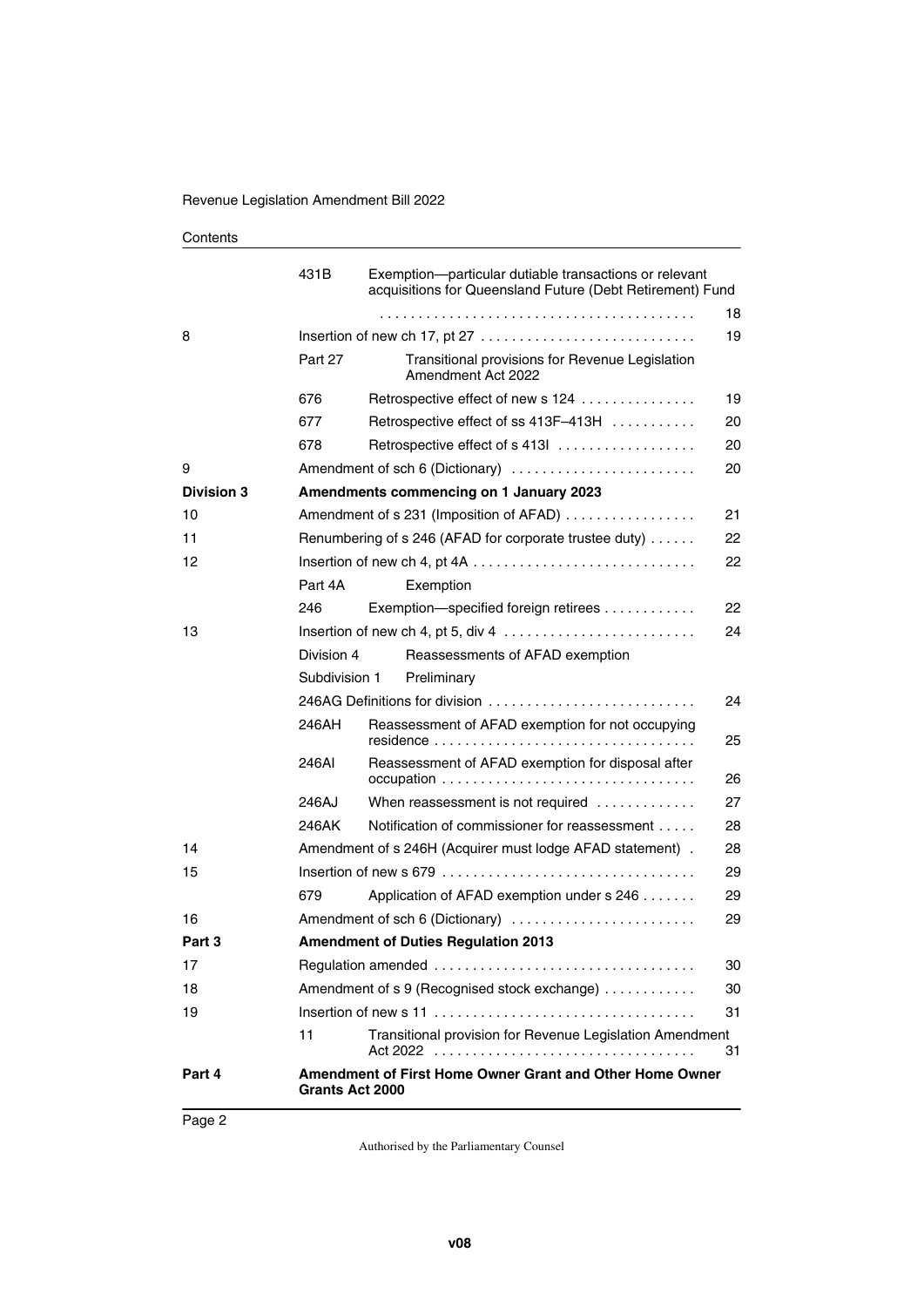| 20     |                                         |                                                                                                  | 31 |  |  |  |
|--------|-----------------------------------------|--------------------------------------------------------------------------------------------------|----|--|--|--|
| 21     |                                         | Replacement of s 25S (Amount of grant)                                                           | 31 |  |  |  |
|        | 25S                                     |                                                                                                  | 32 |  |  |  |
| Part 5 |                                         | <b>Amendment of Gaming Machine Regulation 2002</b>                                               |    |  |  |  |
| 22     |                                         |                                                                                                  | 32 |  |  |  |
| 23     |                                         | Amendment of s 10B (Amount to be paid into consolidated fund-Act, s                              | 32 |  |  |  |
| 24     |                                         | Insertion of new s 10BA                                                                          | 32 |  |  |  |
|        | 10BA                                    | Amount to be paid into consolidated fund during particular<br>$period$ - Act, s 109E $\ldots$    | 32 |  |  |  |
| Part 6 |                                         | <b>Amendment of Land Tax Act 2010</b>                                                            |    |  |  |  |
| 25     |                                         |                                                                                                  | 33 |  |  |  |
| 26     |                                         | Amendment of s 6 (Imposition of land tax on taxable land)                                        | 33 |  |  |  |
| 27     |                                         |                                                                                                  | 33 |  |  |  |
| 28     |                                         |                                                                                                  | 34 |  |  |  |
|        | 8Α                                      | Meaning of Australian land                                                                       | 34 |  |  |  |
| 29     |                                         |                                                                                                  | 34 |  |  |  |
|        | 9Α                                      | Meaning of interstate land and relevant interstate land                                          | 34 |  |  |  |
| 30     |                                         | Amendment of s 15 (Time-sharing schemes)                                                         | 35 |  |  |  |
| 31     | Amendment of s 16 (Taxable value)<br>35 |                                                                                                  |    |  |  |  |
| 32     |                                         | Relocation and renumbering of s 18A (Capped value of taxable land for<br>2011-12 financial year) | 36 |  |  |  |
| 33     |                                         | Insertion of new ss 18A and 18AA $\ldots$ , , , , ,                                              | 36 |  |  |  |
|        | 18A                                     | Statutory value and relevant interstate value of interstate land                                 |    |  |  |  |
|        |                                         |                                                                                                  | 36 |  |  |  |
|        | 18AA                                    | Total value of Australian land                                                                   | 37 |  |  |  |
| 34     |                                         |                                                                                                  | 37 |  |  |  |
|        | Division 5                              | Interstate land                                                                                  |    |  |  |  |
|        | 18H                                     | Land in the ACT under crown lease-owners, sellers and                                            | 37 |  |  |  |
|        | 181                                     | Interstate strata schemes $\ldots, \ldots, \ldots, \ldots, \ldots$                               | 38 |  |  |  |
| 35     |                                         | Amendment of s 19 (General principle-taxable land is aggregated)                                 | 39 |  |  |  |
| 36     |                                         | Amendment of s 20 (Separate assessment of trust land)                                            | 40 |  |  |  |
| 37     |                                         |                                                                                                  | 40 |  |  |  |
|        | 21A                                     | Assessment does not include land subject to interstate time-<br>sharing scheme                   | 40 |  |  |  |
| 38     |                                         | Amendment of s 22 (Assessment of co-owners of land)                                              | 41 |  |  |  |
|        |                                         |                                                                                                  |    |  |  |  |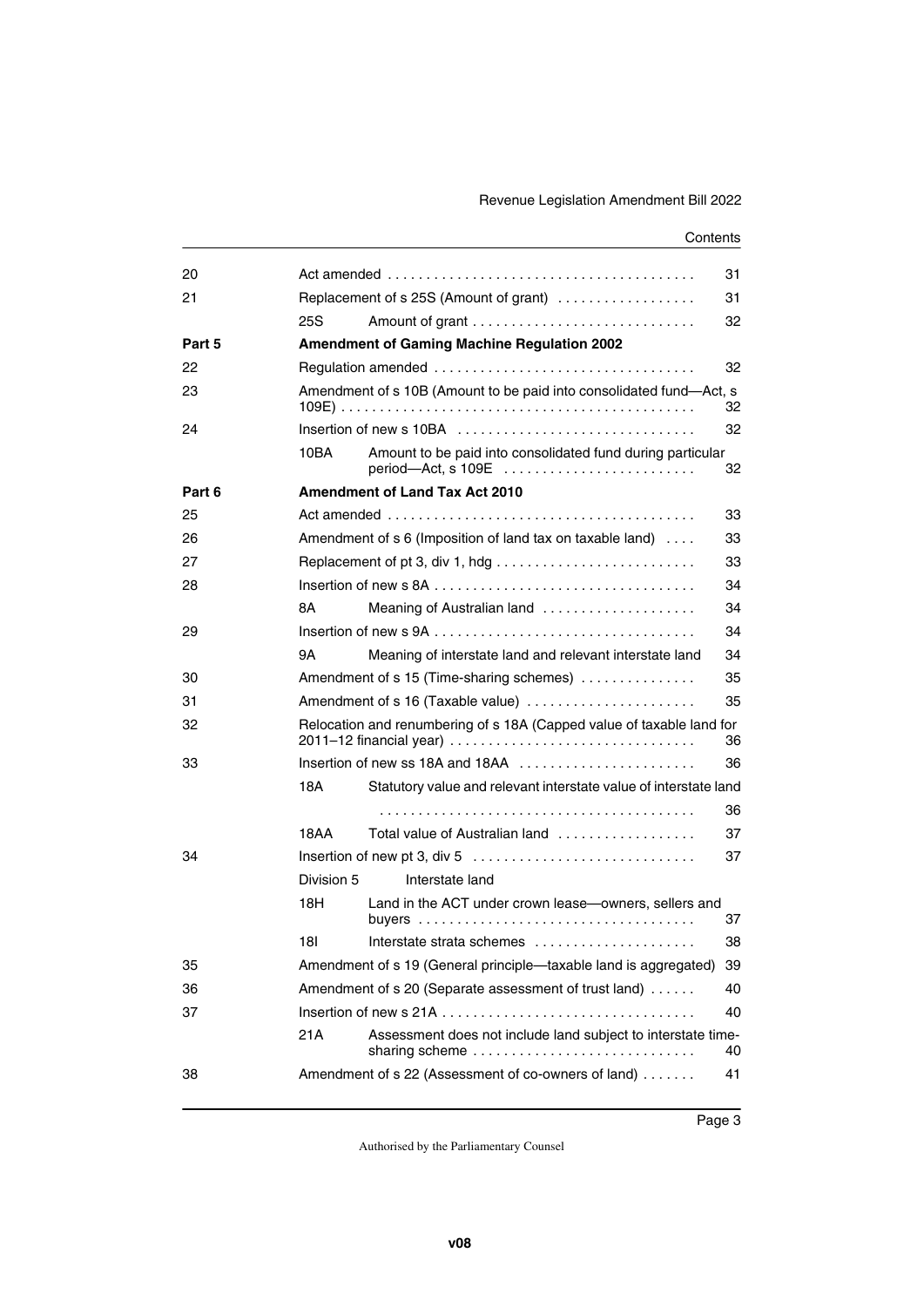| 39 |                                                 | Amendment of s 23 (Deceased estates)                                 | 41 |  |  |  |
|----|-------------------------------------------------|----------------------------------------------------------------------|----|--|--|--|
| 40 | 42<br>Amendment of pt 5, hdg (Rate of land tax) |                                                                      |    |  |  |  |
| 41 |                                                 | Replacement of s 32 (Rate of land tax generally)                     | 42 |  |  |  |
|    | 32                                              | Rate and calculation of land tax generally                           | 42 |  |  |  |
| 42 |                                                 |                                                                      | 43 |  |  |  |
|    | Division 1AA                                    | Application                                                          |    |  |  |  |
|    | 34A                                             | Application of part                                                  | 43 |  |  |  |
| 43 |                                                 | Amendment of $s$ 36 (Land used as the home of a person) $\dots$ .    | 43 |  |  |  |
| 44 |                                                 | Amendment of s 37 (Land taken to be used as a home-person who        | 44 |  |  |  |
| 45 |                                                 | Amendment of s 42A (Exemption for old home after transitioning to    | 44 |  |  |  |
| 46 |                                                 | Amendment of s 42B (Exemption for new home before transitioning from | 44 |  |  |  |
| 47 |                                                 | Amendment of s 43 (Provision for particular family trusts)           | 45 |  |  |  |
| 48 |                                                 |                                                                      | 45 |  |  |  |
|    | Part 6A                                         | Excluded interstate land                                             |    |  |  |  |
|    | 58A                                             | Application of pt 6 to interstate land                               | 46 |  |  |  |
|    | 58B                                             | Excluded interstate land—homes                                       | 46 |  |  |  |
|    | 58C                                             | Excluded interstate land-charitable institutions                     | 47 |  |  |  |
|    | 58D                                             | Excluded interstate land—aged care facilities                        | 48 |  |  |  |
|    | 58E                                             | Excluded interstate land—supported accommodation                     | 48 |  |  |  |
|    | 58F                                             | Excluded interstate land—land used for primary production            |    |  |  |  |
|    |                                                 |                                                                      | 49 |  |  |  |
|    | 58G                                             | Excluded interstate land—moveable dwelling parks.                    | 49 |  |  |  |
|    | 58H                                             | Excluded interstate land-recreational and public land                | 50 |  |  |  |
|    | 58I                                             | Excluded interstate land—retirement villages                         | 50 |  |  |  |
|    | 58J                                             | Excluded interstate land—other land                                  | 51 |  |  |  |
| 49 |                                                 | Amendment of s 66 (Application of pt 8)                              | 51 |  |  |  |
| 50 |                                                 | Amendment of s 76 (Application for land to be exempt land)           | 51 |  |  |  |
| 51 |                                                 | Amendment of s 77 (Notice that land no longer exempt)                | 52 |  |  |  |
| 52 |                                                 | Amendment of s 78 (Notice of change of ownership of land)            | 52 |  |  |  |
| 53 |                                                 |                                                                      | 52 |  |  |  |
|    | 78A                                             | Notice of interstate land                                            | 52 |  |  |  |
| 54 |                                                 |                                                                      | 55 |  |  |  |
|    | 80A                                             | Decision about relevant interstate value of interstate land 55       |    |  |  |  |
| 55 |                                                 | Amendment of s 81 (Restriction on grounds of objection, appeal and   |    |  |  |  |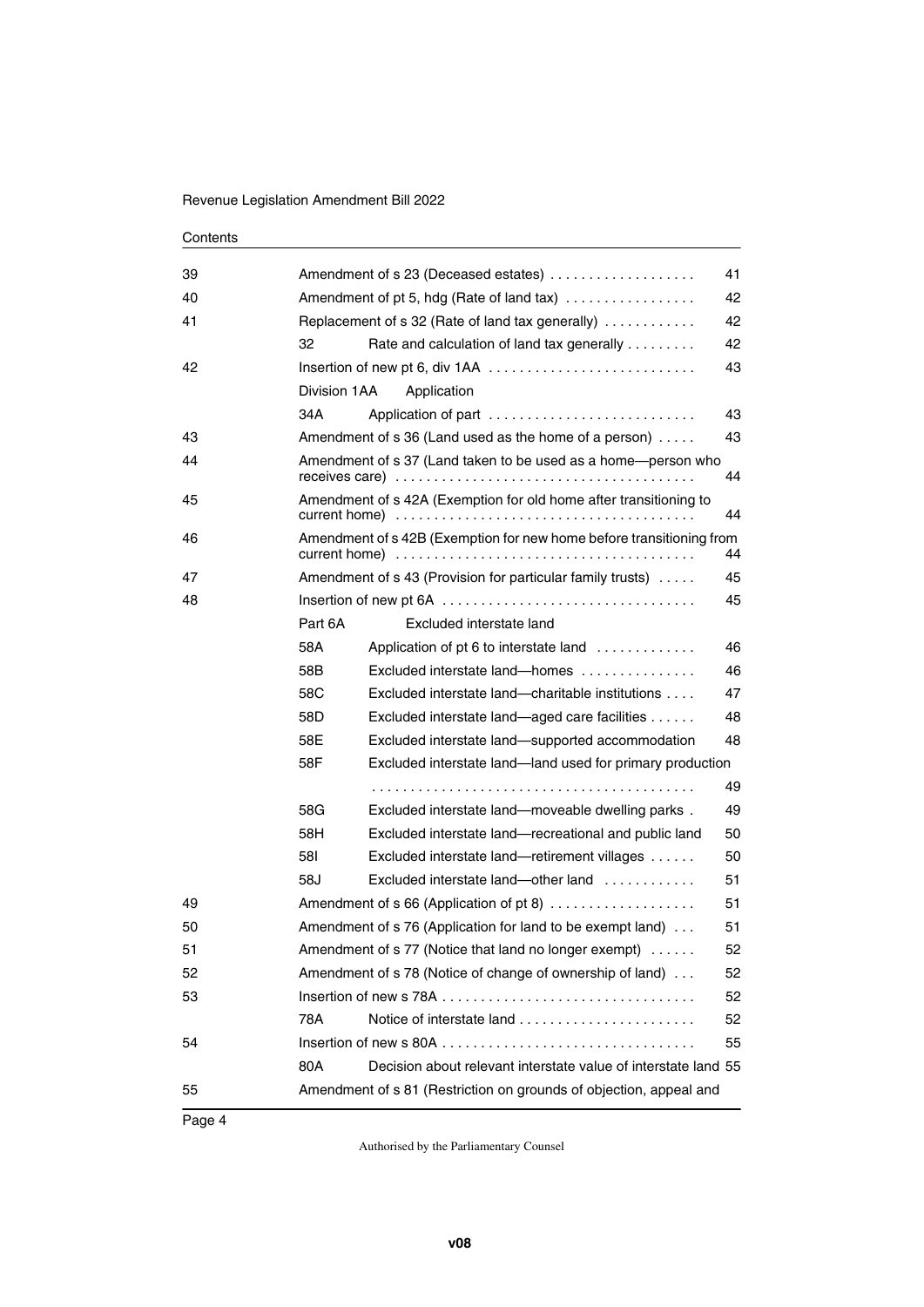|                   |                                                                                            |                                                                         | 56 |  |  |  |
|-------------------|--------------------------------------------------------------------------------------------|-------------------------------------------------------------------------|----|--|--|--|
| 56                |                                                                                            | Amendment of s 83A (Provision to pay land tax etc. on particular leases | 56 |  |  |  |
| 57                |                                                                                            |                                                                         | 57 |  |  |  |
|                   | Part 9A                                                                                    | Capped value of taxable land for 2011-12 financial<br>year              |    |  |  |  |
|                   | 85B                                                                                        | Taxable value                                                           | 57 |  |  |  |
| 58                |                                                                                            |                                                                         | 57 |  |  |  |
|                   | Division 9                                                                                 | Transitional provision for Revenue Legislation<br>Amendment Act 2022    |    |  |  |  |
|                   | 102                                                                                        | Liability for land tax for financial year starting 1 July 2022 not      | 57 |  |  |  |
| 59                |                                                                                            | Amendment of sch 1 (Rate of land tax-individuals other than absentees   | 57 |  |  |  |
| 60                |                                                                                            | Amendment of sch 2 (Rate of land tax-companies and trustees)            | 58 |  |  |  |
| 61                |                                                                                            | Amendment of sch 3 (Rate of land tax-absentees)<br>58                   |    |  |  |  |
| 62                |                                                                                            | Amendment of sch 4 (Dictionary)<br>59                                   |    |  |  |  |
| Part 7            | <b>Amendment of Mineral Resources Regulation 2013</b>                                      |                                                                         |    |  |  |  |
| 63                |                                                                                            |                                                                         | 61 |  |  |  |
| 64                | Insertion of new ch 4, pt 15 $\dots \dots \dots \dots \dots \dots \dots \dots \dots \dots$ |                                                                         |    |  |  |  |
|                   | Part 15                                                                                    | Transitional provision for Revenue Legislation<br>Amendment Act 2022    |    |  |  |  |
|                   | 118                                                                                        | Coal sold, disposed of or used before commencement                      | 61 |  |  |  |
| 65                |                                                                                            | Amendment of sch 3 (Royalty payable for minerals)                       | 62 |  |  |  |
| Part 8            | <b>Amendment of Payroll Tax Act 1971</b>                                                   |                                                                         |    |  |  |  |
| <b>Division 1</b> | Preliminary                                                                                |                                                                         |    |  |  |  |
| 66                |                                                                                            |                                                                         | 63 |  |  |  |
| <b>Division 2</b> |                                                                                            | Amendments commencing on assent                                         |    |  |  |  |
| 67                |                                                                                            | Amendment of s 27A (Rebate for periodic liability)                      | 63 |  |  |  |
| 68                |                                                                                            | Amendment of s 35A (Rebate for annual payroll tax amount)               | 63 |  |  |  |
| 69                |                                                                                            | Amendment of s 43A (Rebate for final payroll tax amount)                | 63 |  |  |  |
| 70                |                                                                                            | Insertion of new pt 15                                                  | 64 |  |  |  |
|                   | Part 15                                                                                    | Transitional provisions for Revenue Legislation<br>Amendment Act 2022   |    |  |  |  |
|                   | 147                                                                                        | Retrospective application of particular provisions                      | 64 |  |  |  |
| 71                |                                                                                            | Amendment of schedule (Dictionary)                                      | 64 |  |  |  |
| <b>Division 3</b> |                                                                                            | Amendments commencing on 1 January 2023                                 |    |  |  |  |
| Subdivision 1     |                                                                                            | <b>Amendments relating to deductions</b>                                |    |  |  |  |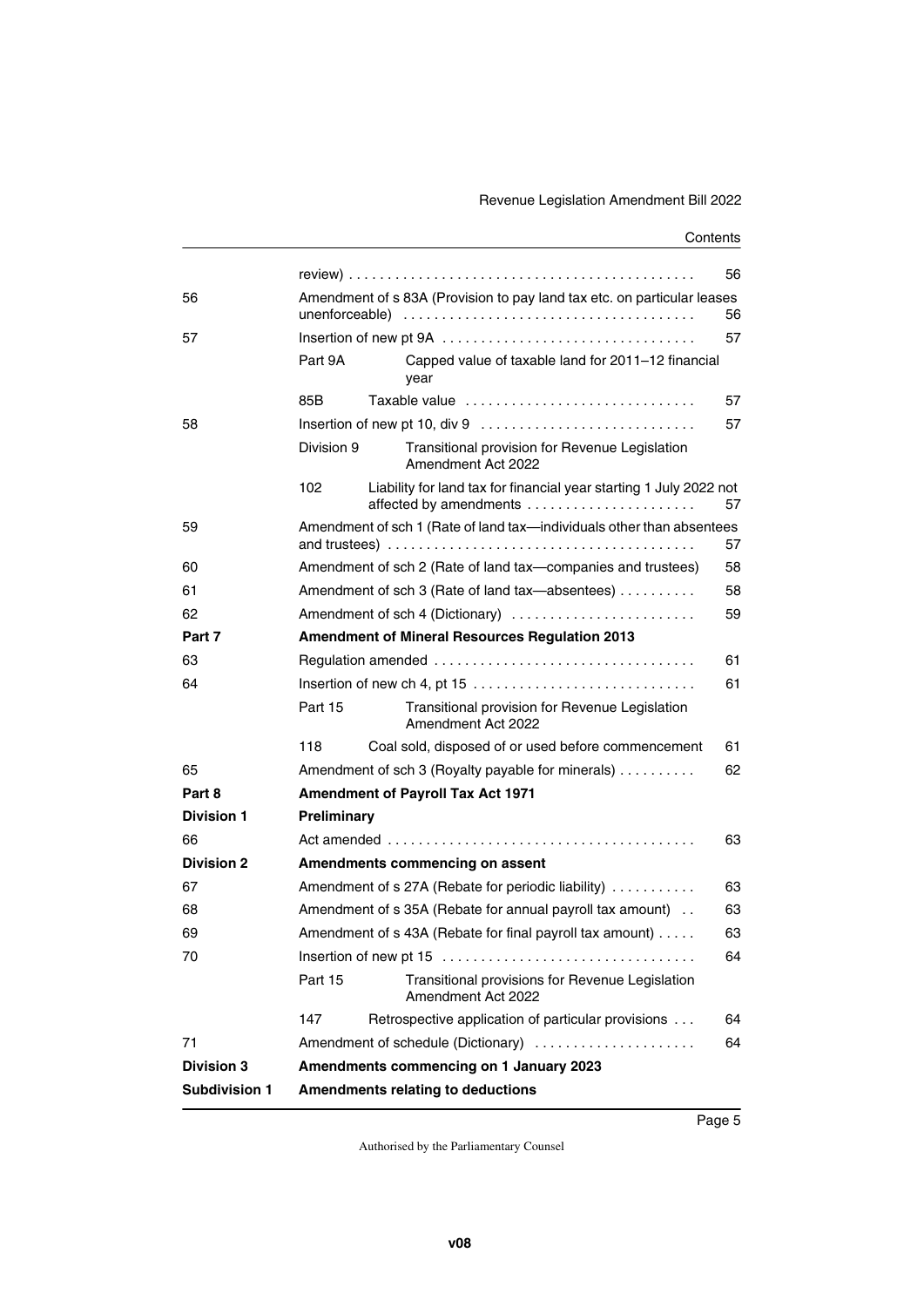| 72                   |               |                                                 | Amendment of s 17 (Definitions for sdiv 1)                                  | 65 |  |  |
|----------------------|---------------|-------------------------------------------------|-----------------------------------------------------------------------------|----|--|--|
| 73                   |               | Amendment of s 23 (Definition for sdiv 2)<br>65 |                                                                             |    |  |  |
| 74                   |               |                                                 | Amendment of s 29 (Definitions for sdiv 1)                                  | 65 |  |  |
| 75                   |               |                                                 | Amendment of s 33 (Definitions for sdiv 2)                                  | 66 |  |  |
| 76                   |               |                                                 | Amendment of s 37 (Definitions for sdiv 1)                                  | 66 |  |  |
| 77                   |               |                                                 | Amendment of s 41 (Definitions for sdiv 2)                                  | 66 |  |  |
| 78                   |               |                                                 | Replacement of s 97A (Application of particular amendments).                | 66 |  |  |
|                      | 97A           |                                                 | Application of particular amendments                                        | 67 |  |  |
| 79                   |               |                                                 |                                                                             | 67 |  |  |
|                      | 148           |                                                 | Transitional regulation-making power                                        | 67 |  |  |
| <b>Subdivision 2</b> |               |                                                 | Amendments relating to mental health levy                                   |    |  |  |
| 80                   |               |                                                 | Amendment of pt 2, div 1, sdiv 1, hdg (Wages liable to payroll tax)         | 68 |  |  |
| 81                   |               |                                                 | Insertion of new pt 2, div 1, sdiv 3 and sdiv 4, hdg $\ldots \ldots \ldots$ | 68 |  |  |
|                      | Subdivision 3 |                                                 | Other provisions about imposing liability for mental<br>health levv         |    |  |  |
|                      | 12A           |                                                 | Imposition of mental health levy on taxable wages                           | 68 |  |  |
|                      | 12B           |                                                 | When liability for mental health levy arises                                | 69 |  |  |
|                      | 12C           |                                                 | Particular employer to pay mental health levy                               | 69 |  |  |
| 82                   |               |                                                 | Amendment of pt 2, div 3, hdg (Periodic liability)                          | 69 |  |  |
| 83                   |               |                                                 | Amendment of pt 2, div 4, hdg (Annual liability)                            | 69 |  |  |
| 84                   |               |                                                 | Amendment of pt 2, div 5, hdg (Final liability) $\ldots$                    | 69 |  |  |
| 85                   |               | 69                                              |                                                                             |    |  |  |
|                      | Division 5A   |                                                 | Periodic liability for mental health levy                                   |    |  |  |
|                      | 43B           |                                                 | Application of division                                                     | 70 |  |  |
|                      | 43C           |                                                 | Meaning of adjusted primary threshold                                       | 70 |  |  |
|                      | 43D           |                                                 | Meaning of adjusted additional threshold                                    | 71 |  |  |
|                      | 43E           |                                                 | Meaning of primary periodic threshold and additional periodic<br>threshold  | 72 |  |  |
|                      | 43F           |                                                 | Amount of periodic levy liability                                           | 73 |  |  |
|                      | Division 5B   |                                                 | Annual liability for mental health levy                                     |    |  |  |
|                      | 43G           |                                                 | Application of division                                                     | 75 |  |  |
|                      | 43H           |                                                 | Meaning of combined periodic liability                                      | 75 |  |  |
|                      | 431           |                                                 | Definitions for division                                                    | 75 |  |  |
|                      | 43J           |                                                 | Amount of annual levy liability                                             | 78 |  |  |
|                      | 43K           |                                                 | Entitlement to annual levy refund amount                                    | 80 |  |  |
|                      | Division 5C   |                                                 | Final liability for mental health levy                                      |    |  |  |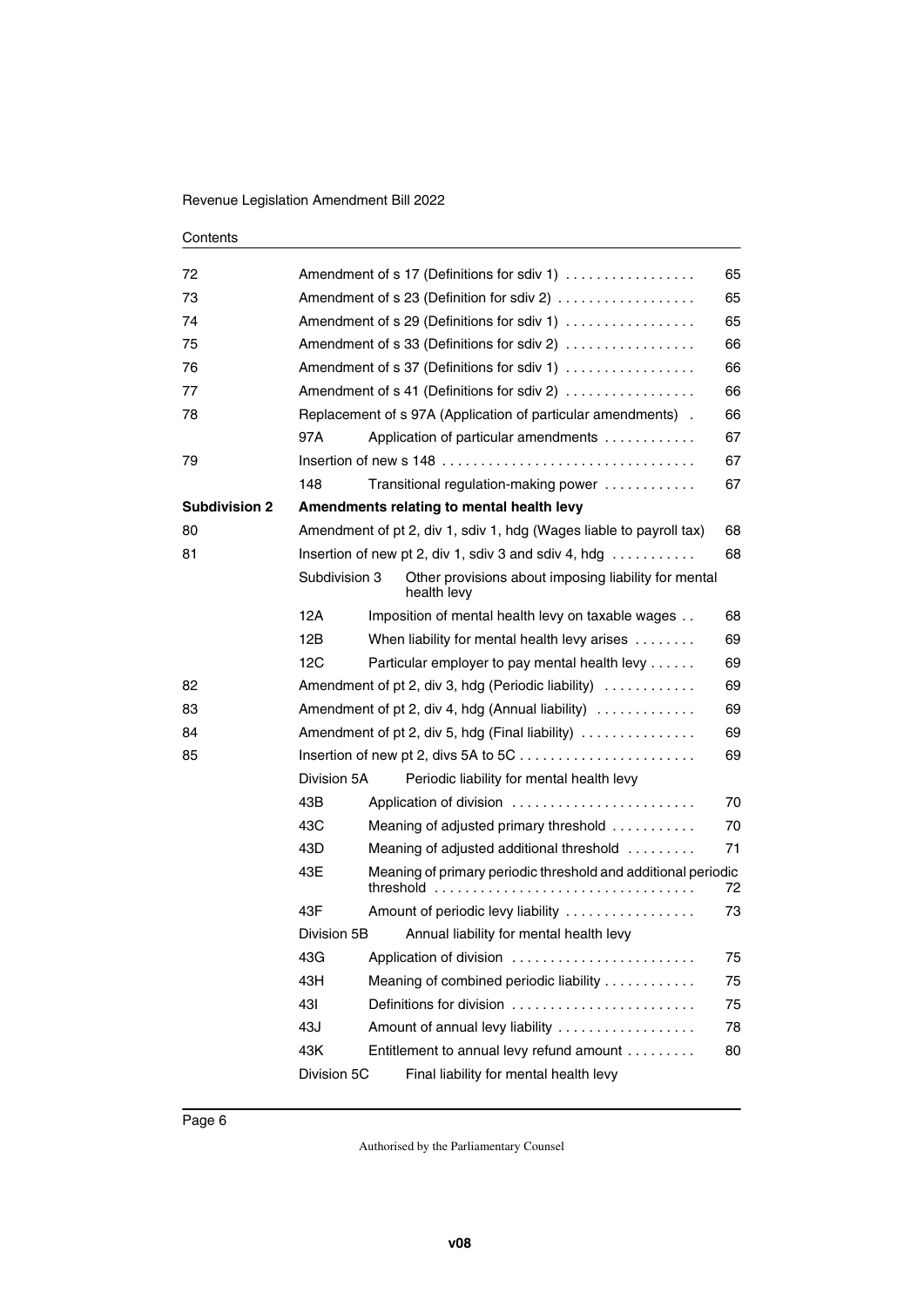|    | 43L | Application of division                                                                            | 81 |
|----|-----|----------------------------------------------------------------------------------------------------|----|
|    | 43M | Definitions for division                                                                           | 81 |
|    | 43N |                                                                                                    | 87 |
|    | 43O | Entitlement to final levy refund amount $\ldots \ldots \ldots$                                     | 90 |
| 86 |     | Amendment of s 57 (Cancellation of registration)                                                   | 91 |
| 87 |     | Amendment of s 59 (Periodic returns)                                                               | 91 |
| 88 |     | Amendment of s 61 (Deemed lodgement of periodic return—payment by<br>electronic transfer of funds) | 91 |
| 89 |     | Amendment of s 62 (Exemption from requirement to lodge periodic                                    | 91 |
| 90 |     | Amendment of s 63 (Annual return)                                                                  | 92 |
| 91 |     | Amendment of s 64 (Final return)                                                                   | 92 |
| 92 |     | Amendment of s 83 (Application of annual refund amount or final refund                             | 93 |
| 93 |     | Amendment of $s$ 85 (Entitlement to a refund of payroll tax) $\dots$                               | 94 |
| 94 |     | Amendment of schedule (Dictionary)                                                                 | 94 |
|    |     |                                                                                                    |    |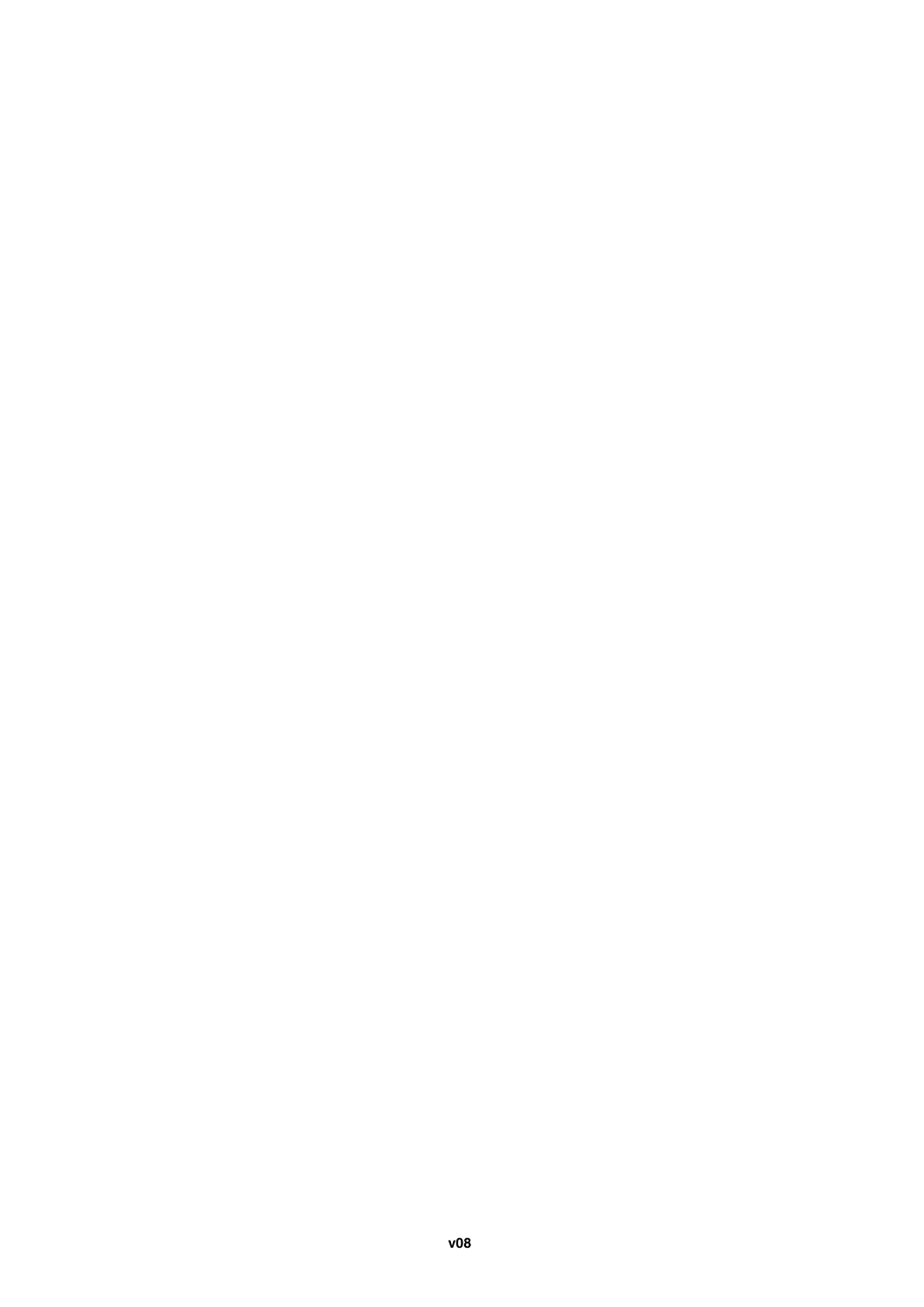## **2022**

# **A Bill**

for

**An Act to amend the** *Duties Act 2001***, the** *Duties Regulation 2013***, the** *First Home Owner Grant and Other Home Owner Grants Act 2000***, the** *Gaming Machine Regulation 2002***, the** *Land Tax Act 2010***, the** *Mineral Resources Regulation 2013* **and the** *Payroll Tax Act 1971* **for particular purposes**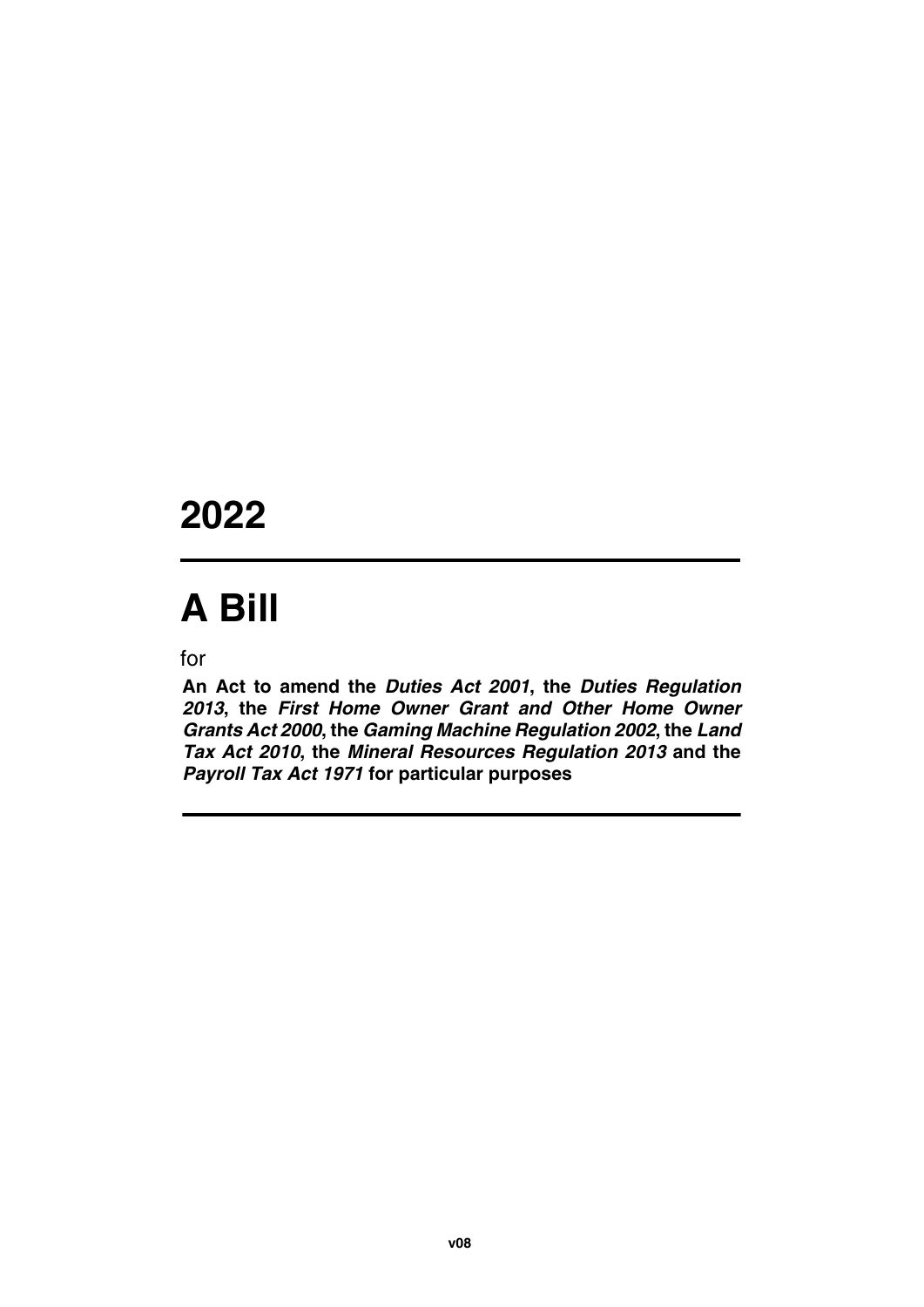<span id="page-11-3"></span><span id="page-11-1"></span>[s 1]

<span id="page-11-11"></span><span id="page-11-10"></span><span id="page-11-9"></span><span id="page-11-8"></span><span id="page-11-7"></span><span id="page-11-6"></span><span id="page-11-5"></span><span id="page-11-4"></span><span id="page-11-2"></span><span id="page-11-0"></span>

|               |                   | The Parliament of Queensland enacts-                                                          | $\mathbf{1}$   |
|---------------|-------------------|-----------------------------------------------------------------------------------------------|----------------|
|               | Part 1            | <b>Preliminary</b>                                                                            | $\overline{2}$ |
| Clause        | - 1               | <b>Short title</b><br>This Act may be cited as the Revenue Legislation Amendment<br>Act 2022. | 3<br>4<br>5    |
| Clause        | - 2               | <b>Commencement</b>                                                                           | 6              |
|               | (1)               | Part 4 is taken to have commenced on 1 January 2021.                                          | 7              |
|               | (2)               | Part 7 commences on 1 July 2022.                                                              | 8              |
|               | (3)               | The following provisions commence on 1 January 2023—                                          | 9              |
|               |                   | part 2, division 3;<br>(a)                                                                    | 10             |
|               |                   | part 6;<br>(b)                                                                                | 11             |
|               |                   | part 8, division 3.<br>(c)                                                                    | 12             |
|               | Part 2            | <b>Amendment of Duties Act 2001</b>                                                           | 13             |
|               | <b>Division 1</b> | <b>Preliminary</b>                                                                            | 14             |
| <b>Clause</b> | 3                 | <b>Act amended</b>                                                                            | 15             |
|               |                   | This part amends the <i>Duties Act 2001</i> .                                                 | 16             |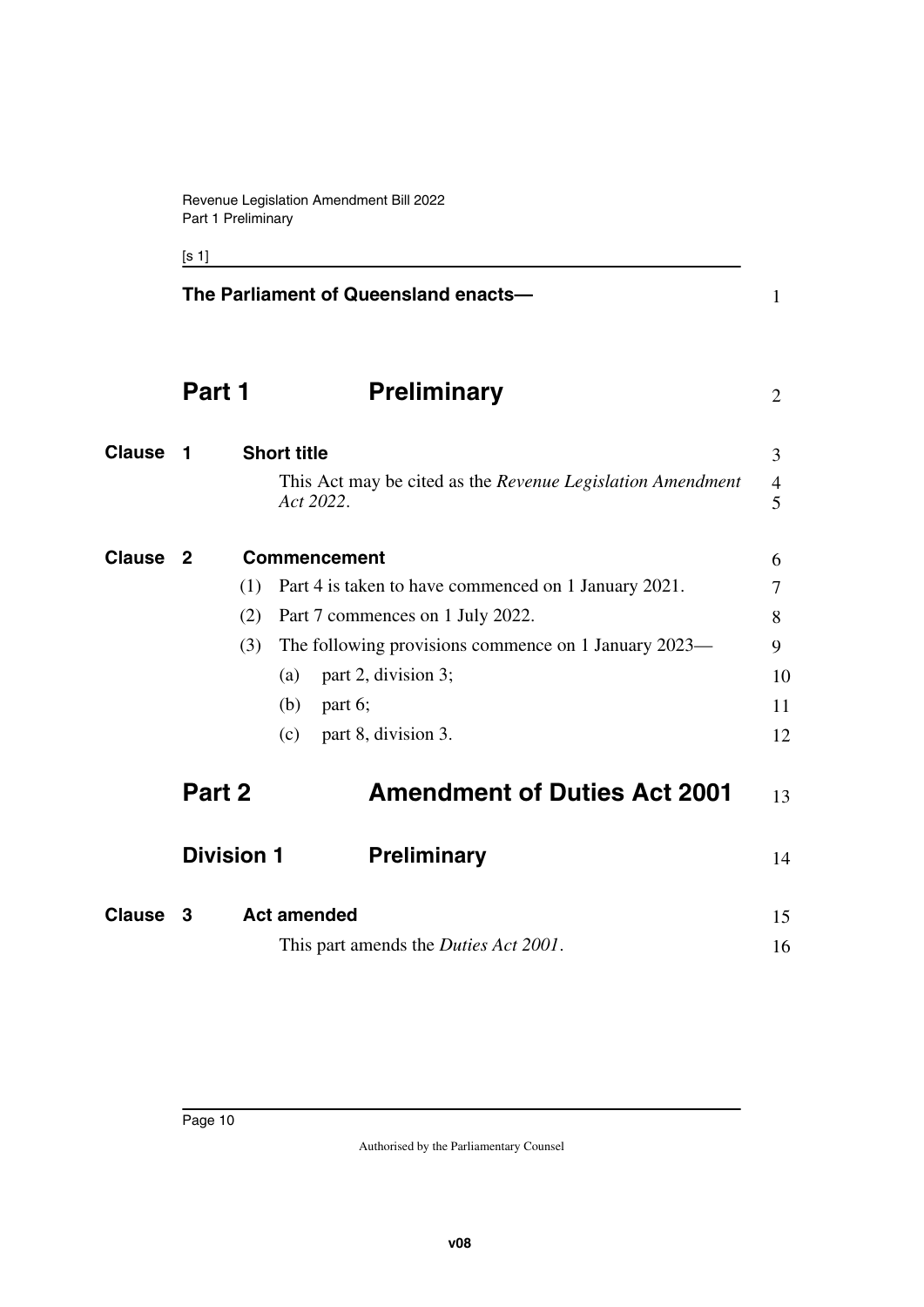<span id="page-12-9"></span><span id="page-12-8"></span><span id="page-12-7"></span><span id="page-12-6"></span><span id="page-12-5"></span><span id="page-12-4"></span><span id="page-12-3"></span><span id="page-12-2"></span><span id="page-12-1"></span><span id="page-12-0"></span>

|               |                   |                               |     | [s 4]                                                                                                                                                                                                       |                           |
|---------------|-------------------|-------------------------------|-----|-------------------------------------------------------------------------------------------------------------------------------------------------------------------------------------------------------------|---------------------------|
|               | <b>Division 2</b> |                               |     | <b>Amendments commencing on</b><br>assent                                                                                                                                                                   | 1<br>$\overline{2}$       |
| <b>Clause</b> | 4                 | estate)                       |     | Amendment of s 124 (Exemption-deceased person's                                                                                                                                                             | 3<br>$\overline{4}$       |
|               |                   | Section 124-                  |     |                                                                                                                                                                                                             | 5                         |
|               |                   | insert—                       |     |                                                                                                                                                                                                             | 6                         |
|               |                   |                               | (d) | a vesting of dutiable property under the<br>Succession Act 1981, section 45;                                                                                                                                | 7<br>8                    |
|               |                   |                               | (e) | a vesting of dutiable property under the<br>Aboriginal and Torres Strait Islander Land<br>Holding Act 2013, section 69A, including<br>the section as it continues to apply under<br>section 96 of that Act. | 9<br>10<br>11<br>12<br>13 |
| <b>Clause</b> | 5                 |                               |     | Amendment of s 157 (Imposition of landholder duty)                                                                                                                                                          | 14                        |
|               |                   |                               |     | Section 157(1), note 1, 'division 5. Also, particular'—                                                                                                                                                     | 15                        |
|               |                   | omit, insert-                 |     |                                                                                                                                                                                                             | 16                        |
|               |                   |                               |     | division 5 and chapter 10. Particular                                                                                                                                                                       | 17                        |
| <b>Clause</b> | 6                 | Insertion of new ch 10, pt 1A |     |                                                                                                                                                                                                             | 18                        |
|               |                   | Chapter 10-                   |     |                                                                                                                                                                                                             | 19                        |
|               |                   | insert—                       |     |                                                                                                                                                                                                             | 20                        |
|               |                   | Part 1A                       |     | <b>Exemptions for</b>                                                                                                                                                                                       | 21                        |
|               |                   |                               |     | particular duties for                                                                                                                                                                                       | 22                        |
|               |                   |                               |     | small business                                                                                                                                                                                              | 23                        |
|               |                   |                               |     | restructures                                                                                                                                                                                                | 24                        |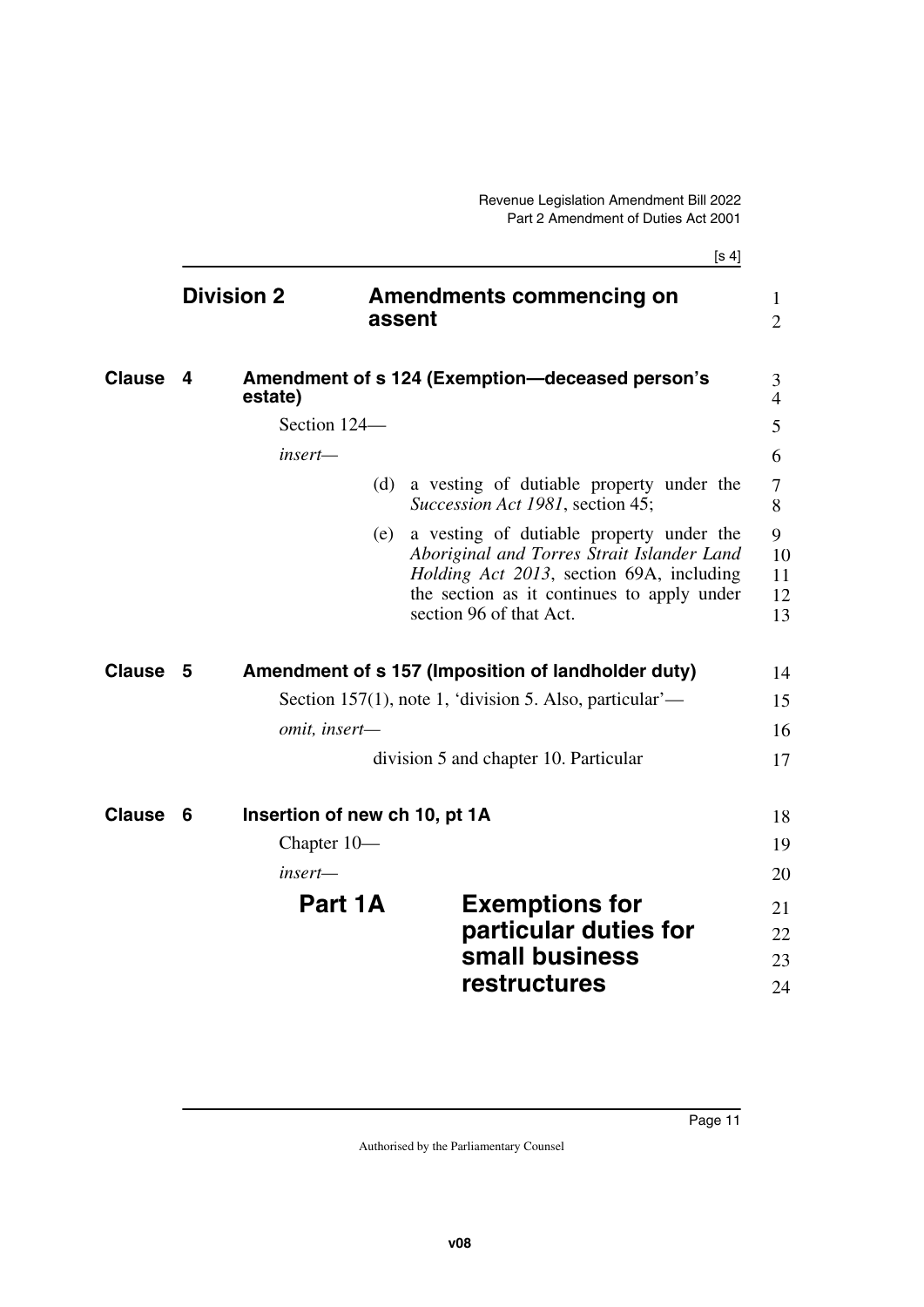#### [s 6]

<span id="page-13-5"></span><span id="page-13-4"></span><span id="page-13-3"></span><span id="page-13-2"></span><span id="page-13-1"></span><span id="page-13-0"></span>

| <b>Division 1</b> | Some basic concepts for<br>small business                                                                                                                                                        | $\mathbf{1}$<br>$\overline{2}$ |
|-------------------|--------------------------------------------------------------------------------------------------------------------------------------------------------------------------------------------------|--------------------------------|
|                   | restructures                                                                                                                                                                                     | 3                              |
|                   | 413A What is a small business entity                                                                                                                                                             | $\overline{4}$                 |
| (1)               | A small business entity<br>is<br>an<br>individual,<br>partnership or discretionary trust carrying on a<br>relevant Queensland business with an annual<br>turnover of not more than \$5m.         | 5<br>6<br>7<br>8               |
| (2)               | In this section—                                                                                                                                                                                 | 9                              |
|                   | relevant Queensland<br>business<br>means<br>a<br>business-                                                                                                                                       | 10<br>11                       |
|                   | (a)<br>conducted<br>from<br>place<br>in<br><sub>or</sub><br><sub>on</sub><br>a<br>Queensland; or                                                                                                 | 12<br>13                       |
|                   | the conduct of which consists wholly or<br>(b)<br>partly of supplying land, money, credit or<br>goods or any interest in them, or providing<br>any service, to Queensland customers.             | 14<br>15<br>16<br>17           |
|                   | 413B What is small business property                                                                                                                                                             | 18                             |
| (1)               | <b>Small business property</b> , of a small business<br>entity, is dutiable property that is directly held and<br>used by a person for the purpose of carrying on the<br>business of the entity. | 19<br>20<br>21<br>22           |
| (2)               | However, <i>small business property</i> does<br>not<br>include dutiable property—                                                                                                                | 23<br>24                       |
|                   | that is used as a residence by the person; or<br>(a)                                                                                                                                             | 25                             |
|                   | (b)<br>that is investment property the person holds<br>and uses to generate income to fund the<br>business of the entity.                                                                        | 26<br>27<br>28                 |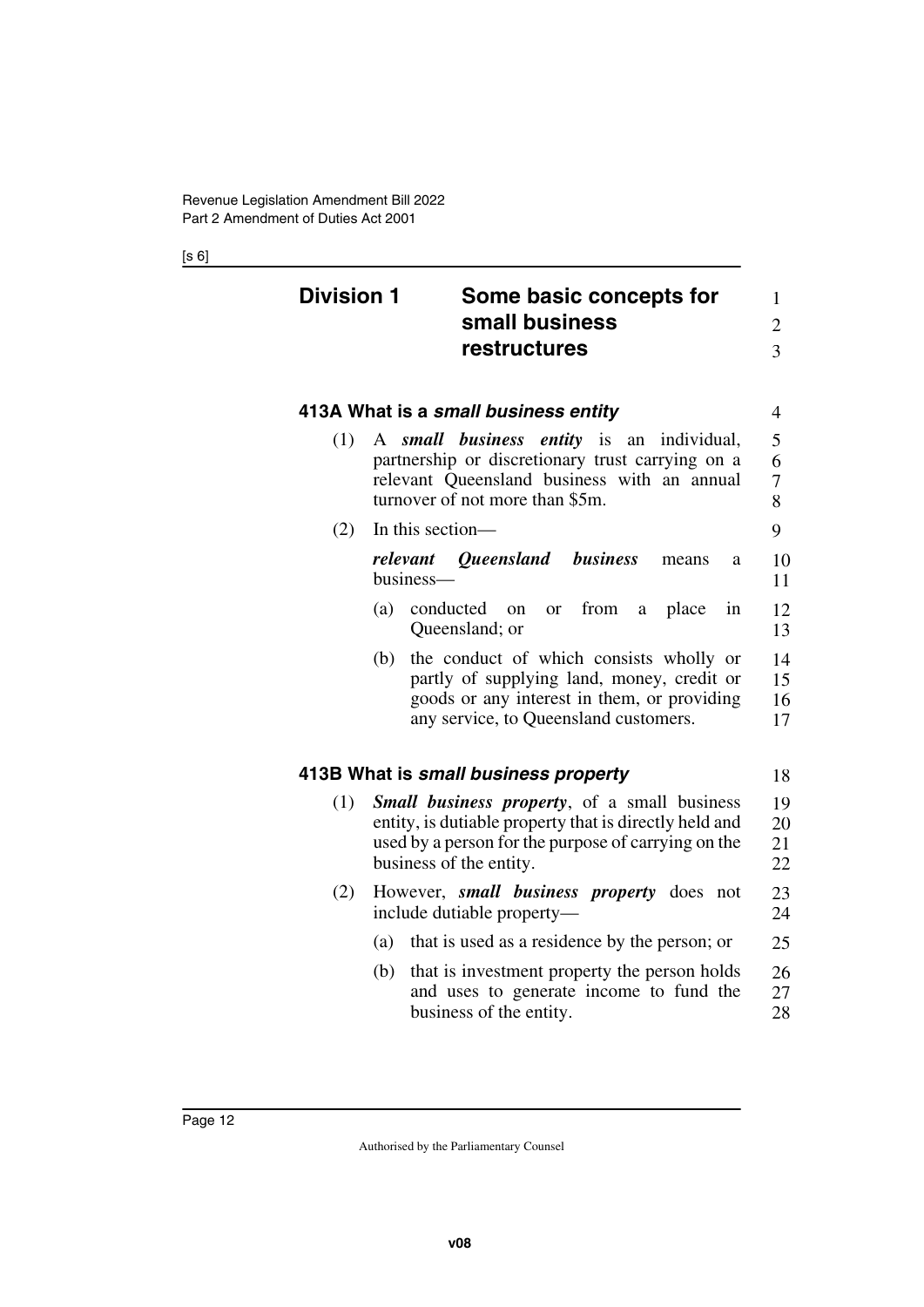[s 6]

<span id="page-14-3"></span><span id="page-14-2"></span><span id="page-14-1"></span><span id="page-14-0"></span>

|     | 413C What is a transferee corporation                                                                                                                                                                                                                                                                                                          | $\mathbf{1}$                           |  |  |  |  |  |
|-----|------------------------------------------------------------------------------------------------------------------------------------------------------------------------------------------------------------------------------------------------------------------------------------------------------------------------------------------------|----------------------------------------|--|--|--|--|--|
|     | <i>transferee corporation</i> is<br>unlisted<br>A<br>an<br>corporation to which small business property is,<br>or is agreed to be, transferred that has not, since its<br>registration under the Corporations Act, and<br>before the transfer or agreement-                                                                                    |                                        |  |  |  |  |  |
|     | (a)<br>held any assets or liabilities; or                                                                                                                                                                                                                                                                                                      | 7                                      |  |  |  |  |  |
|     | (b)<br>been a party to an agreement; or                                                                                                                                                                                                                                                                                                        | 8                                      |  |  |  |  |  |
|     | been a beneficiary or trustee of a trust; or<br>(c)                                                                                                                                                                                                                                                                                            | 9                                      |  |  |  |  |  |
|     | (d)<br>issued or sold any shares or rights relating to<br>shares.                                                                                                                                                                                                                                                                              | 10<br>11                               |  |  |  |  |  |
|     | 413D What is a <i>share interest</i>                                                                                                                                                                                                                                                                                                           | 12                                     |  |  |  |  |  |
| (1) | The <i>share interest</i> , of a person in a transferee<br>corporation, is the person's entitlement as a<br>shareholder of the corporation, expressed as a<br>percentage of the total value of the transferee<br>corporation's property that would be distributed<br>$if$ —                                                                    | 13<br>14<br>15<br>16<br>17<br>18       |  |  |  |  |  |
|     | the corporation were to be wound up; and<br>(a)                                                                                                                                                                                                                                                                                                | 19                                     |  |  |  |  |  |
|     | the property were distributed immediately<br>(b)<br>after the person acquired the interest in the<br>corporation.                                                                                                                                                                                                                              | 20<br>21<br>22                         |  |  |  |  |  |
| (2) | For subsection $(1)$ , the entitlement of a person on<br>distribution of a transferee corporation's<br>a.<br>property is taken to be the entitlement of a person<br>on a distribution of a corporation's property under<br>section 161, as if a reference in that section to a<br>corporation were a reference to a transferee<br>corporation. | 23<br>24<br>25<br>26<br>27<br>28<br>29 |  |  |  |  |  |

### <span id="page-14-4"></span>**413E Who is a** *default beneficiary*

30

<span id="page-14-5"></span>A *default beneficiary* of a discretionary trust is a beneficiary who is a taker in default of an 31 32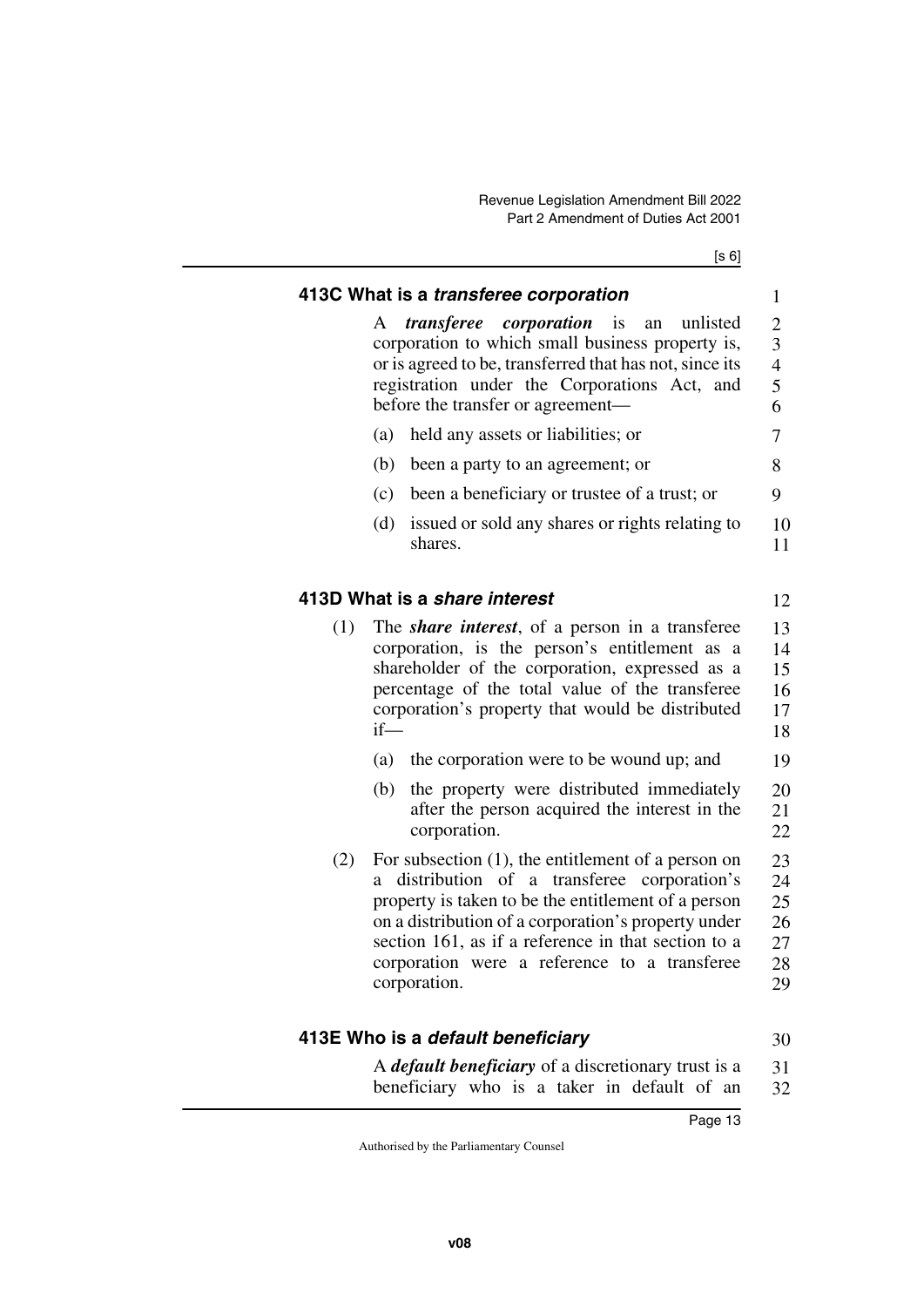<span id="page-15-3"></span><span id="page-15-2"></span><span id="page-15-1"></span><span id="page-15-0"></span>

|                   |             | appointment by the trustee of the trust, other than<br>a last taker in default of an appointment that is—                                             | 1<br>$\overline{2}$  |
|-------------------|-------------|-------------------------------------------------------------------------------------------------------------------------------------------------------|----------------------|
|                   | (a)         | a person decided under the <i>Succession Act</i><br>1981; or                                                                                          | 3<br>$\overline{4}$  |
|                   | (b)         | a charitable institution.                                                                                                                             | 5                    |
| <b>Division 2</b> |             | <b>Exemptions</b>                                                                                                                                     | 6                    |
|                   | corporation | 413F Exemption-transfer of small business<br>property from individual to transferee                                                                   | 7<br>8<br>9          |
| (1)               |             | This section applies in relation to a dutiable<br>transaction that is a transfer, or an agreement for<br>the transfer, of small business property if— | 10<br>11<br>12       |
|                   | (a)         | a small business entity that is an individual<br>transfers, or agrees to transfer, the property<br>to a transferee corporation; and                   | 13<br>14<br>15       |
|                   | (b)         | the individual is a shareholder in the<br>transferee corporation; and                                                                                 | 16<br>17             |
|                   | (c)         | the unencumbered value of the property the<br>subject of the transfer or agreement is not<br>more than \$10m.                                         | 18<br>19<br>20       |
| (2)               |             | Transfer duty is not imposed on the dutiable<br>transaction to the extent of the lesser of the<br>following interests—                                | 21<br>22<br>23       |
|                   | (a)         | the individual's ownership interest in the<br>small business property immediately before<br>the transfer or the agreement was entered<br>into;        | 24<br>25<br>26<br>27 |
|                   | (b)         | individual's<br>share<br>the<br>interest<br>the<br>in<br>transferee corporation immediately after the<br>transfer or the agreement was entered into.  | 28<br>29<br>30       |
| (3)               |             | Also, if the small business property includes a                                                                                                       | 31                   |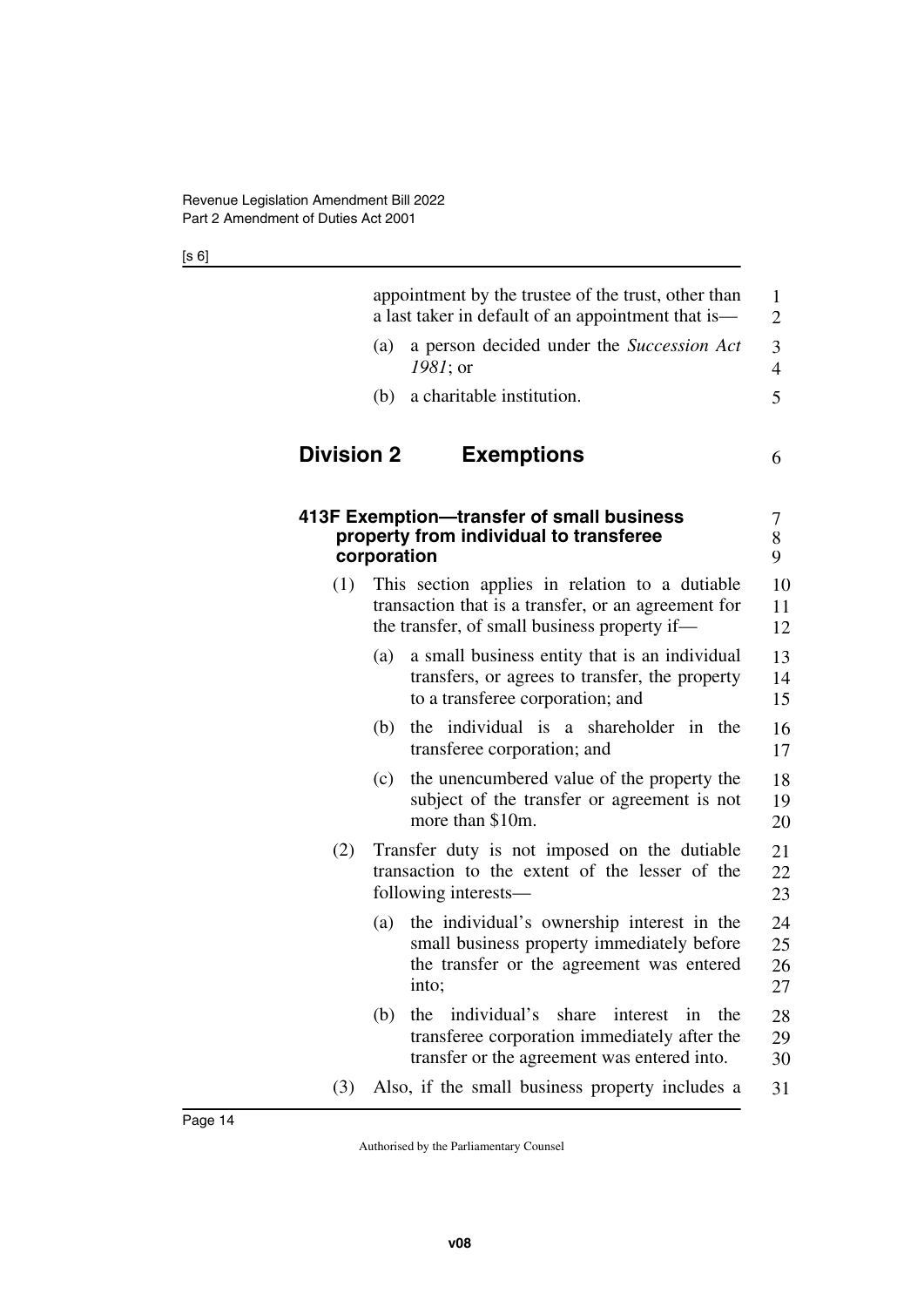[s 6]

<span id="page-16-1"></span><span id="page-16-0"></span>

|     | vehicle, vehicle registration duty is not imposed<br>on an application to transfer the vehicle.                                                                                                                 | 1<br>$\overline{2}$                        |
|-----|-----------------------------------------------------------------------------------------------------------------------------------------------------------------------------------------------------------------|--------------------------------------------|
| (4) | In this section-                                                                                                                                                                                                | 3                                          |
|     | <b><i>ownership interest</i></b> , of an individual in small<br>business property, is the interest, other than a<br>beneficial interest, that the individual has in the<br>property, expressed as a percentage. | $\overline{4}$<br>5<br>6<br>$\overline{7}$ |
|     | 413G Exemption—transfer of small business<br>property from partnership to transferee<br>corporation                                                                                                             | 8<br>9<br>10                               |
| (1) | This section applies in relation to a dutiable<br>transaction that is a transfer, or an agreement for<br>the transfer, of small business property if—                                                           | 11<br>12<br>13                             |
|     | 1 or more partners of a small business entity<br>(a)<br>that is a partnership transfer, or agree to<br>transfer, the property of the entity to a<br>transferee corporation; and                                 | 14<br>15<br>16<br>17                       |
|     | all the partners of the partnership are<br>(b)<br>shareholders in the transferee corporation;<br>and                                                                                                            | 18<br>19<br>20                             |
|     | the unencumbered value of the property the<br>(c)<br>subject of the transfer or agreement is not<br>more than \$10m.                                                                                            | 21<br>22<br>23                             |
| (2) | Transfer duty is not imposed on the dutiable<br>transaction to the extent of the lesser of the<br>following interests in relation to each partner—                                                              | 24<br>25<br>26                             |
|     | the partner's partnership interest in the<br>(a)<br>partnership that held the small business<br>property immediately before the transfer or<br>the agreement was entered into;                                  | 27<br>28<br>29<br>30                       |
|     | the partner's share interest in the transferee<br>(b)<br>corporation immediately after the transfer or<br>the agreement was entered into.                                                                       | 31<br>32<br>33                             |
| (3) | Also, if the small business property is a vehicle,                                                                                                                                                              | 34                                         |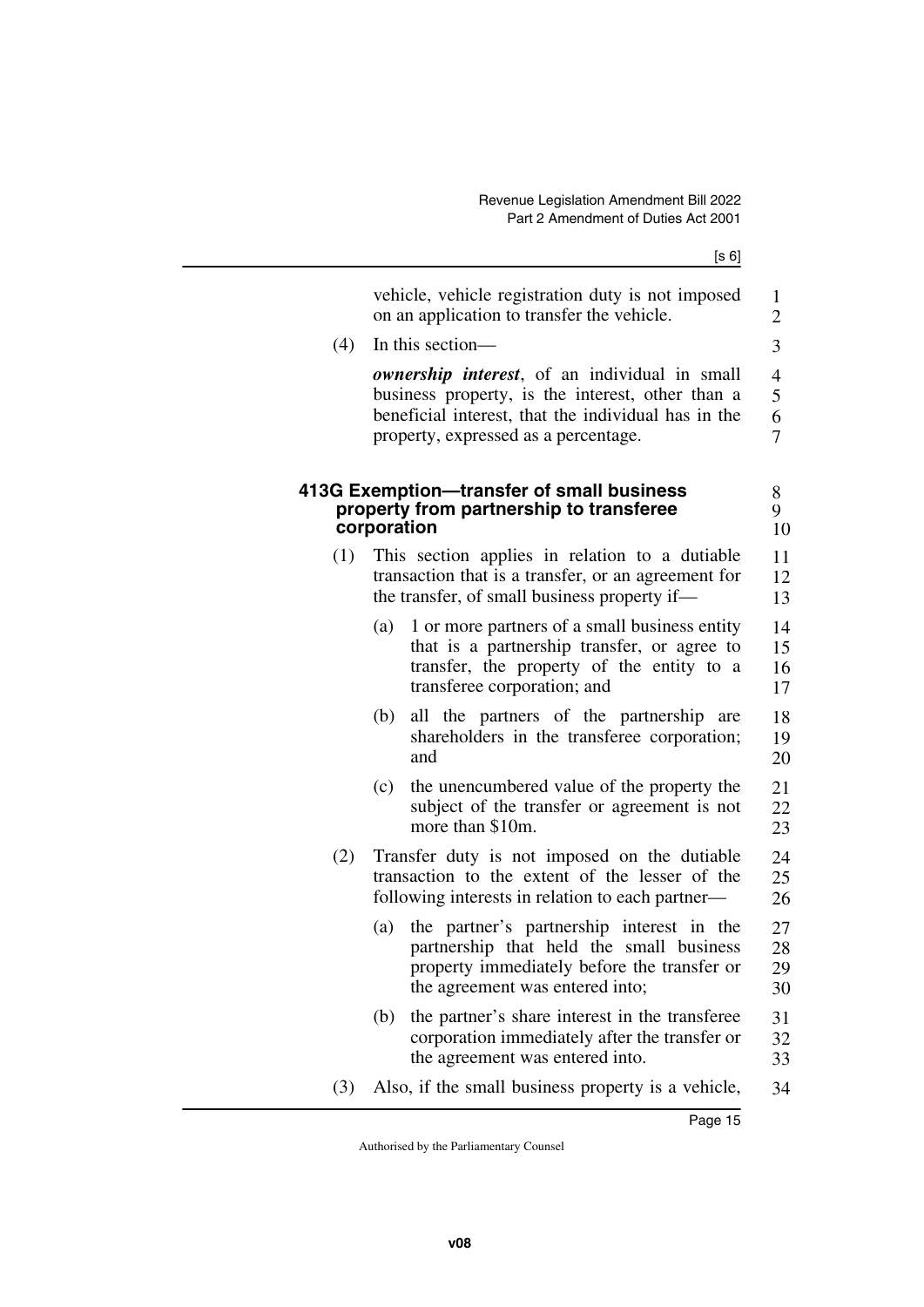[s 6]

<span id="page-17-1"></span><span id="page-17-0"></span>

|     | vehicle registration duty is not imposed on an<br>application to transfer the vehicle.                                                                                                                                                                                                                                     | 1<br>$\overline{2}$              |
|-----|----------------------------------------------------------------------------------------------------------------------------------------------------------------------------------------------------------------------------------------------------------------------------------------------------------------------------|----------------------------------|
|     | 413H Exemption-transfer of small business<br>property from trustee to transferee<br>corporation                                                                                                                                                                                                                            | $\mathfrak{Z}$<br>$\frac{4}{5}$  |
| (1) | This section applies in relation to a dutiable<br>transaction that is a transfer, or an agreement for<br>the transfer, of small business property if—                                                                                                                                                                      | 6<br>7<br>8                      |
|     | the trustee of a small business entity that is a<br>(a)<br>discretionary trust transfers, or agrees to<br>transfer, the property of the entity to a<br>transferee corporation; and                                                                                                                                         | 9<br>10<br>11<br>12              |
|     | all default beneficiaries of the trust are<br>(b)<br>shareholders in the transferee corporation;<br>and                                                                                                                                                                                                                    | 13<br>14<br>15                   |
|     | the unencumbered value of the property the<br>(c)<br>subject of the transfer or agreement is not<br>more than \$10m.                                                                                                                                                                                                       | 16<br>17<br>18                   |
| (2) | Transfer duty is not imposed on the dutiable<br>transaction to the extent of the lesser of the<br>following interests in relation to each default<br>beneficiary-                                                                                                                                                          | 19<br>20<br>21<br>22             |
|     | the beneficiary's trust<br>(a)<br>interest in<br>the<br>discretionary trust that<br>held the<br>small<br>business property immediately before the<br>transfer or the agreement was entered into;                                                                                                                           | 23<br>24<br>25<br>26             |
|     | the beneficiary's share<br>interest<br>the<br>(b)<br>in<br>transferee corporation immediately after the<br>transfer or the agreement was entered into.                                                                                                                                                                     | 27<br>28<br>29                   |
| (3) | For applying subsection $(2)$ in relation to more<br>than 1 default beneficiary of a discretionary trust,<br>the default beneficiaries are taken to hold the trust<br>interests in equal shares if the trust deed does not<br>state the percentage of income or property each<br>beneficiary is to receive from the trust. | 30<br>31<br>32<br>33<br>34<br>35 |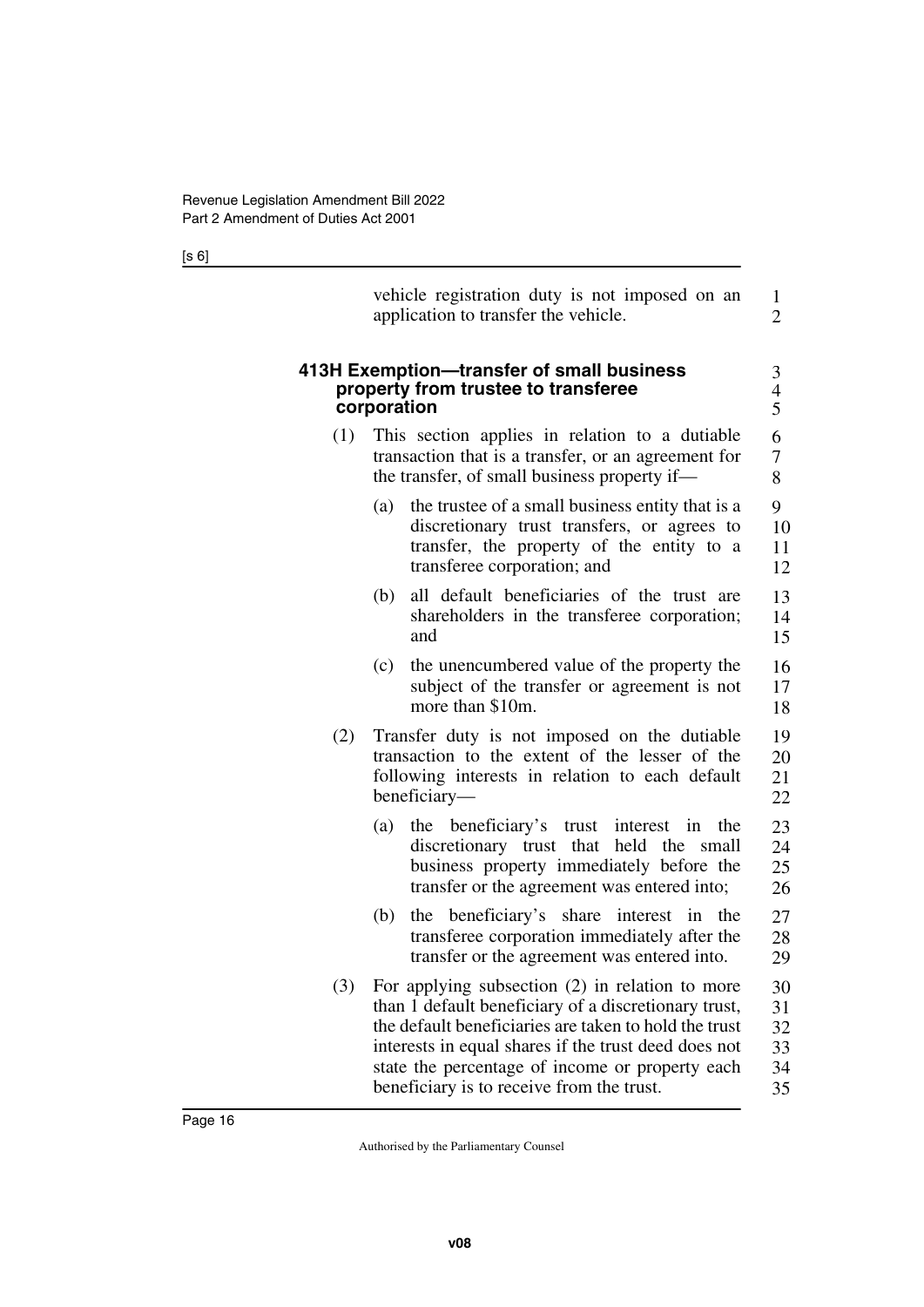<span id="page-18-1"></span><span id="page-18-0"></span>

|     | [s 6]                                                                                                                                                                                                                                         |                                       |
|-----|-----------------------------------------------------------------------------------------------------------------------------------------------------------------------------------------------------------------------------------------------|---------------------------------------|
| (4) | Also, if the small business property includes a<br>vehicle, vehicle registration duty is not imposed<br>on an application to transfer the vehicle.                                                                                            | 1<br>$\overline{c}$<br>$\overline{3}$ |
|     | 413I Exemption-transfer of small business<br>property from trustee to transferee<br>corporation with sole shareholder                                                                                                                         | $\overline{4}$<br>5<br>6              |
| (1) | This section applies in relation to a dutiable<br>transaction that is a transfer, or an agreement for<br>the transfer, of small business property if—                                                                                         | $\overline{7}$<br>8<br>9              |
|     | the trustee of a small business entity that is a<br>(a)<br>discretionary trust transfers, or agrees to<br>transfer, the property of the entity to a<br>transferee corporation; and                                                            | 10<br>11<br>12<br>13                  |
|     | the trustee is the sole shareholder in the<br>(b)<br>transferee corporation; and                                                                                                                                                              | 14<br>15                              |
|     | the unencumbered value of the property the<br>(c)<br>subject of the transfer or agreement is not<br>more than \$10m; and                                                                                                                      | 16<br>17<br>18                        |
|     | (d)<br>the rights and interests of the small business<br>beneficiaries of the trust immediately before<br>the transfer or the agreement was entered<br>into are the same immediately after the<br>transfer or the agreement was entered into. | 19<br>20<br>21<br>22<br>23            |
| (2) | Transfer duty is not imposed on the dutiable<br>transaction.                                                                                                                                                                                  | 24<br>25                              |
| (3) | Also, if the small business property includes a<br>vehicle, vehicle registration duty is not imposed<br>on an application to transfer the vehicle.                                                                                            | 26<br>27<br>28                        |
| (4) | In this section-                                                                                                                                                                                                                              | 29                                    |
|     | small business beneficiary, of a discretionary<br>trust, means-                                                                                                                                                                               | 30<br>31                              |
|     | a default beneficiary of the trust; or<br>(a)                                                                                                                                                                                                 | 32                                    |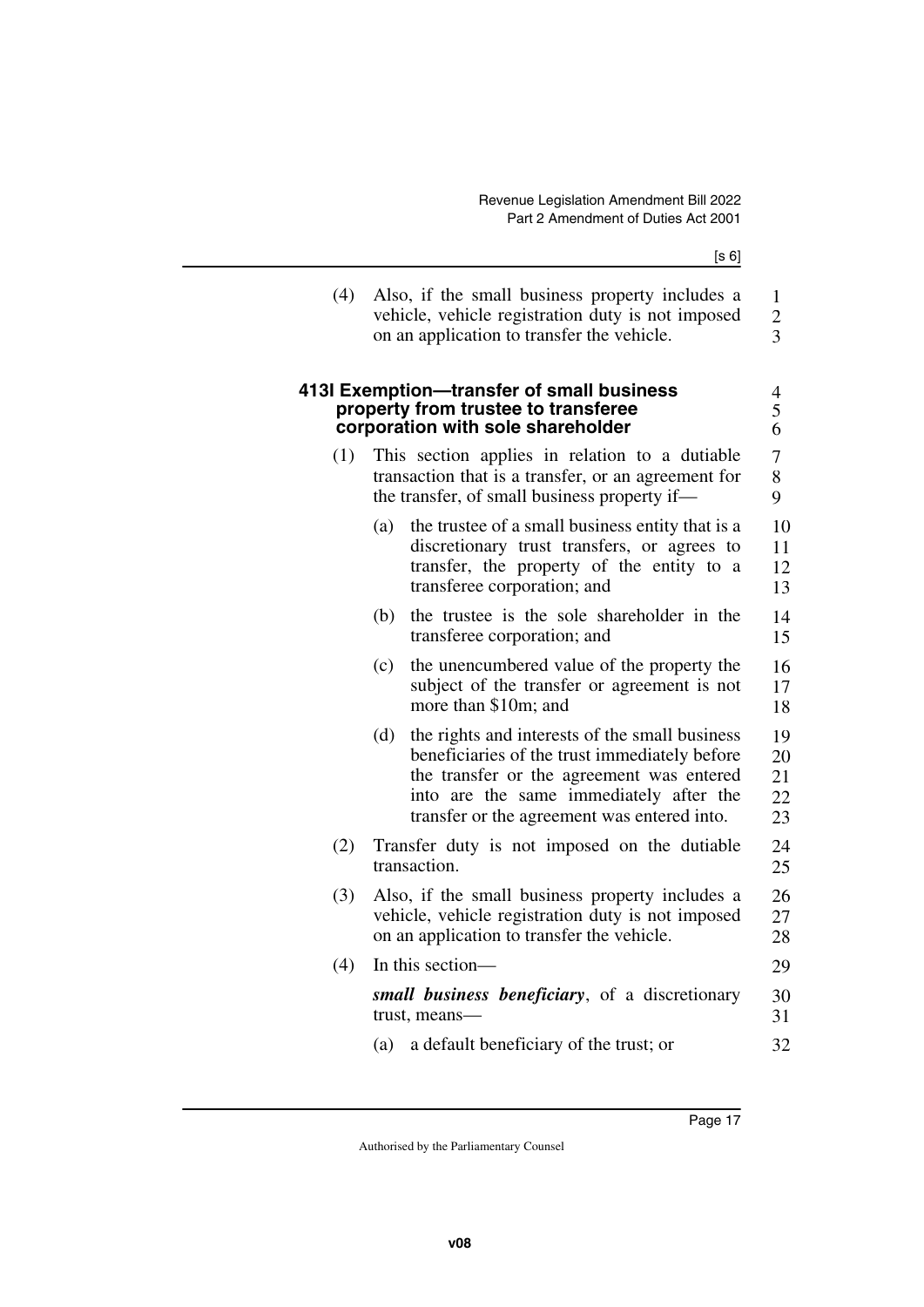<span id="page-19-3"></span><span id="page-19-2"></span><span id="page-19-1"></span>[s 7]

<span id="page-19-0"></span>

|             | (b)                     | a person entitled to income or property from<br>the trust on appointment by the trustee of the<br>trust.                                                                                                                         | $\mathbf{1}$<br>$\overline{2}$<br>3 |
|-------------|-------------------------|----------------------------------------------------------------------------------------------------------------------------------------------------------------------------------------------------------------------------------|-------------------------------------|
| Clause<br>7 | Insertion of new s 431B |                                                                                                                                                                                                                                  | 4                                   |
|             | After section 431A—     |                                                                                                                                                                                                                                  | 5                                   |
|             | insert—                 |                                                                                                                                                                                                                                  | 6                                   |
|             |                         | 431B Exemption--particular dutiable transactions<br>or relevant acquisitions for Queensland Future<br>(Debt Retirement) Fund                                                                                                     | 7<br>$8\,$<br>9                     |
|             | (1)                     | Subsection (2) applies in relation to a dutiable<br>transaction or relevant acquisition that is, or is<br>part of an arrangement that is, intended to advance<br>the purpose of the Queensland Future (Debt<br>Retirement) Fund. | 10<br>11<br>12<br>13<br>14          |
|             | (2)                     | Transfer duty or landholder duty is not imposed<br>on the dutiable transaction or relevant acquisition<br>if the transaction or acquisition is, or is part of an<br>arrangement that is—                                         | 15<br>16<br>17<br>18                |
|             | (a)                     | for making a<br>contribution<br>to,<br><sub>or</sub><br>an<br>the<br>investment<br>for<br>of,<br>the<br>purpose<br>Queensland Future (Debt Retirement) Fund;<br>or                                                               | 19<br>20<br>21<br>22                |
|             | (b)                     | for a purpose connected with, or arising out<br>$of$ —                                                                                                                                                                           | 23<br>24                            |
|             |                         | (i)<br>a contribution or investment mentioned<br>in paragraph (a); or                                                                                                                                                            | 25<br>26                            |
|             |                         | prescribed<br>(ii)<br>by<br>arrangement<br>an<br>regulation.                                                                                                                                                                     | 27<br>28                            |
|             | (3)                     | Also, transfer duty is not imposed on a dutiable<br>transaction that is a trust acquisition of a unit in a<br>unit trust if-                                                                                                     | 29<br>30<br>31                      |
|             | (a)                     | the trust acquisition is, or is part of an<br>arrangement that is, intended to advance the                                                                                                                                       | 32<br>33                            |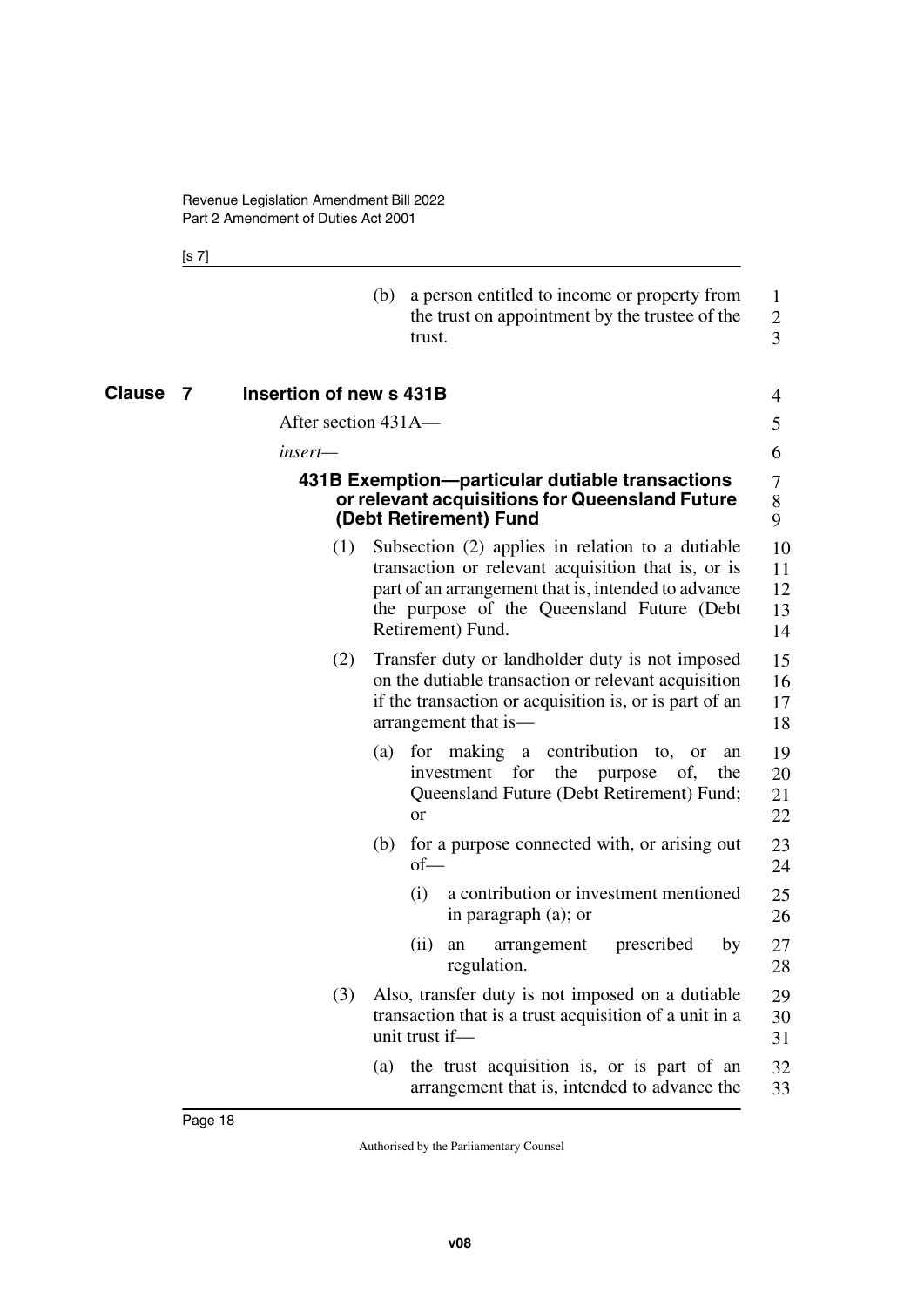<span id="page-20-5"></span><span id="page-20-4"></span><span id="page-20-3"></span><span id="page-20-2"></span><span id="page-20-1"></span><span id="page-20-0"></span>

|                                                     | purpose of the Queensland Future (Debt)<br>Retirement) Fund; and                                                                                                                         | 1<br>2                   |
|-----------------------------------------------------|------------------------------------------------------------------------------------------------------------------------------------------------------------------------------------------|--------------------------|
|                                                     | (b) each unit acquired in the unit trust is held<br>solely and directly for the Queensland<br>Future (Debt Retirement) Fund.                                                             | 3<br>$\overline{4}$<br>5 |
| (4)                                                 | In addition, transfer duty is not imposed on a<br>dutiable transaction that is a trust surrender of a<br>unit in a unit trust if-                                                        | 6<br>7<br>8              |
|                                                     | (a) the trust surrender is part of an arrangement<br>that is intended to advance the purpose of<br>the Queensland Future (Debt Retirement)<br>Fund; and                                  | 9<br>10<br>11<br>12      |
|                                                     | (b) under the arrangement, the trust surrender of<br>the unit is because of a trust acquisition of a<br>unit in the unit trust for which an exemption<br>under subsection $(3)$ applies. | 13<br>14<br>15<br>16     |
| (5)                                                 | In this section—                                                                                                                                                                         | 17                       |
|                                                     | Queensland Future (Debt Retirement) Fund<br>means the Queensland Future (Debt Retirement)<br>Fund established under the Queensland Future<br>Fund Act 2020.                              | 18<br>19<br>20<br>21     |
| <b>Clause</b><br>Insertion of new ch 17, pt 27<br>8 |                                                                                                                                                                                          | 22                       |
| Chapter 17—                                         |                                                                                                                                                                                          | 23                       |
| insert—                                             |                                                                                                                                                                                          | 24                       |
| Part 27                                             | <b>Transitional provisions</b>                                                                                                                                                           | 25                       |
|                                                     | for Revenue Legislation                                                                                                                                                                  | 26                       |
|                                                     | <b>Amendment Act 2022</b>                                                                                                                                                                | 27                       |
|                                                     | 676 Retrospective effect of new s 124                                                                                                                                                    | 28                       |
| (1)                                                 | New section 124(d) applies, and is taken to have<br>applied from 3 April 2017, in relation to a vesting<br>of dutiable property, on or after that date, under                            | 29<br>30<br>31           |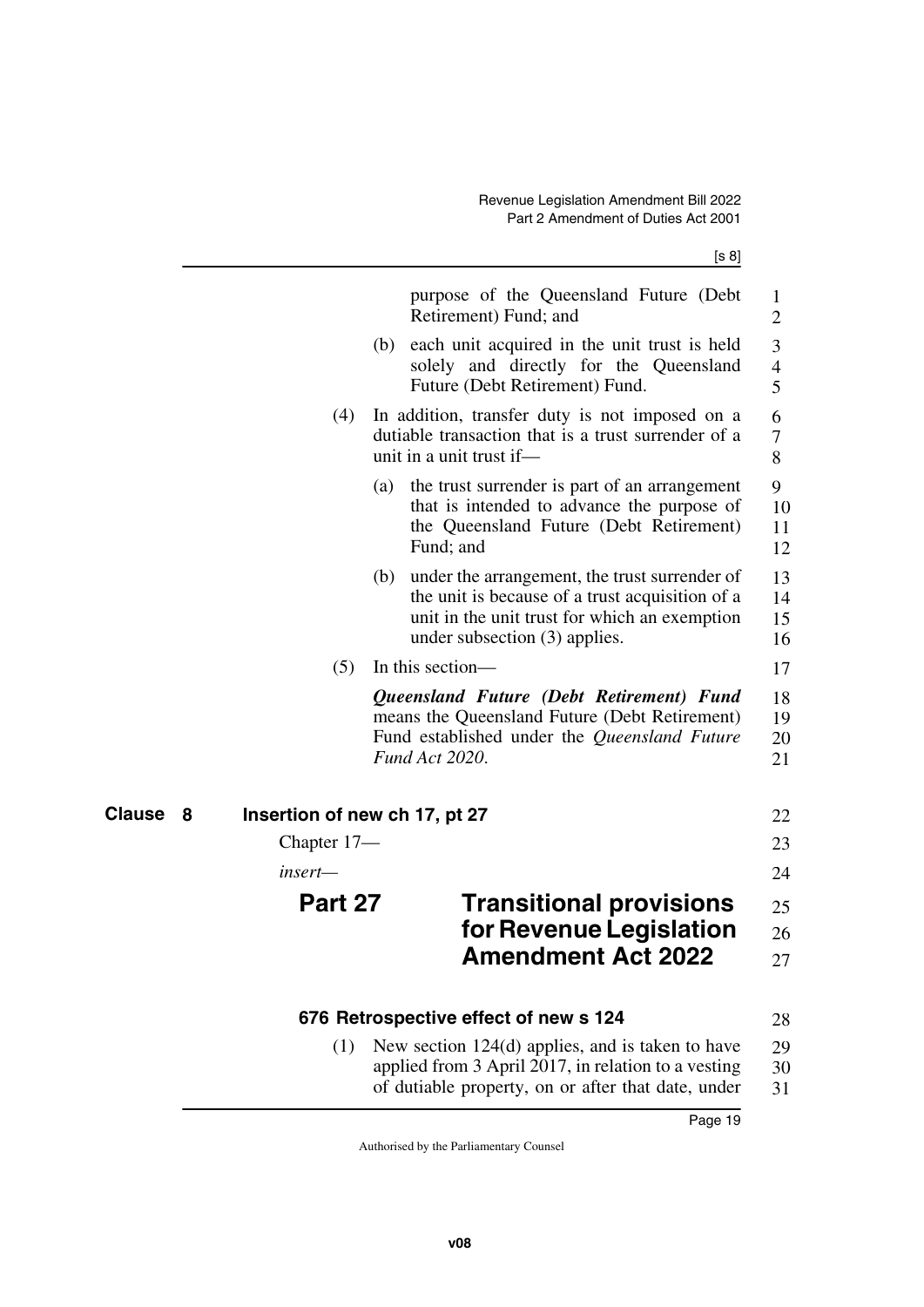[s 9]

<span id="page-21-1"></span><span id="page-21-0"></span>

|                  | the Succession Act 1981, section 45.                                                                                                                                                                                                                 | 1                                               |
|------------------|------------------------------------------------------------------------------------------------------------------------------------------------------------------------------------------------------------------------------------------------------|-------------------------------------------------|
| (2)              | New section $124(e)$ applies, and is taken to have<br>applied from 6 August 2019, in relation to a<br>vesting of dutiable property, on or after that date,<br>under the Aboriginal and Torres Strait Islander<br>Land Holding Act 2013, section 69A. | $\overline{2}$<br>3<br>$\overline{4}$<br>5<br>6 |
| (3)              | In this section-                                                                                                                                                                                                                                     | 7                                               |
|                  | new section 124 means section 124 as amended<br>by the Revenue Legislation Amendment Act 2022.                                                                                                                                                       | 8<br>9                                          |
|                  | 677 Retrospective effect of ss 413F-413H                                                                                                                                                                                                             | 10                                              |
| (1)              | Sections 413F to 413H apply, and are taken to<br>have applied, in relation to a dutiable transaction<br>for which liability for transfer duty or vehicle<br>registration duty arose from 7 September 2020.                                           | 11<br>12<br>13<br>14                            |
| (2)              | For subsection $(1)$ , words defined in chapter 10,<br>part 1A, division 1 and used in sections 413F to<br>413H are also taken to apply, and have applied,<br>from 7 September 2020.                                                                 | 15<br>16<br>17<br>18                            |
|                  | 678 Retrospective effect of s 4131                                                                                                                                                                                                                   | 19                                              |
| (1)              | Section 413I applies, and is taken to have applied,<br>in relation to a dutiable transaction for which<br>liability for transfer duty or vehicle registration<br>duty arose from 28 June 2021.                                                       | 20<br>21<br>22<br>23                            |
| (2)              | For subsection $(1)$ , words defined in chapter 10,<br>part 1A, division 1 and used in section 413I are<br>also taken to apply, and have applied, from 28<br>June 2021.                                                                              | 24<br>25<br>26<br>27                            |
|                  | <b>Amendment of sch 6 (Dictionary)</b>                                                                                                                                                                                                               | 28                                              |
| (1)<br>interest— | Schedule 6, definitions relevant acquisition and share                                                                                                                                                                                               | 29<br>30                                        |

<span id="page-21-5"></span><span id="page-21-4"></span><span id="page-21-3"></span><span id="page-21-2"></span>**Clause** 9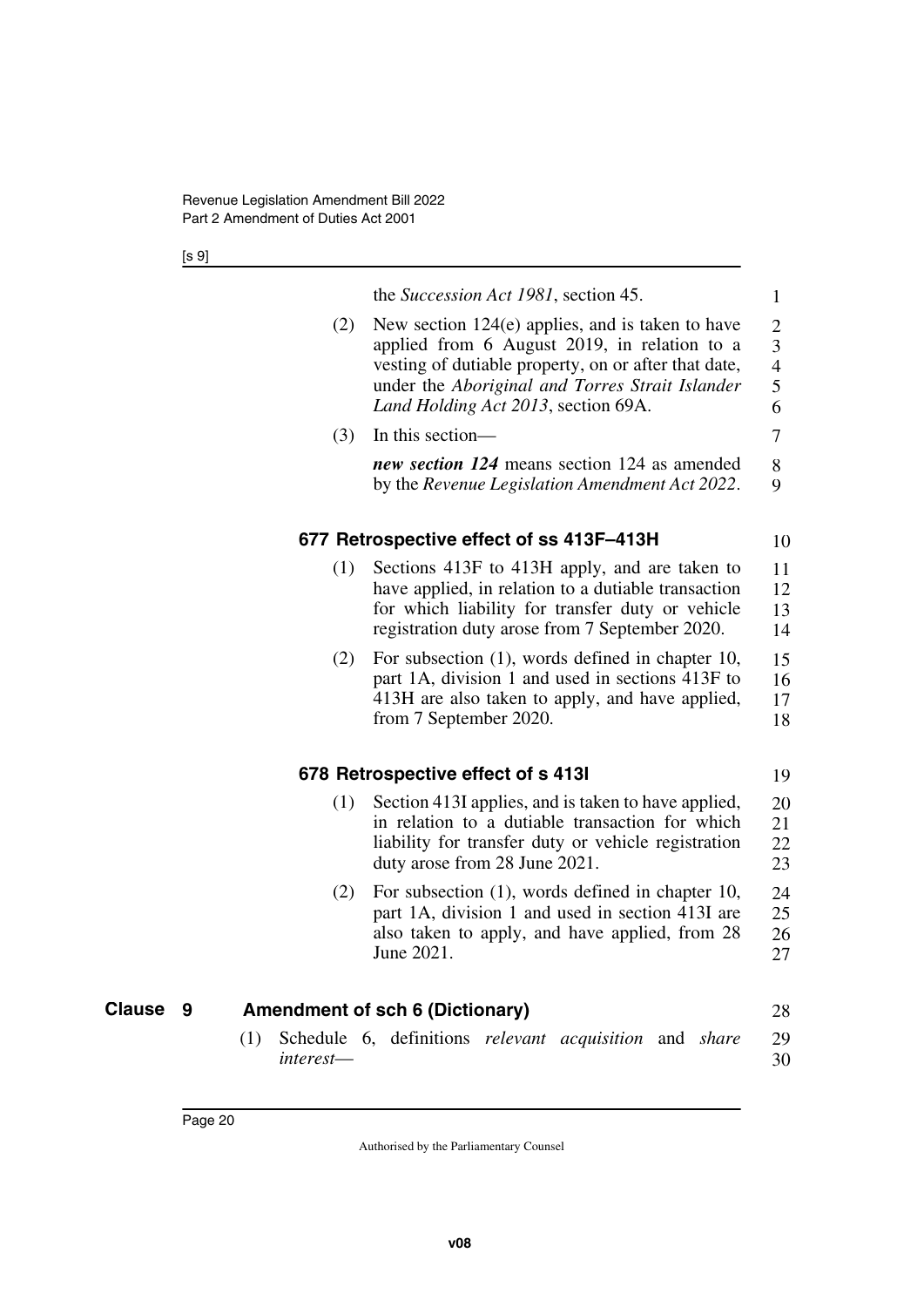<span id="page-22-3"></span><span id="page-22-2"></span><span id="page-22-1"></span><span id="page-22-0"></span>

|        |                   |                    |       | [s 10]                                                                                               |                     |
|--------|-------------------|--------------------|-------|------------------------------------------------------------------------------------------------------|---------------------|
|        |                   | omit.              |       |                                                                                                      | 1                   |
|        | (2)               | Schedule 6-        |       |                                                                                                      | $\overline{2}$      |
|        |                   | insert—            |       |                                                                                                      | 3                   |
|        |                   |                    |       | <i>default beneficiary</i> , of a discretionary trust, for<br>chapter 10, part 1A, see section 413E. | $\overline{4}$<br>5 |
|        |                   |                    |       | relevant acquisition-                                                                                | 6                   |
|        |                   |                    | (a)   | for chapter 3, part 1, chapter 10, part 1 or<br>section 431B or 498—see section 158; or              | 7<br>8              |
|        |                   |                    | (b)   | for chapter 3, part 2—see section 207.                                                               | 9                   |
|        |                   |                    |       | share interest-                                                                                      | 10                  |
|        |                   |                    | (a)   | of a person in a transferee corporation, for<br>chapter 10, part 1A—see section 413D; or             | 11<br>12            |
|        |                   |                    |       | (b) otherwise—see section 208.                                                                       | 13                  |
|        |                   |                    |       | small business entity, for chapter 10, part 1A, see<br>section 413A.                                 | 14<br>15            |
|        |                   |                    |       | small business property, for chapter 10, part 1A,<br>see section 413B.                               | 16<br>17            |
|        |                   |                    |       | <i>transferee corporation</i> , for chapter 10, part 1A,<br>see section 413C.                        | 18<br>19            |
|        | <b>Division 3</b> |                    |       | <b>Amendments commencing on 1</b>                                                                    | 20                  |
|        |                   |                    |       | January 2023                                                                                         | 21                  |
| Clause | 10                |                    |       | Amendment of s 231 (Imposition of AFAD)                                                              | 22                  |
|        |                   | Section $231(3)$ — |       |                                                                                                      | 23                  |
|        |                   | insert—            |       |                                                                                                      | 24                  |
|        |                   |                    | Note— |                                                                                                      | 25                  |
|        |                   |                    |       | An exemption for AFAD is dealt with in part 4A.                                                      | 26                  |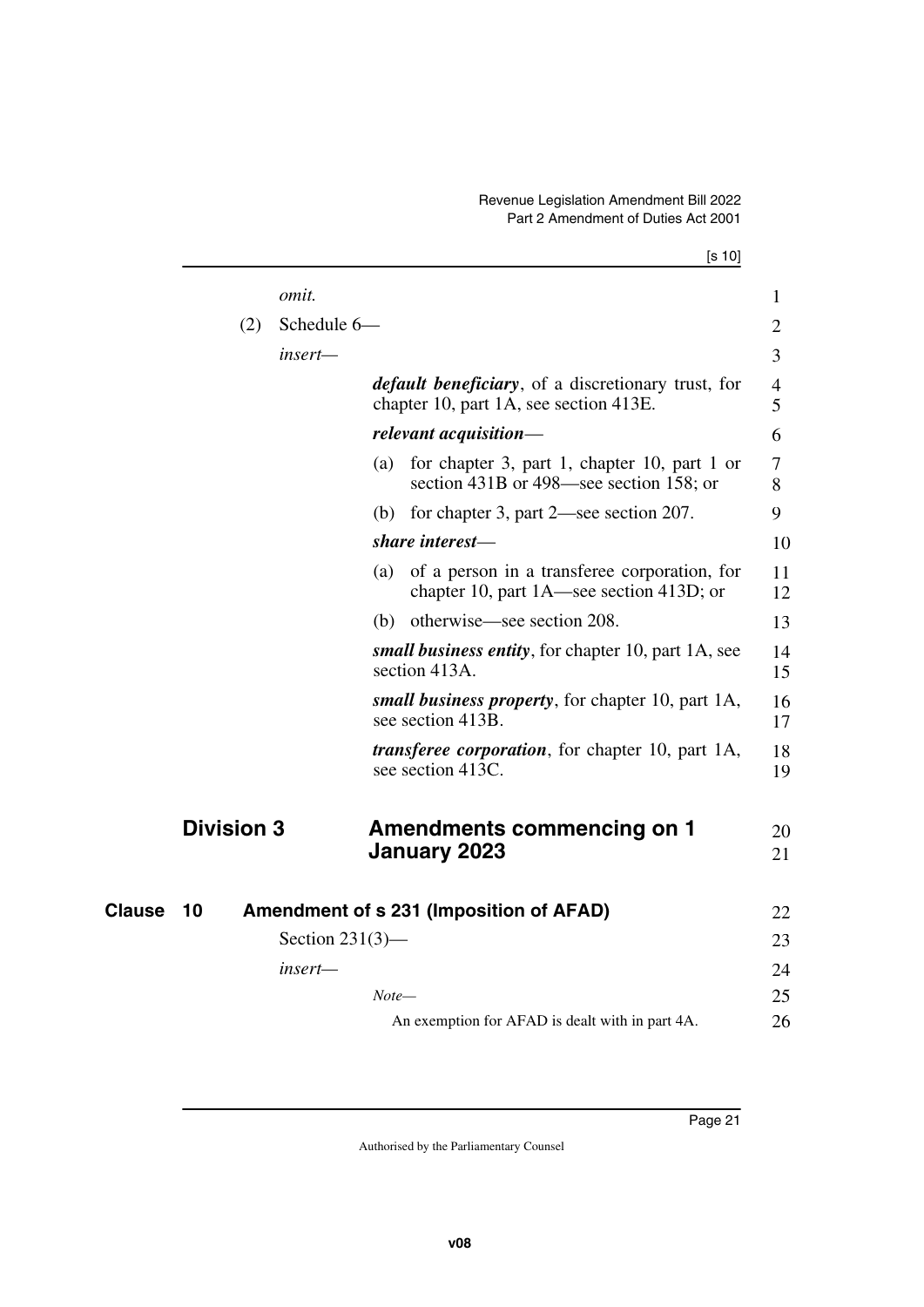Revenue Legislation Amendment Bill 2022 Part 2 Amendment of Duties Act 2001

<span id="page-23-7"></span><span id="page-23-6"></span><span id="page-23-5"></span><span id="page-23-4"></span><span id="page-23-3"></span><span id="page-23-1"></span><span id="page-23-0"></span>[s 11]

<span id="page-23-2"></span>

| <b>Clause</b> | Renumbering of s 246 (AFAD for corporate trustee duty)<br>- 11 |                                  |     |      | 1                                                                                                                                                                                                                                  |                                  |
|---------------|----------------------------------------------------------------|----------------------------------|-----|------|------------------------------------------------------------------------------------------------------------------------------------------------------------------------------------------------------------------------------------|----------------------------------|
|               |                                                                | Section 246-                     |     |      |                                                                                                                                                                                                                                    |                                  |
|               |                                                                | <i>renumber</i> as section 245A. |     |      |                                                                                                                                                                                                                                    | 3                                |
| <b>Clause</b> | - 12                                                           | Insertion of new ch 4, pt 4A     |     |      |                                                                                                                                                                                                                                    | 4                                |
|               |                                                                | Chapter $4-$                     |     |      |                                                                                                                                                                                                                                    | 5                                |
|               |                                                                | insert—                          |     |      |                                                                                                                                                                                                                                    | 6                                |
|               |                                                                | Part 4A                          |     |      | <b>Exemption</b>                                                                                                                                                                                                                   | 7                                |
|               |                                                                |                                  |     |      | 246 Exemption-specified foreign retirees                                                                                                                                                                                           | 8                                |
|               |                                                                | (1)                              |     |      | AFAD is not imposed on a relevant transaction to<br>the extent of a relevant acquirer's interest in<br>dutiable property under the transaction if—                                                                                 | 9<br>10<br>11                    |
|               |                                                                |                                  | (a) |      | the transaction is the transfer, or agreement<br>for transfer, of the property; and                                                                                                                                                | 12<br>13                         |
|               |                                                                |                                  | (b) |      | at the time the liability for transfer duty on<br>the transaction arises—                                                                                                                                                          | 14<br>15                         |
|               |                                                                |                                  |     | (i)  | the relevant acquirer is a specified<br>foreign retiree; and                                                                                                                                                                       | 16<br>17                         |
|               |                                                                |                                  |     | (ii) | the property is AFAD residential land;<br>and                                                                                                                                                                                      | 18<br>19                         |
|               |                                                                |                                  |     |      | (iii) the relevant acquirer's interest in the<br>property is not held on trust; and                                                                                                                                                | 20<br>21                         |
|               |                                                                |                                  | (c) |      | the relevant acquirer will occupy a residence<br>on the land as the acquirer's principal place<br>of residence-                                                                                                                    | 22<br>23<br>24                   |
|               |                                                                |                                  |     | (i)  | for a residence on the land at the time<br>the liability for transfer duty on the<br>transaction arises—within 1 year after<br>the day on which the acquirer is<br>entitled to possession of the land under<br>the transaction; or | 25<br>26<br>27<br>28<br>29<br>30 |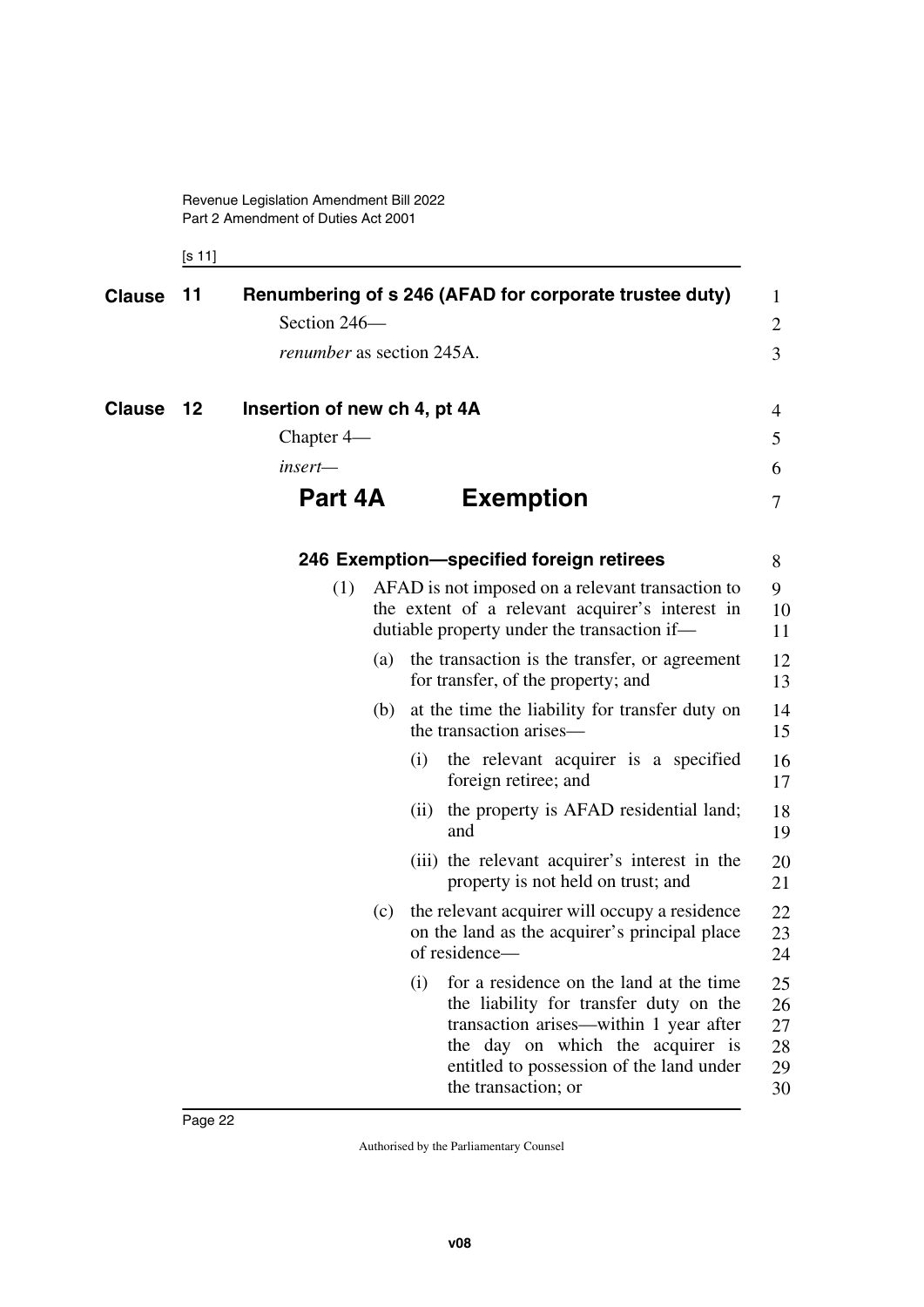[s 12]

|     |     | otherwise—within 2 years after the day<br>(ii)<br>on which the acquirer is entitled to<br>possession of the land under the<br>transaction.                                                                                                                 | 1<br>$\overline{c}$<br>3<br>$\overline{4}$ |
|-----|-----|------------------------------------------------------------------------------------------------------------------------------------------------------------------------------------------------------------------------------------------------------------|--------------------------------------------|
| (2) |     | In this section—                                                                                                                                                                                                                                           | 5                                          |
|     |     | class of visa means a class of visa under the<br>Migration Act 1958 (Cwlth), section 31.                                                                                                                                                                   | 6<br>7                                     |
|     |     | <i>interest</i> , of a relevant acquirer in dutiable<br>property under a relevant transaction, means the<br>proportion that the share of the acquirer under the<br>transaction bears to the total of the shares of all<br>acquirers under the transaction. | 8<br>9<br>10<br>11<br>12                   |
|     |     | <i>relevant acquirer</i> , of dutiable property, means—                                                                                                                                                                                                    | 13                                         |
|     | (a) | for the transfer, or agreement for the<br>transfer, of dutiable property under a<br>dutiable transaction—a transferee of the<br>property; or                                                                                                               | 14<br>15<br>16<br>17                       |
|     | (b) | for an agreement for the transfer of dutiable<br>property entered into by an agent on behalf<br>of a principal within the meaning of section<br>$240(2)(a)$ —the principal for the property.                                                               | 18<br>19<br>20<br>21                       |
|     |     | specified foreign retiree means—                                                                                                                                                                                                                           | 22                                         |
|     | (a) | a foreign individual who holds a class of<br>visa referred to as a Subclass 405 (Investor<br>Retirement)<br>visa<br><b>Subclass</b><br>410<br><sub>or</sub><br>(Retirement) visa; or                                                                       | 23<br>24<br>25<br>26                       |
|     | (b) | a foreign individual—                                                                                                                                                                                                                                      | 27                                         |
|     |     | who applied on or after 8 May 2018 for<br>(i)<br>a class of visa referred to as a Subclass<br>(Parent) visa or Subclass<br>103<br>143<br>(Contributory Parent) visa; and                                                                                   | 28<br>29<br>30<br>31                       |
|     |     | whose last substantive visa, held before<br>(ii)<br>making the application, was the class<br>of visa mentioned in paragraph (a); and                                                                                                                       | 32<br>33<br>34                             |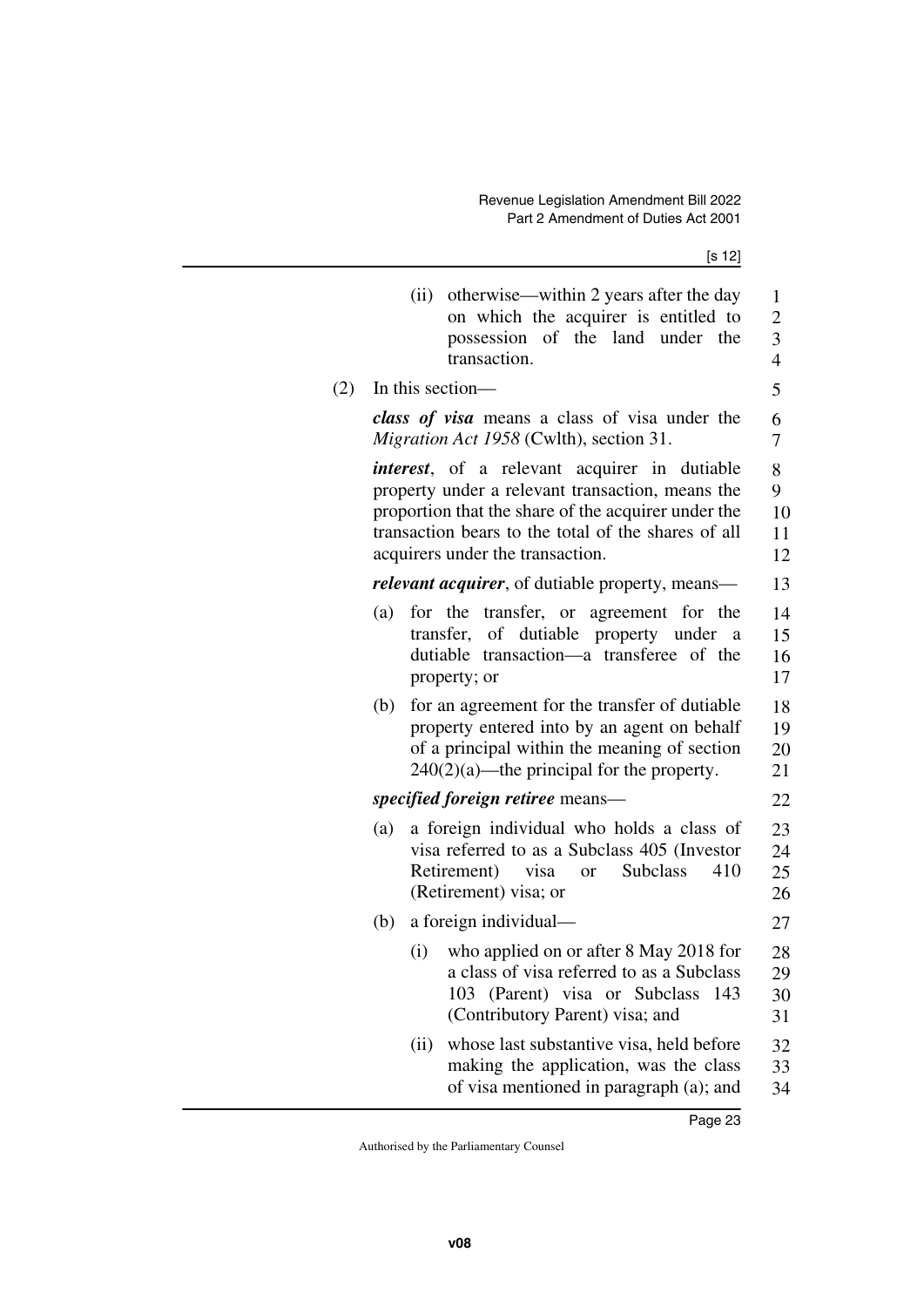<span id="page-25-7"></span><span id="page-25-6"></span><span id="page-25-5"></span><span id="page-25-4"></span><span id="page-25-3"></span><span id="page-25-2"></span><span id="page-25-1"></span>[s 13]

Page 24

<span id="page-25-0"></span>

|                     |                                       | (iii) whose application has<br>been<br>not<br>decided.                                                                                                                                      | $\mathbf{1}$<br>$\overline{2}$ |
|---------------------|---------------------------------------|---------------------------------------------------------------------------------------------------------------------------------------------------------------------------------------------|--------------------------------|
|                     | (Cwlth), section 5.                   | substantive visa see the Migration Act 1958                                                                                                                                                 | 3<br>4                         |
| <b>Clause</b><br>13 | Insertion of new ch 4, pt 5, div 4    |                                                                                                                                                                                             | 5                              |
|                     | Chapter 4, part 5—                    |                                                                                                                                                                                             | 6                              |
|                     | insert—                               |                                                                                                                                                                                             | 7                              |
|                     | <b>Division 4</b>                     | <b>Reassessments of AFAD</b><br>exemption                                                                                                                                                   | 8<br>9                         |
|                     | <b>Subdivision 1 Preliminary</b>      |                                                                                                                                                                                             | 10                             |
|                     | <b>246AG Definitions for division</b> |                                                                                                                                                                                             | 11                             |
|                     | In this division—                     |                                                                                                                                                                                             | 12                             |
|                     |                                       | AFAD exemption means the exemption from a<br>liability for AFAD under section 246.                                                                                                          | 13<br>14                       |
|                     |                                       | <i>dispose</i> , of a relevant acquirer's interest in<br>dutiable property that is AFAD residential land-                                                                                   | 15<br>16                       |
|                     |                                       | (a) means transfer, lease or otherwise grant<br>exclusive possession of part or all of the<br>property; and                                                                                 | 17<br>18<br>19                 |
|                     |                                       | (b) includes acquire the property subject to a<br>lease, that was in existence when the<br>property was transferred, over part or all of<br>the property.                                   | 20<br>21<br>22<br>23           |
|                     |                                       | <i>notification event</i> means an event mentioned in<br>section 246AH(1)(b) or 246AI(1)(c).                                                                                                | 24<br>25                       |
|                     |                                       | <i>occupy</i> , in relation to a relevant acquirer's<br>residence, means the acquirer, as owner of the<br>residence, starts occupying it as the acquirer's<br>principal place of residence. | 26<br>27<br>28<br>29           |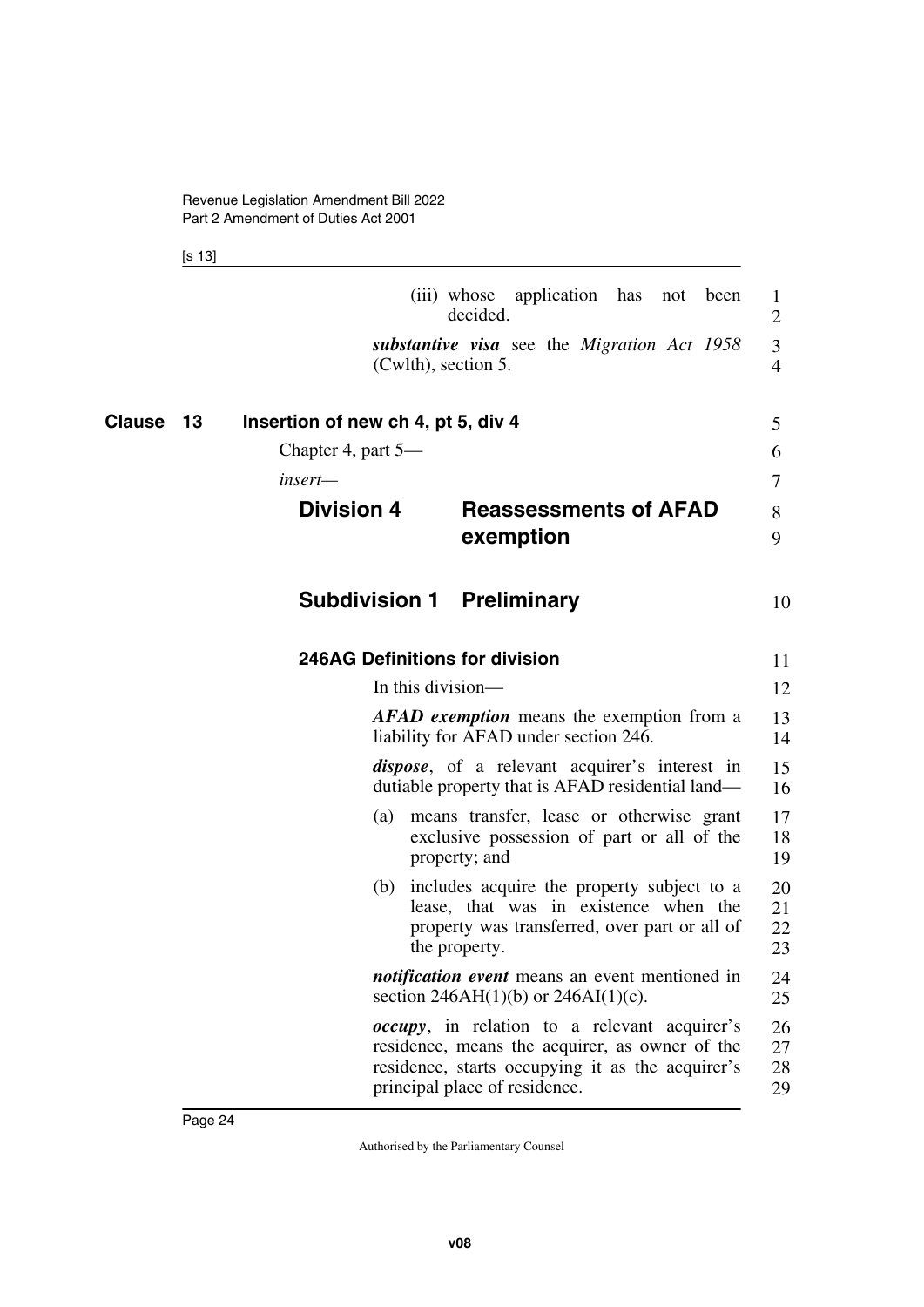| ł | × |
|---|---|

<span id="page-26-1"></span><span id="page-26-0"></span>

| section $246(2)$ .                 | $\mathbf{1}$<br>$\overline{2}$ |                                                                                                                                                                                                                                                                                                                                                                                                                                                                                                                                                                                                                                                                                                                                                                                                                                                                                                                                                                                                                         |
|------------------------------------|--------------------------------|-------------------------------------------------------------------------------------------------------------------------------------------------------------------------------------------------------------------------------------------------------------------------------------------------------------------------------------------------------------------------------------------------------------------------------------------------------------------------------------------------------------------------------------------------------------------------------------------------------------------------------------------------------------------------------------------------------------------------------------------------------------------------------------------------------------------------------------------------------------------------------------------------------------------------------------------------------------------------------------------------------------------------|
| under section $246(1)(c)$ .        | 3<br>$\overline{4}$<br>5       |                                                                                                                                                                                                                                                                                                                                                                                                                                                                                                                                                                                                                                                                                                                                                                                                                                                                                                                                                                                                                         |
| transaction.                       | 6<br>7<br>8<br>9               | 10                                                                                                                                                                                                                                                                                                                                                                                                                                                                                                                                                                                                                                                                                                                                                                                                                                                                                                                                                                                                                      |
| occupying residence                |                                | 11<br>12                                                                                                                                                                                                                                                                                                                                                                                                                                                                                                                                                                                                                                                                                                                                                                                                                                                                                                                                                                                                                |
| This section applies if—           |                                | 13                                                                                                                                                                                                                                                                                                                                                                                                                                                                                                                                                                                                                                                                                                                                                                                                                                                                                                                                                                                                                      |
| (a)<br>a relevant transaction; and |                                | 14<br>15<br>16<br>17                                                                                                                                                                                                                                                                                                                                                                                                                                                                                                                                                                                                                                                                                                                                                                                                                                                                                                                                                                                                    |
| (b)<br>the relevant acquirer—      |                                | 18                                                                                                                                                                                                                                                                                                                                                                                                                                                                                                                                                                                                                                                                                                                                                                                                                                                                                                                                                                                                                      |
| (i)<br>on the land; or             |                                | 19<br>20<br>21                                                                                                                                                                                                                                                                                                                                                                                                                                                                                                                                                                                                                                                                                                                                                                                                                                                                                                                                                                                                          |
| (ii)<br>residence.                 |                                | 22<br>23<br>24                                                                                                                                                                                                                                                                                                                                                                                                                                                                                                                                                                                                                                                                                                                                                                                                                                                                                                                                                                                                          |
| apply to the relevant acquirer.    |                                | 25<br>26<br>27<br>28<br>29<br>30                                                                                                                                                                                                                                                                                                                                                                                                                                                                                                                                                                                                                                                                                                                                                                                                                                                                                                                                                                                        |
|                                    |                                | relevant acquirer, of dutiable property, see<br><i>relevant period</i> , in relation to a residence, means<br>the period required for occupying the residence<br><i>transfer day</i> , in relation to a relevant transaction,<br>means the day on which the relevant acquirer of<br>dutiable property that is AFAD residential land is<br>entitled to possession of the land under the<br>246AH Reassessment of AFAD exemption for not<br>the AFAD exemption applies to the extent<br>of a relevant acquirer's interest in dutiable<br>property that is AFAD residential land under<br>disposes of the acquirer's interest in the<br>property before occupying a residence<br>does not occupy a residence on the land<br>within the relevant period for the<br>Subject to section 246AJ, the commissioner must<br>make a reassessment to impose AFAD on the<br>relevant transaction to the extent of the relevant<br>acquirer's interest in dutiable property under the<br>transaction as if the AFAD exemption did not |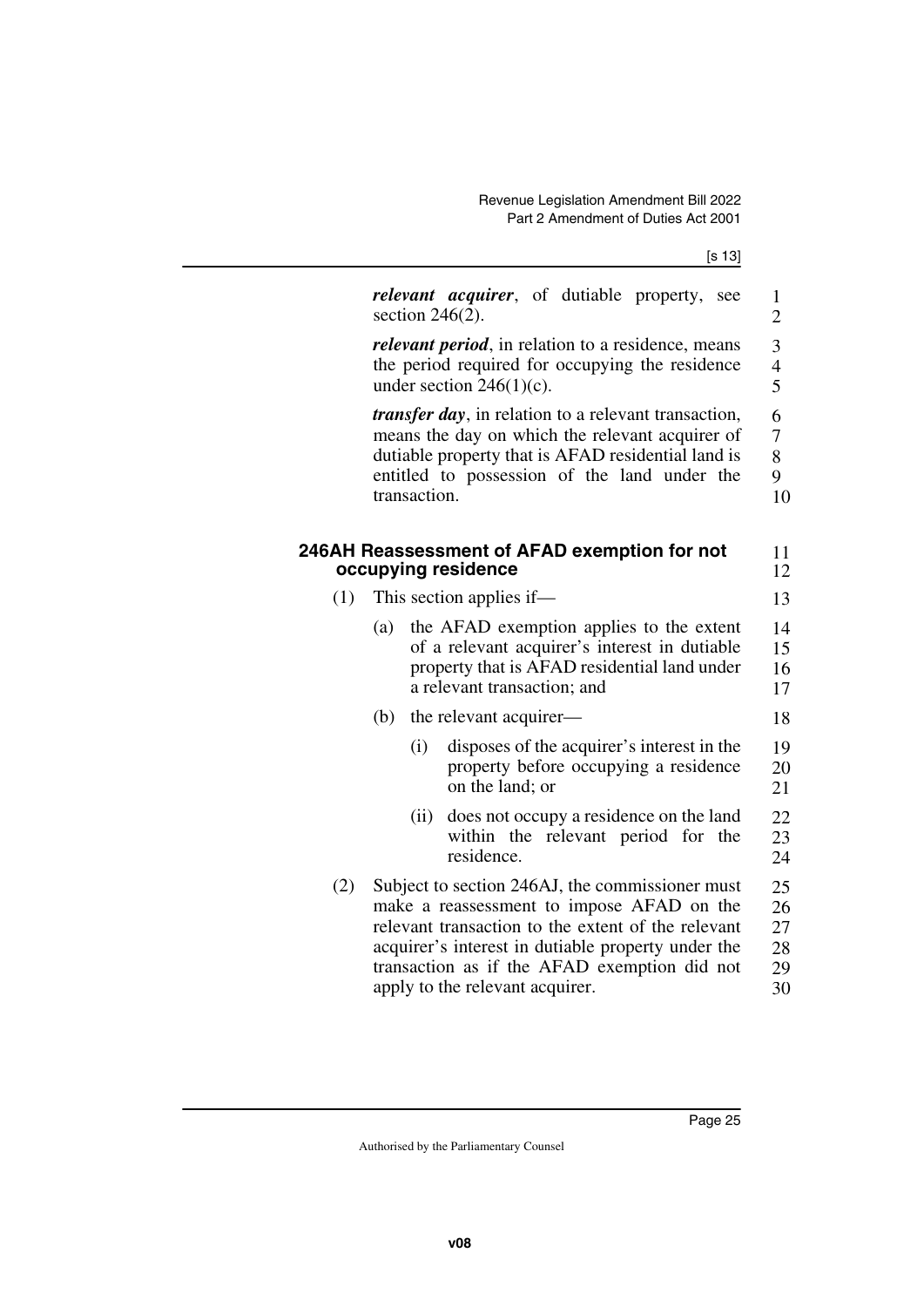[s 13]

<span id="page-27-1"></span><span id="page-27-0"></span>

|     | 246AI Reassessment of AFAD exemption for<br>disposal after occupation                                                                                                                                                                                               | $\mathbf{1}$<br>$\overline{c}$                              |
|-----|---------------------------------------------------------------------------------------------------------------------------------------------------------------------------------------------------------------------------------------------------------------------|-------------------------------------------------------------|
|     | $(1)$ This section applies if—                                                                                                                                                                                                                                      | 3                                                           |
|     | the AFAD exemption applies to the extent<br>(a)<br>of a relevant acquirer's interest in dutiable<br>property that is AFAD residential land under<br>a relevant transaction; and                                                                                     | $\overline{\mathcal{L}}$<br>$\frac{5}{6}$<br>$\overline{7}$ |
|     | the relevant acquirer occupies a residence<br>(b)<br>on the land within the relevant period for the<br>residence; and                                                                                                                                               | 8<br>9<br>10                                                |
|     | the relevant acquirer disposes of the<br>(c)<br>acquirer's interest in the property within 1<br>year after the day the acquirer occupies the<br>residence.                                                                                                          | 11<br>12<br>13<br>14                                        |
| (2) | Subject to section 246AJ, the commissioner must<br>make a reassessment to impose AFAD on the<br>relevant transaction to the extent of the relevant<br>acquirer's interest in dutiable property under the<br>transaction, worked out using the following<br>formula- | 15<br>16<br>17<br>18<br>19<br>$^{20}$                       |
|     | $A = \frac{E \times (365 - D)}{365}$                                                                                                                                                                                                                                |                                                             |
|     | where–                                                                                                                                                                                                                                                              | 22                                                          |

*A* means the AFAD payable on the reassessment. 23

*E* means the AFAD that would have been imposed to the extent of the relevant acquirer's interest if the AFAD exemption had not applied. 24 25 26

*D* means the number of days between the day the relevant acquirer occupied the residence and the day of disposal of the acquirer's interest in the dutiable property, both days inclusive. 27 28 29 30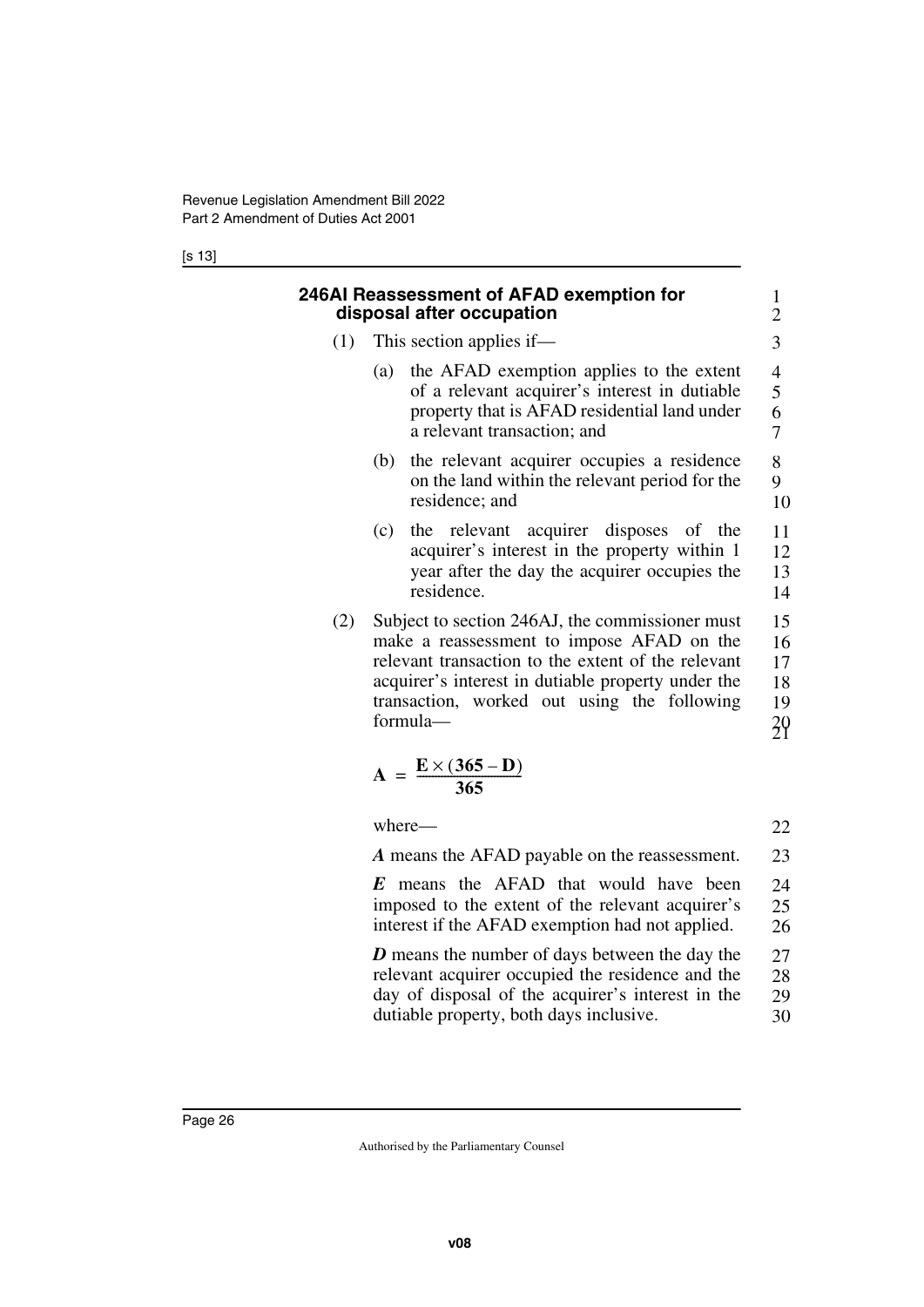[s 13]

<span id="page-28-1"></span><span id="page-28-0"></span>

|     |                                                                                                                                                                                                                                                                        | 246AJ When reassessment is not required                                                                                                                                                                                                                                  | $\mathbf{1}$                     |  |  |  |  |
|-----|------------------------------------------------------------------------------------------------------------------------------------------------------------------------------------------------------------------------------------------------------------------------|--------------------------------------------------------------------------------------------------------------------------------------------------------------------------------------------------------------------------------------------------------------------------|----------------------------------|--|--|--|--|
| (1) | This section applies if section 246AH or 246AI<br>(each the <i>relevant section</i> ) applies in relation to a<br>relevant transaction to the extent of a relevant<br>acquirer's interest in dutiable property that is<br>AFAD residential land under the transaction. |                                                                                                                                                                                                                                                                          |                                  |  |  |  |  |
| (2) | Despite the relevant section, the commissioner is<br>not required to make a reassessment to impose<br>AFAD under the section if—                                                                                                                                       |                                                                                                                                                                                                                                                                          |                                  |  |  |  |  |
|     | (a)                                                                                                                                                                                                                                                                    | the notification event to which the section<br>of<br>applies happens only because<br>an<br>intervening event; or                                                                                                                                                         | 10<br>11<br>12                   |  |  |  |  |
|     | (b)                                                                                                                                                                                                                                                                    | the relevant acquirer disposes of dutiable<br>property that is an accommodation unit in a<br>retirement village by entering a retirement<br>village leasing arrangement for the unit; or                                                                                 | 13<br>14<br>15<br>16             |  |  |  |  |
|     | (c)                                                                                                                                                                                                                                                                    | another person (the <i>occupier</i> ) has exclusive<br>possession of the AFAD residential land<br>before it is occupied by the relevant acquirer<br>$if$ —                                                                                                               | 17<br>18<br>19<br>20             |  |  |  |  |
|     |                                                                                                                                                                                                                                                                        | the occupier is the transferor of the<br>(i)<br>land and vacates the land as soon as<br>reasonably practicable, or within 6<br>months<br>after<br>the<br>transfer<br>day,<br>whichever is the earlier; or                                                                | 21<br>22<br>23<br>24<br>25       |  |  |  |  |
|     |                                                                                                                                                                                                                                                                        | the occupier has exclusive possession<br>(ii)<br>of the land under a lease granted before<br>the transfer day and vacates the land on<br>the termination of the current term of<br>the lease, or within 6 months after the<br>transfer day, whichever is the earlier; or | 26<br>27<br>28<br>29<br>30<br>31 |  |  |  |  |
|     | (d)                                                                                                                                                                                                                                                                    | for a notification event mentioned in section<br>246AH(1)(b)(i)<br>$246AI(1)(c)$ —the<br>or<br>relevant acquirer disposes of part of the<br>dutiable property to the acquirer's spouse in                                                                                | 32<br>33<br>34<br>35             |  |  |  |  |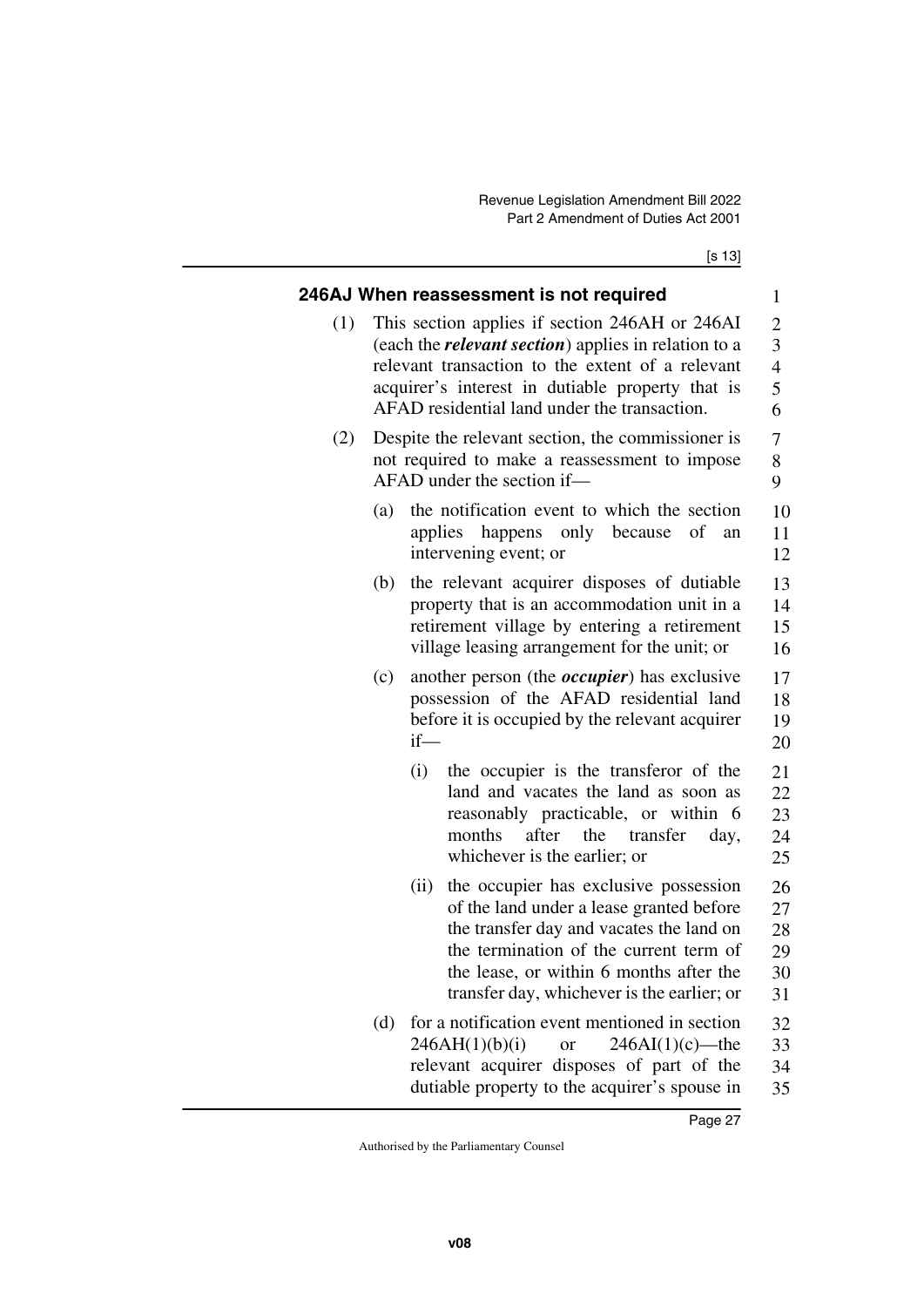<span id="page-29-1"></span><span id="page-29-0"></span>[s 14]

|                     |            | a way that is exempt from transfer duty<br>under section 151.                                                                                                              | 1<br>$\overline{2}$  |
|---------------------|------------|----------------------------------------------------------------------------------------------------------------------------------------------------------------------------|----------------------|
|                     | (3)        | However, subsection (4) applies if AFAD is not<br>reassessed under subsection (2) because—                                                                                 | 3<br>$\overline{4}$  |
|                     |            | the relevant acquirer disposes of part of the<br>(a)<br>dutiable property to the acquirer's spouse, as<br>mentioned in subsection $(2)(d)$ ; and                           | 5<br>6<br>7          |
|                     |            | (b) the relevant acquirer later disposes of the<br>property or part of the property.                                                                                       | 8<br>9               |
|                     | (4)        | The relevant section applies to the later disposal<br>as if the relevant acquirer had not transferred the<br>part of the land to the acquirer's spouse.                    | 10<br>11<br>12       |
|                     |            | 246AK Notification of commissioner for<br>reassessment                                                                                                                     | 13<br>14             |
|                     | (1)        | This section applies if a notification event<br>happens in relation to a relevant acquirer's<br>interest in dutiable property under a relevant<br>transaction.             | 15<br>16<br>17<br>18 |
|                     | (2)        | Within 28 days after the notification event<br>happens, the relevant acquirer must—                                                                                        | 19<br>20             |
|                     |            | (a) give notice of the event in the approved form<br>to the commissioner; and                                                                                              | 21<br>22             |
|                     |            | (b) ensure the instruments required for the<br>of<br>duty<br>for the<br>relevant<br>assessment<br>transaction are lodged for a reassessment of<br>duty on the transaction. | 23<br>24<br>25<br>26 |
|                     |            | $Note-$                                                                                                                                                                    | 27                   |
|                     |            | Failure to give the notice is an offence under the<br>Administration Act, section 120.                                                                                     | 28<br>29             |
| <b>Clause</b><br>14 | statement) | Amendment of s 246H (Acquirer must lodge AFAD                                                                                                                              | 30<br>31             |

<span id="page-29-3"></span><span id="page-29-2"></span>Section 246H, after 'imposed'—

32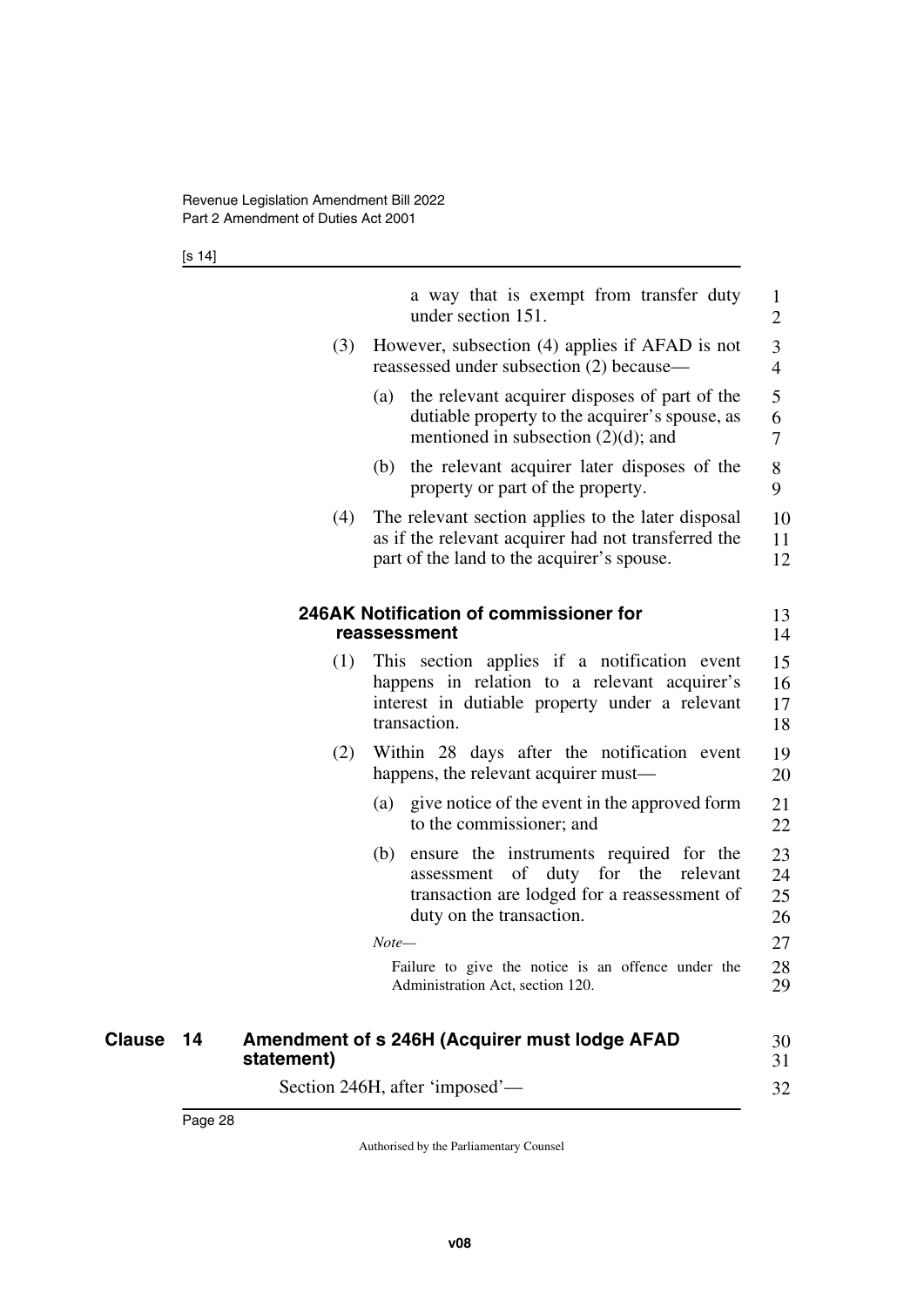<span id="page-30-3"></span><span id="page-30-2"></span><span id="page-30-1"></span><span id="page-30-0"></span>

|                     |                        | [s 15]                                                                                                                                                                                                                                                              |                                  |
|---------------------|------------------------|---------------------------------------------------------------------------------------------------------------------------------------------------------------------------------------------------------------------------------------------------------------------|----------------------------------|
|                     | insert-                |                                                                                                                                                                                                                                                                     | 1                                |
|                     |                        | , or to which an AFAD exemption applies,                                                                                                                                                                                                                            | $\overline{2}$                   |
| <b>Clause</b><br>15 | Insertion of new s 679 |                                                                                                                                                                                                                                                                     | 3                                |
|                     |                        | After section 678, as inserted by this Act—                                                                                                                                                                                                                         | 4                                |
|                     | insert—                |                                                                                                                                                                                                                                                                     | 5                                |
|                     |                        | 679 Application of AFAD exemption under s 246                                                                                                                                                                                                                       | 6                                |
|                     | (1)                    | Section 246 applies in relation to a relevant<br>transaction that is the transfer, or agreement for<br>transfer, of dutiable property only if the property<br>is transferred, or the agreement is entered into,<br>from the commencement.                           | 7<br>8<br>9<br>10<br>11          |
|                     | (2)                    | However, section 246 does not apply in relation to<br>a transfer or agreement mentioned in subsection<br>$(1)$ if—                                                                                                                                                  | 12<br>13<br>14                   |
|                     |                        | it replaces a transfer, or agreement for<br>(a)<br>transfer, that included the dutiable property<br>and was made before the commencement; or                                                                                                                        | 15<br>16<br>17                   |
|                     |                        | the transferee had an option to purchase the<br>(b)<br>dutiable property, or the transferor had an<br>option to require the transferee to purchase<br>the dutiable property, granted before the<br>commencement and exercised from the<br>commencement; or          | 18<br>19<br>20<br>21<br>22<br>23 |
|                     |                        | another arrangement was made before the<br>(c)<br>commencement the sole or main purpose of<br>which was to defer the making of the<br>transfer or agreement until 1 January 2023<br>or later so section 246 would apply in<br>relation to the relevant transaction. | 24<br>25<br>26<br>27<br>28<br>29 |

### **16 Amendment of sch 6 (Dictionary) Clause** 30

<span id="page-30-5"></span><span id="page-30-4"></span>(1) Schedule 6—

Page 29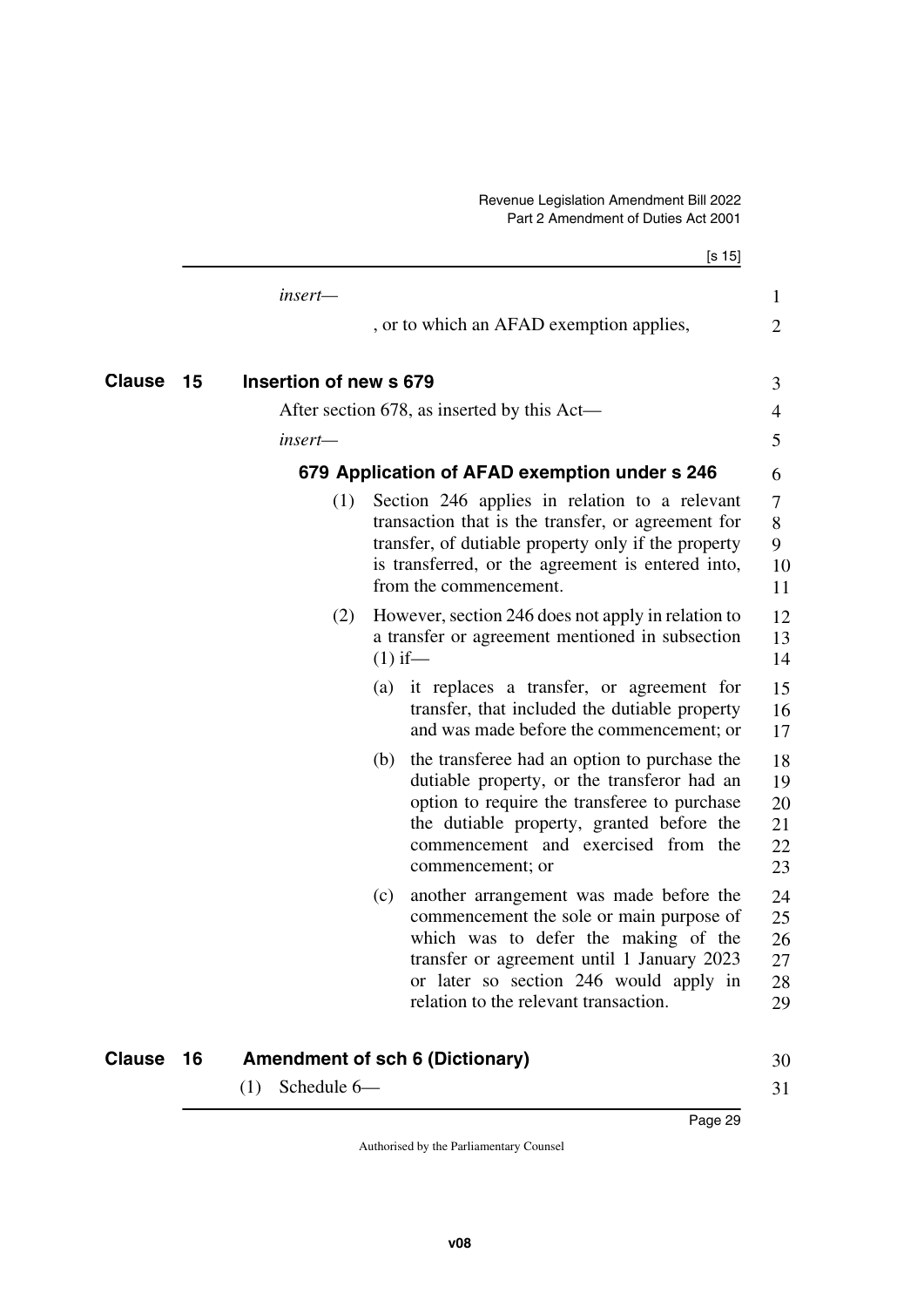[s 17]

|        |     | insert-                   |        |                                                                                                                                                             | $\mathbf{1}$                  |
|--------|-----|---------------------------|--------|-------------------------------------------------------------------------------------------------------------------------------------------------------------|-------------------------------|
|        |     |                           |        | <b>AFAD exemption</b> see section 246AG.                                                                                                                    | $\overline{2}$                |
|        |     |                           | 246AG. | <i>dispose</i> , of a relevant acquirer's interest in<br>dutiable property that is AFAD residential land,<br>for chapter 4, part 5, division 4, see section | 3<br>$\overline{4}$<br>5<br>6 |
|        |     |                           |        | <i>notification event</i> , for chapter 4, part 5, division<br>4, see section 246AG.                                                                        | 7<br>8                        |
|        |     |                           |        | <i>occupy</i> , in relation to a relevant acquirer's<br>residence, for chapter 4, part 5, division 4, see<br>section 246AG.                                 | 9<br>10<br>11                 |
|        |     |                           |        | <i>relevant acquirer</i> , of dutiable property, for<br>chapter 4, part 5, division 4, see section $246(2)$ .                                               | 12<br>13                      |
|        |     |                           |        | relevant period, in relation to a residence, for<br>chapter 4, part 5, division 4, see section 246AG.                                                       | 14<br>15                      |
|        |     |                           | 246AG. | <i>transfer day</i> , in relation to a relevant transaction,<br>for chapter 4, part 5, division 4, see section                                              | 16<br>17<br>18                |
|        | (2) |                           |        | Schedule 6, definition <i>intervening event</i> , paragraph (b)—                                                                                            | 19                            |
|        |     | omit, insert-             |        |                                                                                                                                                             | 20                            |
|        |     |                           |        | (b) the death or incapacity of a person to whom<br>section 153, 154, 246AJ or 291 applies; or                                                               | 21<br>22                      |
| Part 3 |     |                           |        | <b>Amendment of Duties</b>                                                                                                                                  | 23                            |
|        |     |                           |        | <b>Regulation 2013</b>                                                                                                                                      | 24                            |
| 17     |     | <b>Regulation amended</b> |        |                                                                                                                                                             | 25                            |
|        |     |                           |        | This part amends the <i>Duties Regulation 2013</i> .                                                                                                        | 26                            |
| 18     |     |                           |        | Amendment of s 9 (Recognised stock exchange)                                                                                                                | 27                            |
|        | (1) | Section $9(a)$ —          |        |                                                                                                                                                             | 28                            |

<span id="page-31-3"></span><span id="page-31-2"></span><span id="page-31-1"></span><span id="page-31-0"></span>**Clause** 17

<span id="page-31-5"></span><span id="page-31-4"></span>**Clause** 18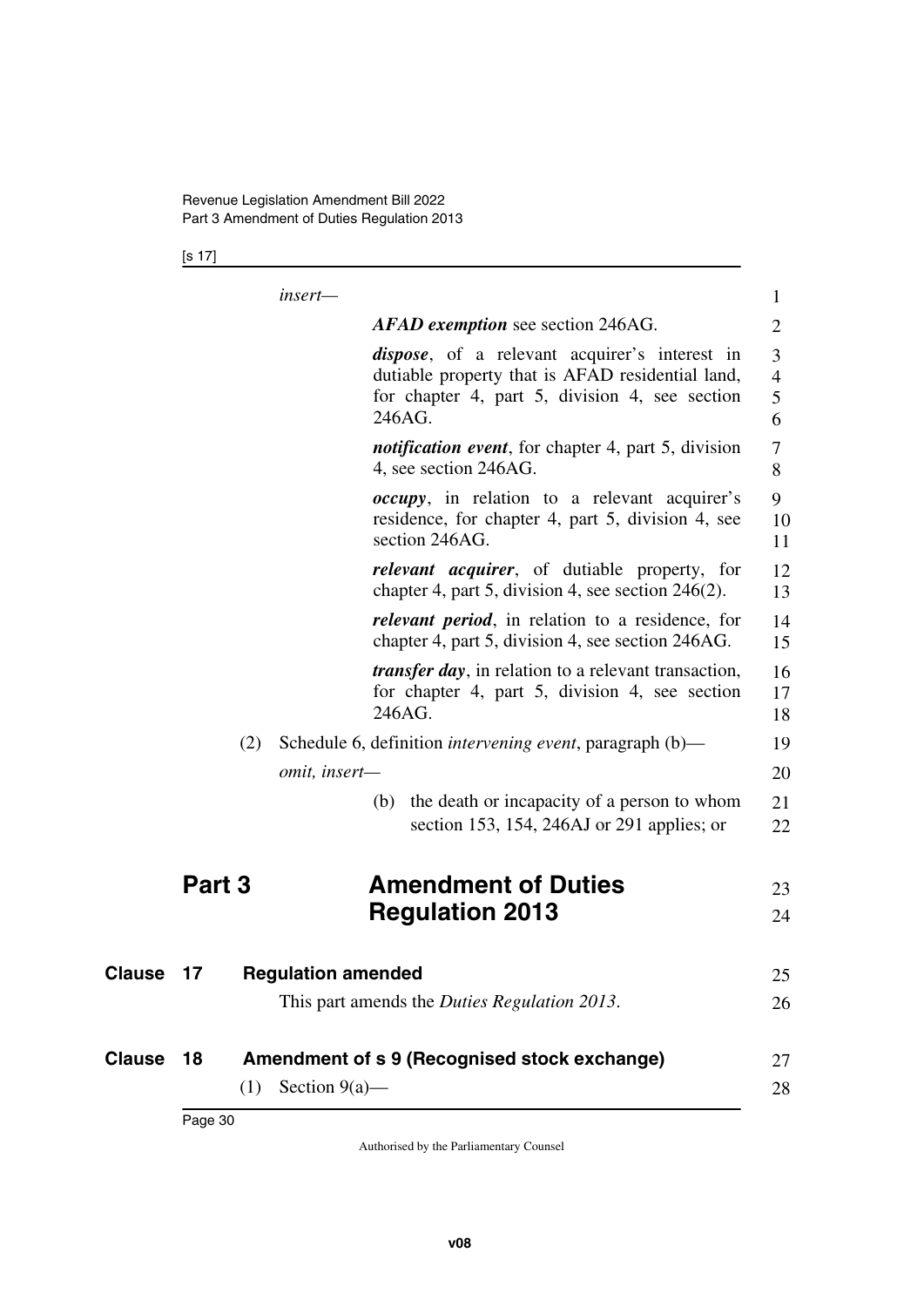#### Revenue Legislation Amendment Bill 2022

1

| Part 4 Amendment of First Home Owner Grant and Other Home Owner Grants Act 2000 |  |
|---------------------------------------------------------------------------------|--|
| $\lceil s \ 19 \rceil$                                                          |  |
| <i>omit, insert—</i>                                                            |  |
| the Sydney Stock Exchange Limited, ACN<br>(a)<br>ana ana aan                    |  |

Part 4 Amendment of First Home Owner Grant and Other Home Owner Grants Act 2000

<span id="page-32-9"></span><span id="page-32-8"></span><span id="page-32-7"></span><span id="page-32-6"></span><span id="page-32-5"></span><span id="page-32-4"></span><span id="page-32-3"></span><span id="page-32-2"></span><span id="page-32-1"></span><span id="page-32-0"></span>

|               |        |     | (a)                         | the Sydney Stock Exchange Limited, ACN<br>080 399 220;                                                                                           | $\overline{2}$<br>3 |
|---------------|--------|-----|-----------------------------|--------------------------------------------------------------------------------------------------------------------------------------------------|---------------------|
|               |        | (2) | Section $9(e)$ —            |                                                                                                                                                  | $\overline{4}$      |
|               |        |     | omit, insert-               |                                                                                                                                                  | 5                   |
|               |        |     | (e)                         | Euronext N.V.;                                                                                                                                   | 6                   |
|               |        |     | (f)                         | a stock exchange that is a member of the<br>World Federation of Exchanges.                                                                       | 7<br>8              |
| <b>Clause</b> | 19     |     | Insertion of new s 11       |                                                                                                                                                  | 9                   |
|               |        |     | After section 10-           |                                                                                                                                                  | 10                  |
|               |        |     | $insert-$                   |                                                                                                                                                  | 11                  |
|               |        |     | 11                          | <b>Transitional provision for Revenue Legislation</b><br><b>Amendment Act 2022</b>                                                               | 12<br>13            |
|               |        |     |                             | Section $9(e)$ , as inserted by the <i>Revenue</i><br>Legislation Amendment Act 2022, is taken to have<br>had effect on and from 1 January 2017. | 14<br>15<br>16      |
|               | Part 4 |     |                             | <b>Amendment of First Home</b><br><b>Owner Grant and Other Home</b>                                                                              | 17<br>18            |
|               |        |     |                             | <b>Owner Grants Act 2000</b>                                                                                                                     | 19                  |
| <b>Clause</b> | 20     |     | <b>Act amended</b>          |                                                                                                                                                  | 20                  |
|               |        |     | Home Owner Grants Act 2000. | This part amends the First Home Owner Grant and Other                                                                                            | 21<br>22            |
| Clause        | 21     |     |                             | Replacement of s 25S (Amount of grant)                                                                                                           | 23                  |
|               |        |     | Section 25S-                |                                                                                                                                                  | 24                  |
|               |        |     | omit, insert-               |                                                                                                                                                  | 25                  |
|               |        |     |                             |                                                                                                                                                  |                     |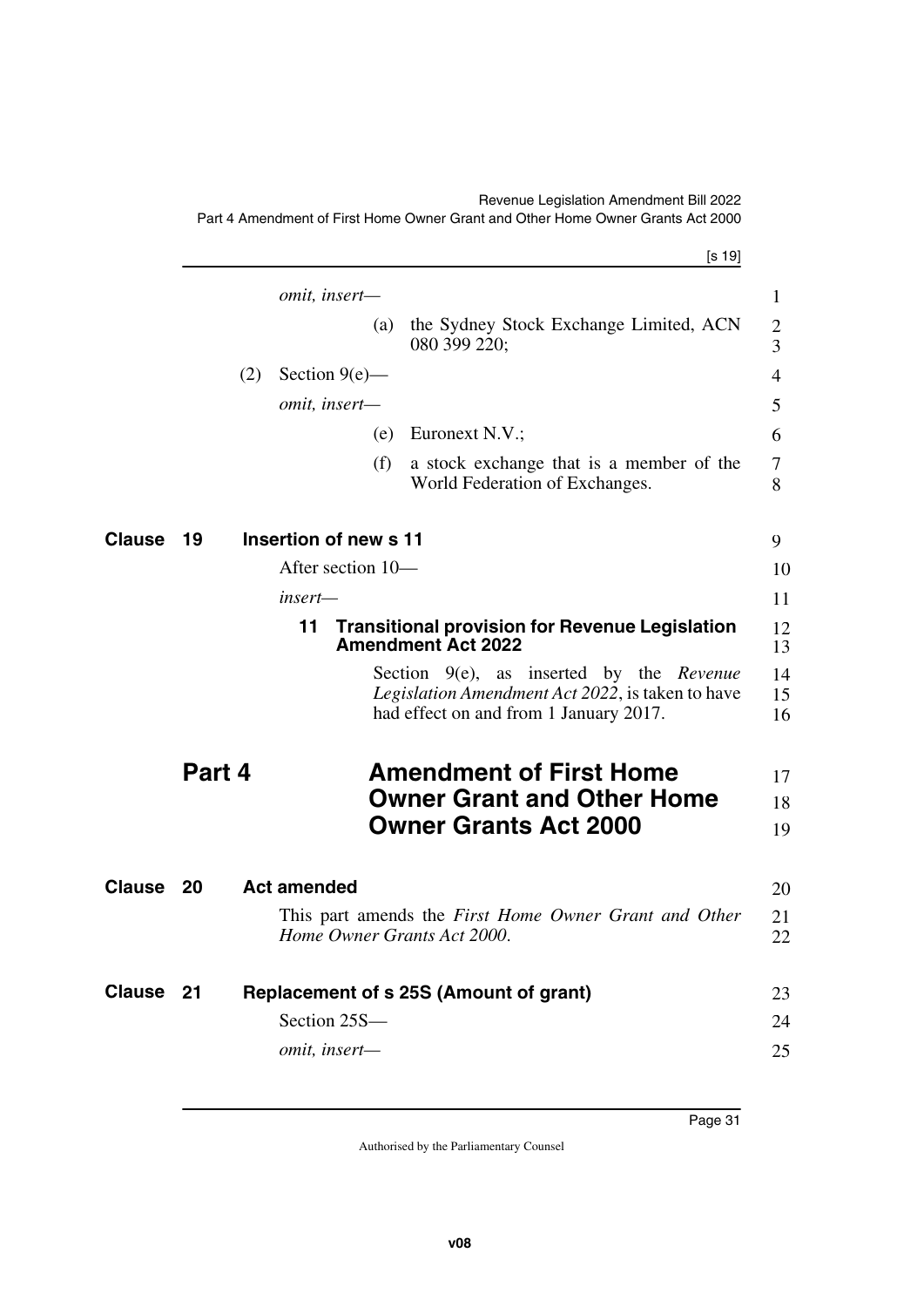<span id="page-33-3"></span><span id="page-33-1"></span><span id="page-33-0"></span>[s 22]

<span id="page-33-11"></span><span id="page-33-10"></span><span id="page-33-9"></span><span id="page-33-8"></span><span id="page-33-7"></span><span id="page-33-6"></span><span id="page-33-5"></span><span id="page-33-4"></span><span id="page-33-2"></span>

|           |                                        | <b>25S Amount of grant</b>     |  |                                                                                                                                                                           | 1                             |  |  |
|-----------|----------------------------------------|--------------------------------|--|---------------------------------------------------------------------------------------------------------------------------------------------------------------------------|-------------------------------|--|--|
|           | The amount of a home builder grant is— |                                |  |                                                                                                                                                                           |                               |  |  |
|           |                                        |                                |  | (a) if the contract for the eligible home builder<br>transaction is made between 4 June 2020<br>December 2020, both dates<br>31<br>and<br>inclusive— $$25,000$ ; or       | 3<br>$\overline{4}$<br>5<br>6 |  |  |
|           |                                        |                                |  | (b) if the contract for the eligible home builder<br>transaction is made between 1 January 2021<br>2021,<br>and<br>31<br>March<br>both<br>dates<br>inclusive— $$15,000$ . | 7<br>8<br>9<br>10             |  |  |
|           | Part 5                                 |                                |  | <b>Amendment of Gaming</b><br><b>Machine Regulation 2002</b>                                                                                                              | 11<br>12                      |  |  |
|           |                                        |                                |  |                                                                                                                                                                           |                               |  |  |
| Clause 22 |                                        | <b>Regulation amended</b>      |  |                                                                                                                                                                           | 13                            |  |  |
|           |                                        |                                |  | This part amends the <i>Gaming Machine Regulation 2002</i> .                                                                                                              | 14                            |  |  |
| Clause    | 23                                     | consolidated fund-Act, s 109E) |  | Amendment of s 10B (Amount to be paid into                                                                                                                                | 15<br>16                      |  |  |
|           |                                        | Section 10B-                   |  |                                                                                                                                                                           | 17                            |  |  |
|           |                                        | insert-                        |  |                                                                                                                                                                           | 18                            |  |  |
|           |                                        | (2)                            |  | This section is subject to section 10BA.                                                                                                                                  | 19                            |  |  |
| Clause    | 24                                     | <b>Insertion of new s 10BA</b> |  |                                                                                                                                                                           |                               |  |  |
|           |                                        | After section 10B-             |  |                                                                                                                                                                           | 20                            |  |  |
|           |                                        |                                |  |                                                                                                                                                                           | 21                            |  |  |
|           |                                        | insert—                        |  |                                                                                                                                                                           | 22                            |  |  |
|           |                                        |                                |  | 10BA Amount to be paid into consolidated fund<br>during particular period-Act, s 109E                                                                                     | 23<br>24                      |  |  |
|           |                                        | (1)                            |  | This section applies for the 12-month period<br>starting on the commencement of this section.                                                                             | 25<br>26                      |  |  |
|           |                                        | (2)                            |  | For section $109E(4)$ of the Act, the prescribed                                                                                                                          | 27                            |  |  |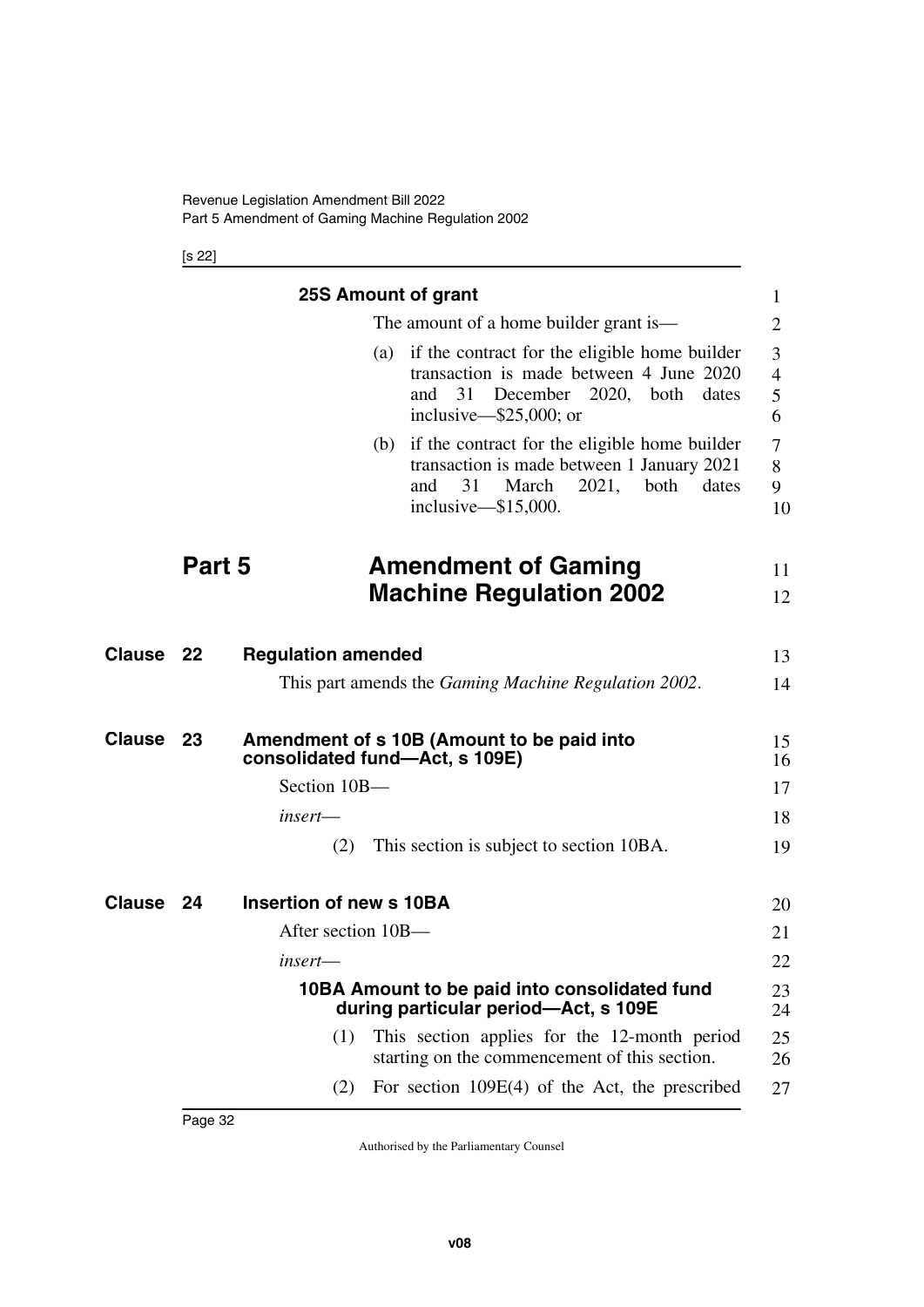<span id="page-34-7"></span><span id="page-34-6"></span><span id="page-34-5"></span><span id="page-34-4"></span><span id="page-34-3"></span><span id="page-34-2"></span><span id="page-34-1"></span><span id="page-34-0"></span>

|               |        |                                 |                  |                                                                                                                                                                                        | [s 25]               |
|---------------|--------|---------------------------------|------------------|----------------------------------------------------------------------------------------------------------------------------------------------------------------------------------------|----------------------|
|               |        |                                 |                  | percentage is $15\%$ .                                                                                                                                                                 | $\mathbf{1}$         |
|               |        | (3)                             |                  | This section and section $10B(2)$ expire on the day<br>that is 12 months after the day they commence.                                                                                  | $\overline{2}$<br>3  |
|               | Part 6 |                                 | 2010             | <b>Amendment of Land Tax Act</b>                                                                                                                                                       | 4<br>5               |
| <b>Clause</b> | 25     | <b>Act amended</b>              |                  |                                                                                                                                                                                        | 6                    |
|               |        |                                 |                  | This part amends the <i>Land Tax Act 2010</i> .                                                                                                                                        | $\overline{7}$       |
| Clause        | 26     | land)                           |                  | Amendment of s 6 (Imposition of land tax on taxable                                                                                                                                    | 8<br>9               |
|               |        | Section $6(2)$ —                |                  |                                                                                                                                                                                        | 10                   |
|               |        | omit, insert-                   |                  |                                                                                                                                                                                        | 11                   |
|               |        | (2)                             |                  | The amount of land tax imposed on the taxable<br>land owned by a taxpayer is based on the<br>Queensland proportion of the total value of the<br>Australian land owned by the taxpayer. | 12<br>13<br>14<br>15 |
|               |        | (3)                             | In this section- |                                                                                                                                                                                        | 16                   |
|               |        |                                 | land.            | <i>Queensland proportion</i> means the proportion<br>that relates to the taxable value of the taxable                                                                                  | 17<br>18<br>19       |
| Clause        | 27     | Replacement of pt 3, div 1, hdg |                  |                                                                                                                                                                                        | 20                   |
|               |        | Part 3, division 1, heading—    |                  |                                                                                                                                                                                        | 21                   |
|               |        | omit, insert-                   |                  |                                                                                                                                                                                        | 22                   |
|               |        | <b>Division 1</b>               |                  | What are the relevant types<br>of land?                                                                                                                                                | 23<br>24             |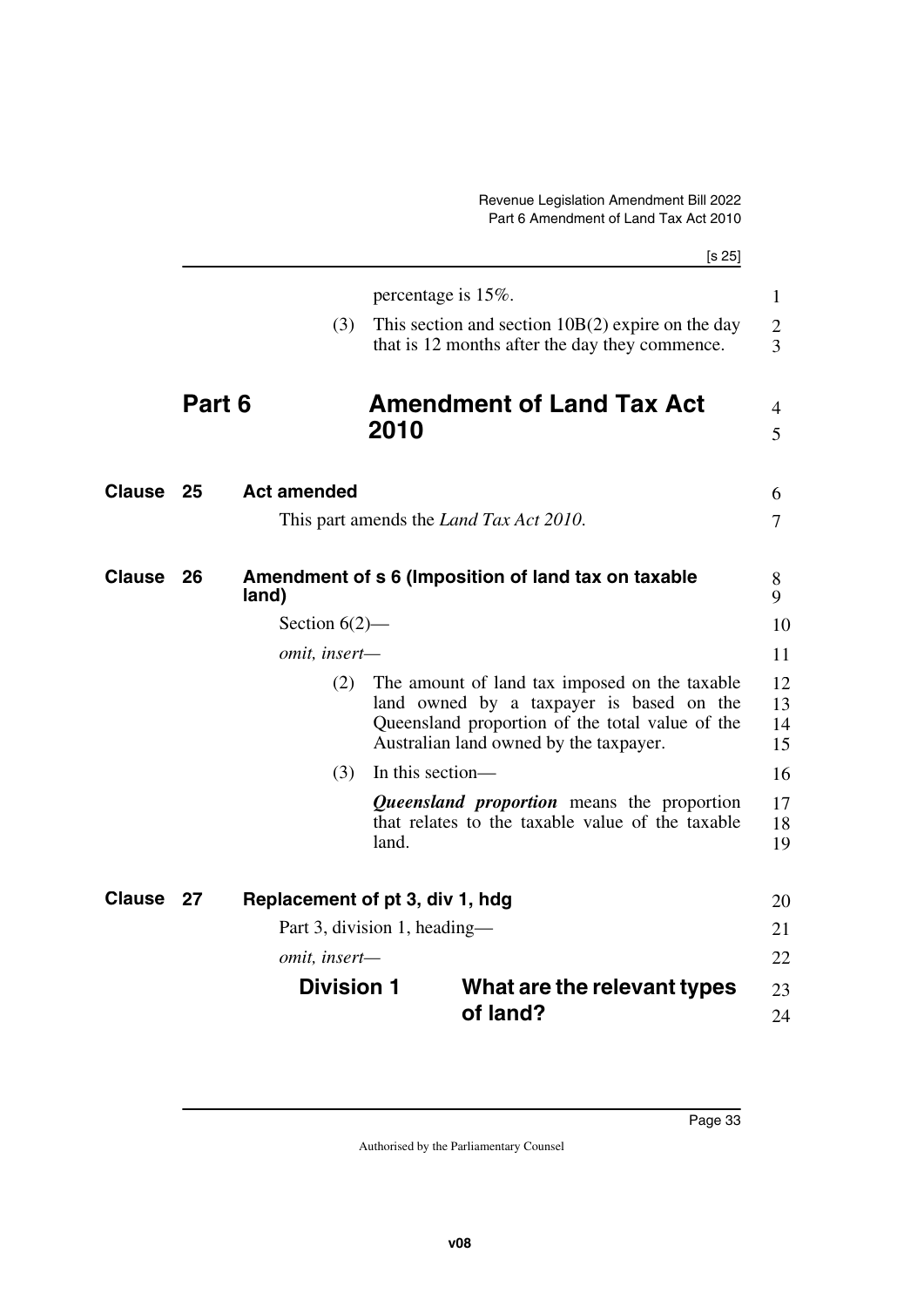Revenue Legislation Amendment Bill 2022 Part 6 Amendment of Land Tax Act 2010

<span id="page-35-7"></span><span id="page-35-6"></span><span id="page-35-5"></span><span id="page-35-3"></span><span id="page-35-2"></span><span id="page-35-1"></span><span id="page-35-0"></span>[s 28]

<span id="page-35-4"></span>

| <b>Clause</b> | 28 | Insertion of new s 8A                                                |     |     |                   |                                                                                                                                                      | $\mathbf{1}$         |
|---------------|----|----------------------------------------------------------------------|-----|-----|-------------------|------------------------------------------------------------------------------------------------------------------------------------------------------|----------------------|
|               |    | Before section 9-                                                    |     |     |                   |                                                                                                                                                      | $\overline{2}$       |
|               |    | insert—                                                              |     |     |                   |                                                                                                                                                      | 3                    |
|               |    |                                                                      |     |     |                   | 8A Meaning of Australian land                                                                                                                        | $\overline{4}$       |
|               |    |                                                                      |     |     |                   | <b>Australian land</b> is taxable land or relevant<br>interstate land.                                                                               | 5<br>6               |
| Clause        | 29 | Insertion of new s 9A                                                |     |     |                   |                                                                                                                                                      | 7                    |
|               |    | After section 9-                                                     |     |     |                   |                                                                                                                                                      | 8                    |
|               |    | insert—                                                              |     |     |                   |                                                                                                                                                      | 9                    |
|               |    | 9A Meaning of <i>interstate land</i> and relevant<br>interstate land |     |     |                   |                                                                                                                                                      |                      |
|               |    |                                                                      | (1) |     |                   | Interstate land is-                                                                                                                                  | 12                   |
|               |    |                                                                      |     | (a) |                   | land in another State, other than the<br>Australian Capital Territory, that has been<br>alienated from that State for an estate in fee<br>simple; or | 13<br>14<br>15<br>16 |
|               |    |                                                                      |     | (b) | $that$ —          | land in the Australian Capital Territory                                                                                                             | 17<br>18             |
|               |    |                                                                      |     |     | (i)               | is under a crown lease within the<br>meaning of the <i>Land Titles Act 1925</i><br>$(ACT);$ or                                                       | 19<br>20<br>21       |
|               |    |                                                                      |     |     | (i)               | is a grant of freehold by or in the name<br>of the Commonwealth or by the<br>Australian Capital Territory.                                           | 22<br>23<br>24       |
|               |    |                                                                      | (2) |     |                   | Interstate land is <i>relevant interstate land</i> if—                                                                                               | 25                   |
|               |    |                                                                      |     | (a) |                   | a valuation of the land—                                                                                                                             | 26                   |
|               |    |                                                                      |     |     | $\left( 1\right)$ | is in effect under an interstate valuation<br>Act; or                                                                                                | 27<br>28             |
|               |    |                                                                      |     |     | (11)              | is required to be made from time to<br>time under an interstate valuation Act                                                                        | 29<br>30             |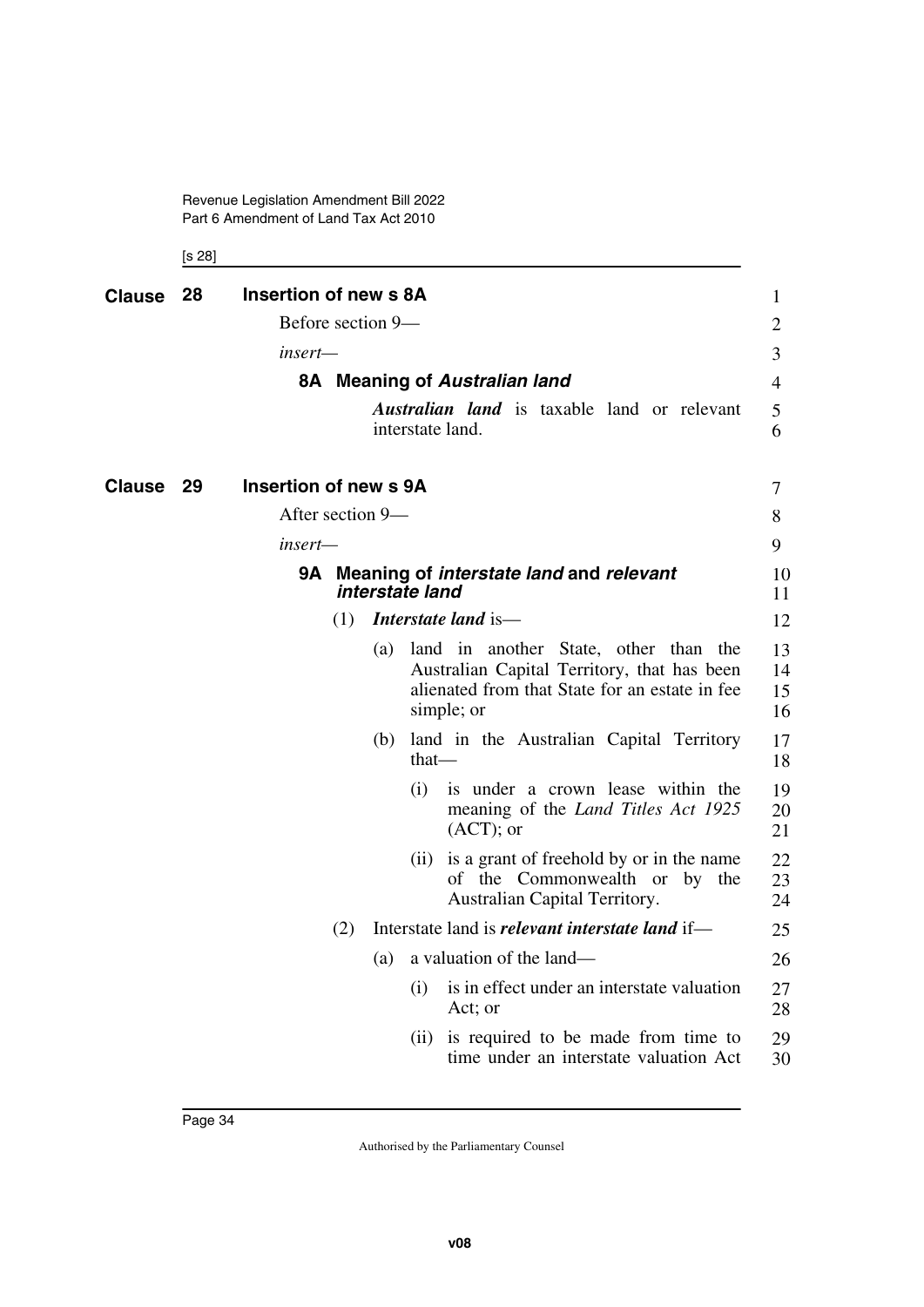| ۰.<br>۰,<br>× |  |
|---------------|--|
|---------------|--|

|               |    |     |               | (even if it is not required to be made for<br>a particular period); and                                                                                                                                      | $\mathbf{1}$<br>$\mathbf{2}$            |
|---------------|----|-----|---------------|--------------------------------------------------------------------------------------------------------------------------------------------------------------------------------------------------------------|-----------------------------------------|
|               |    |     |               | Example-                                                                                                                                                                                                     | 3                                       |
|               |    |     |               | Land does not stop being relevant interstate<br>land only because, under an interstate<br>valuation Act, a valuation of the land is not<br>made in a particular financial year.                              | $\overline{\mathcal{L}}$<br>5<br>6<br>7 |
|               |    |     |               | (b) the land is not excluded interstate land.                                                                                                                                                                | 8                                       |
|               |    |     | (3)           | Land that is part of an area of land described in<br>subsection (2) is relevant interstate land even if it<br>is not the subject of a separate valuation under an<br>interstate valuation Act.               | 9<br>10<br>11<br>12                     |
|               |    |     |               | Example-                                                                                                                                                                                                     | 13                                      |
|               |    |     |               | A lot in an interstate strata scheme is relevant interstate<br>land if, under the relevant interstate valuation Act, an<br>annual valuation is made of the scheme land but not of<br>each lot in the scheme. | 14<br>15<br>16<br>17                    |
|               |    |     |               |                                                                                                                                                                                                              |                                         |
| <b>Clause</b> | 30 |     |               | Amendment of s 15 (Time-sharing schemes)                                                                                                                                                                     | 18                                      |
|               |    | (1) |               | Section 15, after 'time-sharing scheme'—                                                                                                                                                                     | 19                                      |
|               |    |     | insert—       |                                                                                                                                                                                                              | 20                                      |
|               |    |     |               | , or an interstate time-sharing scheme,                                                                                                                                                                      | 21                                      |
|               |    | (2) | Section 15-   |                                                                                                                                                                                                              | 22                                      |
|               |    |     | insert—       |                                                                                                                                                                                                              | 23                                      |
|               |    |     | (2)           | In this section-                                                                                                                                                                                             | 24                                      |
|               |    |     |               | <i>interstate</i><br><i>time-sharing scheme</i> see<br>section<br>$21A(2)$ .                                                                                                                                 | 25<br>26                                |
| <b>Clause</b> | 31 |     |               | Amendment of s 16 (Taxable value)                                                                                                                                                                            | 27                                      |
|               |    | (1) |               | Section 16(1), 'of land'—                                                                                                                                                                                    | 28                                      |
|               |    |     | omit, insert- |                                                                                                                                                                                                              | 29                                      |
|               |    |     |               | of taxable land                                                                                                                                                                                              | 30                                      |
|               |    |     |               |                                                                                                                                                                                                              |                                         |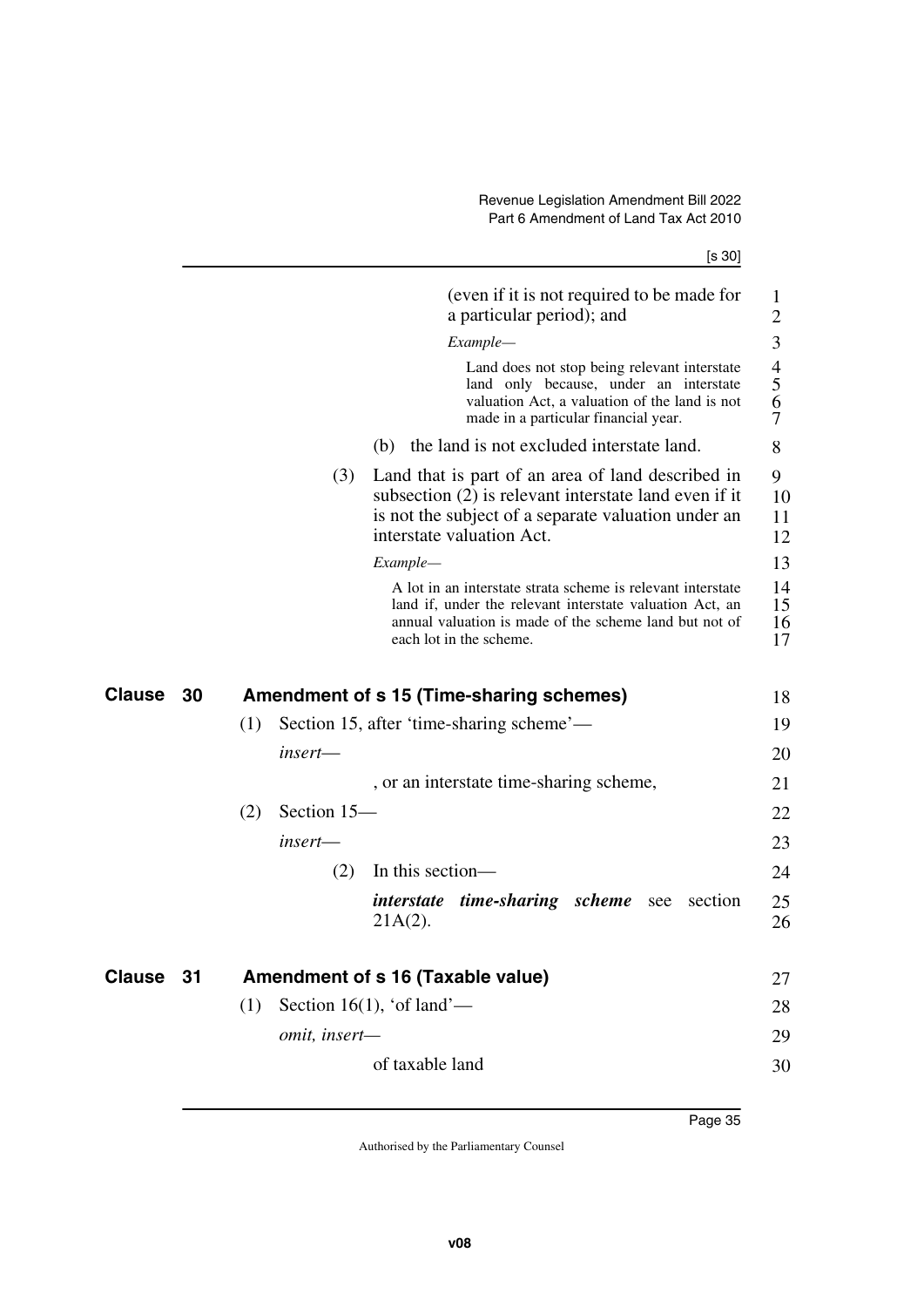Revenue Legislation Amendment Bill 2022 Part 6 Amendment of Land Tax Act 2010

[s 32]

|                  | (2)               | Section $16(2)$ and note—                                                                                                                                                             | $\mathbf{1}$         |
|------------------|-------------------|---------------------------------------------------------------------------------------------------------------------------------------------------------------------------------------|----------------------|
|                  | omit.             |                                                                                                                                                                                       | 2                    |
| <b>Clause 32</b> |                   | Relocation and renumbering of s 18A (Capped value of<br>taxable land for 2011-12 financial year)                                                                                      | 3<br>$\overline{4}$  |
|                  | Section 18A-      |                                                                                                                                                                                       | 5                    |
|                  | section 85A.      | <i>relocate</i> to part 9A, as inserted by this Act, and <i>renumber</i> as                                                                                                           | 6<br>7               |
| Clause<br>33     |                   | Insertion of new ss 18A and 18AA                                                                                                                                                      | 8                    |
|                  | After section 18— |                                                                                                                                                                                       | 9                    |
|                  | insert—           |                                                                                                                                                                                       | 10                   |
|                  |                   | 18A Statutory value and relevant interstate value of<br>interstate land                                                                                                               | 11<br>12             |
|                  | (1)               | The <i>statutory value</i> , of interstate land for a<br>financial year, is the land's relevant interstate<br>value when the liability for land tax arises for the<br>financial year. | 13<br>14<br>15<br>16 |
|                  | (2)               | Subsection $(1)$ applies subject to section 18I $(4)$ .                                                                                                                               | 17                   |
|                  | (3)               | The <i>relevant interstate value</i> of interstate land<br>$is-$                                                                                                                      | 18<br>19             |
|                  |                   | land<br>the<br>Australian<br>(a)<br>for<br>in<br>Capital<br>Territory—its unimproved value under the<br><i>Rates Act 2004</i> (ACT); or                                               | 20<br>21<br>22       |
|                  |                   | for land in New South Wales—its land value<br>(b)<br>under the Valuation of Land Act 1916<br>$(NSW)$ ; or                                                                             | 23<br>24<br>25       |
|                  |                   | (c)<br>for land in the Northern Territory—its<br>unimproved<br>capital<br>value<br>under<br>the<br>Valuation of Land Act 1963 (NT); or                                                | 26<br>27<br>28       |
|                  |                   | for land in South Australia—its site value<br>(d)<br>under the <i>Valuation of Land Act 1971</i> (SA);<br>or                                                                          | 29<br>30<br>31       |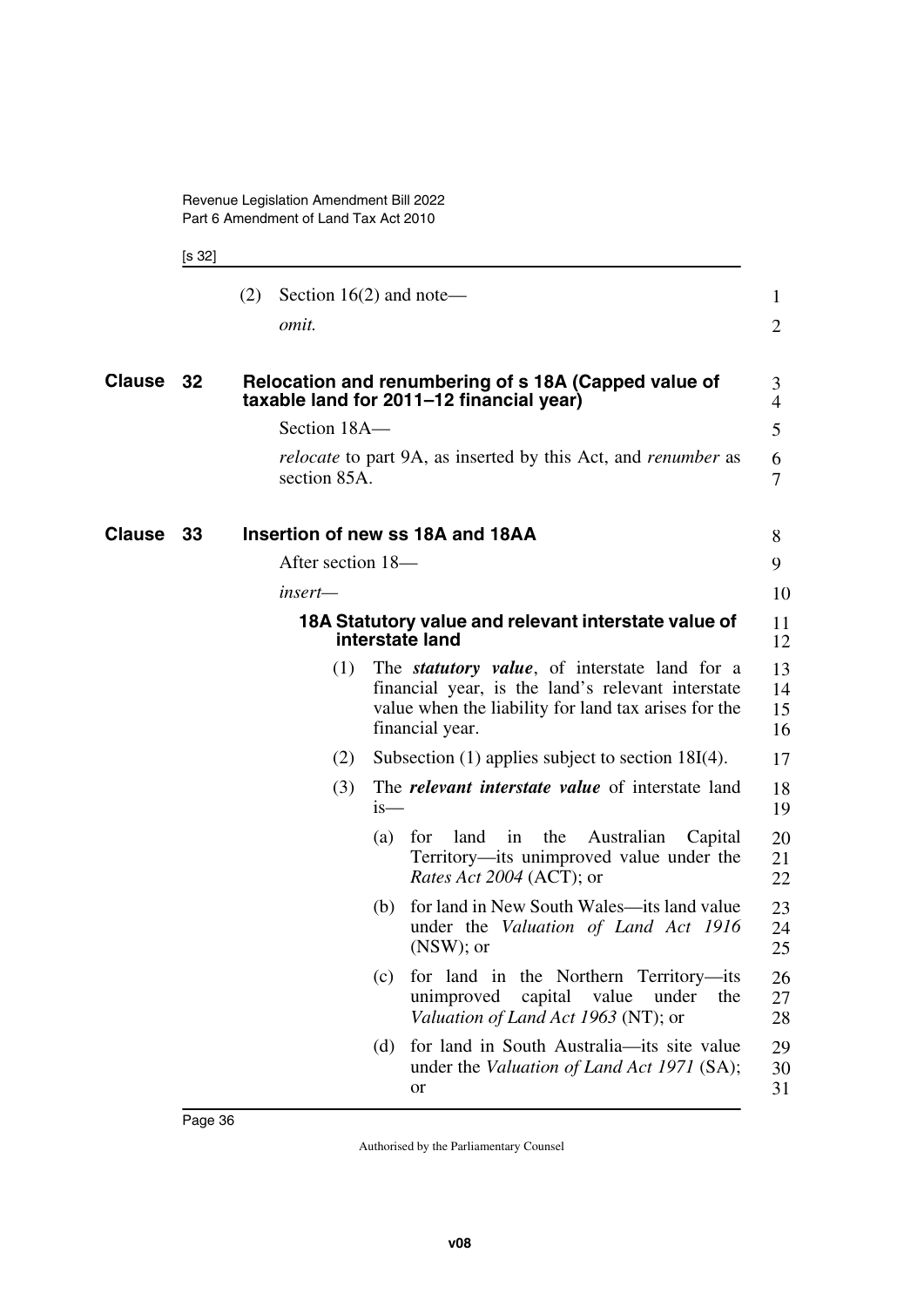|                                    | (e)    | for land in Tasmania—its land value under<br>the Valuation of Land Act 2001 (Tas); or                                                                                                                                        | 1<br>$\overline{2}$      |
|------------------------------------|--------|------------------------------------------------------------------------------------------------------------------------------------------------------------------------------------------------------------------------------|--------------------------|
|                                    | (f)    | for land in Victoria—its site value under the<br>Valuation of Land Act 1960 (Vic); or                                                                                                                                        | 3<br>$\overline{4}$      |
|                                    | (g)    | land in<br>Western<br>for<br>Australia—its<br>unimproved value under the Valuation of<br>Land Act 1978 (WA).                                                                                                                 | 5<br>6<br>7              |
| (4)                                |        | However, if the commissioner decides under<br>section 80A that an amount is the relevant<br>interstate value of interstate land, the amount as<br>decided is the <i>relevant interstate value</i> of the<br>interstate land. | 8<br>9<br>10<br>11<br>12 |
|                                    |        | <b>18AA Total value of Australian land</b>                                                                                                                                                                                   | 13                       |
|                                    |        | The <i>total value</i> of the Australian land owned by a<br>person, for a financial year, is the sum of—                                                                                                                     | 14<br>15                 |
|                                    | (a)    | the taxable value of the person's taxable<br>land for the financial year; and                                                                                                                                                | 16<br>17                 |
|                                    | (b)    | the statutory value of the person's relevant<br>interstate land for the financial year.                                                                                                                                      | 18<br>19                 |
| 34<br>Insertion of new pt 3, div 5 |        |                                                                                                                                                                                                                              | 20                       |
| Part 3-                            |        |                                                                                                                                                                                                                              | 21                       |
| insert—                            |        |                                                                                                                                                                                                                              | 22                       |
| <b>Division 5</b>                  |        | <b>Interstate land</b>                                                                                                                                                                                                       | 23                       |
|                                    |        | 18H Land in the ACT under crown lease-owners,<br>sellers and buyers                                                                                                                                                          | 24<br>25                 |
| (1)                                | (ACT). | This section applies in relation to land in the<br>Australian Capital Territory under a crown lease<br>within the meaning of the Land Titles Act 1925                                                                        | 26<br>27<br>28<br>29     |
|                                    |        |                                                                                                                                                                                                                              |                          |

**Clause** 34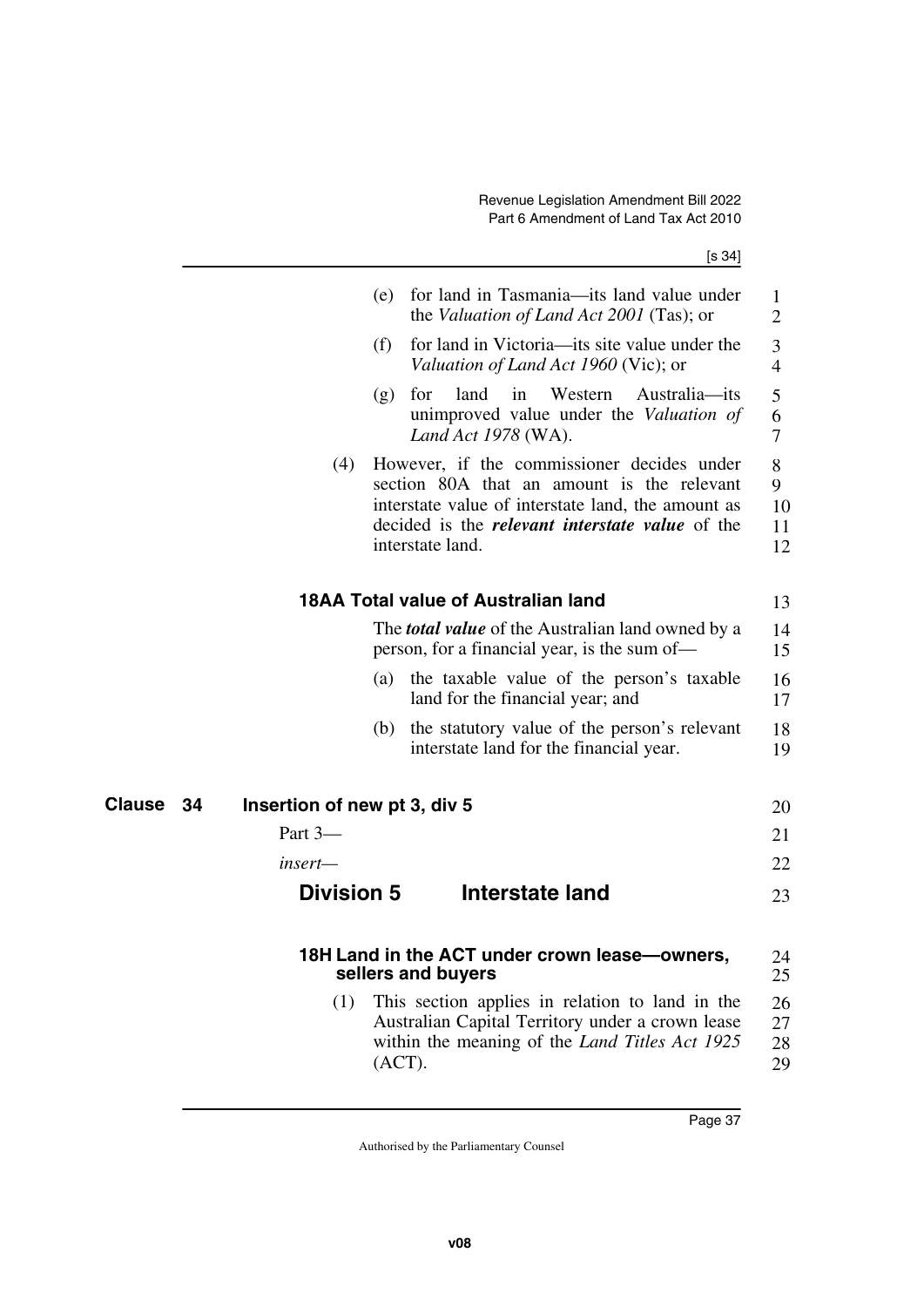[s 34]

| (2) |     | For section $10(1)(c)$ , a person is taken to be the<br>owner of the land if the person is the proprietor of<br>the crown lease (whether or not the person is the<br>registered proprietor). | 1<br>$\overline{2}$<br>3<br>$\overline{4}$ |
|-----|-----|----------------------------------------------------------------------------------------------------------------------------------------------------------------------------------------------|--------------------------------------------|
| (3) |     | Section 11 applies in relation to the land as if—                                                                                                                                            | 5                                          |
|     | (a) | a reference in the section to the sale of land<br>were a reference to the assignment or<br>transfer of the crown lease; and                                                                  | 6<br>7<br>8                                |
|     | (b) | a reference in the section to the seller were a<br>reference to the assignor or transferor of the<br>crown lease; and                                                                        | 9<br>10<br>11                              |
|     | (c) | a reference in the section to the buyer were a<br>reference to the assignee or transferee of the<br>crown lease.                                                                             | 12<br>13<br>14                             |
|     |     | 181 Interstate strata schemes                                                                                                                                                                | 15                                         |
| (1) |     | A regulation may-                                                                                                                                                                            | 16                                         |
|     | (a) | prescribe a scheme, plan or other thing<br>under a corresponding strata scheme Act to<br>be an <i>interstate strata scheme</i> ; and                                                         | 17<br>18<br>19                             |
|     | (b) | prescribe a thing to be—                                                                                                                                                                     | 20                                         |
|     |     | the body corporate for the scheme; or<br>(i)                                                                                                                                                 | 21                                         |
|     |     | (ii) the scheme land for the scheme; or                                                                                                                                                      | 22                                         |
|     |     | (iii) a lot in the scheme; or                                                                                                                                                                | 23                                         |
|     |     | (iv) the lot entitlement of a lot in the<br>scheme.                                                                                                                                          | 24<br>25                                   |
| (2) |     | For this Act, the body corporate for an interstate<br>strata scheme is not the owner of the scheme land<br>for the scheme.                                                                   | 26<br>27<br>28                             |
| (3) |     | Each lot in an interstate strata scheme is taken to<br>be a separate parcel.                                                                                                                 | 29<br>30                                   |
| (4) |     | If a lot in an interstate strata scheme is not the<br>subject of a separate valuation under an interstate                                                                                    | 31<br>32                                   |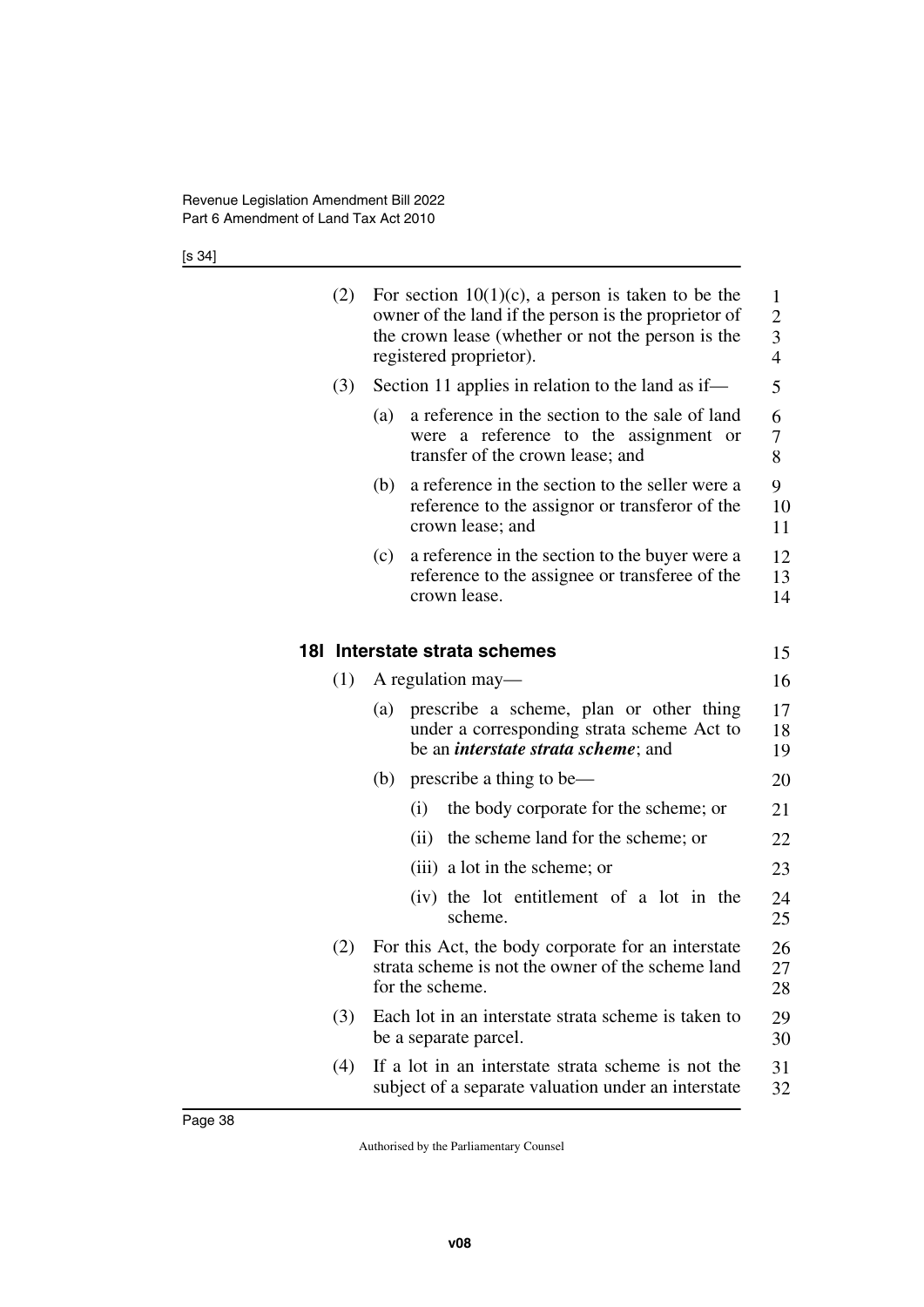| ×<br>۰,<br>ł |
|--------------|
|--------------|

|              |     |                   | valuation Act, the statutory value of the lot is<br>taken to be the amount equal to the lot's relevant<br>proportion of the statutory value of the scheme<br>land for the scheme.                                                                                                                                 | 1<br>$\overline{2}$<br>3<br>$\overline{4}$ |
|--------------|-----|-------------------|-------------------------------------------------------------------------------------------------------------------------------------------------------------------------------------------------------------------------------------------------------------------------------------------------------------------|--------------------------------------------|
|              |     | (5)               | For subsection $(4)$ , a lot's <i>relevant proportion</i> is<br>the proportion that the lot entitlement of the lot<br>bears to the total of the lot entitlements of the lots<br>in the scheme.                                                                                                                    | 5<br>6<br>7<br>8                           |
|              |     | (6)               | In this section-                                                                                                                                                                                                                                                                                                  | 9                                          |
|              |     |                   | <i>corresponding strata scheme Act</i> means an Act<br>of another State that provides for matters similar<br>to matters provided for under the BCCM Act or<br>the Building Units and Group Titles Act 1980.                                                                                                       | 10<br>11<br>12<br>13                       |
| Clause<br>35 |     | aggregated)       | Amendment of s 19 (General principle-taxable land is                                                                                                                                                                                                                                                              | 14<br>15                                   |
|              | (1) |                   | Section 19, heading, 'taxable'—                                                                                                                                                                                                                                                                                   | 16                                         |
|              |     | omit.             |                                                                                                                                                                                                                                                                                                                   | 17                                         |
|              | (2) | Section $19(1)$ — |                                                                                                                                                                                                                                                                                                                   | 18                                         |
|              |     | omit, insert-     |                                                                                                                                                                                                                                                                                                                   | 19                                         |
|              |     | (1)               | A taxpayer's liability for land tax must be<br>assessed using—                                                                                                                                                                                                                                                    | 20<br>21                                   |
|              |     |                   | the total taxable value of all taxable land<br>(a)<br>owned by the taxpayer when the liability<br>arises; and                                                                                                                                                                                                     | 22<br>23<br>24                             |
|              |     |                   | the total value of all Australian land owned<br>(b)<br>by the taxpayer when the liability arises.                                                                                                                                                                                                                 | 25<br>26                                   |
|              |     |                   | Example-                                                                                                                                                                                                                                                                                                          | 27                                         |
|              |     |                   | An individual owns 3 properties that are Australian land.<br>Two of the properties are taxable land, each of which<br>has a taxable value of \$500,000. The third property is<br>relevant interstate land with a statutory value of<br>\$400,000. The individual's liability for land tax is<br>worked out using- | 28<br>29<br>30<br>31<br>32<br>33           |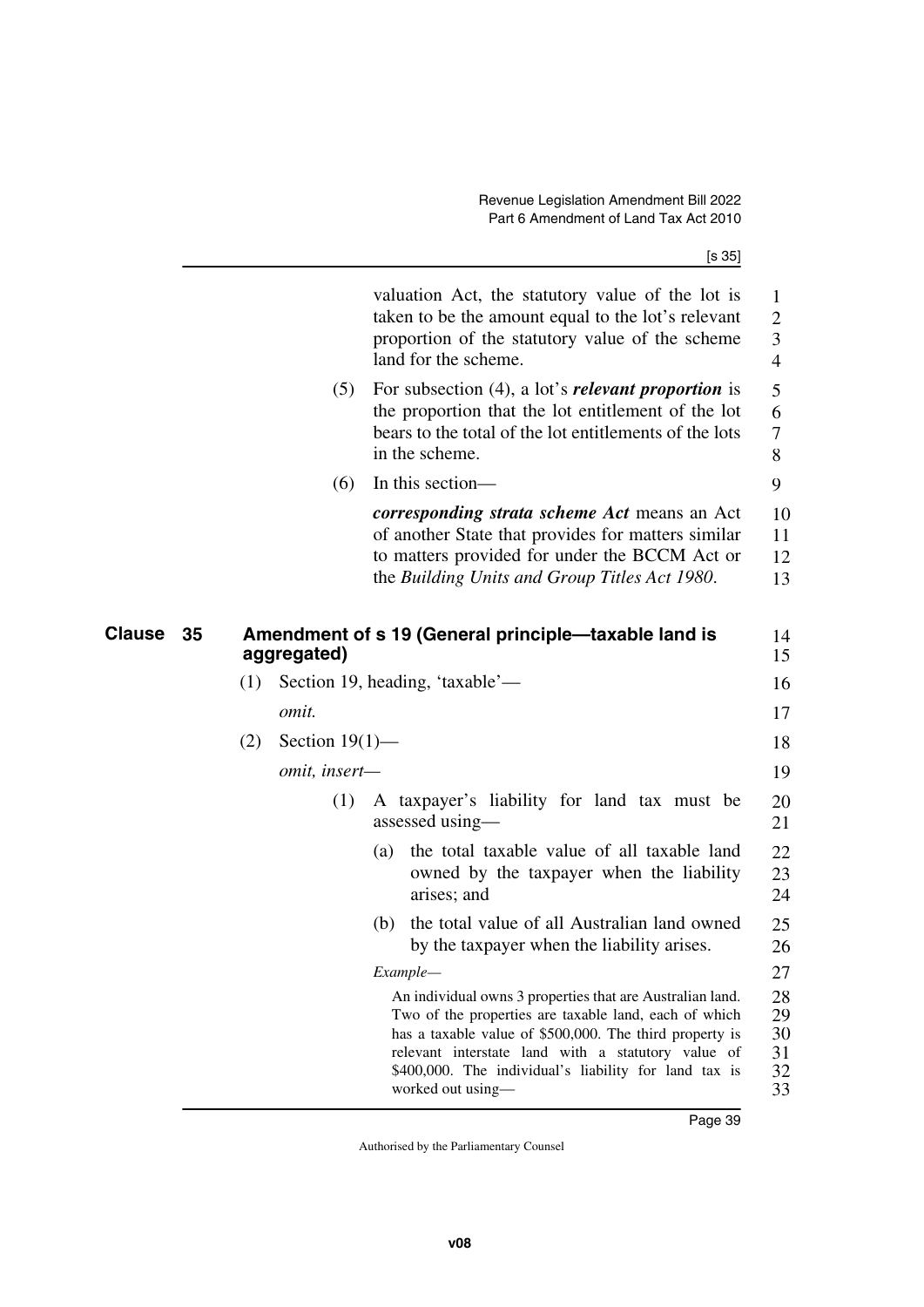[s 36]

|        |    | (a) the total taxable value of the taxable land<br>$($1,000,000);$ and                                                                                                                                                                                                                         | $\mathbf{1}$<br>$\overline{2}$   |
|--------|----|------------------------------------------------------------------------------------------------------------------------------------------------------------------------------------------------------------------------------------------------------------------------------------------------|----------------------------------|
|        |    | (b) the total value of the Australian land $(\$1,400,000)$ .                                                                                                                                                                                                                                   | 3                                |
|        |    | Section 19(2), 'and $21'$ —<br>(3)                                                                                                                                                                                                                                                             | $\overline{4}$                   |
|        |    | omit, insert-                                                                                                                                                                                                                                                                                  | 5                                |
|        |    | , 21 and 21A                                                                                                                                                                                                                                                                                   | 6                                |
| Clause | 36 | Amendment of s 20 (Separate assessment of trust land)                                                                                                                                                                                                                                          | 7                                |
|        |    | Section 20(1), 'on the taxable'—<br>(1)                                                                                                                                                                                                                                                        | 8                                |
|        |    | omit, insert-                                                                                                                                                                                                                                                                                  | 9                                |
|        |    | using the Australian                                                                                                                                                                                                                                                                           | 10                               |
|        |    | Section 20(3), 'on the total taxable value of all taxable land'—<br>(2)                                                                                                                                                                                                                        | 11                               |
|        |    | omit, insert-                                                                                                                                                                                                                                                                                  | 12                               |
|        |    | using the total taxable value of all taxable land,<br>and the total value of all Australian land,                                                                                                                                                                                              | 13<br>14                         |
| Clause | 37 | Insertion of new s 21A                                                                                                                                                                                                                                                                         | 15                               |
|        |    | After section 21-                                                                                                                                                                                                                                                                              | 16                               |
|        |    | insert—                                                                                                                                                                                                                                                                                        | 17                               |
|        |    | 21A Assessment does not include land subject to<br>interstate time-sharing scheme                                                                                                                                                                                                              | 18<br>19                         |
|        |    | For assessing the liability for land tax of a<br>(1)<br>taxpayer who is the manager of an interstate<br>time-sharing scheme, the total value of Australian<br>land owned by the taxpayer does not include the<br>statutory value of the land subject to the interstate<br>time-sharing scheme. | 20<br>21<br>22<br>23<br>24<br>25 |
|        |    | In this section-<br>(2)                                                                                                                                                                                                                                                                        | 26                               |
|        |    | <i>interstate</i><br>time-sharing<br>scheme<br>means<br>a<br>scheme-                                                                                                                                                                                                                           | 27<br>28                         |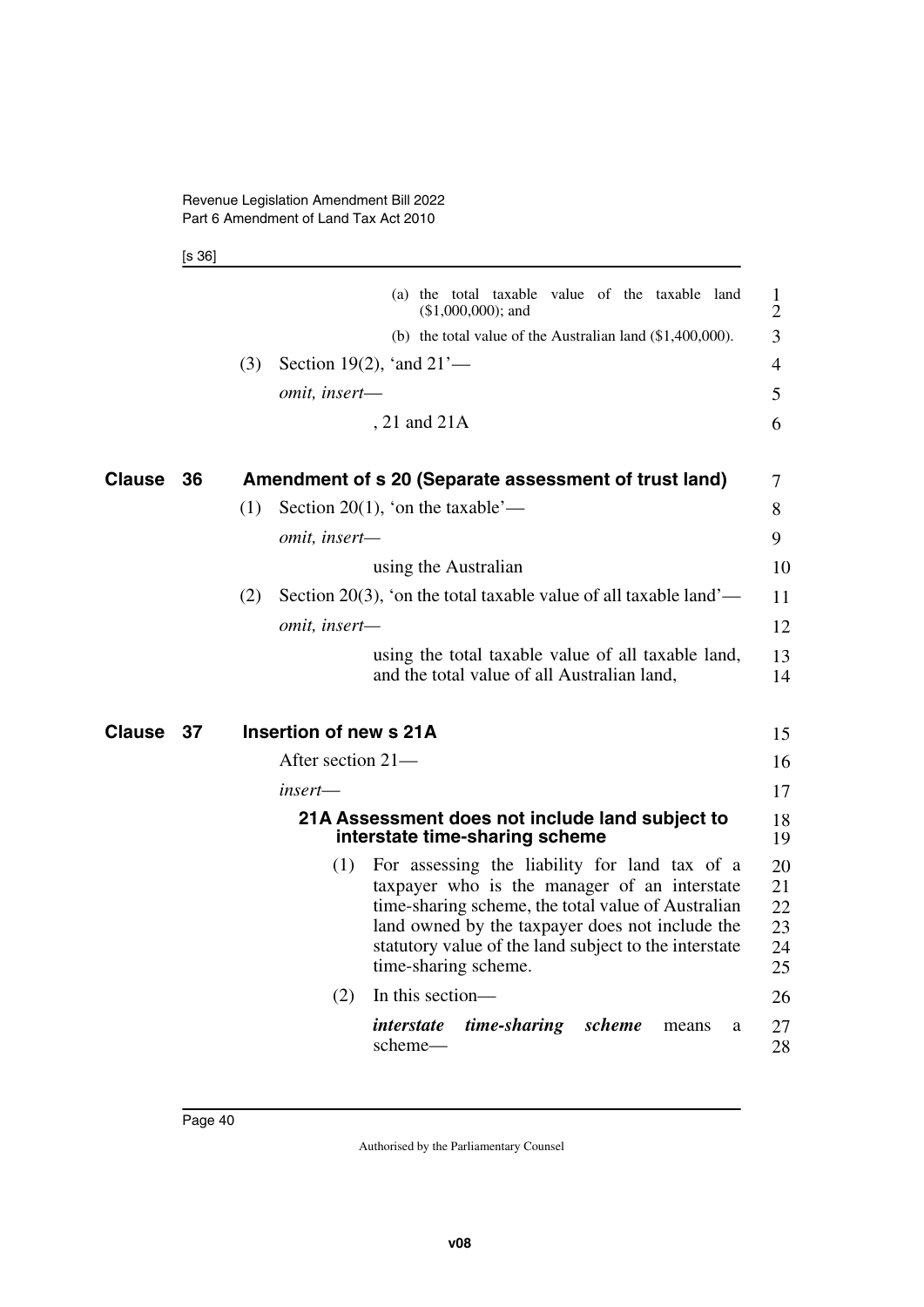[s 38]

| property, in another State, to which the<br>scheme relates; and                                                               | entitled to use, occupy or possess, for 2 or<br>$\overline{2}$<br>more periods during the scheme's operation,<br>$\overline{3}$<br>$\overline{4}$<br>5 |
|-------------------------------------------------------------------------------------------------------------------------------|--------------------------------------------------------------------------------------------------------------------------------------------------------|
| implemented in relation to-<br>(b)                                                                                            | 6                                                                                                                                                      |
| all or some of the lots comprised in an<br>(i)<br>interstate strata scheme; or                                                | $\tau$<br>8                                                                                                                                            |
| another parcel, in another State, if each<br>(ii)<br>participant is a registered proprietor of<br>the parcel.                 | 9<br>10<br>11                                                                                                                                          |
| registered proprietor includes, for a parcel in the<br>Australian Capital Territory, the owner of the<br>parcel.              | 12<br>13<br>14                                                                                                                                         |
| <i>scheme</i> includes undertaking and enterprise.                                                                            | 15                                                                                                                                                     |
|                                                                                                                               |                                                                                                                                                        |
| Clause<br>Amendment of s 22 (Assessment of co-owners of land)<br>38                                                           | 16                                                                                                                                                     |
| Section 22(3), after 'Part $6'$ —<br>(1)                                                                                      | 17                                                                                                                                                     |
| insert-                                                                                                                       | 18                                                                                                                                                     |
| or <sub>6</sub> A                                                                                                             | 19                                                                                                                                                     |
| Section 22(3)(a), after 'exempt land'—<br>(2)                                                                                 | 20                                                                                                                                                     |
| insert—                                                                                                                       | 21                                                                                                                                                     |
| or excluded interstate land                                                                                                   | 22                                                                                                                                                     |
| Clause<br>39<br>Amendment of s 23 (Deceased estates)                                                                          | 23                                                                                                                                                     |
| Section 23(4), after 'on the land'—<br>(1)                                                                                    | 24                                                                                                                                                     |
|                                                                                                                               | 25                                                                                                                                                     |
|                                                                                                                               |                                                                                                                                                        |
| insert-<br>, or liable to pay land tax that is assessed using the<br>total value of Australian land that includes the<br>land | 26<br>27<br>28                                                                                                                                         |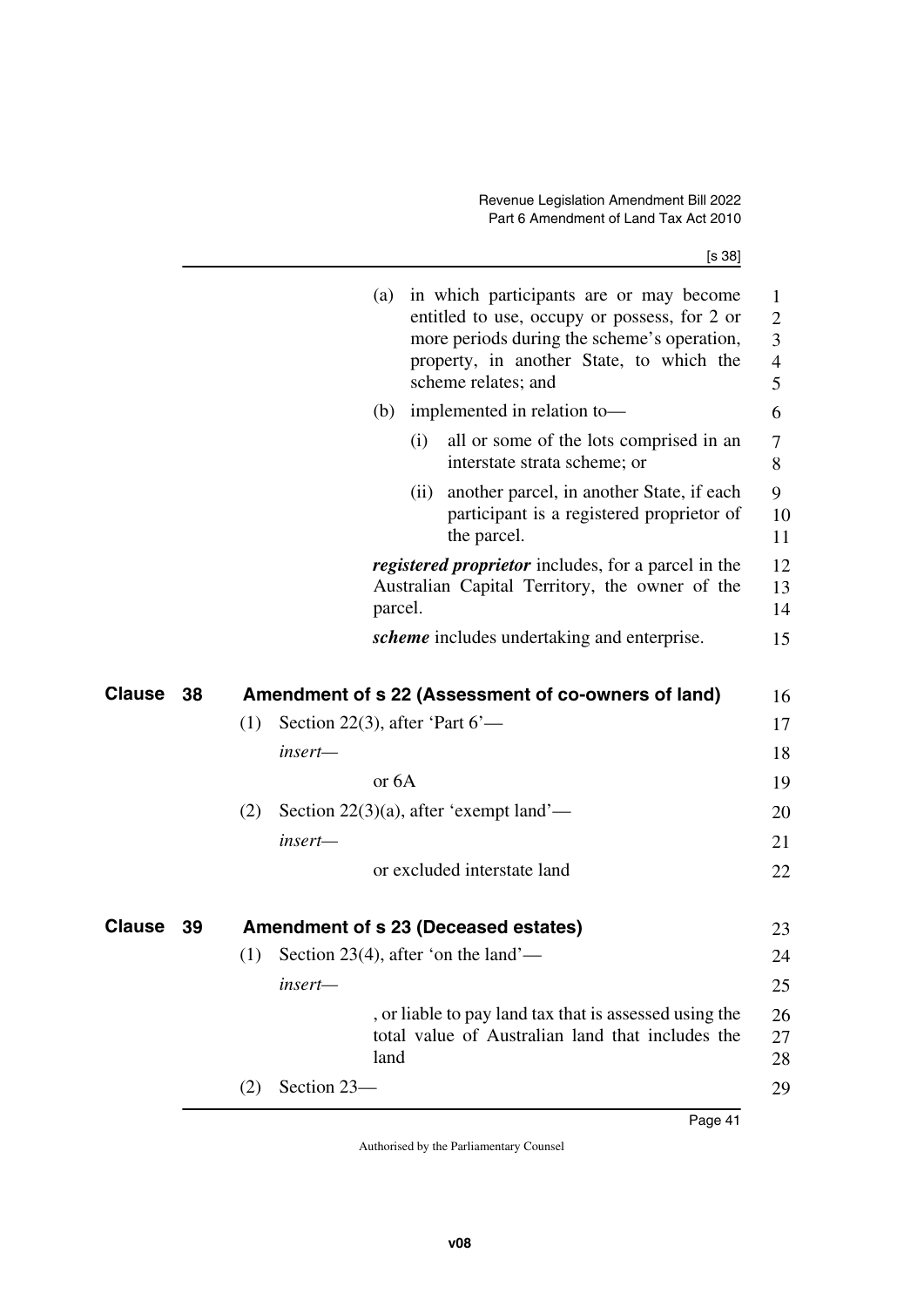[s 40]

|               |    |     | insert-       |                                                                                                                                    | $\mathbf{1}$                          |
|---------------|----|-----|---------------|------------------------------------------------------------------------------------------------------------------------------------|---------------------------------------|
|               |    |     | (6A)          | A reference in subsection $(5)$ to exempt land is,<br>for interstate land, taken to be a reference to<br>excluded interstate land. | $\overline{2}$<br>3<br>$\overline{4}$ |
|               |    | (3) |               | Section 23(6A) and $(7)$ —                                                                                                         | 5                                     |
|               |    |     |               | <i>renumber</i> as section $23(7)$ and (8).                                                                                        | 6                                     |
| <b>Clause</b> | 40 |     |               | Amendment of pt 5, hdg (Rate of land tax)                                                                                          | 7                                     |
|               |    |     |               | Part 5, heading, after 'Rate'—                                                                                                     | 8                                     |
|               |    |     | insert-       |                                                                                                                                    | 9                                     |
|               |    |     |               | and calculation                                                                                                                    | 10                                    |
| <b>Clause</b> | 41 |     |               | Replacement of s 32 (Rate of land tax generally)                                                                                   | 11                                    |
|               |    |     | Section 32-   |                                                                                                                                    | 12                                    |
|               |    |     | omit, insert- |                                                                                                                                    | 13                                    |
|               |    |     | 32            | Rate and calculation of land tax generally                                                                                         | 14                                    |
|               |    |     | (1)           | Land tax is imposed on the taxable land owned by<br>a taxpayer in the amount calculated as follows—                                | 15<br>$\frac{1}{2}$                   |
|               |    |     |               | $\tan = G \times \frac{TL}{AL}$                                                                                                    |                                       |
|               |    |     |               | where-                                                                                                                             | 18                                    |
|               |    |     |               | tax means the amount of land tax imposed.                                                                                          | 19                                    |
|               |    |     |               | G means the gross amount worked out under<br>subsection $(2)$ .                                                                    | 20<br>21                              |
|               |    |     |               | TL means the total taxable value of the taxable<br>land owned by the taxpayer.                                                     | 22<br>23                              |
|               |    |     |               | AL means the total value of the Australian land<br>owned by the taxpayer.                                                          | 24<br>25                              |
|               |    |     | (2)           | For subsection $(1)$ , the gross amount is the amount                                                                              | 26                                    |
|               |    |     |               |                                                                                                                                    |                                       |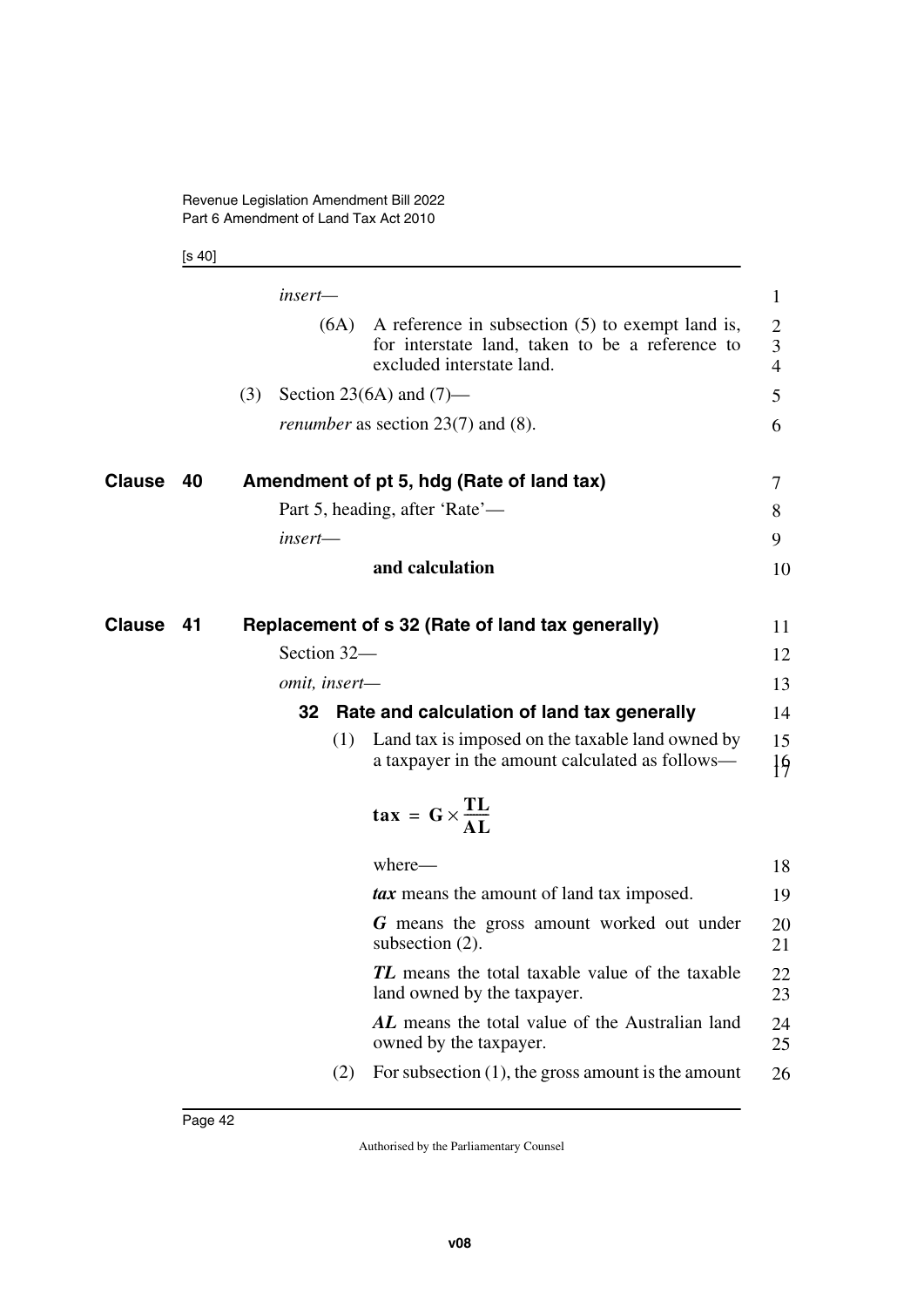[s 42]

|               |    |                                | $rate$ — |     | worked out, on the total value of the Australian<br>land owned by the taxpayer, at the following                                                       | $\mathbf{1}$<br>$\overline{2}$<br>3 |
|---------------|----|--------------------------------|----------|-----|--------------------------------------------------------------------------------------------------------------------------------------------------------|-------------------------------------|
|               |    |                                | (a)      |     | for an individual other than an absentee or<br>trustee—the<br>provided for<br>rate<br>under<br>schedule 1;                                             | $\overline{4}$<br>5<br>6            |
|               |    |                                | (b)      |     | for a company or trustee—                                                                                                                              | $\tau$                              |
|               |    |                                |          | (i) | the general rate provided for under<br>schedule 2, part 1; and                                                                                         | 8<br>9                              |
|               |    |                                |          |     | (ii) if the company or trustee is a foreign<br>company or a trustee of a foreign<br>trust—the surcharge rate provided for<br>under schedule 2, part 2; | 10<br>11<br>12<br>13                |
|               |    |                                | (c)      |     | for an absentee—                                                                                                                                       | 14                                  |
|               |    |                                |          | (i) | the general rate provided for under<br>schedule 3, part 1; and                                                                                         | 15<br>16                            |
|               |    |                                |          | (i) | the surcharge rate provided for under<br>schedule 3, part 2.                                                                                           | 17<br>18                            |
|               |    | (3)                            | 21A.     |     | This section applies subject to sections 20, 21 and                                                                                                    | 19<br>20                            |
| Clause        | 42 | Insertion of new pt 6, div 1AA |          |     |                                                                                                                                                        | 21                                  |
|               |    | Part 6, before division 1-     |          |     |                                                                                                                                                        | 22                                  |
|               |    | insert—                        |          |     |                                                                                                                                                        | 23                                  |
|               |    | <b>Division 1AA</b>            |          |     | <b>Application</b>                                                                                                                                     | 24                                  |
|               |    | <b>34A Application of part</b> |          |     |                                                                                                                                                        | 25                                  |
|               |    |                                |          |     | This part applies to land in Queensland.                                                                                                               | 26                                  |
| <b>Clause</b> | 43 |                                |          |     | Amendment of s 36 (Land used as the home of a person)                                                                                                  | 27                                  |
|               |    |                                |          |     | Section 36(1)(a), after 'other land'—                                                                                                                  | 28                                  |
|               |    |                                |          |     |                                                                                                                                                        |                                     |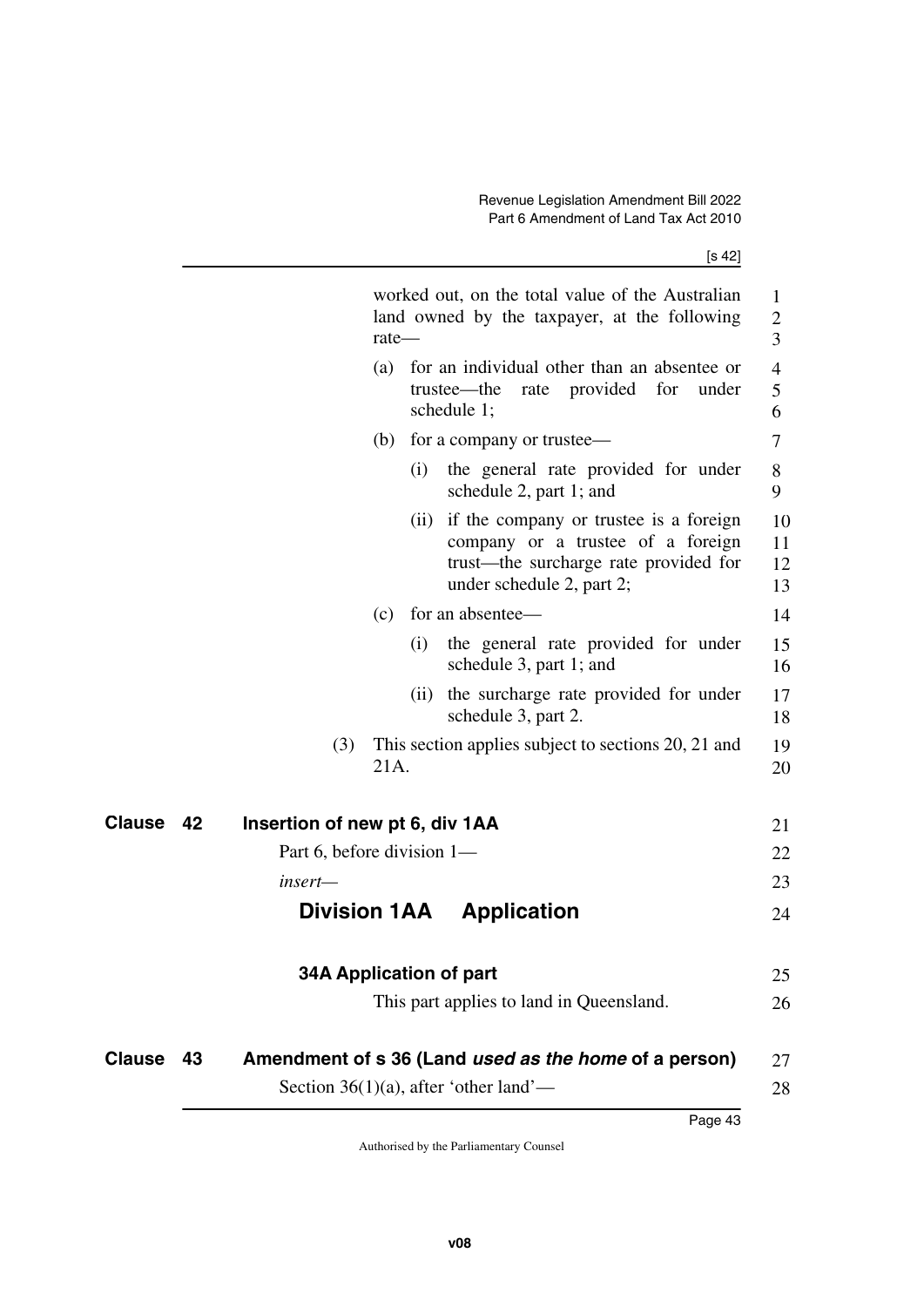[s 44]

|               |    | insert-                                                                                                                                | $\mathbf{1}$        |
|---------------|----|----------------------------------------------------------------------------------------------------------------------------------------|---------------------|
|               |    | (in Queensland or elsewhere)                                                                                                           | $\overline{2}$      |
| <b>Clause</b> | 44 | Amendment of s 37 (Land taken to be used as a<br>home-person who receives care)                                                        | 3<br>$\overline{4}$ |
|               |    | Section $37(2)(c)$ and (7), definition <i>qualifying residential use</i> ,<br>after 'other land'—                                      | 5<br>6              |
|               |    | insert—                                                                                                                                | 7                   |
|               |    | (in Queensland or elsewhere)                                                                                                           | 8                   |
| <b>Clause</b> | 45 | Amendment of s 42A (Exemption for old home after<br>transitioning to current home)                                                     | 9.<br>10            |
|               |    | Section 42A-<br>(1)                                                                                                                    | 11                  |
|               |    | insert—                                                                                                                                | 12                  |
|               |    | In subsection $(1)(a)$ —<br>(4A)                                                                                                       | 13                  |
|               |    | a reference to land includes a reference to<br>(a)<br>interstate land; and                                                             | 14<br>15            |
|               |    | a reference to exempt includes, for interstate<br>(b)<br>land, a reference to excluded; and                                            | 16<br>17            |
|               |    | a reference to section 41 or 42 includes, for<br>(c)<br>interstate land, a reference to section 41 or<br>42 as applied by section 58B. | 18<br>19<br>20      |
|               |    | (2)<br>Section $42A(4A)$ and $(5)$ —                                                                                                   | 21                  |
|               |    | <i>renumber</i> as section $42A(5)$ and (6).                                                                                           | 22                  |
| <b>Clause</b> | 46 | Amendment of s 42B (Exemption for new home before<br>transitioning from current home)                                                  | 23<br>24            |
|               |    | Section 42B-<br>(1)                                                                                                                    | 25                  |
|               |    | insert—                                                                                                                                | 26                  |
|               |    | $(4A)$ In subsection $(1)(a)$ —                                                                                                        | 27                  |
|               |    |                                                                                                                                        |                     |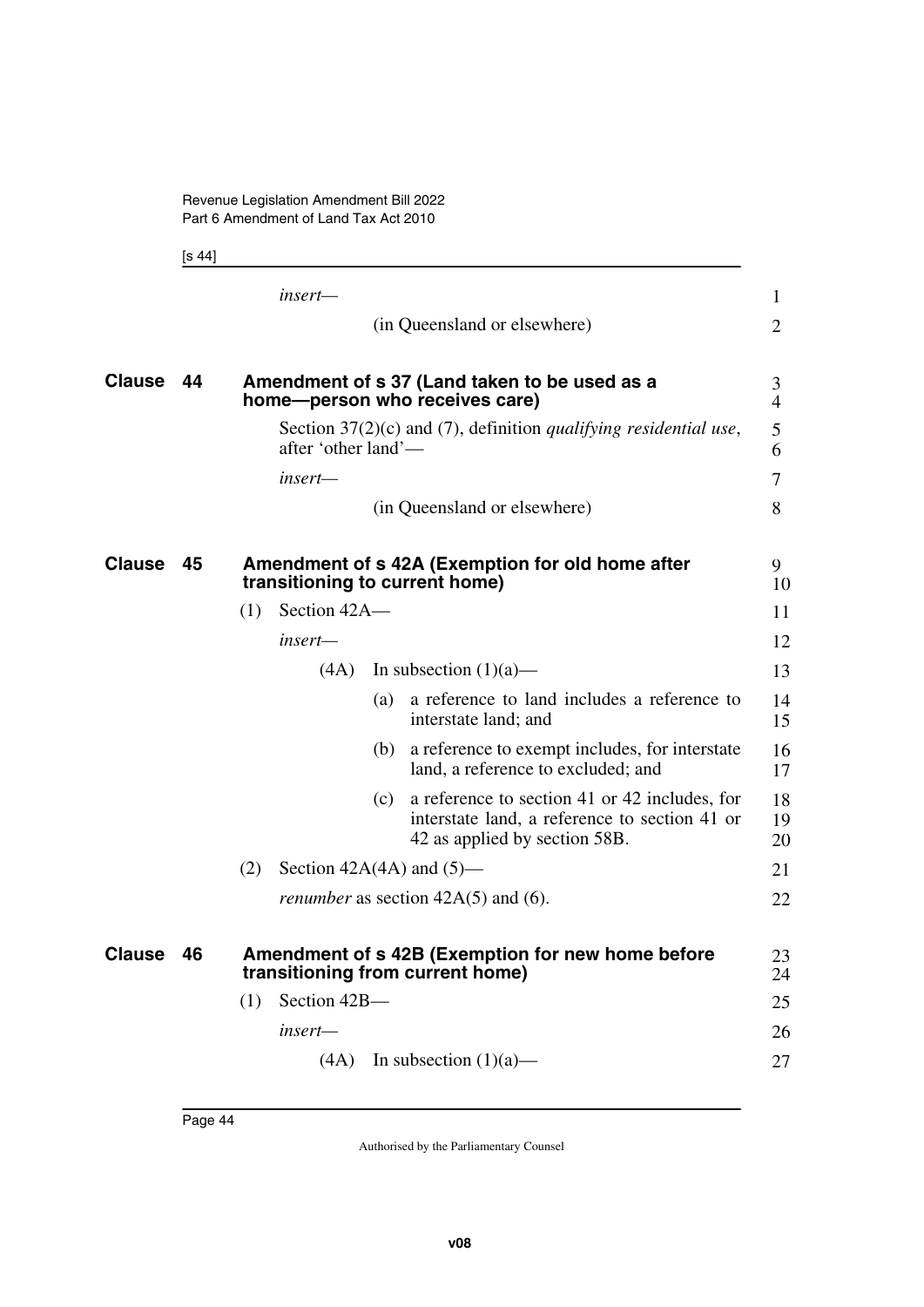| a reference to exempt includes, for interstate<br>(b)<br>land, a reference to excluded; and<br>a reference to section 38, 41 or 42 includes,<br>(c)<br>for interstate land, a reference to section 38,<br>41 or 42 as applied by section 58B.<br>(4B)<br>In subsection $(2)$ —<br>a reference to exempt includes, for a current<br>(a)<br>home that is interstate land, a reference to<br>excluded; and<br>a reference to section 41 or 42 includes, for<br>(b)<br>a current home that is interstate land, a<br>reference to section 41 or 42 as applied by<br>section 58B.<br>(2)<br>Section 42B(4A) to $(5)$ —<br><i>renumber</i> as section $42B(5)$ to (7).<br>Amendment of s 43 (Provision for particular family trusts)<br>Clause<br>47<br>Section 43-<br>(1)<br>insert—<br>In subsection $(1)(a)(i)$ —<br>(2A)<br>a reference to land includes a reference to<br>(a)<br>interstate land; and<br>a reference to exempt includes, for interstate<br>(b)<br>land, a reference to excluded.<br>(2) Section 43(2A) and $(3)$ —<br><i>renumber</i> as section $43(3)$ and $(4)$ .<br>Clause<br>Insertion of new pt 6A<br>48 | a reference to land includes a reference to<br>$\mathbf{1}$<br>$\overline{2}$ |
|------------------------------------------------------------------------------------------------------------------------------------------------------------------------------------------------------------------------------------------------------------------------------------------------------------------------------------------------------------------------------------------------------------------------------------------------------------------------------------------------------------------------------------------------------------------------------------------------------------------------------------------------------------------------------------------------------------------------------------------------------------------------------------------------------------------------------------------------------------------------------------------------------------------------------------------------------------------------------------------------------------------------------------------------------------------------------------------------------------------------------|-------------------------------------------------------------------------------|
|                                                                                                                                                                                                                                                                                                                                                                                                                                                                                                                                                                                                                                                                                                                                                                                                                                                                                                                                                                                                                                                                                                                              | 3<br>$\overline{4}$                                                           |
|                                                                                                                                                                                                                                                                                                                                                                                                                                                                                                                                                                                                                                                                                                                                                                                                                                                                                                                                                                                                                                                                                                                              | 5<br>6<br>7                                                                   |
|                                                                                                                                                                                                                                                                                                                                                                                                                                                                                                                                                                                                                                                                                                                                                                                                                                                                                                                                                                                                                                                                                                                              | 8                                                                             |
|                                                                                                                                                                                                                                                                                                                                                                                                                                                                                                                                                                                                                                                                                                                                                                                                                                                                                                                                                                                                                                                                                                                              | 9<br>10<br>11                                                                 |
|                                                                                                                                                                                                                                                                                                                                                                                                                                                                                                                                                                                                                                                                                                                                                                                                                                                                                                                                                                                                                                                                                                                              | 12<br>13<br>14<br>15                                                          |
|                                                                                                                                                                                                                                                                                                                                                                                                                                                                                                                                                                                                                                                                                                                                                                                                                                                                                                                                                                                                                                                                                                                              | 16                                                                            |
|                                                                                                                                                                                                                                                                                                                                                                                                                                                                                                                                                                                                                                                                                                                                                                                                                                                                                                                                                                                                                                                                                                                              | 17                                                                            |
|                                                                                                                                                                                                                                                                                                                                                                                                                                                                                                                                                                                                                                                                                                                                                                                                                                                                                                                                                                                                                                                                                                                              | 18                                                                            |
|                                                                                                                                                                                                                                                                                                                                                                                                                                                                                                                                                                                                                                                                                                                                                                                                                                                                                                                                                                                                                                                                                                                              | 19                                                                            |
|                                                                                                                                                                                                                                                                                                                                                                                                                                                                                                                                                                                                                                                                                                                                                                                                                                                                                                                                                                                                                                                                                                                              | 20                                                                            |
|                                                                                                                                                                                                                                                                                                                                                                                                                                                                                                                                                                                                                                                                                                                                                                                                                                                                                                                                                                                                                                                                                                                              | 21                                                                            |
|                                                                                                                                                                                                                                                                                                                                                                                                                                                                                                                                                                                                                                                                                                                                                                                                                                                                                                                                                                                                                                                                                                                              | 22<br>23                                                                      |
|                                                                                                                                                                                                                                                                                                                                                                                                                                                                                                                                                                                                                                                                                                                                                                                                                                                                                                                                                                                                                                                                                                                              | 24<br>25                                                                      |
|                                                                                                                                                                                                                                                                                                                                                                                                                                                                                                                                                                                                                                                                                                                                                                                                                                                                                                                                                                                                                                                                                                                              | 26                                                                            |
|                                                                                                                                                                                                                                                                                                                                                                                                                                                                                                                                                                                                                                                                                                                                                                                                                                                                                                                                                                                                                                                                                                                              | 27                                                                            |
|                                                                                                                                                                                                                                                                                                                                                                                                                                                                                                                                                                                                                                                                                                                                                                                                                                                                                                                                                                                                                                                                                                                              | 28                                                                            |
| After part 6-                                                                                                                                                                                                                                                                                                                                                                                                                                                                                                                                                                                                                                                                                                                                                                                                                                                                                                                                                                                                                                                                                                                | 29                                                                            |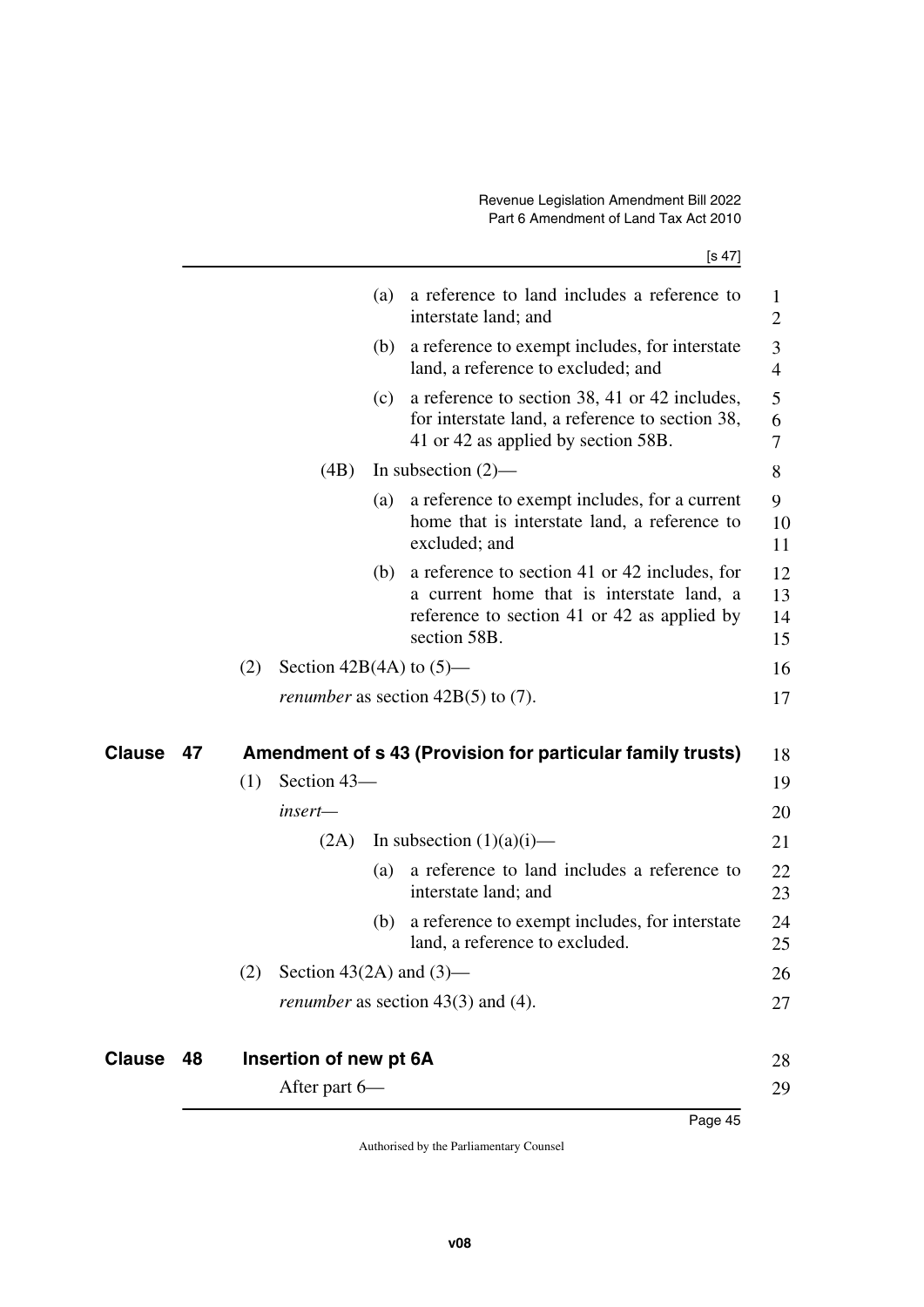| insert—<br>Part 6A |         | <b>Excluded interstate</b><br>land                                                                                           | 1<br>$\overline{2}$<br>3 |
|--------------------|---------|------------------------------------------------------------------------------------------------------------------------------|--------------------------|
|                    |         | 58A Application of pt 6 to interstate land                                                                                   | 4                        |
|                    |         | Part 6 applies in relation to interstate land as<br>provided in this part and with any other necessary<br>changes.           | 5<br>6<br>$\tau$         |
|                    |         | 58B Excluded interstate land-homes                                                                                           | 8                        |
| (1)                | $land-$ | Part 6, division 1 applies in relation to interstate                                                                         | 9<br>10                  |
|                    | (a)     | as if a reference in the division to exempt<br>land were a reference to excluded interstate<br>land; and                     | 11<br>12<br>13           |
|                    | (b)     | as if a reference in the division to being or<br>not being exempt were a reference to being<br>or not being excluded; and    | 14<br>15<br>16           |
|                    | (c)     | as if a reference in the division to a<br>non-exempt purpose were a reference to a<br>non-excluded purpose; and              | 17<br>18<br>19           |
|                    | (d)     | as if a reference in the division to a local<br>government were a reference to an interstate<br>local government; and        | 20<br>21<br>22           |
|                    | (e)     | as if a reference in the division to the taxable<br>portion of land were a reference to the<br>included portion of land; and | 23<br>24<br>25           |
|                    | (f)     | as if a reference in the division to a plan of<br>subdivision were a reference to an interstate<br>plan of subdivision; and  | 26<br>27<br>28           |
|                    | (g)     | if section 45(6), definition plan of<br>as<br><i>subdivision</i> were omitted; and                                           | 29<br>30                 |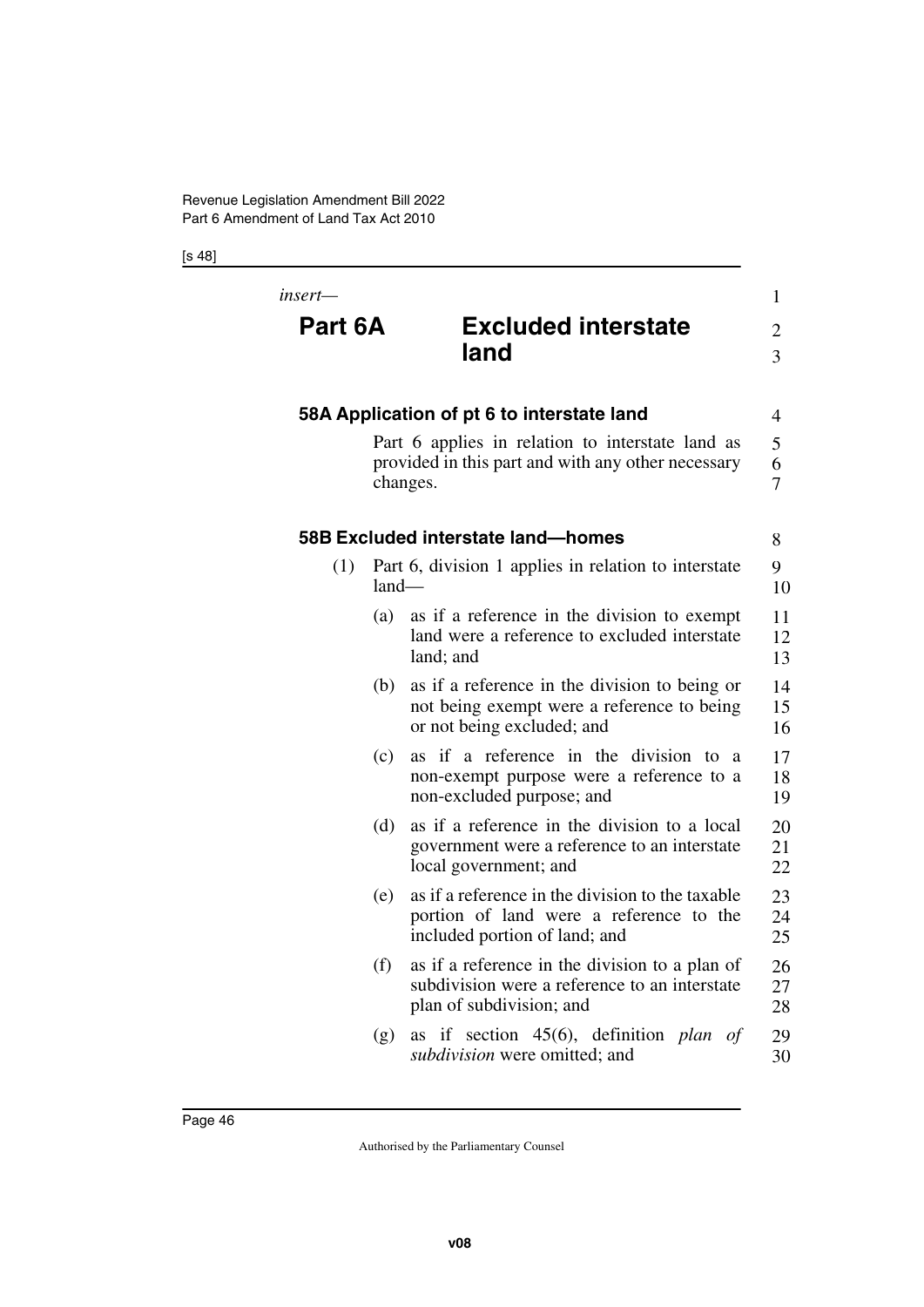|     | (h)          |          | as if a reference in the division to taxable<br>value were a reference to statutory value.                                                                                                                     | 1<br>$\overline{2}$     |
|-----|--------------|----------|----------------------------------------------------------------------------------------------------------------------------------------------------------------------------------------------------------------|-------------------------|
| (2) |              |          | In this section—                                                                                                                                                                                               | 3                       |
|     |              |          | interstate local government—                                                                                                                                                                                   | $\overline{4}$          |
|     | (a)          | means    | local<br>government<br>(however<br>a<br>described) of another State; and                                                                                                                                       | 5<br>6                  |
|     | (b)          |          | includes the Australian Capital Territory<br>the<br>it<br>Executive to<br>extent<br>has<br>the<br>responsibility of governing the Australian<br>Capital Territory with respect to local<br>government matters. | 7<br>8<br>9<br>10<br>11 |
|     |              |          | interstate plan of subdivision—                                                                                                                                                                                | 12                      |
|     | (a)          | $that$ — | means a plan or scheme, however described,                                                                                                                                                                     | 13<br>14                |
|     |              | (i)      | shows, describes or effects the division<br>of, amalgamation into, dedication of or<br>redefinition of, at least 1 lot in another<br>State; and                                                                | 15<br>16<br>17<br>18    |
|     |              | (ii)     | is able to be registered in a land<br>registry under an Act of that State; and                                                                                                                                 | 19<br>20                |
|     | (b)          |          | includes a subdivision or consolidation of<br>land that-                                                                                                                                                       | 21<br>22                |
|     |              | (i)      | is development for which development<br>approval is given under the Planning<br>and Development Act 2007 (ACT); and                                                                                            | 23<br>24<br>25          |
|     |              | (ii)     | is given effect on the registration of the<br>surrender and grant of new leases of<br>the land the subject of the subdivision<br>or consolidation.                                                             | 26<br>27<br>28<br>29    |
|     | institutions |          | 58C Excluded interstate land-charitable                                                                                                                                                                        | 30<br>31                |
|     | $land-$      |          | Part 6, division 2 applies in relation to interstate                                                                                                                                                           | 32<br>33                |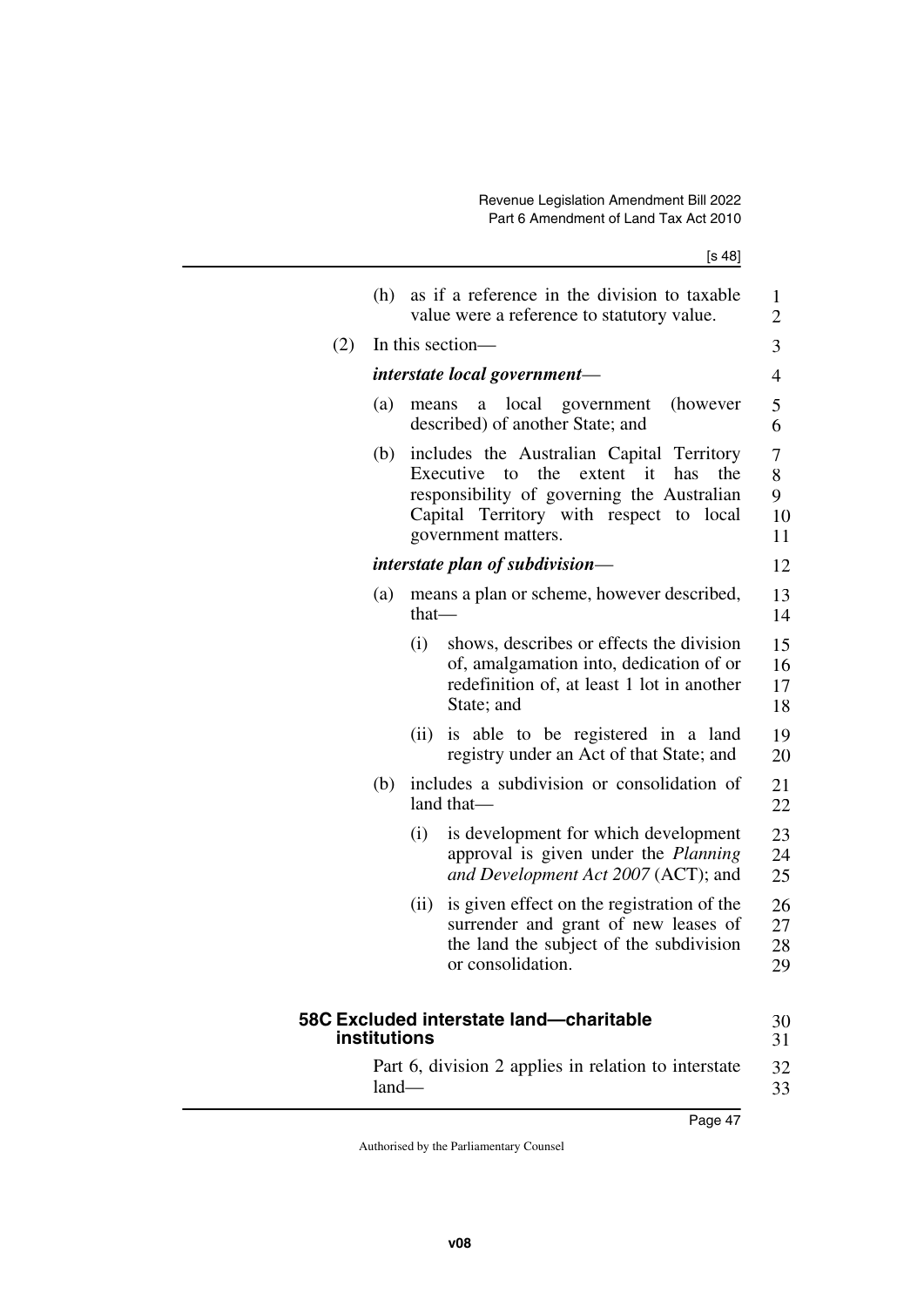|     | (a)     | as if a reference in the division to exempt<br>land were a reference to excluded interstate<br>land; and                                                                                                                       | $\mathbf{1}$<br>$\overline{c}$<br>$\overline{3}$ |
|-----|---------|--------------------------------------------------------------------------------------------------------------------------------------------------------------------------------------------------------------------------------|--------------------------------------------------|
|     | (b)     | as if a reference in the division to an exempt<br>purpose were a reference to an excluded<br>purpose.                                                                                                                          | 4<br>5<br>6                                      |
|     |         | 58D Excluded interstate land-aged care facilities                                                                                                                                                                              | 7                                                |
|     |         | Section 51 applies in relation to interstate land as<br>if a reference in the section to exempt land were a<br>reference to excluded interstate land.                                                                          | 8<br>9<br>10                                     |
|     |         | 58E Excluded interstate land-supported<br>accommodation                                                                                                                                                                        | 11<br>12                                         |
| (1) | $land-$ | Section $51A(1)$ applies in relation to interstate                                                                                                                                                                             | 13<br>14                                         |
|     | (a)     | as if a reference in the subsection to exempt<br>land were a reference to excluded interstate<br>land; and                                                                                                                     | 15<br>16<br>17                                   |
|     | (b)     | as if a reference in the subsection to a<br>supported accommodation service were a<br>reference<br>to<br>interstate<br>supported<br>an<br>accommodation service.                                                               | 18<br>19<br>20<br>21                             |
| (2) | For     | subsection (1), a service conducted<br>on<br>land<br>interstate<br>is<br><i>interstate</i><br>supported<br>an<br><i>accommodation service</i> if-                                                                              | 22<br>23<br>24                                   |
|     | (a)     | the commissioner is satisfied the service<br>substantially corresponds to a residential<br>service conducted in Queensland that may<br>be accredited at level 3 under the Residential<br>Services (Accreditation) Act 2002; or | 25<br>26<br>27<br>28<br>29                       |
|     | (b)     | it is prescribed by regulation to be an<br>interstate supported accommodation service.                                                                                                                                         | 30<br>31                                         |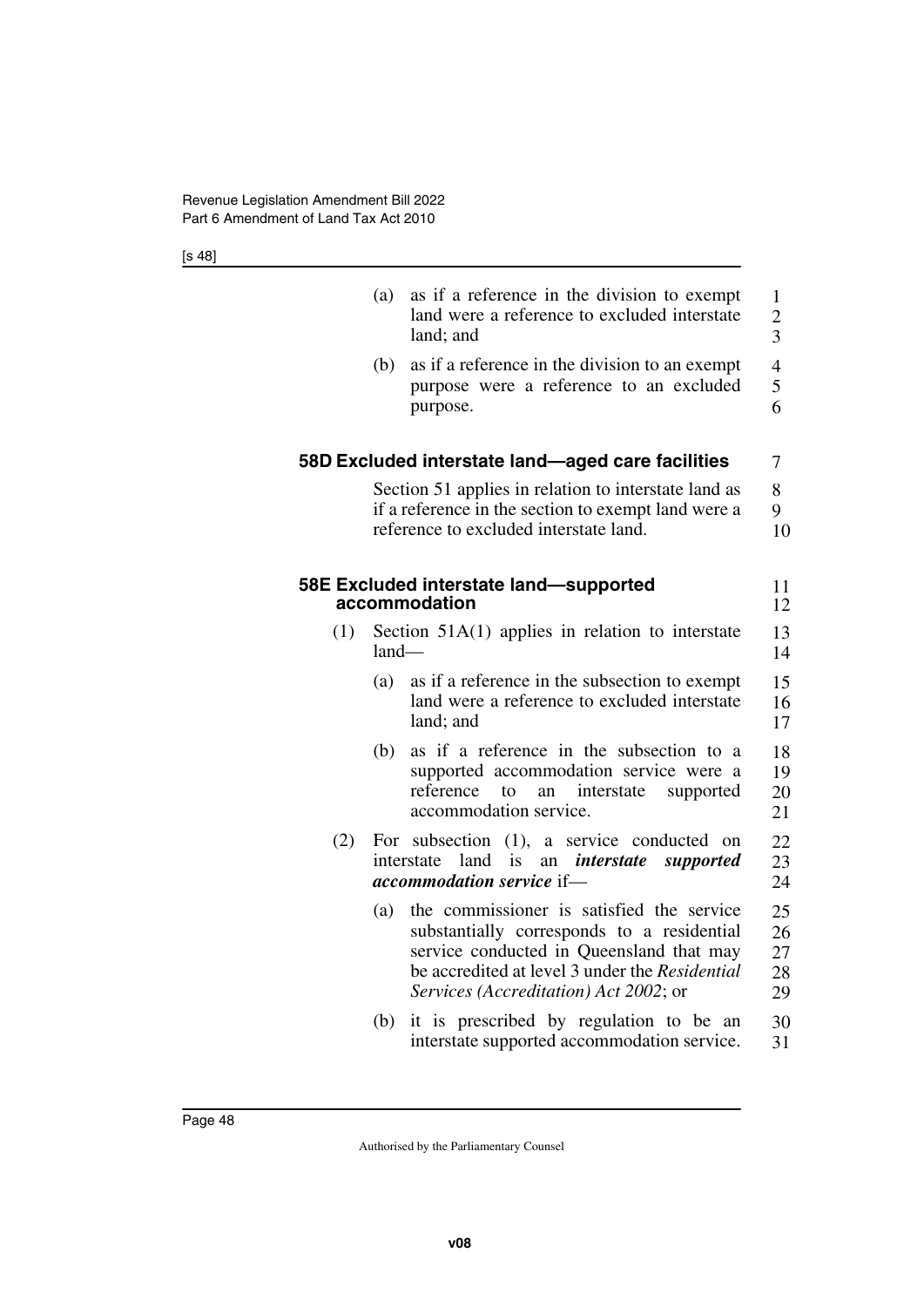[s 48] **58F Excluded interstate land—land used for primary production** Section 53 applies in relation to interstate land— (a) as if a reference in the section to exempt land were a reference to excluded interstate land; and (b) as if a reference in the section to the taxable value were a reference to the statutory value. **58G Excluded interstate land—moveable dwelling parks** (1) Section 54 applies in relation to interstate land— (a) as if a reference in the section to exempt land were a reference to excluded interstate land; and (b) as if a reference in the *Residential Tenancies and Rooming Accommodation Act 2008*, section 7 to a law of the State were a reference to a law of the State in which the interstate land is situated; and (c) as if a reference in the *Manufactured Homes (Residential Parks) Act 2003*, section 10(3) to a park owner were a reference to the owner or operator of an interstate residential park or another person who may, under an interstate Act, enter into an interstate converted caravan agreement; and (d) as if a reference in the *Manufactured Homes (Residential Parks) Act 2003*, section 10(3) to 'an agreement, that would be a site agreement if it related to a manufactured home' were a reference to an interstate converted caravan agreement; and 1 2 3 4 5 6 7 8 9 10 11 12 13 14 15 16 17 18 19 20 21 22 23 24 25 26 27 28 29 30 31 32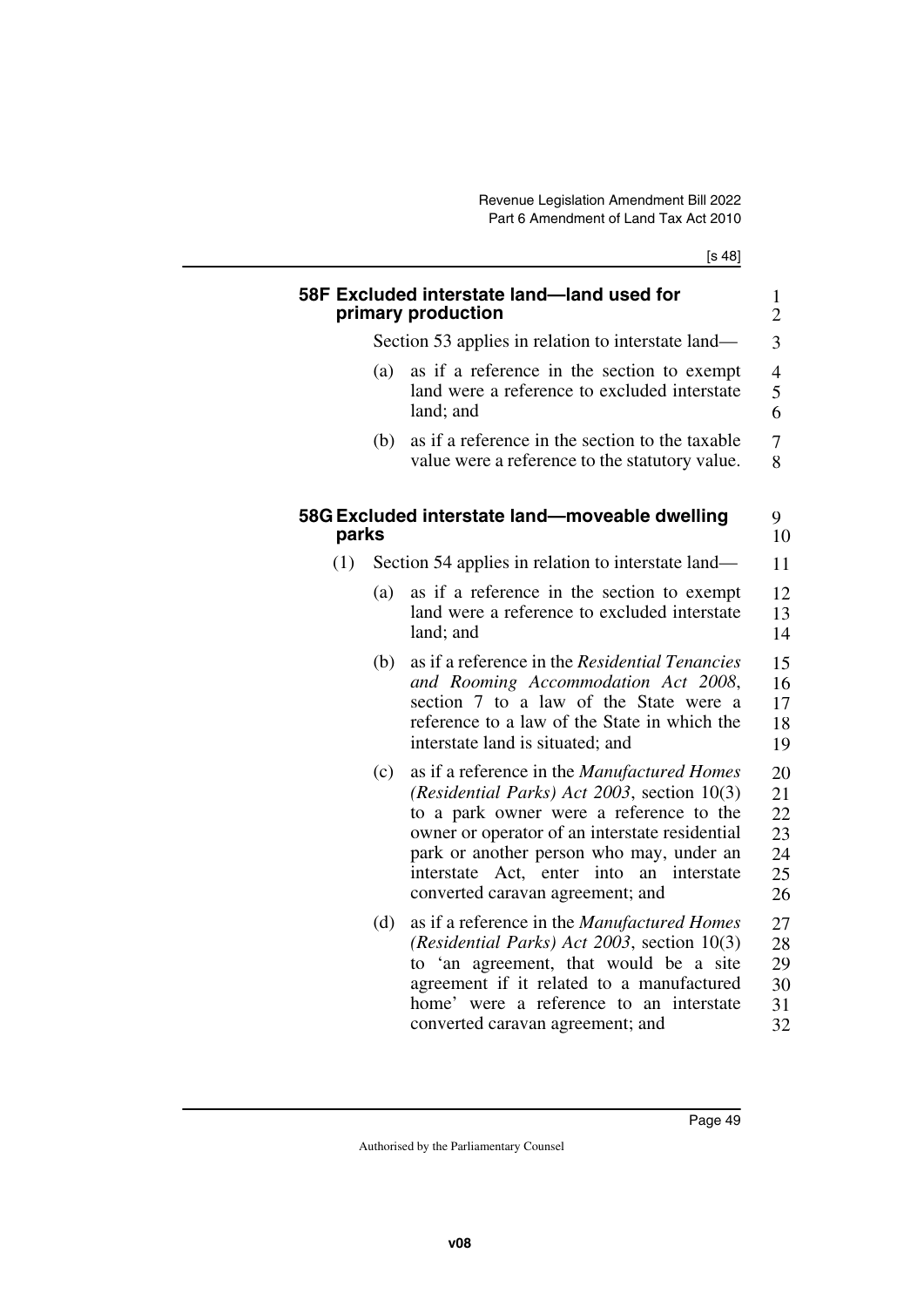|     | as if the Manufactured Homes (Residential<br>(e)<br>Parks) Act 2003, section 10(4) were<br>omitted.                                                                                                                          | $\mathbf{1}$<br>$\overline{c}$<br>3 |
|-----|------------------------------------------------------------------------------------------------------------------------------------------------------------------------------------------------------------------------------|-------------------------------------|
| (2) | In this section-                                                                                                                                                                                                             | $\overline{4}$                      |
|     | <i>interstate converted caravan agreement</i> means<br>an agreement that substantially corresponds to a<br>Queensland converted caravan agreement.                                                                           | 5<br>6<br>7                         |
|     | interstate residential park means an area of<br>interstate land, regulated under an interstate Act,<br>that substantially corresponds to a residential park<br>under the Manufactured Homes (Residential<br>Parks) Act 2003. | 8<br>9<br>10<br>11<br>12            |
|     | Queensland converted caravan<br>agreement<br>mentioned<br>the<br>agreement<br>in<br>means<br>an<br>Manufactured Homes (Residential Parks) Act<br>2003, section 10(3).                                                        | 13<br>14<br>15<br>16                |
|     | 58H Excluded interstate land-recreational and<br>public land                                                                                                                                                                 | 17<br>18                            |
|     | Section 56 applies in relation to interstate land as<br>if a reference in the section to exempt land were a<br>reference to excluded interstate land.                                                                        | 19<br>20<br>21                      |
|     | 581 Excluded interstate land-retirement villages                                                                                                                                                                             | 22                                  |
| (1) | Section 57 applies in relation to interstate land—                                                                                                                                                                           | 23                                  |
|     | as if a reference in the section to exempt<br>(a)<br>land were a reference to excluded interstate<br>land; and                                                                                                               | 24<br>25<br>26                      |
|     | as if a reference in the Retirement Villages<br>(b)<br>Act 1999, section 5(1) to a retirement village<br>scheme were a reference to an interstate<br>retirement village scheme; and                                          | 27<br>28<br>29<br>30                |
|     | as if a reference in the <i>Retirement Villages</i><br>(c)<br>Act 1999, section $5(2)$ to a site within the                                                                                                                  | 31<br>32                            |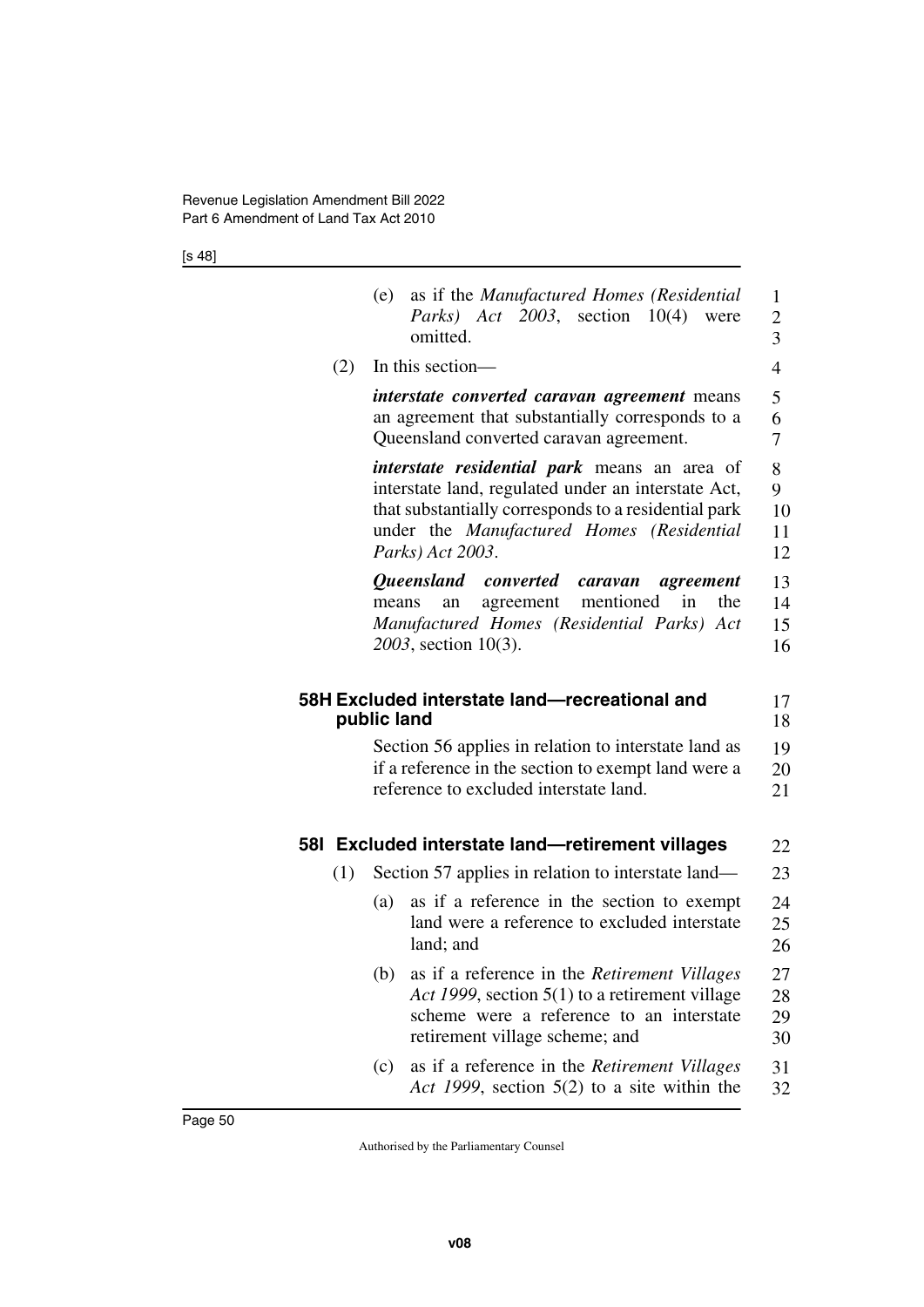[s 49]

|               |    |         | meaning of the <i>Manufactured Homes</i><br>(Residential Parks) Act 2003 were<br>a a<br>reference to interstate land that substantially<br>corresponds to a site within the meaning of<br>the Manufactured Homes (Residential<br>Parks) Act 2003. | $\mathbf 1$<br>$\overline{2}$<br>3<br>$\overline{4}$<br>5<br>6 |
|---------------|----|---------|---------------------------------------------------------------------------------------------------------------------------------------------------------------------------------------------------------------------------------------------------|----------------------------------------------------------------|
|               |    | (2)     | In this section—                                                                                                                                                                                                                                  | 7                                                              |
|               |    |         | interstate retirement village scheme—                                                                                                                                                                                                             | 8                                                              |
|               |    |         | (a) means a scheme under an Act of another<br>State that substantially corresponds to a<br>village scheme<br>retirement<br>under<br>the<br><i>Retirement Villages Act 1999; and</i>                                                               | 9<br>10<br>11<br>12                                            |
|               |    |         | (b) includes a scheme prescribed by regulation<br>to be an interstate retirement village<br>scheme; and                                                                                                                                           | 13<br>14<br>15                                                 |
|               |    | (c)     | does not include a scheme prescribed by<br>regulation not to be an interstate retirement<br>village scheme.                                                                                                                                       | 16<br>17<br>18                                                 |
|               |    |         | 58J Excluded interstate land-other land                                                                                                                                                                                                           | 19                                                             |
|               |    |         | Section $58(b)$ and (c) applies in relation to<br>interstate land as if a reference in the section to<br>exempt land were a reference to excluded<br>interstate land.                                                                             | 20<br>21<br>22<br>23                                           |
| Clause        | 49 |         | Amendment of s 66 (Application of pt 8)                                                                                                                                                                                                           | 24                                                             |
|               |    |         | Section 66(3), after 'exemption'—                                                                                                                                                                                                                 | 25                                                             |
|               |    | insert— |                                                                                                                                                                                                                                                   | 26                                                             |
|               |    |         | or exclusion                                                                                                                                                                                                                                      | 27                                                             |
| <b>Clause</b> | 50 | land)   | Amendment of s 76 (Application for land to be exempt                                                                                                                                                                                              | 28<br>29                                                       |
|               |    |         | Section 76, after 'exempt land'—                                                                                                                                                                                                                  | 30                                                             |
|               |    |         |                                                                                                                                                                                                                                                   |                                                                |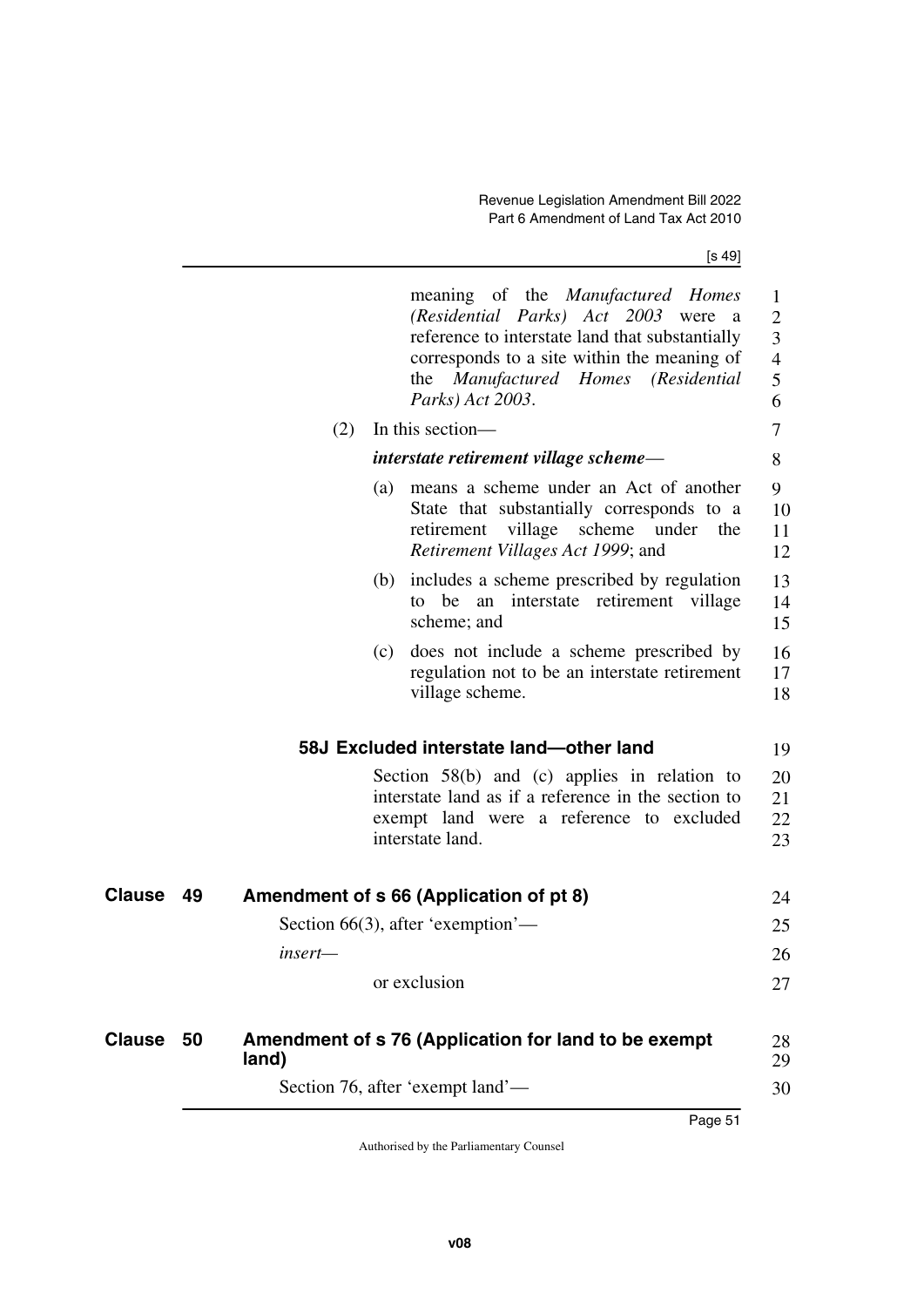[s 51]

|           | insert-                                                                                                                                                             | 1              |
|-----------|---------------------------------------------------------------------------------------------------------------------------------------------------------------------|----------------|
|           | or excluded interstate land                                                                                                                                         | $\overline{2}$ |
| Clause 51 | Amendment of s 77 (Notice that land no longer exempt)                                                                                                               | 3              |
|           | (1)<br>Section 77, heading, after 'exempt'—                                                                                                                         | 4              |
|           | insert-                                                                                                                                                             | 5              |
|           | or excluded                                                                                                                                                         | 6              |
|           | Section 77, after 'exempt land'—<br>(2)                                                                                                                             | 7              |
|           | insert-                                                                                                                                                             | 8              |
|           | or excluded interstate land                                                                                                                                         | 9              |
| Clause 52 | Amendment of s 78 (Notice of change of ownership of<br>land)                                                                                                        | 10<br>11       |
|           | (1)<br>Section 78, heading, after 'land'—                                                                                                                           | 12             |
|           | insert-                                                                                                                                                             | 13             |
|           | in Queensland                                                                                                                                                       | 14             |
|           | Section 78(1) and (2), after 'land'—<br>(2)                                                                                                                         | 15             |
|           | insert—                                                                                                                                                             | 16             |
|           | , other than interstate land,                                                                                                                                       | 17             |
| Clause 53 | Insertion of new s 78A                                                                                                                                              | 18             |
|           | After section 78—                                                                                                                                                   | 19             |
|           | insert-                                                                                                                                                             | 20             |
|           | <b>78A Notice of interstate land</b>                                                                                                                                | 21             |
|           | (1)<br>This section applies to a taxpayer who, when the<br>taxpayer's liability for land tax for a financial year<br>arises, owns taxable land and interstate land. | 22<br>23<br>24 |
|           | The taxpayer must give the commissioner notice<br>(2)<br>under this section about the interstate land.                                                              | 25<br>26       |
|           |                                                                                                                                                                     |                |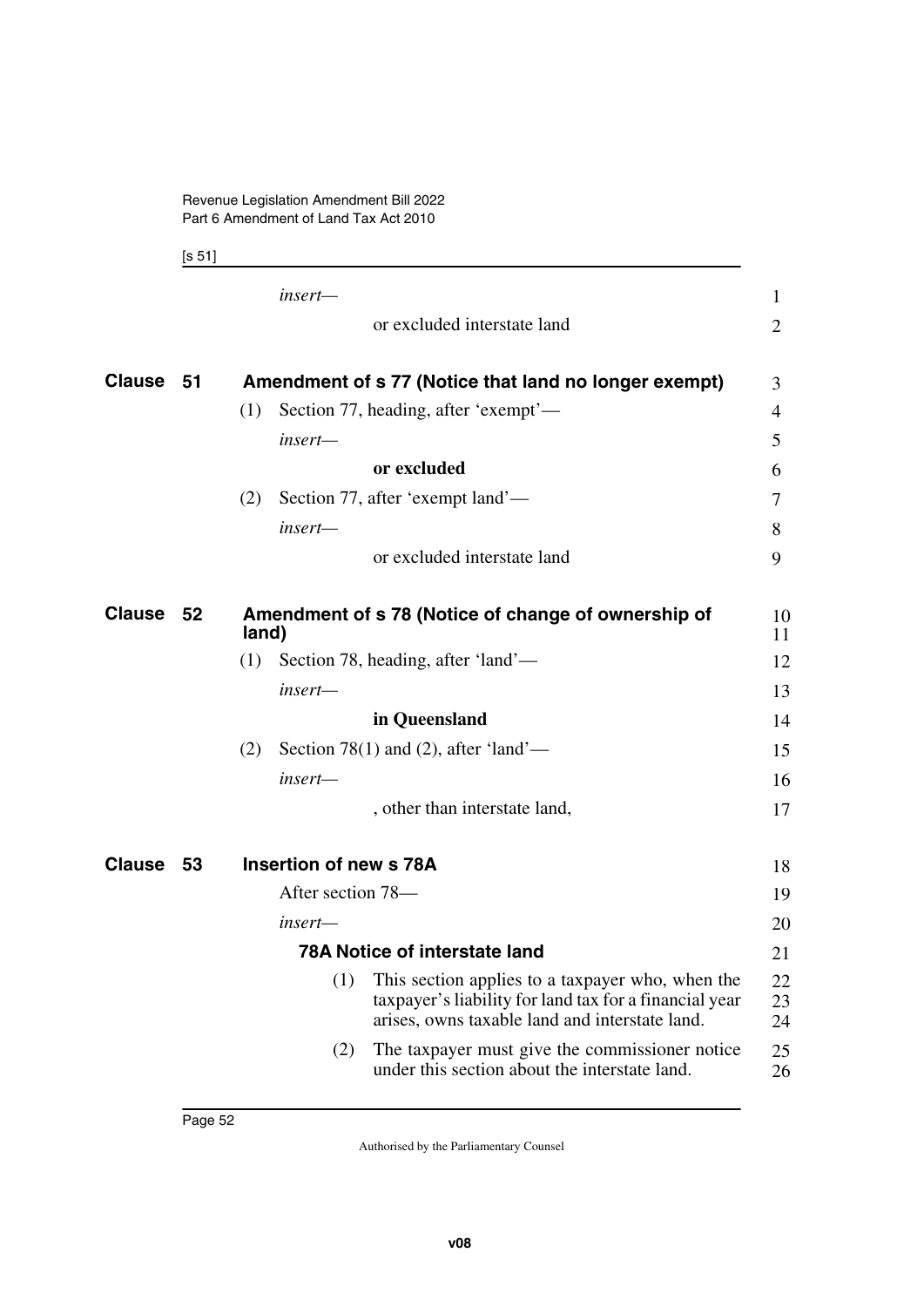|  | ×<br>I |
|--|--------|
|--|--------|

|     | Note— |                                          |                                                                                                                                                                                                                                                                                                                      | $\mathbf{1}$                                 |  |  |  |  |  |
|-----|-------|------------------------------------------|----------------------------------------------------------------------------------------------------------------------------------------------------------------------------------------------------------------------------------------------------------------------------------------------------------------------|----------------------------------------------|--|--|--|--|--|
|     |       | Act.                                     | Under the Administration Act, the requirement under<br>this subsection is a lodgement requirement for which a<br>failure to comply is an offence under section 121 of that                                                                                                                                           | $\frac{2}{3}$<br>4 5                         |  |  |  |  |  |
| (3) |       | The notice must be in the approved form. |                                                                                                                                                                                                                                                                                                                      |                                              |  |  |  |  |  |
| (4) |       |                                          | The notice must include the following details of<br>each parcel of the interstate land-                                                                                                                                                                                                                              | 7<br>8                                       |  |  |  |  |  |
|     | (a)   |                                          | the property description of the parcel;                                                                                                                                                                                                                                                                              | 9                                            |  |  |  |  |  |
|     | (b)   |                                          | the taxpayer's interest in the parcel;                                                                                                                                                                                                                                                                               | 10                                           |  |  |  |  |  |
|     | (c)   |                                          | the statutory value of the parcel for the<br>financial year or, if the taxpayer can not<br>ascertain the statutory value of the parcel for<br>the financial year, the most recent relevant<br>interstate value for the parcel that the<br>taxpayer can ascertain.                                                    | 11<br>12<br>13<br>14<br>15<br>16             |  |  |  |  |  |
| (5) |       | states-                                  | For a parcel that is a lot in an interstate strata<br>scheme and that is not the subject of a separate<br>valuation under an interstate valuation Act, a<br>notice complies with subsection $(4)(c)$ if it                                                                                                           | 17<br>18<br>19<br>20<br>21                   |  |  |  |  |  |
|     | (a)   | $(5)$ ; or                               | the statutory value of the lot for the financial<br>year, worked out under section 18I(4) and                                                                                                                                                                                                                        | 22<br>23<br>24                               |  |  |  |  |  |
|     | (b)   |                                          | each of the following-                                                                                                                                                                                                                                                                                               | 25                                           |  |  |  |  |  |
|     |       | (i)                                      | the statutory value of the scheme land<br>for the scheme for the financial year or,<br>if the taxpayer can not ascertain the<br>statutory value of the scheme land for<br>the scheme for the financial year, the<br>most recent relevant interstate value for<br>the scheme land that the taxpayer can<br>ascertain; | 26<br>27<br>28<br>29<br>30<br>31<br>32<br>33 |  |  |  |  |  |
|     |       | (ii)                                     | the lot entitlement of the lot;                                                                                                                                                                                                                                                                                      | 34                                           |  |  |  |  |  |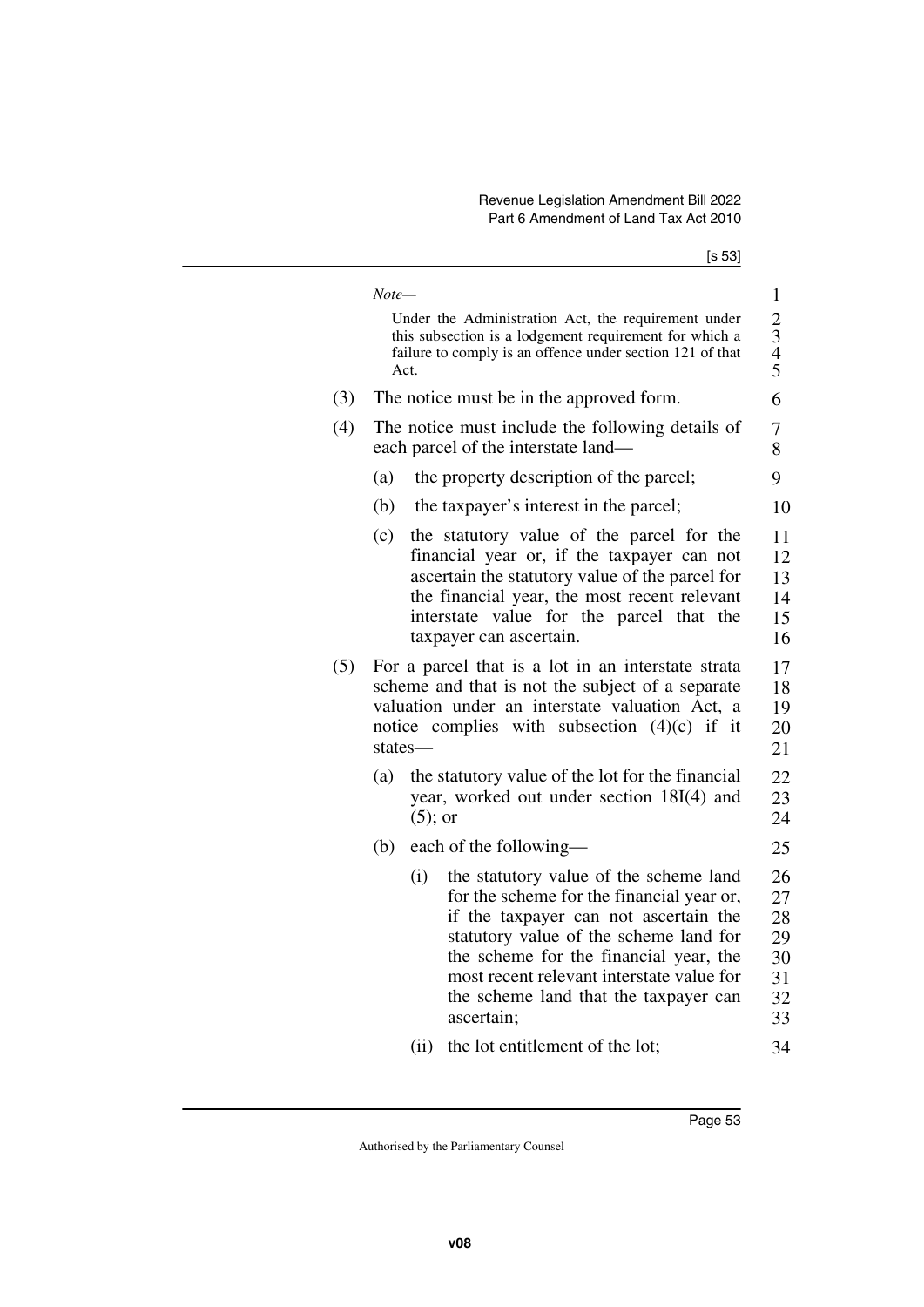[s 53]

|     |     | (iii) the total of the lot entitlements of the<br>lots in the scheme.                                                                                                                                                                         | 1<br>$\overline{2}$                     |
|-----|-----|-----------------------------------------------------------------------------------------------------------------------------------------------------------------------------------------------------------------------------------------------|-----------------------------------------|
| (6) |     | The notice must be given to the commissioner—                                                                                                                                                                                                 | 3                                       |
|     | (a) | if the commissioner gives the taxpayer an<br>assessment notice for land tax for the<br>financial year on or before 30 September in<br>the financial year—within 30 days after the<br>commissioner gives the assessment notice;<br><b>or</b>   | $\overline{4}$<br>5<br>6<br>7<br>8<br>9 |
|     | (b) | otherwise—on or before 31 October in the<br>financial year.                                                                                                                                                                                   | 10<br>11                                |
| (7) |     | However, despite subsection $(2)$ , the taxpayer is<br>not required to give notice under this section for a<br>financial year if—                                                                                                             | 12<br>13<br>14                          |
|     | (a) | the taxpayer gave the commissioner notice<br>under this section for a previous financial<br>year (the <i>previous notice</i> ); and                                                                                                           | 15<br>16<br>17                          |
|     | (b) | on 30 June immediately preceding the<br>financial year—                                                                                                                                                                                       | 18<br>19                                |
|     |     | (i)<br>interstate land owned by the<br>the<br>taxpayer is the same as the interstate<br>land for which the previous notice was<br>given; and                                                                                                  | 20<br>21<br>22<br>23                    |
|     |     | the taxpayer's interest in each parcel of<br>(ii)<br>interstate land is the same as was stated<br>in the previous notice; and                                                                                                                 | 24<br>25<br>26                          |
|     |     | (iii) the statutory value of each parcel of<br>interstate land is, so far as the taxpayer<br>can ascertain, the same as the statutory<br>value stated in the previous notice or a<br>subsequent<br>notice given<br>the<br>to<br>commissioner. | 27<br>28<br>29<br>30<br>31<br>32        |
| (8) |     | In this section—                                                                                                                                                                                                                              | 33                                      |
|     |     | <i>taxpayer</i> means a person who has or had, or may<br>have, a liability under this Act for land tax.                                                                                                                                       | 34<br>35                                |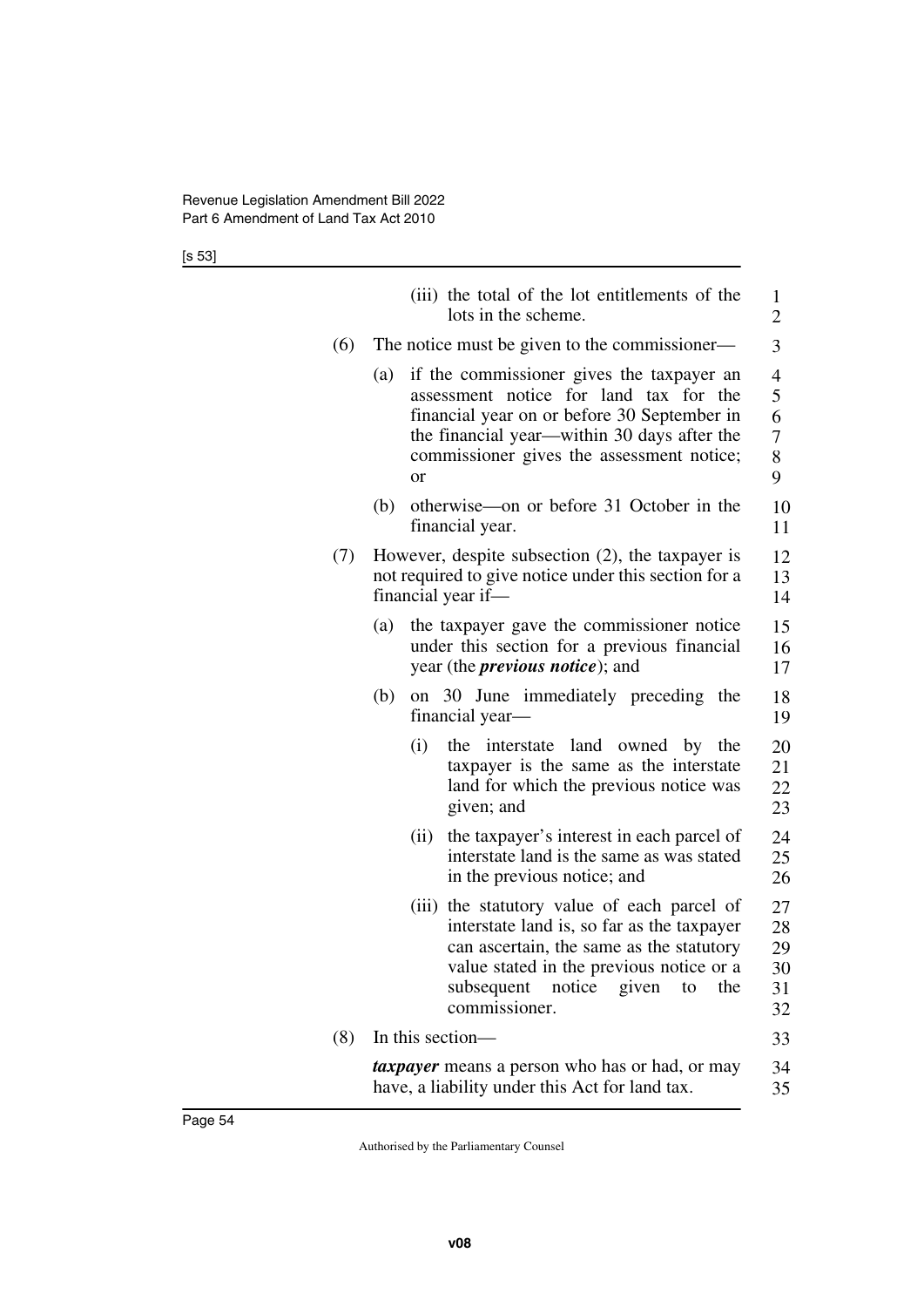| Clause | 54 | <b>Insertion of new s 80A</b> |     |                                                                                                                                                                                                                                                                                                                              | 1                                      |
|--------|----|-------------------------------|-----|------------------------------------------------------------------------------------------------------------------------------------------------------------------------------------------------------------------------------------------------------------------------------------------------------------------------------|----------------------------------------|
|        |    | Before section 81-            |     |                                                                                                                                                                                                                                                                                                                              | $\overline{2}$                         |
|        |    | insert—                       |     |                                                                                                                                                                                                                                                                                                                              | 3                                      |
|        |    |                               |     | 80A Decision about relevant interstate value of<br>interstate land                                                                                                                                                                                                                                                           | 4<br>5                                 |
|        |    | (1)                           |     | The commissioner may decide that any of the<br>following amounts is the relevant interstate value<br>of interstate land owned by a taxpayer when the<br>taxpayer's liability for land tax arose for a<br>financial year-                                                                                                     | 6<br>7<br>8<br>9<br>10                 |
|        |    |                               | (a) | an amount notified to the commissioner<br>under section 78A or worked out using<br>information notified to the commissioner<br>under that section;                                                                                                                                                                           | 11<br>12<br>13<br>14                   |
|        |    |                               | (b) | an amount determined by the commissioner<br>on the information available when the<br>commissioner<br>the<br>taxpayer's<br>assesses<br>liability for land tax for the financial year;                                                                                                                                         | 15<br>16<br>17<br>18                   |
|        |    |                               | (c) | an amount determined by the commissioner<br>on the information available at a time after<br>the commissioner assesses the taxpayer's<br>liability for land tax for the financial year.                                                                                                                                       | 19<br>20<br>21<br>22                   |
|        |    | (2)                           |     | Subsection $(3)$ applies if—                                                                                                                                                                                                                                                                                                 | 23                                     |
|        |    |                               | (a) | the commissioner decides an amount under<br>subsection $(1)$ ; and                                                                                                                                                                                                                                                           | 24<br>25                               |
|        |    |                               | (b) | after deciding the amount, the commissioner<br>is notified by the taxpayer that a different<br>amount (the <i>updated amount</i> ), lower than<br>the amount decided by the commissioner, is<br>the relevant interstate value of the land when<br>the taxpayer's liability for land tax arose for<br>the financial year; and | 26<br>27<br>28<br>29<br>30<br>31<br>32 |
|        |    |                               | (c) | the commissioner is satisfied it would be<br>appropriate in the circumstances to decide<br>that the updated amount is the relevant                                                                                                                                                                                           | 33<br>34<br>35                         |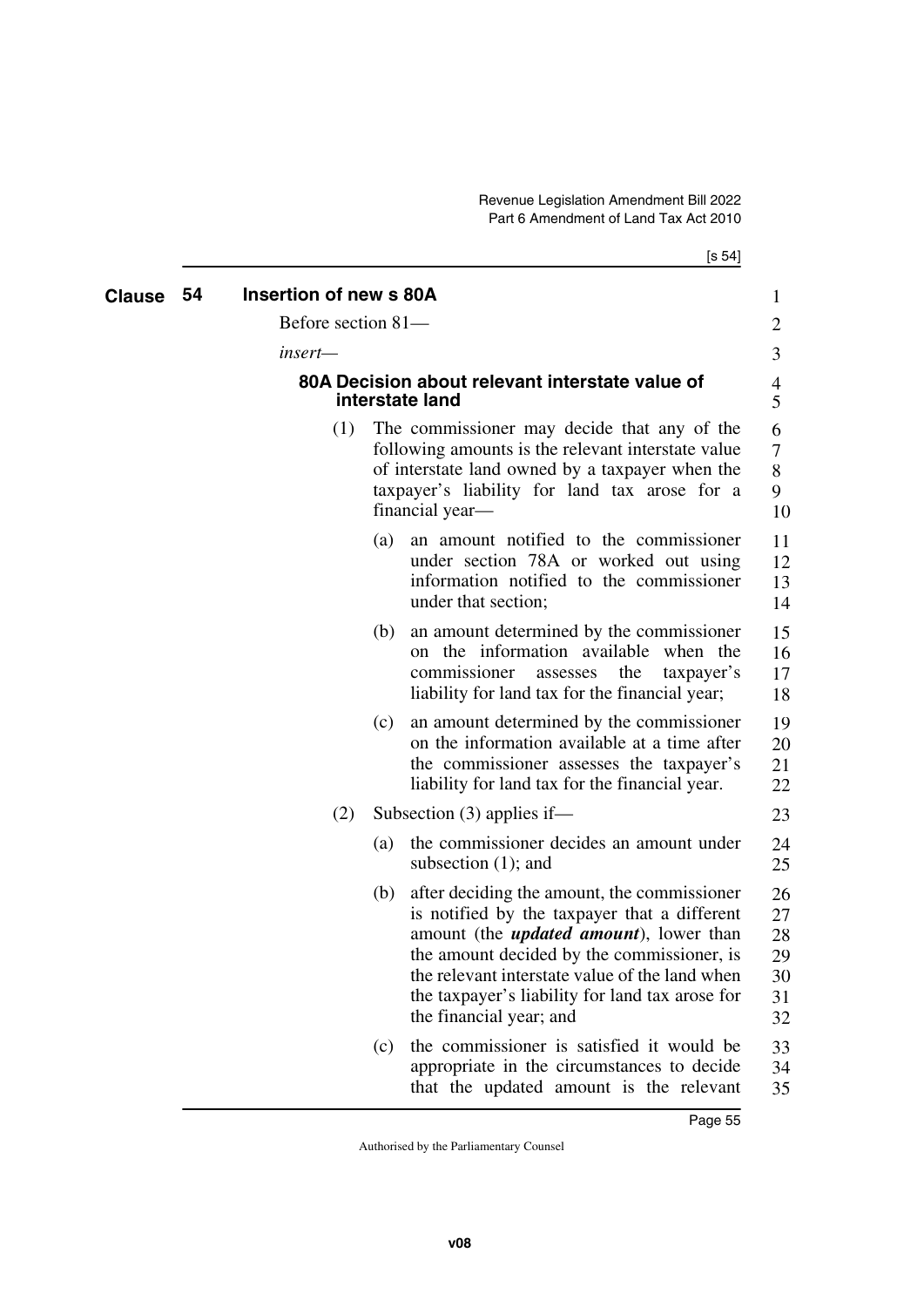[s 55]

|               |    |                     | interstate value when the taxpayer's liability<br>arose.                                                                                                                                                             | $\mathbf{1}$<br>$\overline{2}$     |
|---------------|----|---------------------|----------------------------------------------------------------------------------------------------------------------------------------------------------------------------------------------------------------------|------------------------------------|
|               |    | (3)                 | The commissioner must make a decision under<br>subsection (1) that the updated amount is the<br>relevant interstate value of the land when the<br>taxpayer's liability for land tax arose for the<br>financial year. | 3<br>$\overline{4}$<br>5<br>6<br>7 |
| <b>Clause</b> | 55 | appeal and review)  | Amendment of s 81 (Restriction on grounds of objection,                                                                                                                                                              | 8<br>9                             |
|               |    |                     | Section 81(5), definition <i>prohibited grounds</i> —                                                                                                                                                                | 10                                 |
|               |    | omit, insert-       |                                                                                                                                                                                                                      | 11                                 |
|               |    |                     | <i>prohibited grounds</i> means grounds that—                                                                                                                                                                        | 12                                 |
|               |    |                     | the Land Valuation Act value of an area of<br>(a)<br>land in Queensland is excessive; or                                                                                                                             | 13<br>14                           |
|               |    |                     | (b) the relevant interstate value of an area of<br>interstate land when a liability for land tax<br>arises is excessive.                                                                                             | 15<br>16<br>17                     |
|               |    |                     | $Note-$                                                                                                                                                                                                              | 18                                 |
|               |    |                     | Objections and appeals against valuations of land in<br>Queensland may be made under the Land Valuation Act.                                                                                                         | 19<br>20                           |
| <b>Clause</b> | 56 |                     | Amendment of s 83A (Provision to pay land tax etc. on<br>particular leases unenforceable)                                                                                                                            | 21<br>22                           |
|               |    | (1)<br>Section 83A- |                                                                                                                                                                                                                      | 23                                 |
|               |    | insert—             |                                                                                                                                                                                                                      | 24                                 |
|               |    | (2A)                | To remove any doubt, it is declared that a<br>reference in this section to a lease is a reference to<br>a lease of land in Queensland.                                                                               | 25<br>26<br>27                     |
|               |    | (2)                 | Section $83A(2A)$ and $(3)$ —                                                                                                                                                                                        | 28                                 |
|               |    |                     | <i>renumber</i> as section $83A(3)$ and (4).                                                                                                                                                                         | 29                                 |
|               |    |                     |                                                                                                                                                                                                                      |                                    |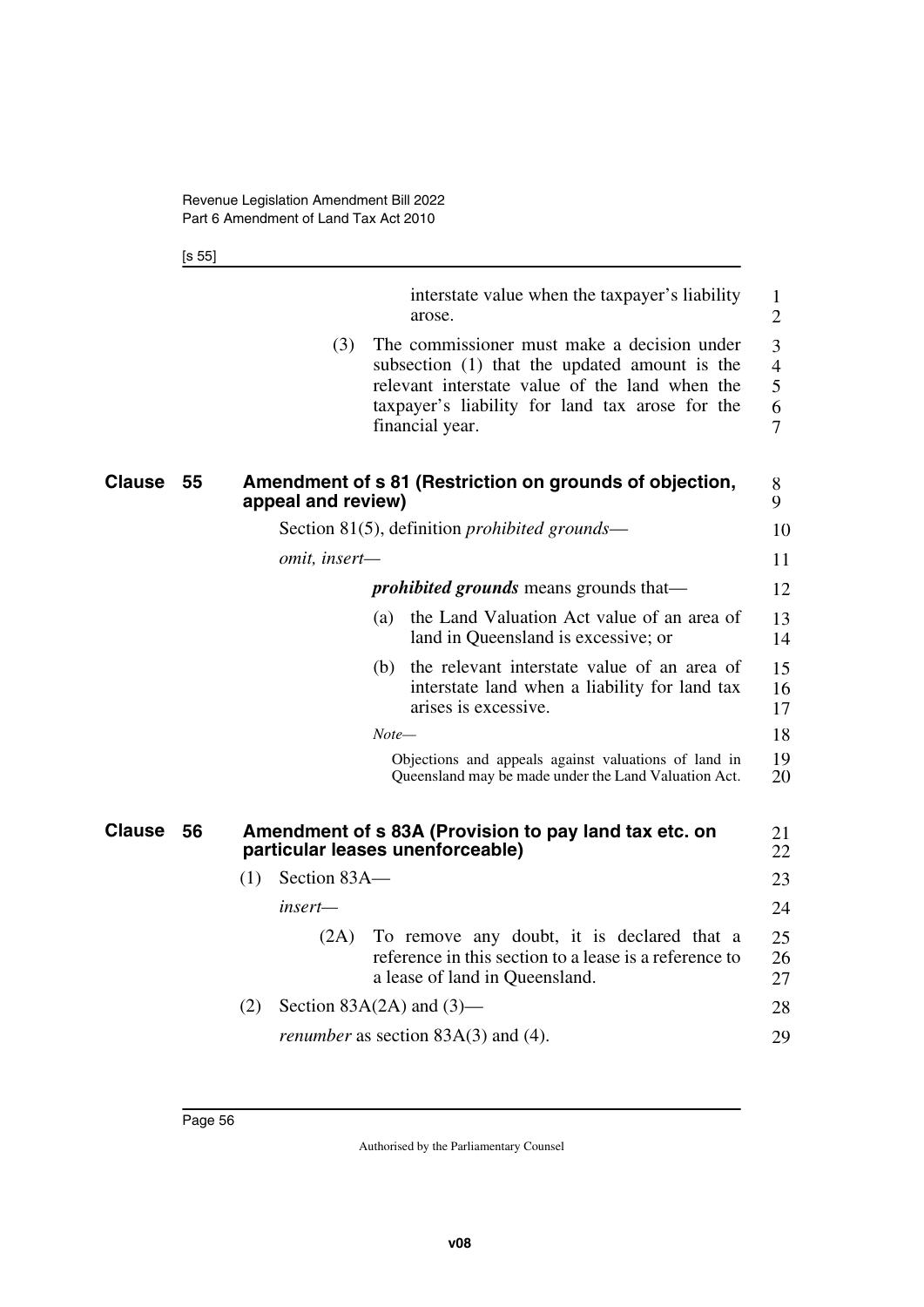|               |      |                               | [s 57]                                                                                                   |
|---------------|------|-------------------------------|----------------------------------------------------------------------------------------------------------|
| <b>Clause</b> | 57   | Insertion of new pt 9A        |                                                                                                          |
|               |      | After part 9—                 |                                                                                                          |
|               |      | insert—                       |                                                                                                          |
|               |      | Part 9A                       | Capped value of                                                                                          |
|               |      |                               | taxable land for                                                                                         |
|               |      |                               | 2011–12 financial year                                                                                   |
|               |      | <b>85B Taxable value</b>      |                                                                                                          |
|               |      |                               | Despite section 16, if section 85A applies to land                                                       |
|               |      |                               | for a financial year, the taxable value of the land<br>for the financial year is the capped value of the |
|               |      |                               | land under section 85A(2).                                                                               |
| <b>Clause</b> | - 58 | Insertion of new pt 10, div 9 |                                                                                                          |
|               |      | Part 10-                      |                                                                                                          |
|               |      | insert—                       |                                                                                                          |
|               |      | <b>Division 9</b>             | <b>Transitional provision for</b>                                                                        |
|               |      |                               | <b>Revenue Legislation</b>                                                                               |
|               |      |                               | <b>Amendment Act 2022</b>                                                                                |
|               |      |                               | 102 Liability for land tax for financial year starting<br>1 July 2022 not affected by amendments         |
|               |      |                               | To remove any doubt, it is declared that a liability                                                     |
|               |      |                               | for land tax for the financial year starting 1 July                                                      |
|               |      |                               | 2022 is not affected by the amendment of this Act<br>by the Revenue Legislation Amendment Act 2022.      |
| <b>Clause</b> | - 59 | than absentees and trustees)  | Amendment of sch 1 (Rate of land tax—individuals other                                                   |
|               |      |                               |                                                                                                          |
|               |      | (1)                           | Schedule 1, authorising provision, 'section $32(1)(a)$ '—                                                |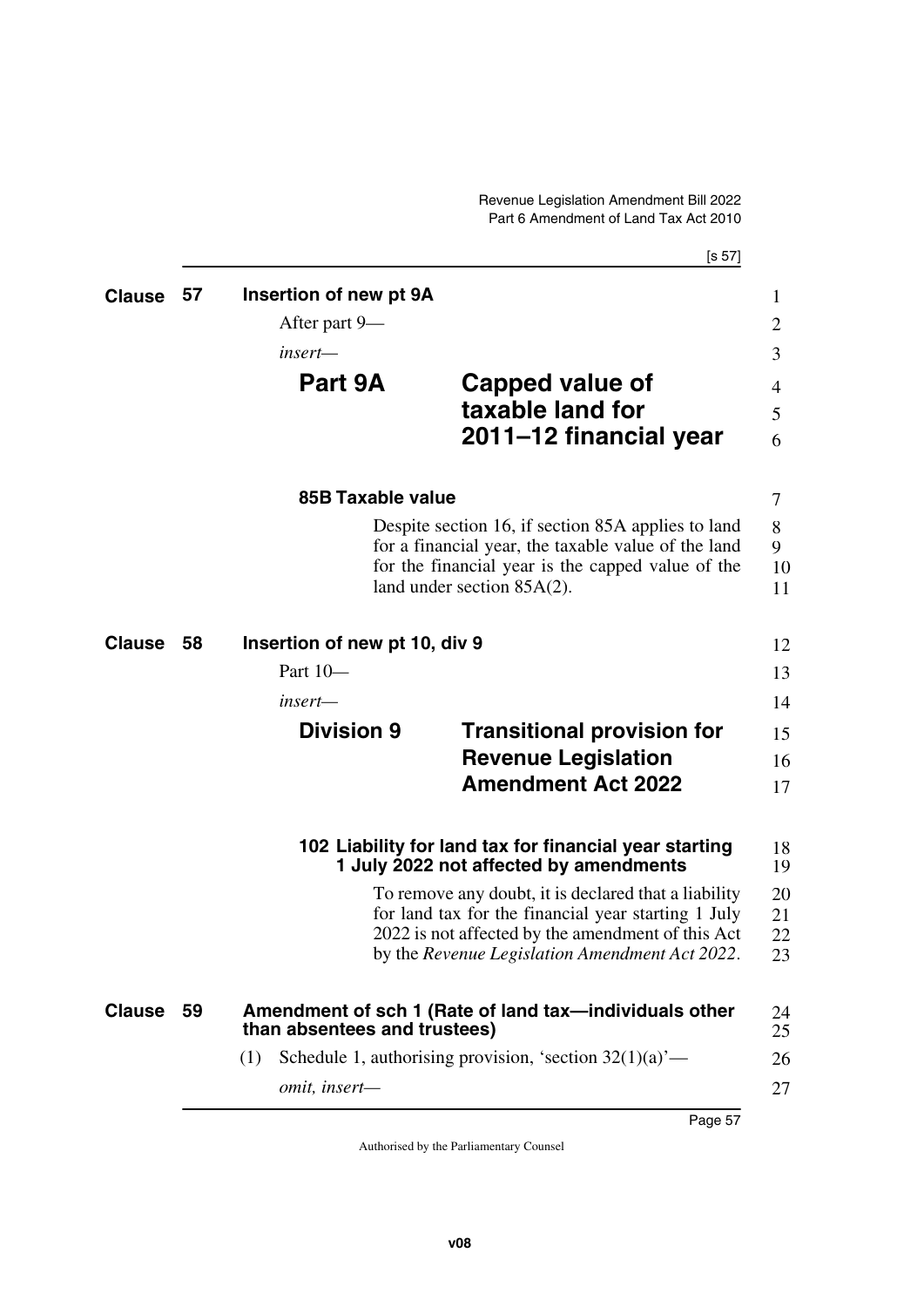[s 60]

|        |    |     | section $32(2)(a)$                                              | $\mathbf{1}$ |
|--------|----|-----|-----------------------------------------------------------------|--------------|
|        |    | (2) | Schedule 1, column 1, heading, 'Total taxable value'—           | 2            |
|        |    |     | omit, insert-                                                   | 3            |
|        |    |     | <b>Total value of Australian land</b>                           | 4            |
|        |    | (3) | Schedule 1, column 2, heading, 'Tax payable'—                   | 5            |
|        |    |     | omit, insert-                                                   | 6            |
|        |    |     | Rate for working out gross amount                               | 7            |
| Clause | 60 |     | Amendment of sch 2 (Rate of land tax-companies and<br>trustees) | 8<br>9       |
|        |    | (1) | Schedule 2, authorising provision, 'section $32(1)(b)$ '—       | 10           |
|        |    |     | omit, insert-                                                   | 11           |
|        |    |     | section $32(2)(b)$                                              | 12           |
|        |    | (2) | Schedule 2, part 1, column 1, heading, 'Total taxable value'—   | 13           |
|        |    |     | omit, insert-                                                   | 14           |
|        |    |     | <b>Total value of Australian land</b>                           | 15           |
|        |    | (3) | Schedule 2, part 1, column 2, heading, 'Tax payable'—           | 16           |
|        |    |     | omit, insert-                                                   | 17           |
|        |    |     | Rate for working out gross amount                               | 18           |
|        |    | (4) | Schedule 2, part 2, column 1, heading, 'Total taxable value'—   | 19           |
|        |    |     | omit, insert-                                                   | 20           |
|        |    |     | <b>Total value of Australian land</b>                           | 21           |
|        |    | (5) | Schedule 2, part 2, column 2, heading, 'Tax payable'—           | 22           |
|        |    |     | omit, insert-                                                   | 23           |
|        |    |     | Rate for working out gross amount                               | 24           |
| Clause | 61 |     | Amendment of sch 3 (Rate of land tax-absentees)                 | 25           |
|        |    | (1) | Schedule 3, authorising provision, 'section $32(1)(c)$ '—       | 26           |
|        |    |     |                                                                 |              |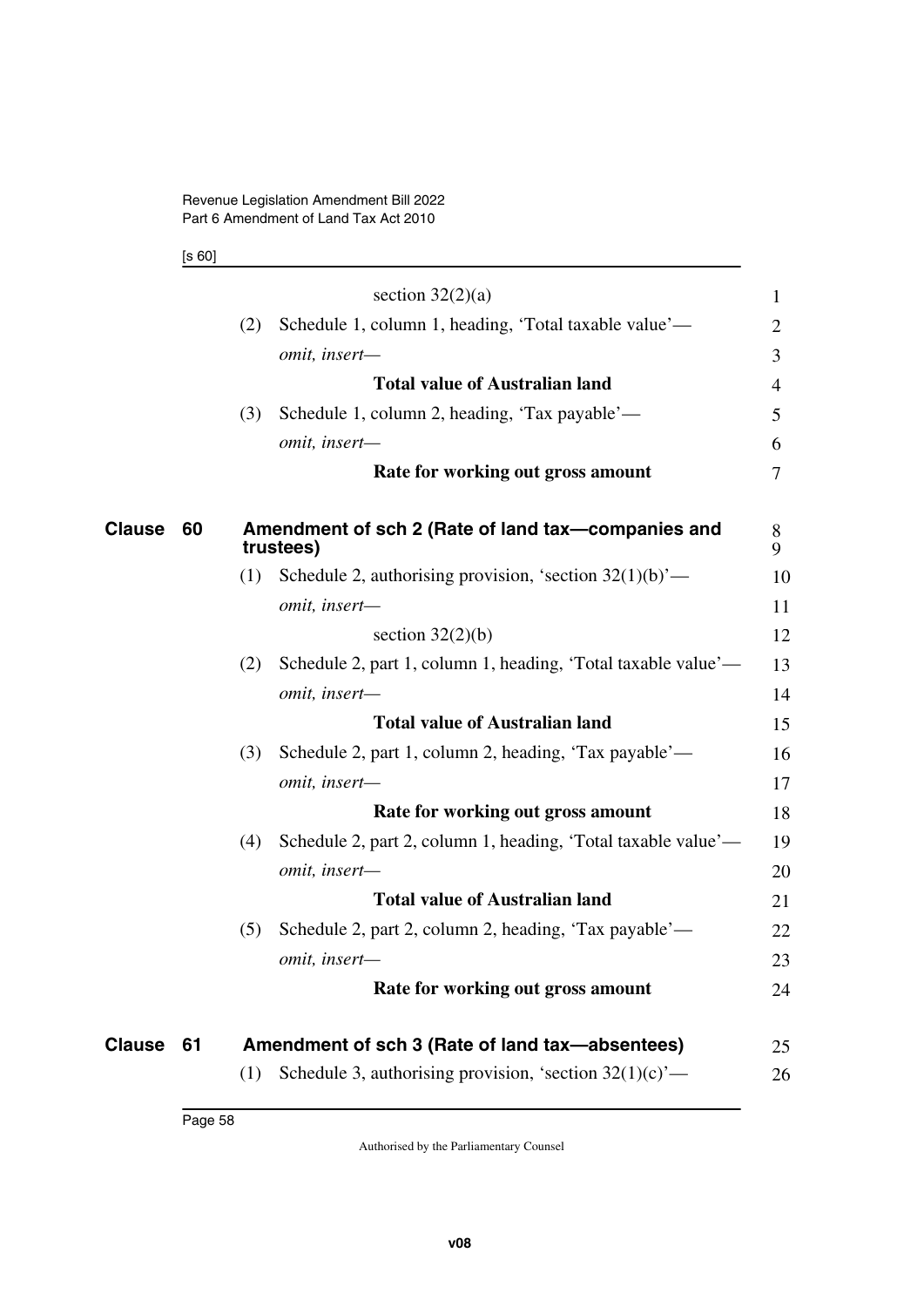|              |       |                                                                                                                                                         | [s 62] |
|--------------|-------|---------------------------------------------------------------------------------------------------------------------------------------------------------|--------|
|              |       | omit, insert-                                                                                                                                           |        |
|              |       | section $32(2)(c)$                                                                                                                                      |        |
|              | (2)   | Schedule 3, part 1, column 1, heading, 'Total taxable value'—                                                                                           |        |
|              |       | omit, insert-                                                                                                                                           |        |
|              |       | <b>Total value of Australian land</b>                                                                                                                   |        |
|              | (3)   | Schedule 3, part 1, column 2, heading, 'Tax payable'—                                                                                                   |        |
|              |       | omit, insert-                                                                                                                                           |        |
|              |       | Rate for working out gross amount                                                                                                                       |        |
|              | (4)   | Schedule 3, part 2, column 1, heading, 'Total taxable value'—                                                                                           |        |
|              |       | omit, insert-                                                                                                                                           |        |
|              |       | <b>Total value of Australian land</b>                                                                                                                   |        |
|              | (5)   | Schedule 3, part 2, column 2, heading, 'Tax payable'—                                                                                                   |        |
|              |       | omit, insert-                                                                                                                                           |        |
|              |       | Rate for working out gross amount                                                                                                                       |        |
| Clause<br>62 |       | <b>Amendment of sch 4 (Dictionary)</b>                                                                                                                  |        |
|              | (1)   | Schedule 4, definitions capped value, owner and parcel—                                                                                                 |        |
|              | omit. |                                                                                                                                                         |        |
|              | (2)   | Schedule 4-                                                                                                                                             |        |
|              |       | insert-                                                                                                                                                 |        |
|              |       | <b>Australian land see section 8A.</b>                                                                                                                  |        |
|              |       | <i>excluded interstate land</i> means land that is<br>excluded interstate land under part 6A.                                                           |        |
|              |       | <i>interstate land</i> see section 9A(1).                                                                                                               |        |
|              |       | <i>interstate strata scheme</i> means a scheme, plan or<br>other thing prescribed by regulation under section<br>18I to be an interstate strata scheme. |        |
|              |       | <i>interstate valuation Act</i> means an Act mentioned<br>in section $18A(3)(a)$ to (g).                                                                |        |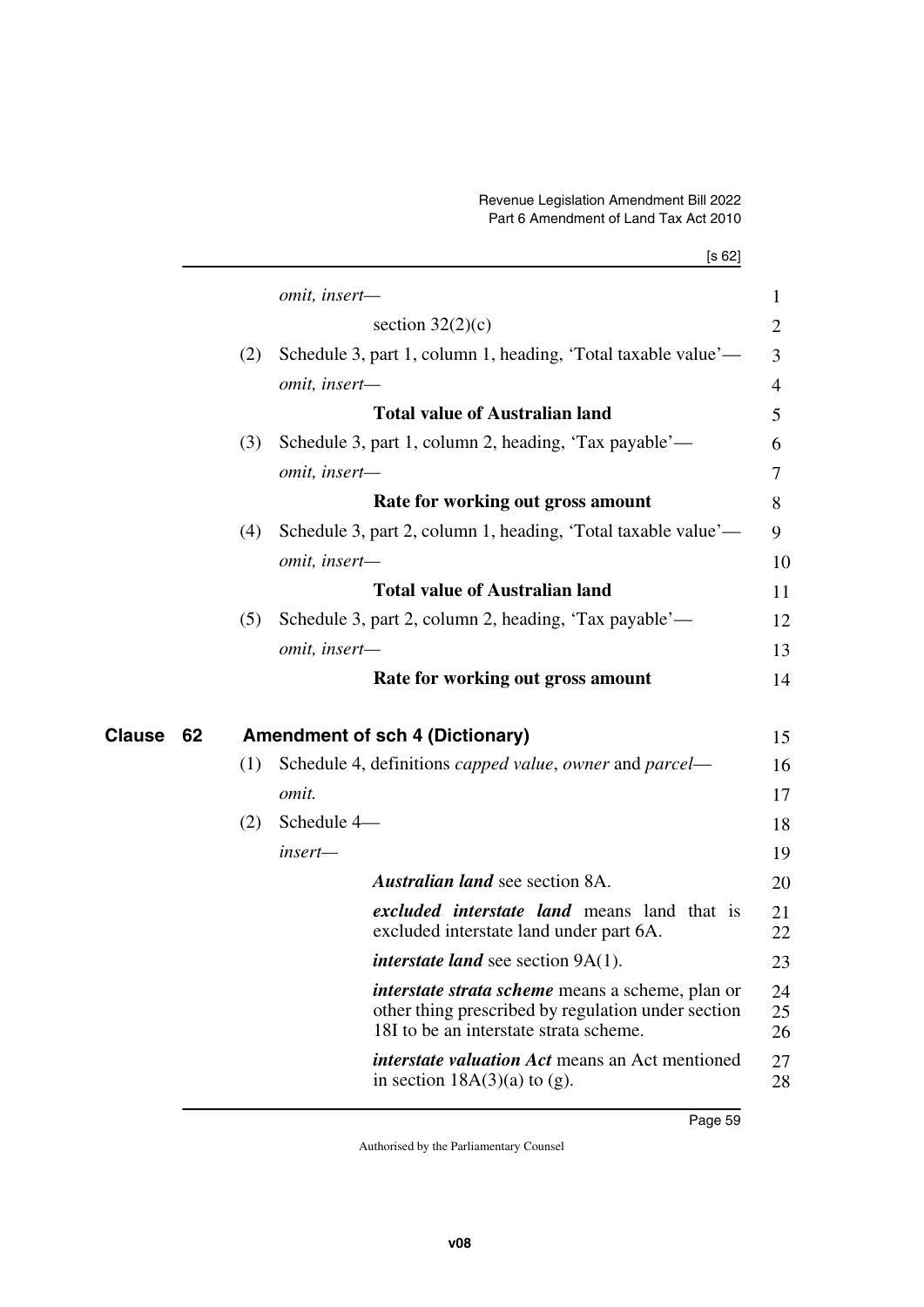[s 62]

|     |                   | owner-                                                                                                                                                  | $\mathbf{1}$                  |
|-----|-------------------|---------------------------------------------------------------------------------------------------------------------------------------------------------|-------------------------------|
|     | (a)               | generally, see section 10; and                                                                                                                          | $\overline{2}$                |
|     | (b)               | for land in the Australian Capital Territory<br>under a crown lease within the meaning of<br>the Land Titles Act 1925 (ACT), see section<br>$18H$ ; and | 3<br>$\overline{4}$<br>5<br>6 |
|     | (c)               | for a unit, for part 4, division 4, see section<br>25.                                                                                                  | 7<br>8                        |
|     |                   | <i>parcel</i> means—                                                                                                                                    | 9                             |
|     | (a)               | an area of land in Queensland that is the<br>subject of a separate valuation under the<br>Land Valuation Act; or                                        | 10<br>11<br>12                |
|     | (b)               | an area of interstate land that is the subject<br>of a separate valuation under an interstate<br>valuation Act.                                         | 13<br>14<br>15                |
|     |                   | Note—                                                                                                                                                   | 16                            |
|     |                   | See also section 18I(3).                                                                                                                                | 17                            |
|     |                   | <i>registrar of titles</i> means the registrar of titles<br>under the <i>Land Title Act 1994</i> .                                                      | 18<br>19                      |
|     |                   | <i>relevant interstate land</i> see section $9A(2)$ .                                                                                                   | 20                            |
|     |                   | <i>relevant interstate value,</i> of interstate land, see<br>section $18A(3)$ and (4).                                                                  | 21<br>22                      |
|     |                   | <i>statutory value,</i> of interstate land, for a financial<br>year, see section 18A.                                                                   | 23<br>24                      |
|     |                   | <i>total value</i> , of the Australian land owned by a<br>person, for a financial year, see section 18AA.                                               | 25<br>26                      |
| (3) | after 'property'— | Schedule 4, definition <i>time-sharing scheme</i> , paragraph (a),                                                                                      | 27<br>28                      |
|     | insert-           |                                                                                                                                                         | 29                            |
|     |                   | in Queensland                                                                                                                                           | 30                            |
| (4) |                   | Schedule 4, definition <i>time-sharing scheme</i> , paragraph<br>(b)(iii), after 'another parcel'—                                                      | 31<br>32                      |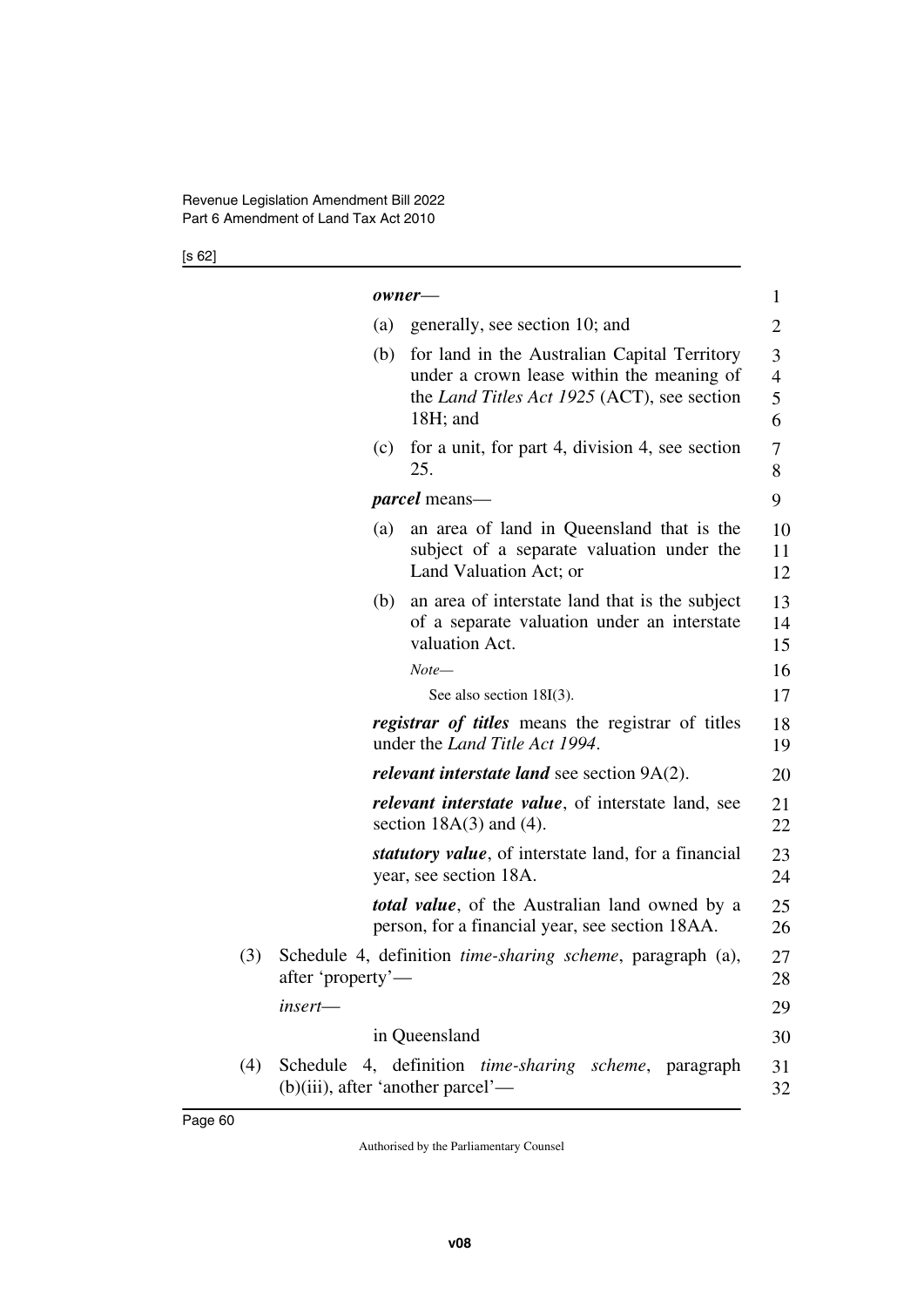|               |        |                              |                                                                                                                                                                                                                                                              | [s 63]                           |  |
|---------------|--------|------------------------------|--------------------------------------------------------------------------------------------------------------------------------------------------------------------------------------------------------------------------------------------------------------|----------------------------------|--|
|               |        | insert—                      |                                                                                                                                                                                                                                                              | 1                                |  |
|               |        |                              | in Queensland                                                                                                                                                                                                                                                | 2                                |  |
|               | Part 7 |                              | <b>Amendment of Mineral</b><br><b>Resources Regulation 2013</b>                                                                                                                                                                                              | 3<br>$\overline{4}$              |  |
| <b>Clause</b> | 63     | <b>Regulation amended</b>    |                                                                                                                                                                                                                                                              | 5                                |  |
|               |        |                              | This part amends the <i>Mineral Resources Regulation 2013</i> .                                                                                                                                                                                              | 6                                |  |
| <b>Clause</b> | 64     | Insertion of new ch 4, pt 15 |                                                                                                                                                                                                                                                              | 7                                |  |
|               |        | Chapter $4-$                 |                                                                                                                                                                                                                                                              | 8                                |  |
|               |        | insert—                      |                                                                                                                                                                                                                                                              | 9                                |  |
|               |        | Part 15                      | <b>Transitional provision</b><br>for Revenue Legislation<br><b>Amendment Act 2022</b>                                                                                                                                                                        | 10<br>11<br>12                   |  |
|               |        |                              | 118 Coal sold, disposed of or used before<br>commencement                                                                                                                                                                                                    | 13<br>14                         |  |
|               |        | (1)                          | Former schedule 3, section 5 continues to apply<br>for working out royalty payable under the Act for<br>coal sold, disposed of or used before the<br>commencement, despite the amendment of the<br>section by the Revenue Legislation Amendment<br>Act 2022. | 15<br>16<br>17<br>18<br>19<br>20 |  |
|               |        | (2)                          | In this section-                                                                                                                                                                                                                                             | 21                               |  |
|               |        |                              | <i>former schedule 3, section 5</i> means schedule 3,<br>section 5, as in force immediately before the<br>commencement.                                                                                                                                      | 22<br>23<br>24                   |  |
|               |        |                              |                                                                                                                                                                                                                                                              |                                  |  |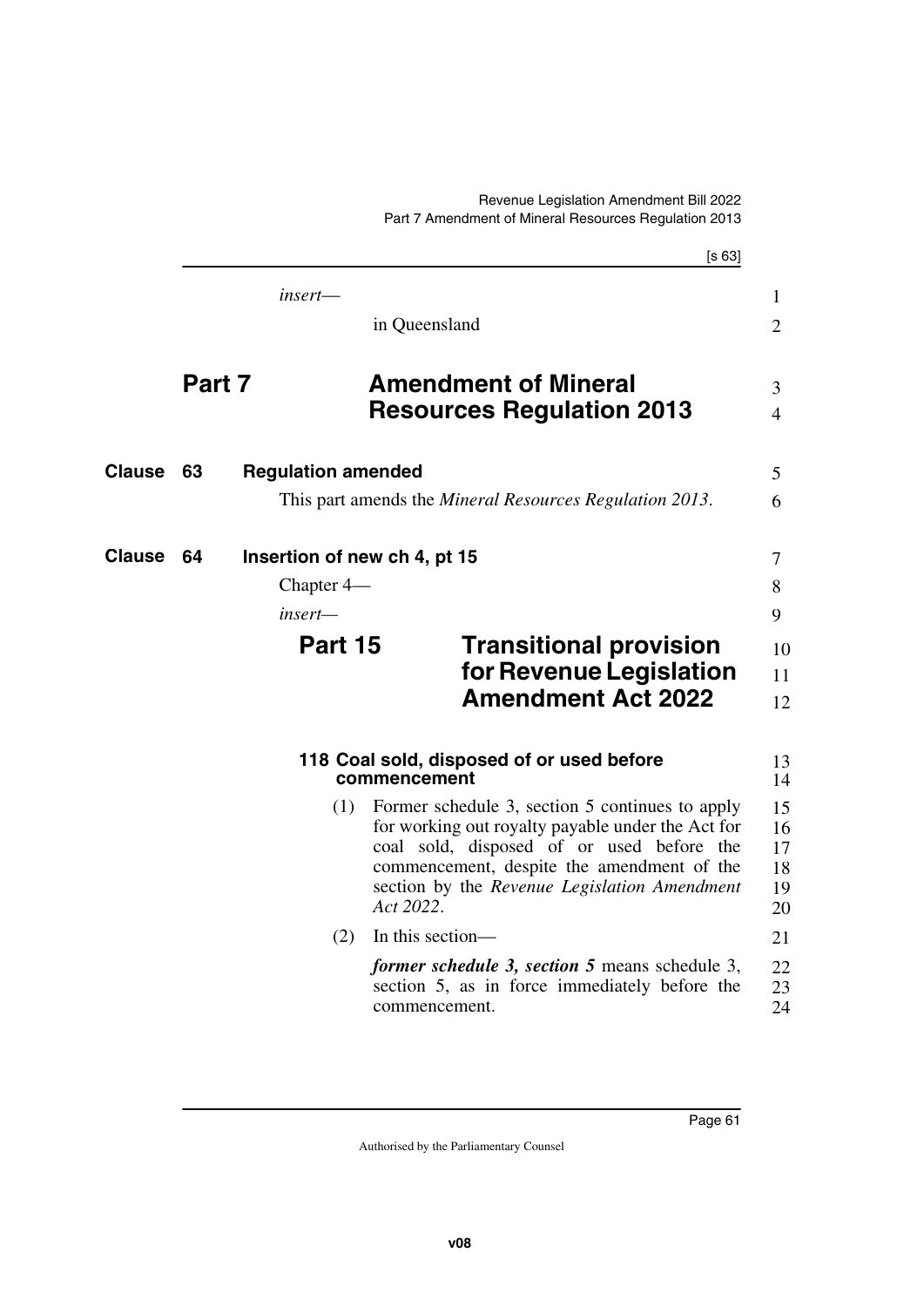[s 65]

## **Clause** 65 Amendment of sch 3 (Royalty payable for minerals) 1

Schedule 3, section  $5(1)(b)(ii)$ —

*omit, insert—*

(ii) if the average price per tonne of the coal sold, disposed of or used in the return period is more than \$150 but not more than \$175— 4 5 6 7

2 3

$$
RR = 7 + \left(\frac{AP - 100}{AP} \times 5.5\right) + \left(\frac{AP - 150}{AP} \times 2.5\right)
$$

(iii) if the average price per tonne of the coal sold, disposed of or used in the return period is more than \$175 but not more than \$225— 8 9 10 11

$$
RR = 7 + \left(\frac{AP - 100}{AP} \times 5.5\right) + \left(\frac{AP - 150}{AP} \times 2.5\right) + \left(\frac{AP - 175}{AP} \times 5\right)
$$

(iv) if the average price per tonne of the coal sold, disposed of or used in the return period is more than \$225 but not more than \$300— 12 13 14 15

$$
RR = 7 + \left(\frac{AP - 100}{AP} \times 5.5\right) + \left(\frac{AP - 150}{AP} \times 2.5\right) + \left(\frac{AP - 175}{AP} \times 5\right) + \left(\frac{AP - 225}{AP} \times 10\right)
$$

(v) if the average price per tonne of the coal sold, disposed of or used in the return period is more than \$300— 16 17 18 19

$$
RR = 7 + \left(\frac{AP - 100}{AP} \times 5.5\right) + \left(\frac{AP - 150}{AP} \times 2.5\right) + \left(\frac{AP - 175}{AP} \times 5\right) + \left(\frac{AP - 225}{AP} \times 10\right) + \left(\frac{AP - 300}{AP} \times 10\right)
$$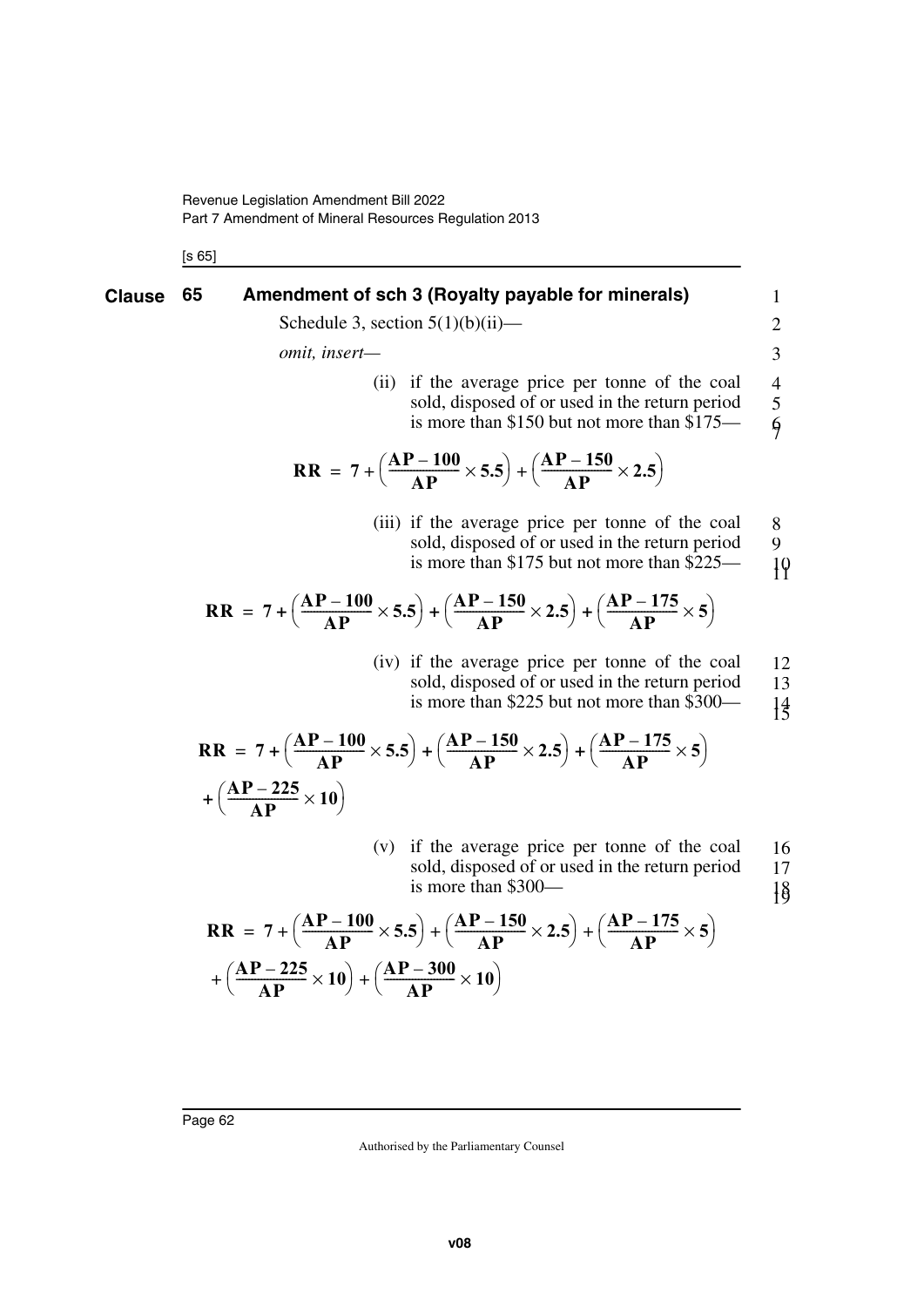|               | Part 8            |                    | <b>Amendment of Payroll Tax Act</b><br>1971                   | $\mathbf{1}$<br>$\overline{2}$ |
|---------------|-------------------|--------------------|---------------------------------------------------------------|--------------------------------|
|               | <b>Division 1</b> |                    | <b>Preliminary</b>                                            | 3                              |
| <b>Clause</b> | 66                | <b>Act amended</b> |                                                               | $\overline{4}$                 |
|               |                   |                    | This part amends the <i>Payroll Tax Act 1971</i> .            | 5                              |
|               |                   | <b>Division 2</b>  | <b>Amendments commencing on</b><br>assent                     | 6<br>7                         |
| <b>Clause</b> | 67                |                    | Amendment of s 27A (Rebate for periodic liability)            | 8                              |
|               |                   |                    | Section 27A(3), definition <i>rebate</i> , '2020 or $2021'$ — | 9                              |
|               |                   | omit, insert-      |                                                               | 10                             |
|               |                   |                    | 2020, 2021, 2022 or 2023                                      | 11                             |
| <b>Clause</b> | 68                | amount)            | Amendment of s 35A (Rebate for annual payroll tax             | 12<br>13                       |
|               |                   |                    | Section 35A(4), definition <i>rebate</i> , '2020 or $2021'$ — | 14                             |
|               |                   | omit, insert-      |                                                               | 15                             |
|               |                   |                    | 2020, 2021, 2022 or 2023                                      | 16                             |
| <b>Clause</b> | 69                |                    | Amendment of s 43A (Rebate for final payroll tax amount)      | 17                             |
|               |                   |                    | Section 43A(3), definition <i>rebate</i> , '2020 or $2021'$ — | 18                             |
|               |                   | omit, insert-      |                                                               | 19                             |
|               |                   |                    | 2020, 2021, 2022 or 2023                                      | 20                             |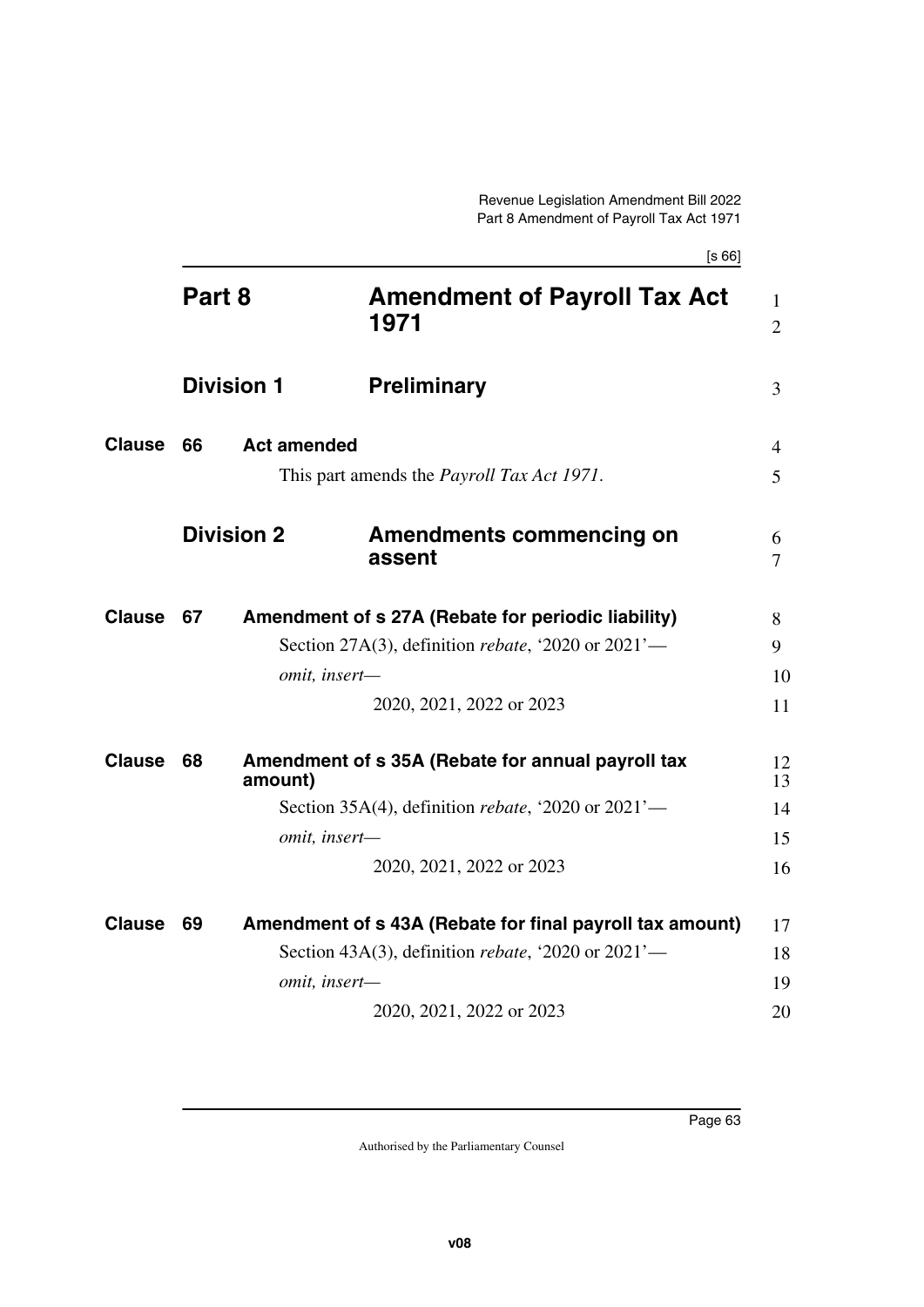Revenue Legislation Amendment Bill 2022 Part 8 Amendment of Payroll Tax Act 1971

[s 70]

| <b>Clause</b> | 70   | Insertion of new pt 15<br>After part 14—<br>insert—<br><b>Part 15</b> |                              | <b>Transitional provisions</b><br>for Revenue Legislation<br><b>Amendment Act 2022</b>                                                                                                                                                                                                                                                              | $\mathbf{1}$<br>$\overline{2}$<br>3<br>$\overline{4}$<br>5<br>6 |
|---------------|------|-----------------------------------------------------------------------|------------------------------|-----------------------------------------------------------------------------------------------------------------------------------------------------------------------------------------------------------------------------------------------------------------------------------------------------------------------------------------------------|-----------------------------------------------------------------|
|               |      |                                                                       | provisions                   | 147 Retrospective application of particular                                                                                                                                                                                                                                                                                                         | 7<br>8                                                          |
|               |      | (1)                                                                   | year ending on 30 June 2022. | Sections 27A, 35A and 43A, as amended by the<br>Revenue Legislation Amendment Act 2022, apply,<br>and are taken to have applied from 1 July 2021, in<br>relation to wages paid or payable in the financial                                                                                                                                          | 9<br>10<br>11<br>12<br>13                                       |
|               |      | (2)                                                                   |                              | Definition <i>eligible year</i> , as amended by the<br>Revenue Legislation Amendment Act 2022,<br>applies, and is taken to have applied from 1 July<br>2021, in relation to an assessment of a person's<br>annual liability or final liability relating to the<br>financial year ending on 30 June 2022 for the<br>purposes of part 2, division 6A. | 14<br>15<br>16<br>17<br>18<br>19<br>20                          |
| <b>Clause</b> | - 71 | <b>Amendment of schedule (Dictionary)</b>                             |                              |                                                                                                                                                                                                                                                                                                                                                     | 21                                                              |
|               |      |                                                                       |                              | Schedule, definition <i>eligible year</i> , '2020 or 2021'—                                                                                                                                                                                                                                                                                         | 22                                                              |
|               |      | omit, insert-                                                         |                              |                                                                                                                                                                                                                                                                                                                                                     | 23                                                              |
|               |      |                                                                       | 2020, 2021, 2022 or 2023     |                                                                                                                                                                                                                                                                                                                                                     | 24                                                              |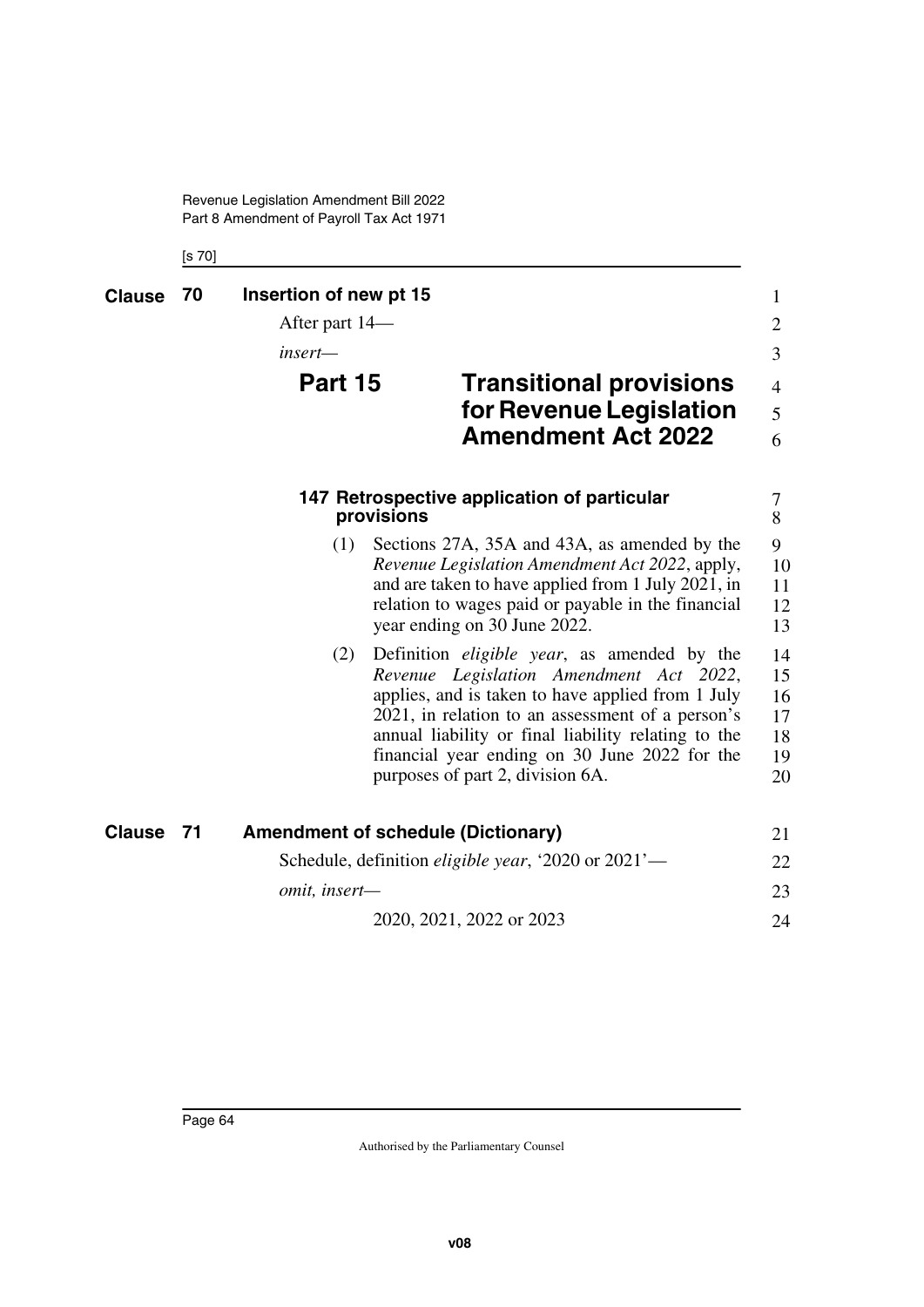|        |                      |               |                                                                                                | [s 72] |                     |
|--------|----------------------|---------------|------------------------------------------------------------------------------------------------|--------|---------------------|
|        | <b>Division 3</b>    |               | Amendments commencing on 1<br><b>January 2023</b>                                              |        | 1<br>$\overline{2}$ |
|        | <b>Subdivision 1</b> |               | Amendments relating to deductions                                                              |        | 3                   |
| Clause | 72                   |               | Amendment of s 17 (Definitions for sdiv 1)                                                     |        | 4                   |
|        | (1)                  |               | Section 17, definition <i>actual periodic deduction</i> , formula—                             |        | 5                   |
|        |                      | omit, insert- |                                                                                                |        | $\frac{6}{7}$       |
|        |                      |               | $APD = \frac{FME}{G} - \frac{1}{7}(TW - \frac{FME}{G})$                                        |        |                     |
|        | (2)                  | formula-      | Section 17, definition <i>fixed periodic deduction</i> , paragraph (b),                        |        | 8<br>9              |
|        |                      | omit, insert- |                                                                                                |        |                     |
|        |                      |               | $\text{FPD} = \frac{QW}{4W} \left( E - \frac{1}{7} \left( \frac{AW}{12} - E \right) \right) M$ |        |                     |

| Clause 73 | Amendment of s 23 (Definition for sdiv 2)                                                                        | 12              |
|-----------|------------------------------------------------------------------------------------------------------------------|-----------------|
|           | Section 23, definition <i>fixed periodic deduction</i> , paragraph (b),<br>formula—                              | 13<br>14        |
|           | <i>omit, insert—</i>                                                                                             | $\frac{15}{16}$ |
|           | $\text{FPD} = \frac{QW}{AW} \left( \mathbf{E} - \frac{1}{7} \left( \frac{AW}{12} - \mathbf{E} \right) \right) M$ |                 |

| <b>Clause 74</b> | Amendment of s 29 (Definitions for sdiv 1)                   |    |
|------------------|--------------------------------------------------------------|----|
|                  | Section 29(1), definition <i>annual deduction</i> , formula— | 18 |
|                  | <i>omit, insert—</i>                                         | 19 |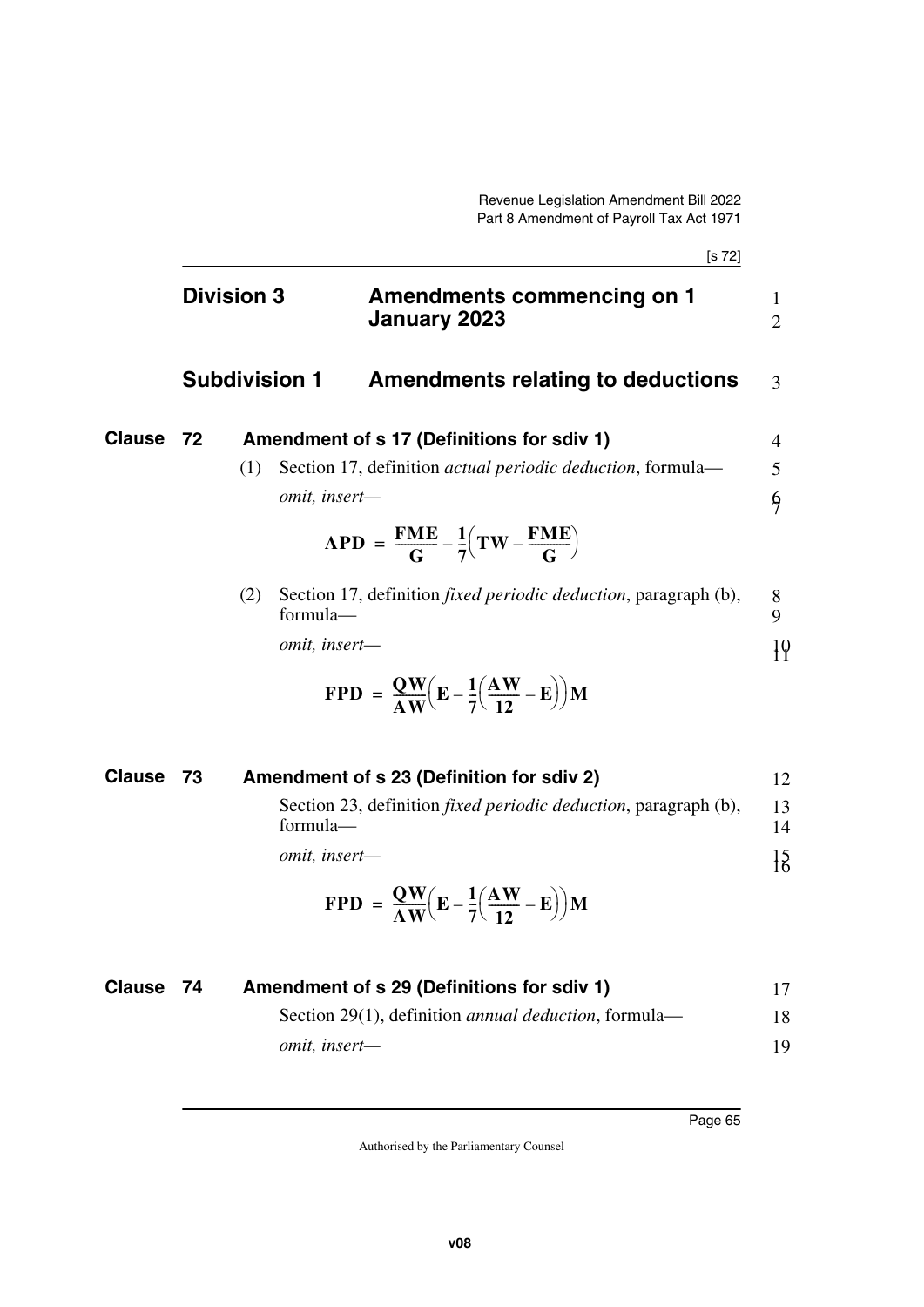Revenue Legislation Amendment Bill 2022 Part 8 Amendment of Payroll Tax Act 1971

[s 75]

$$
AD = \frac{AW}{AW + IW} \left( \frac{K(A + B)}{C} - \frac{1}{7} \left( AW + IW - \frac{K(A + B)}{C} \right) \right)
$$

1

| Clause 75                                                                                                             | Amendment of s 33 (Definitions for sdiv 2)                      | 2  |
|-----------------------------------------------------------------------------------------------------------------------|-----------------------------------------------------------------|----|
| Section 33, definition annual deduction, formula—                                                                     | 3                                                               |    |
| <i>omit, insert</i> —                                                                                                 | 4                                                               |    |
| $AD = \frac{TW}{TW + IW} \left( \frac{K(A + B)}{C} - \frac{1}{7} \left( TW + IW - \frac{K(A + B)}{C} \right) \right)$ |                                                                 |    |
| Clause 76                                                                                                             | Amendment of s 37 (Definitions for sdiv 1)                      | 6  |
| Section 37, definition final deduction, formula—                                                                      | 7                                                               |    |
| <i>emit, insert</i> —                                                                                                 | 8                                                               |    |
| $FD = \frac{FW}{FW + IW} \left( \frac{K(A + B)}{C} - \frac{1}{7} \left( FW + IW - \frac{K(A + B)}{C} \right) \right)$ |                                                                 |    |
| Clause 77                                                                                                             | Amendment of s 41 (Definitions for sdiv 2)                      | 10 |
| Section 41, definition final deduction, formula—                                                                      | 11                                                              |    |
| <i>emit, insert</i> —                                                                                                 | 13                                                              |    |
| $FD = \frac{TW}{TW + IW} \left( \frac{K(A + B)}{C} - \frac{1}{7} \left( TW + IW - \frac{K(A + B)}{C} \right) \right)$ |                                                                 |    |
| Clause 78                                                                                                             | Repla cement of s 97A (Application of particular<br>amendments) | 14 |
| Section 97A—                                                                                                          | 16                                                              |    |
| <i>emit, insert</i> —                                                                                                 | 17                                                              |    |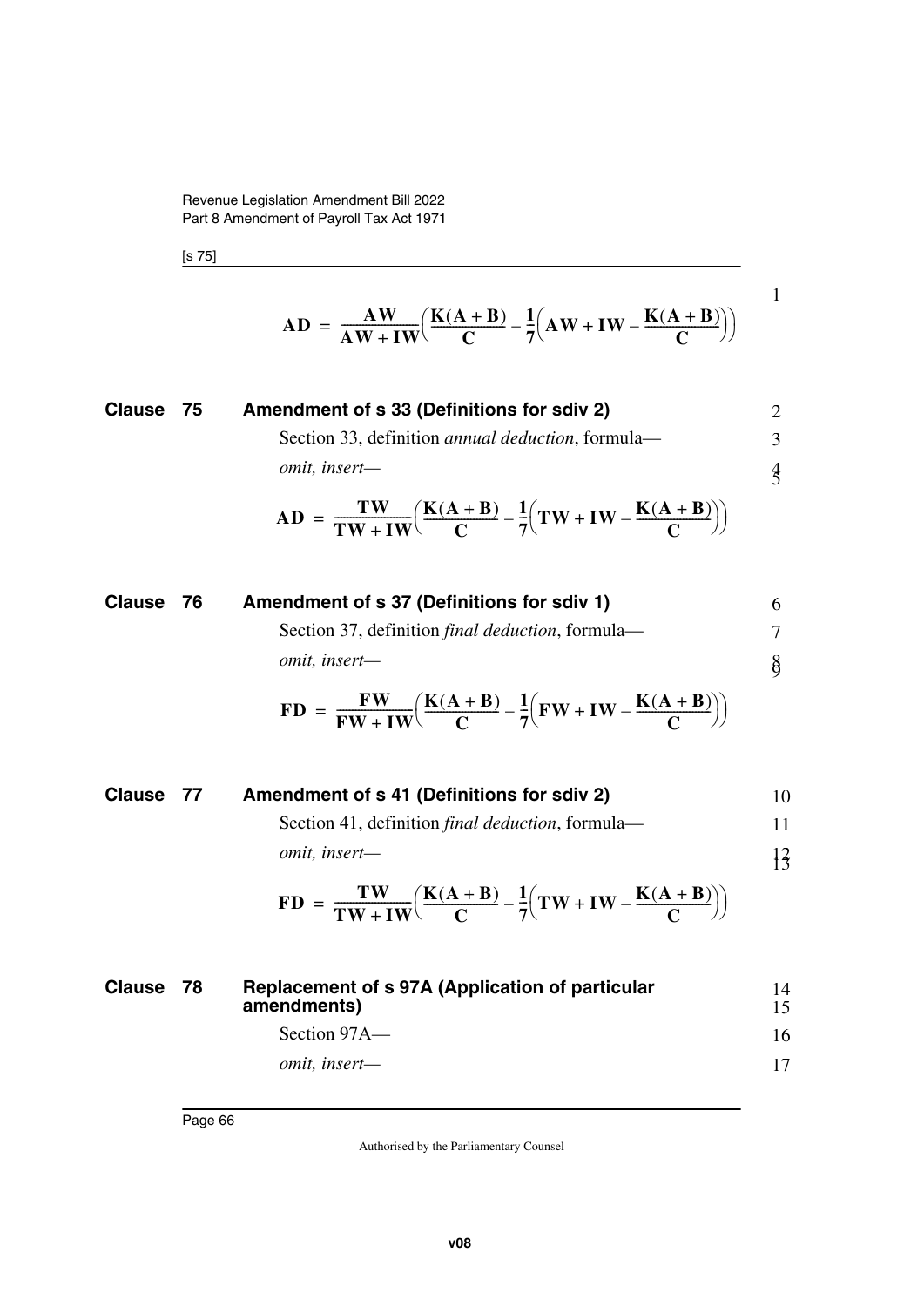[s 79]

|              |                        | 97A Application of particular amendments                                                                                                                                                                                                                                                                                                                  | $\mathbf{1}$                                                      |
|--------------|------------------------|-----------------------------------------------------------------------------------------------------------------------------------------------------------------------------------------------------------------------------------------------------------------------------------------------------------------------------------------------------------|-------------------------------------------------------------------|
|              |                        | This Act, as amended by the Revenue Legislation<br>Amendment Act 2022, part 8, division 3,<br>subdivisions 1 and 2, applies in relation to taxable<br>wages paid or payable from 1 January 2023 in the<br>financial year starting on 1 July 2022 and each<br>later financial year.                                                                        | $\overline{2}$<br>3<br>$\overline{4}$<br>5<br>6<br>$\overline{7}$ |
| Clause<br>79 | Insertion of new s 148 |                                                                                                                                                                                                                                                                                                                                                           | 8                                                                 |
|              |                        | After section 147, as inserted by this Act-                                                                                                                                                                                                                                                                                                               | 9                                                                 |
|              | insert-                |                                                                                                                                                                                                                                                                                                                                                           | 10                                                                |
|              |                        | 148 Transitional regulation-making power                                                                                                                                                                                                                                                                                                                  | 11                                                                |
|              | (1)                    | A regulation (a <i>transitional regulation</i> ) may<br>make provision about a matter for which—                                                                                                                                                                                                                                                          | 12<br>13                                                          |
|              |                        | it is necessary to make provision to allow or<br>(a)<br>facilitate the doing of anything to achieve<br>the transition from the operation of this Act<br>as in force before its amendment by the<br>Revenue Legislation Amendment Act 2022,<br>part 8, division 3, subdivision 1 to the<br>operation of this Act as in force from the<br>commencement; and | 14<br>15<br>16<br>17<br>18<br>19<br>20<br>21                      |
|              |                        | this Act does not provide or sufficiently<br>(b)<br>provide.                                                                                                                                                                                                                                                                                              | 22<br>23                                                          |
|              | (2)                    | A transitional regulation may have retrospective<br>operation to a day not earlier than the day this<br>section commences.                                                                                                                                                                                                                                | 24<br>25<br>26                                                    |
|              | (3)                    | A transitional regulation must declare it is a<br>transitional regulation.                                                                                                                                                                                                                                                                                | 27<br>28                                                          |
|              | (4)                    | This section and any transitional regulation expire<br>on the day that is 1 year after this section<br>commences.                                                                                                                                                                                                                                         | 29<br>30<br>31                                                    |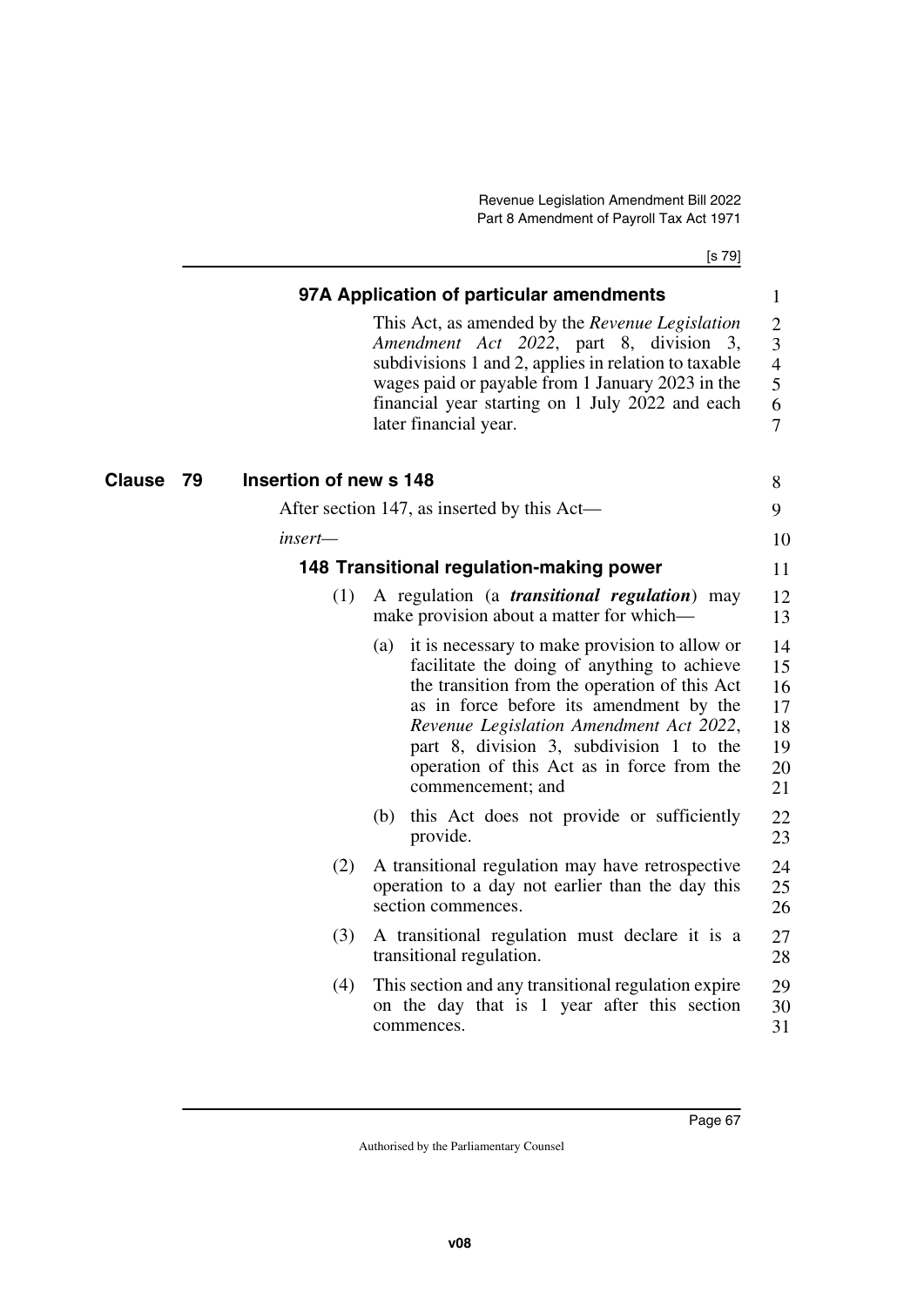[s 80]

|               | <b>Subdivision 2</b> |                      | health levy      | <b>Amendments relating to mental</b>                                                                                                                |              |     | $\mathbf{1}$<br>$\overline{2}$ |
|---------------|----------------------|----------------------|------------------|-----------------------------------------------------------------------------------------------------------------------------------------------------|--------------|-----|--------------------------------|
| <b>Clause</b> | 80<br>payroll tax)   |                      |                  | Amendment of pt 2, div 1, sdiv 1, hdg (Wages liable to                                                                                              |              |     | 3<br>$\overline{4}$            |
|               |                      |                      |                  | Part 2, division 1, subdivision 1, heading, after 'tax'—                                                                                            |              |     | 5                              |
|               |                      | insert—              |                  |                                                                                                                                                     |              |     | 6                              |
|               |                      |                      |                  | and mental health levy                                                                                                                              |              |     | $\overline{7}$                 |
| Clause        | 81                   |                      |                  | Insertion of new pt 2, div 1, sdiv 3 and sdiv 4, hdg                                                                                                |              |     | 8                              |
|               |                      | Part 2, division 1-  |                  |                                                                                                                                                     |              |     | 9                              |
|               |                      | insert—              |                  |                                                                                                                                                     |              |     | 10                             |
|               |                      | <b>Subdivision 3</b> |                  | <b>Other provisions about</b><br>imposing liability for<br>mental health levy                                                                       |              |     | 11<br>12<br>13                 |
|               |                      | wages                |                  | 12A Imposition of mental health levy on taxable                                                                                                     |              |     | 14<br>15                       |
|               |                      | (1)                  | financial year.  | A mental health levy is imposed under this part on<br>particular taxable wages paid or payable in a                                                 |              |     | 16<br>17<br>18                 |
|               |                      | (2)                  | consistent with- | Amounts attributable to the levy may be used only<br>for providing a service or infrastructure that is                                              |              |     | 19<br>20<br>21                 |
|               |                      | (a)                  | achieved; or     | the main objects stated in the <i>Mental Health</i><br>Act 2016, section 3(1), including the way in<br>which the main objects of that Act are to be |              |     | 22<br>23<br>24<br>25           |
|               |                      | (b)                  | the              | guiding principles<br>Queensland Mental Health Commission Act<br>2013, section 5(2) to (5).                                                         | stated<br>in | the | 26<br>27<br>28                 |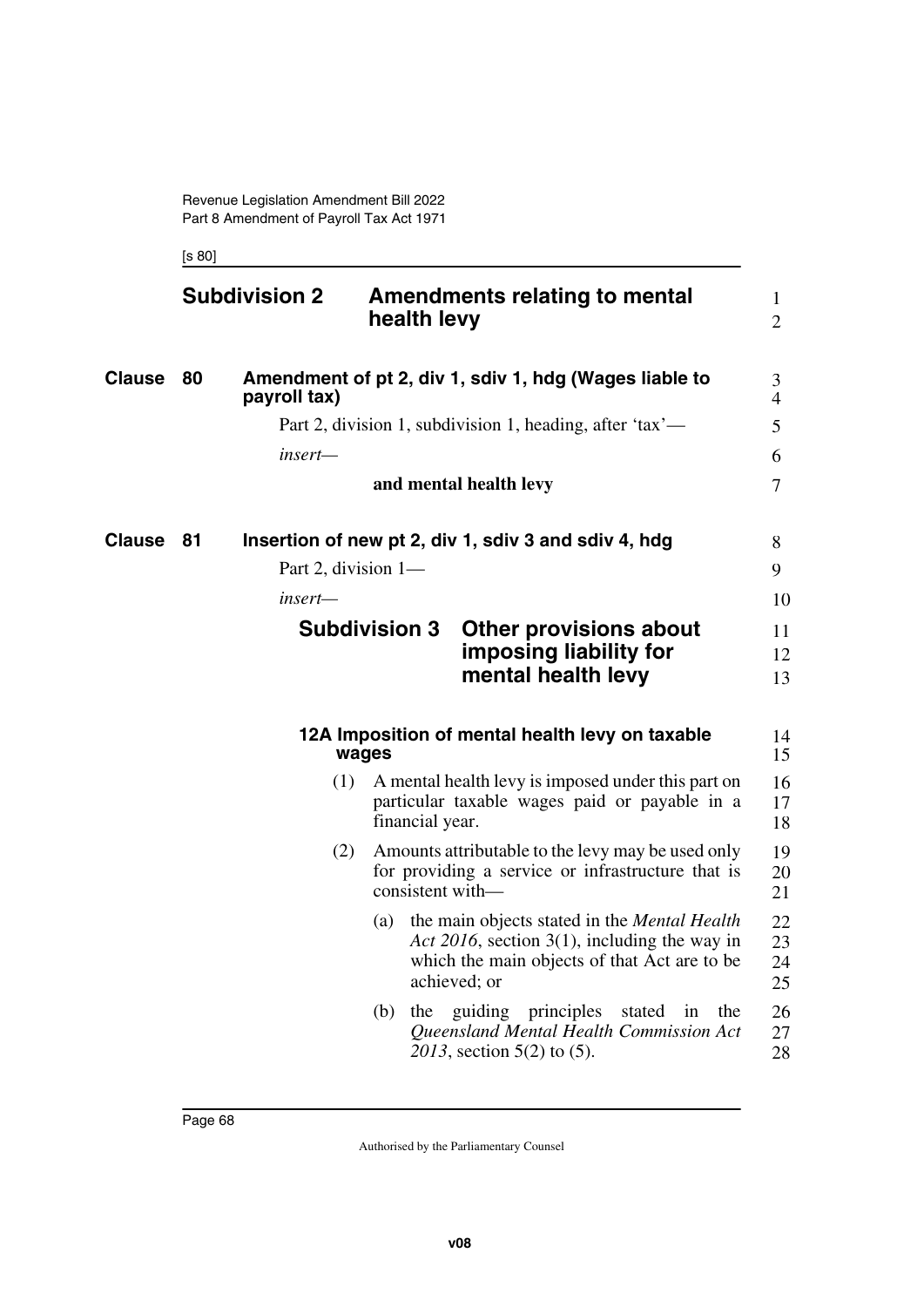[s 82]

|                  |    | 12B When liability for mental health levy arises<br>Liability for the mental health levy imposed on<br>taxable wages arises on the return date for<br>lodgement by an employer of a return. | 1<br>$\overline{2}$<br>3<br>$\overline{4}$ |
|------------------|----|---------------------------------------------------------------------------------------------------------------------------------------------------------------------------------------------|--------------------------------------------|
|                  |    | 12C Particular employer to pay mental health levy<br>The mental health levy must be paid by an<br>employer as provided under divisions 5A, 5B and<br>5C.                                    | 5<br>6<br>7<br>8                           |
|                  |    | Subdivision 4 Value of taxable wages                                                                                                                                                        | 9                                          |
| <b>Clause 82</b> |    | Amendment of pt 2, div 3, hdg (Periodic liability)                                                                                                                                          | 10                                         |
|                  |    | Part 2, division 3, heading, after 'liability'—                                                                                                                                             | 11                                         |
|                  |    | insert-                                                                                                                                                                                     | 12                                         |
|                  |    | for payroll tax                                                                                                                                                                             | 13                                         |
| Clause           | 83 | Amendment of pt 2, div 4, hdg (Annual liability)                                                                                                                                            | 14                                         |
|                  |    | Part 2, division 4, heading, after 'liability'—                                                                                                                                             | 15                                         |
|                  |    | insert—                                                                                                                                                                                     | 16                                         |
|                  |    | for payroll tax                                                                                                                                                                             | 17                                         |
| Clause           | 84 | Amendment of pt 2, div 5, hdg (Final liability)                                                                                                                                             | 18                                         |
|                  |    | Part 2, division 5, heading, after 'liability'—                                                                                                                                             | 19                                         |
|                  |    | insert—                                                                                                                                                                                     | 20                                         |
|                  |    | for payroll tax                                                                                                                                                                             | 21                                         |
| Clause           | 85 | Insertion of new pt 2, divs 5A to 5C                                                                                                                                                        | 22                                         |
|                  |    | Part 2-                                                                                                                                                                                     | 23                                         |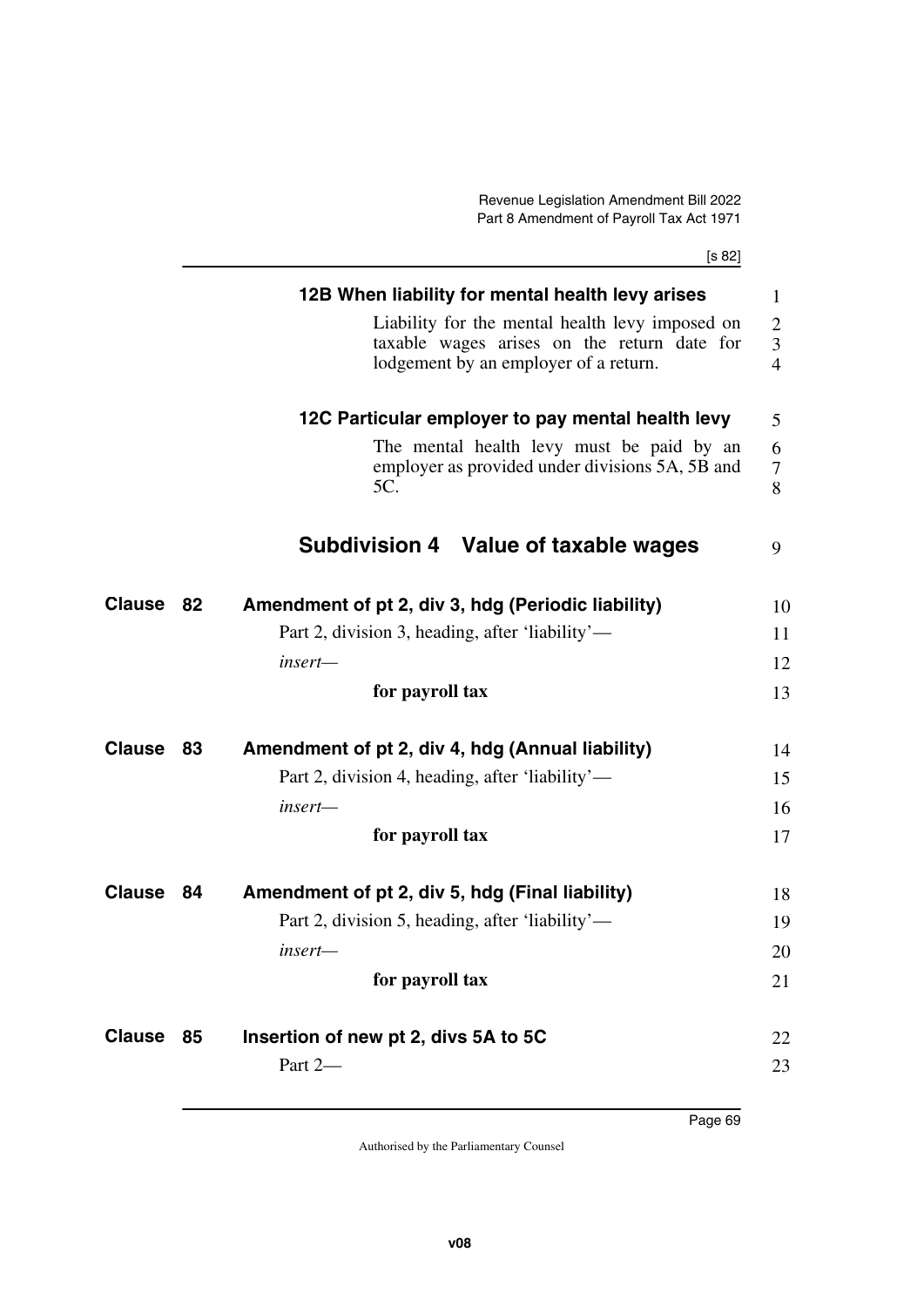[s 85]

| insert-<br><b>Division 5A</b>                        | <b>Periodic liability for mental</b><br>health levy                                                                                                                                               | $\mathbf{1}$<br>$\overline{2}$<br>$\overline{3}$ |  |  |
|------------------------------------------------------|---------------------------------------------------------------------------------------------------------------------------------------------------------------------------------------------------|--------------------------------------------------|--|--|
| <b>43B Application of division</b><br>$\overline{4}$ |                                                                                                                                                                                                   |                                                  |  |  |
|                                                      | This division applies to an employer who is<br>required under section 59 to lodge periodic<br>returns.                                                                                            | 5<br>6<br>$\overline{7}$                         |  |  |
|                                                      | 43C Meaning of adjusted primary threshold                                                                                                                                                         | 8                                                |  |  |
| (1)                                                  | The <i>adjusted primary threshold</i> for a financial<br>year for an employer who is not a group member<br>is the amount worked out using the following<br>formula-<br>$A = B \times \frac{C}{D}$ | 9<br>10<br>11<br>$\frac{12}{3}$                  |  |  |
|                                                      | where-                                                                                                                                                                                            | 14                                               |  |  |
|                                                      | A means the adjusted primary threshold for the<br>financial year for the employer.                                                                                                                | 15<br>16                                         |  |  |
|                                                      | $B$ means \$10m.                                                                                                                                                                                  | 17                                               |  |  |
|                                                      | C means the amount of taxable wages estimated<br>by the employer to be payable by the employer for<br>the financial year.                                                                         | 18<br>19<br>20                                   |  |  |
|                                                      | <b>D</b> means the total amount of taxable wages and<br>interstate wages estimated by the employer to be<br>payable by the employer for the financial year.                                       | 21<br>22<br>23                                   |  |  |
| (2)                                                  | The <i>adjusted primary threshold</i> for a financial<br>year for an employer who is a group member is<br>the amount worked out using the following<br>formula-                                   | 24<br>25<br>26<br>27                             |  |  |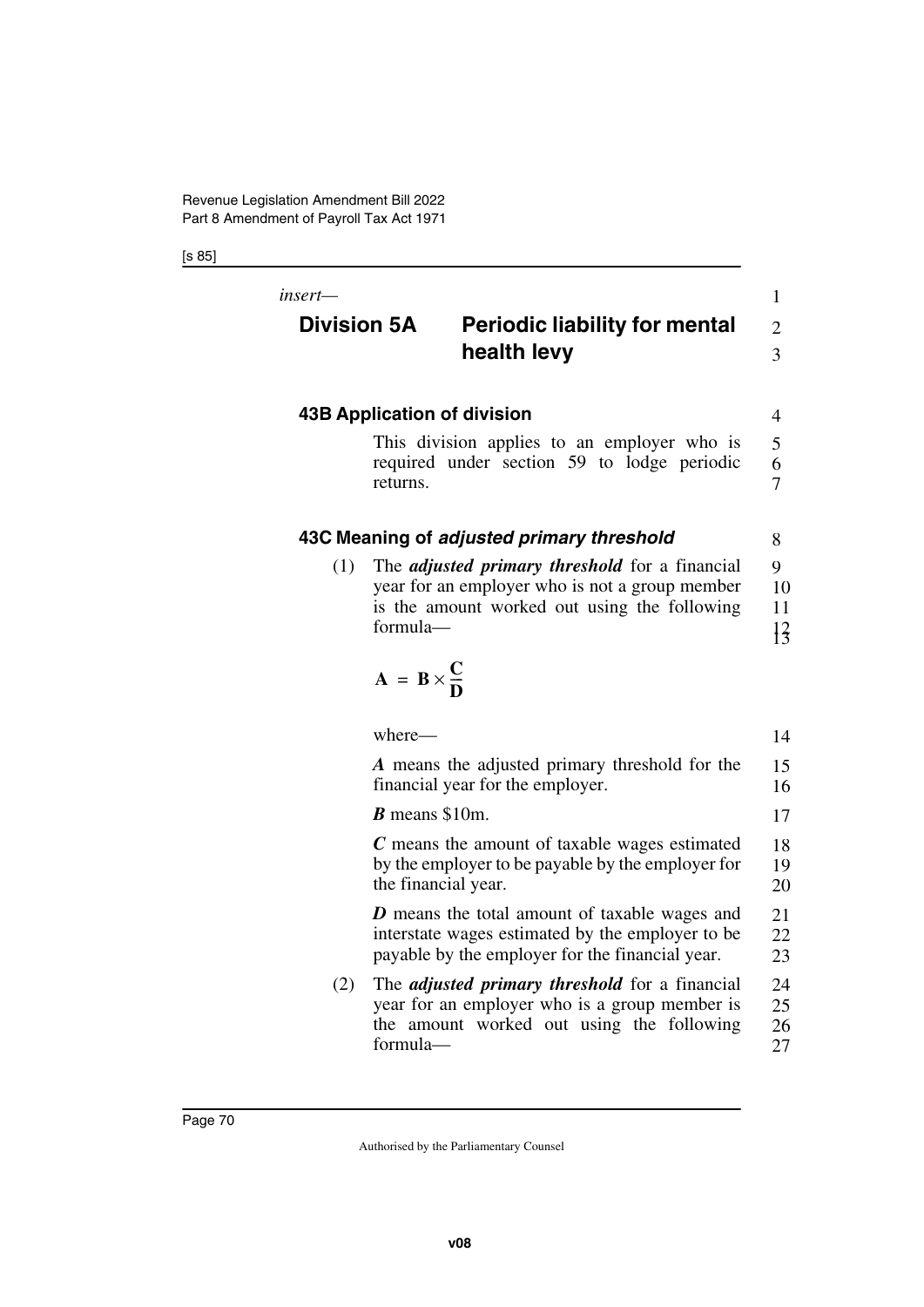1

| $\Delta$ |  | $= \left( \mathbf{B} \times \frac{\mathbf{C}}{\mathbf{D}} \right) \times \left( \frac{\mathbf{E}}{\mathbf{C}} \right)$ |  |  |
|----------|--|------------------------------------------------------------------------------------------------------------------------|--|--|
|----------|--|------------------------------------------------------------------------------------------------------------------------|--|--|

|     | where-                                                                                                                                                                                                  | $\mathbf{2}$                      |
|-----|---------------------------------------------------------------------------------------------------------------------------------------------------------------------------------------------------------|-----------------------------------|
|     | A means the adjusted primary threshold for the<br>financial year for the employer.                                                                                                                      | 3<br>$\overline{4}$               |
|     | $\boldsymbol{B}$ means \$10m.                                                                                                                                                                           | 5                                 |
|     | $C$ means the total amount of taxable wages<br>estimated to be payable by all members of the<br>group for the financial year.                                                                           | 6<br>$\overline{7}$<br>8          |
|     | <b>D</b> means the total amount of taxable wages and<br>interstate wages estimated to be payable by all<br>members of the group for the financial year.                                                 | 9<br>10<br>11                     |
|     | <b>E</b> means the amount of taxable wages estimated<br>by the employer to be payable by the employer for<br>the financial year.                                                                        | 12<br>13<br>14                    |
|     | 43D Meaning of adjusted additional threshold                                                                                                                                                            | 15                                |
| (1) | The <i>adjusted additional threshold</i> for<br>an<br>employer who is not a group member for a<br>financial year is the amount worked out using the<br>following formula—<br>$A = B \times \frac{C}{D}$ | 16<br>17<br>18<br>$\frac{19}{20}$ |
|     | where-                                                                                                                                                                                                  | 21                                |
|     | A means the adjusted additional threshold for the<br>employer.                                                                                                                                          | 22<br>23                          |
|     | $\boldsymbol{B}$ means \$100m.                                                                                                                                                                          | 24                                |
|     | C means the amount of taxable wages estimated                                                                                                                                                           | つく                                |

*C* means the amount of taxable wages estimated by the employer to be payable by the employer for the financial year. 25 26 27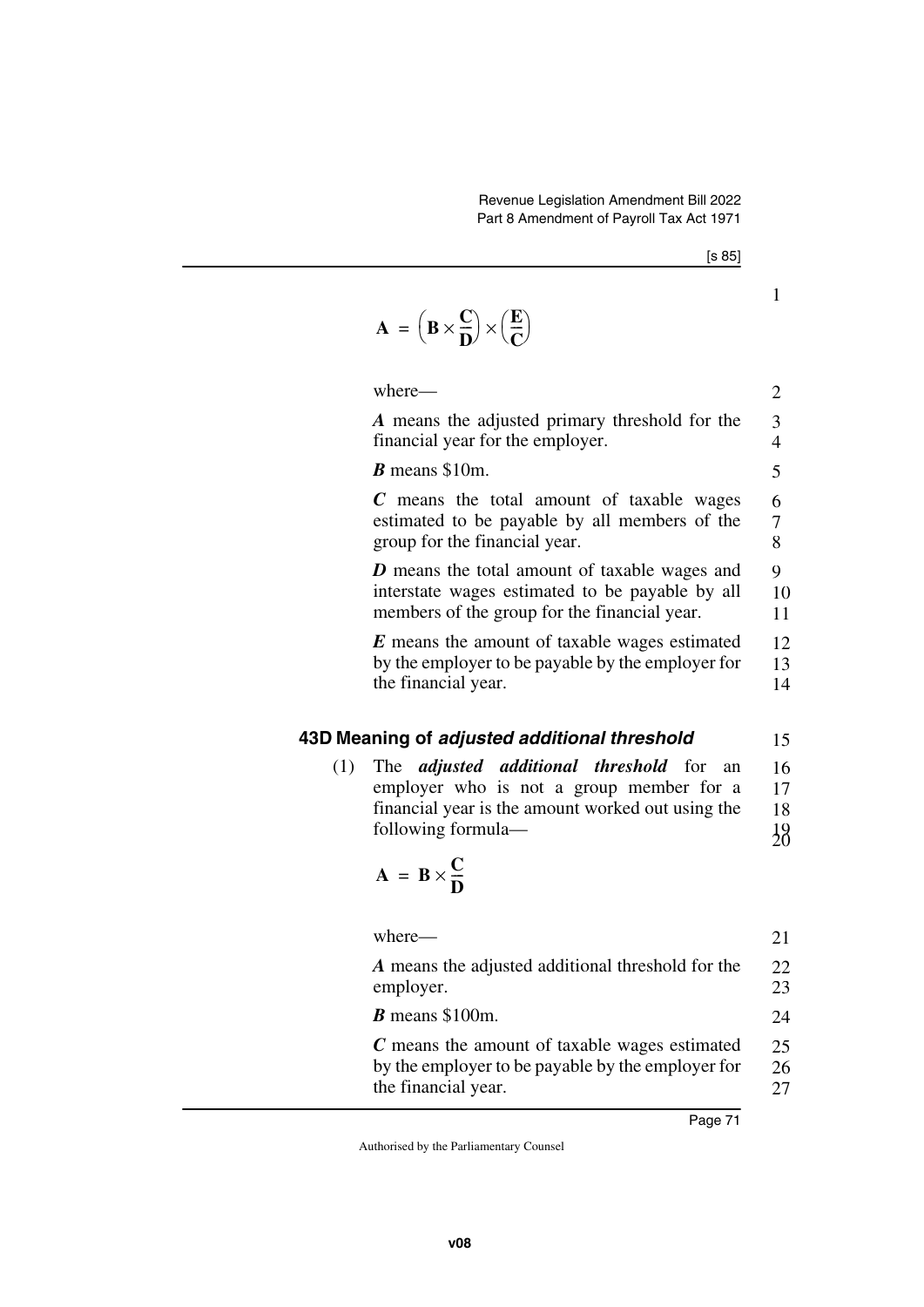*D* means the total amount of taxable wages and interstate wages estimated by the employer to be payable by the employer for the financial year. 1 2 3

(2) The *adjusted additional threshold* for an employer who is a group member for a financial year is the amount worked out using the following formula— 4 5 6 7 8

$$
\mathbf{A} = \left(\mathbf{B} \times \frac{\mathbf{C}}{\mathbf{D}}\right) \times \left(\frac{\mathbf{E}}{\mathbf{C}}\right)
$$

where— *A* means the adjusted additional threshold for the employer. *B* means \$100m. *C* means the total amount of taxable wages estimated to be payable by all members of the group for the financial year. *D* means the total amount of taxable wages and interstate wages estimated to be payable by all members of the group for the financial year. *E* means the amount of taxable wages estimated by the employer to be payable by the employer for the financial year. **43E Meaning of** *primary periodic threshold* **and**  *additional periodic threshold* 9 10 11 12 13 14 15 16 17 18 19 20 21 22 23 24

(1) The *primary periodic threshold* for an employer for a periodic return period means the amount worked out using the following formula— 25 26 27

$$
PPT = A \times \frac{M}{12}
$$

where—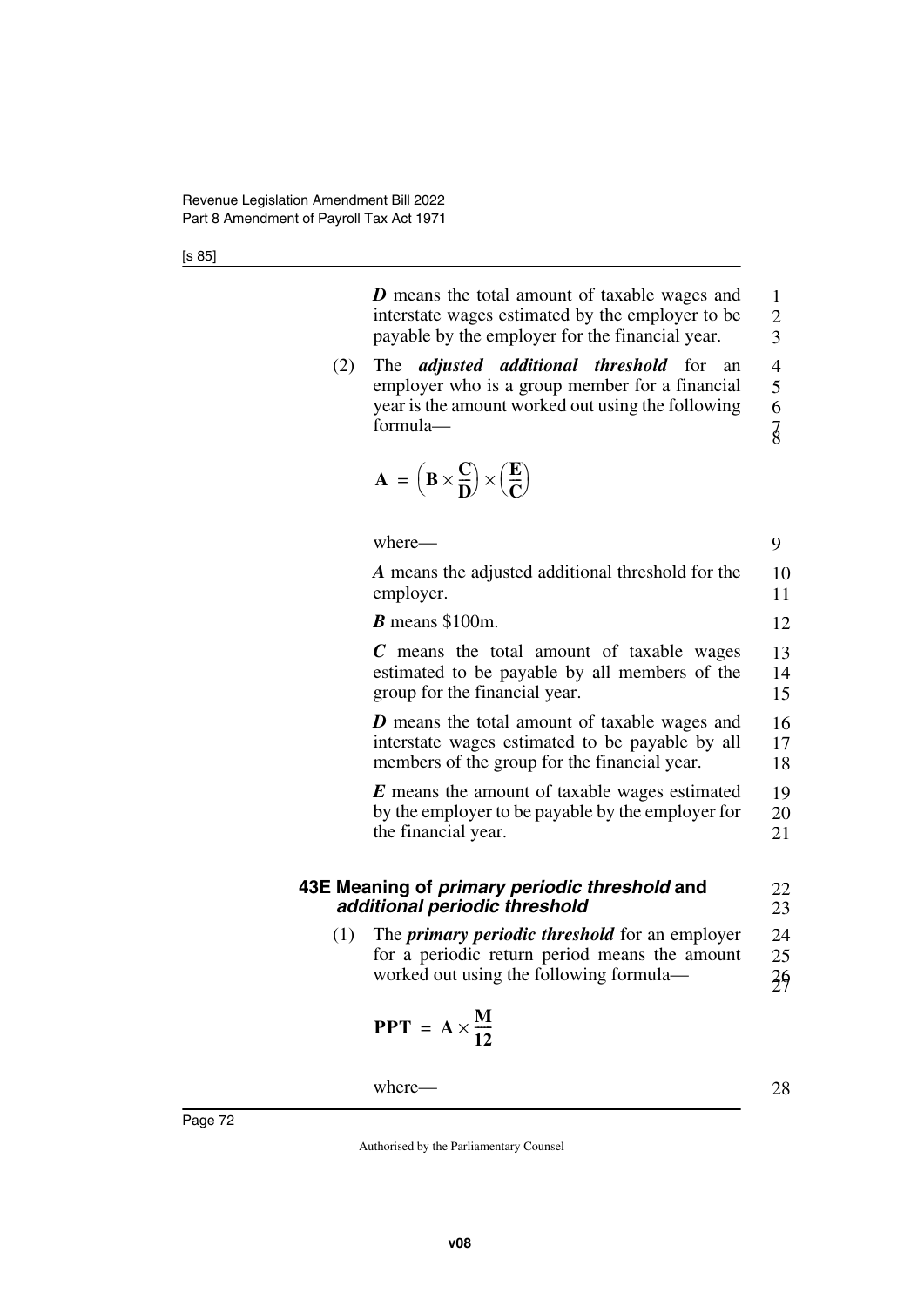|                                                                                                                     | A means the adjusted primary threshold for the<br>employer for the financial year in which the<br>period occurs.                                                             | 1<br>$\overline{c}$<br>$\overline{\mathbf{3}}$ |
|---------------------------------------------------------------------------------------------------------------------|------------------------------------------------------------------------------------------------------------------------------------------------------------------------------|------------------------------------------------|
|                                                                                                                     | M means the number of months in the period.                                                                                                                                  | $\overline{4}$                                 |
|                                                                                                                     | <b>PPT</b> means the primary periodic threshold for the<br>employer for the period.                                                                                          | 5<br>6                                         |
| (2)                                                                                                                 | The <i>additional</i> periodic threshold<br>for<br>an<br>employer for a periodic return period means the<br>amount worked out using the<br>following<br>formula-             | 7<br>8<br>9<br>19                              |
|                                                                                                                     | $APT = A \times \frac{M}{12}$                                                                                                                                                |                                                |
|                                                                                                                     | where-                                                                                                                                                                       | 12                                             |
| A means the adjusted additional threshold for the<br>employer for the financial year in which the<br>period occurs. |                                                                                                                                                                              |                                                |
|                                                                                                                     | <b>APT</b> means the additional periodic threshold for<br>the employer for the period.                                                                                       | 16<br>17                                       |
|                                                                                                                     | M means the number of months in the period.                                                                                                                                  | 18                                             |
|                                                                                                                     |                                                                                                                                                                              |                                                |
|                                                                                                                     | 43F Amount of periodic levy liability                                                                                                                                        | 19                                             |
| (1)                                                                                                                 | An employer's liability ( <i>periodic levy liability</i> )<br>for the mental health levy for a periodic return<br>period is the total of-                                    | 20<br>21<br>22                                 |
|                                                                                                                     | the primary periodic<br>liability<br>under<br>(a)<br>subsection $(2)$ ; and                                                                                                  | 23<br>24                                       |
|                                                                                                                     | additional<br>periodic liability under<br>(b)<br>the<br>subsection (3).                                                                                                      | 25<br>26                                       |
| (2)                                                                                                                 | For subsection $(1)(a)$ , the primary periodic<br>liability for a periodic return period is the greater<br>of the amount worked out using the following<br>formula and zero- | 27<br>28<br>29<br>30                           |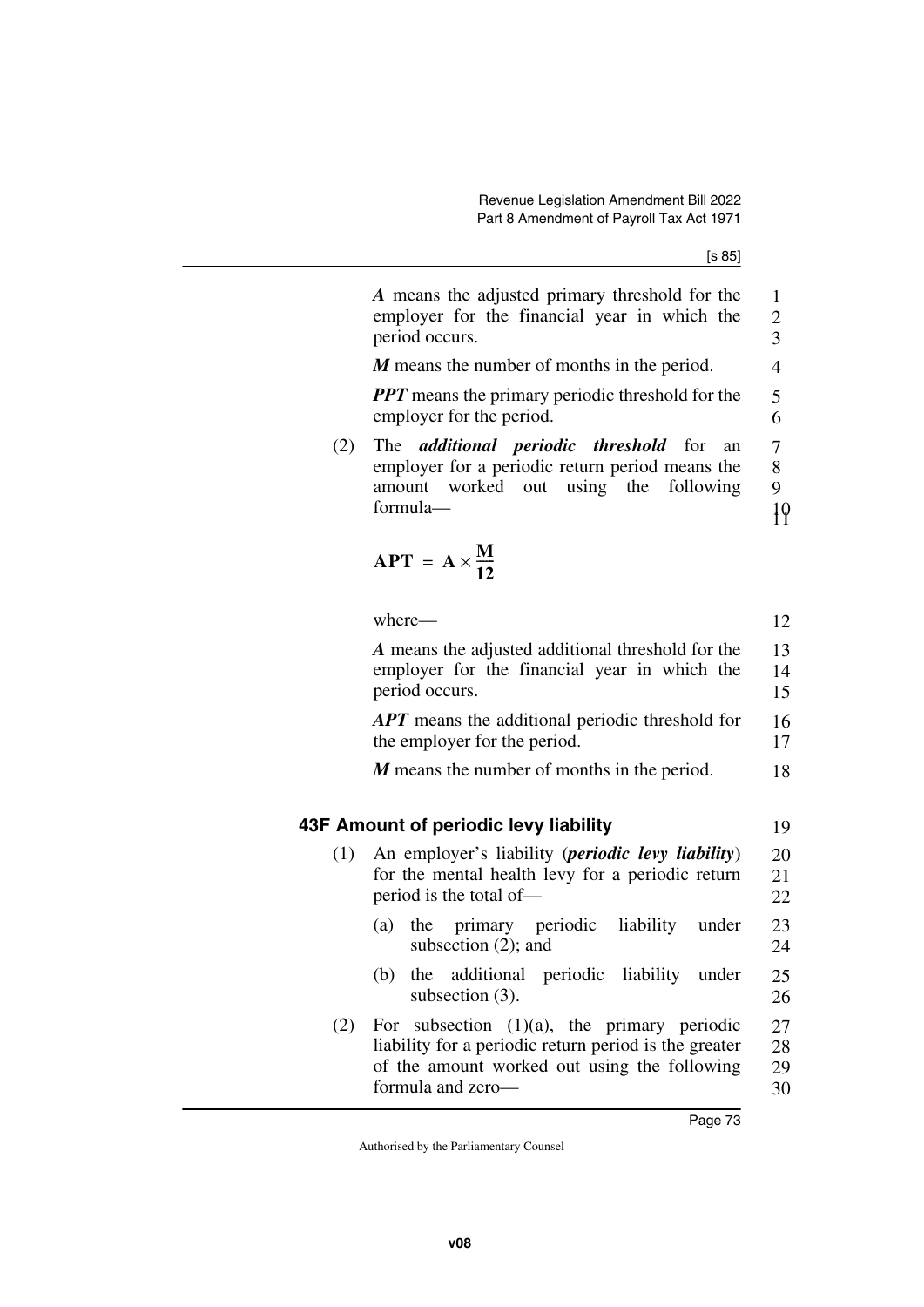$$
L = \left(TW - \left(PPT \times \frac{A}{B}\right)\right) \times R
$$

where— *A* means the number of days the employer paid, or was liable to pay, wages in the period. *B* means the number of days in the period. *L* means the primary periodic liability for the period. *PPT* means the primary periodic threshold for the employer for the period. *R* means 0.25%. *TW* means the amount of the employer's taxable wages for the period. (3) For subsection (1)(b), the additional periodic liability for a periodic return period is the greater of the amount worked out using the following 2 3 4 5 6 7 8 9 10 11 12 13 14 15

1

16 17

$$
L = \left(TW - \left(APT \times \frac{A}{B}\right)\right) \times R
$$

formula and zero—

| where—                                                                                      | 18       |
|---------------------------------------------------------------------------------------------|----------|
| A means the number of days the employer paid, or<br>was liable to pay, wages in the period. | 19<br>20 |
| <b>APT</b> means the additional periodic threshold for<br>the employer for the period.      | 21<br>22 |
| <b>B</b> means the number of days in the period.                                            | 23       |
| L means the additional periodic liability for the<br>period.                                | 24<br>25 |
| $R$ means 0.5%.                                                                             | 26       |
| <b>TW</b> means the amount of the employer's taxable                                        | 27       |
|                                                                                             |          |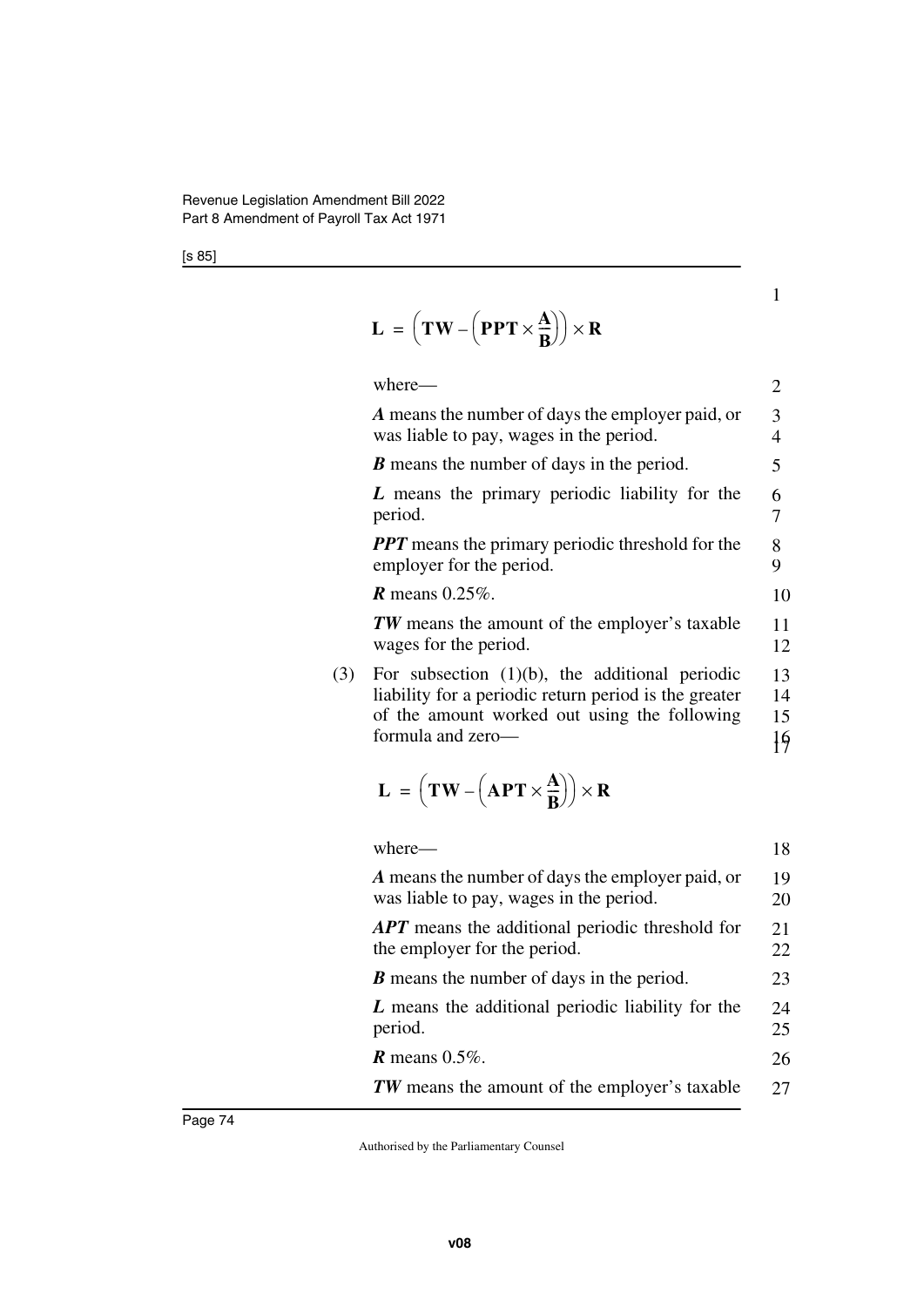|                    | [s 85]                                                                                                                                                                    |  |
|--------------------|---------------------------------------------------------------------------------------------------------------------------------------------------------------------------|--|
|                    | wages for the period.                                                                                                                                                     |  |
| <b>Division 5B</b> | <b>Annual liability for mental</b><br>health levy                                                                                                                         |  |
|                    | 43G Application of division                                                                                                                                               |  |
|                    | This division applies to an employer who is<br>required, under section 63, to lodge an annual<br>return for a financial year if the employer—                             |  |
| (a)                | is not a member of a group on 30 June in the<br>year; or                                                                                                                  |  |
| (b)                | is the DGE for a group on 30 June in the<br>year.                                                                                                                         |  |
|                    | 43H Meaning of combined periodic liability                                                                                                                                |  |
|                    | The <b><i>combined periodic liability</i></b> , for the employer<br>for the financial year, is—                                                                           |  |
| (a)                | if the employer is not a member of a<br>group—the total of the employer's periodic<br>levy liability for each periodic return period<br>in the year; or                   |  |
| (b)                | if the employer is the DGE for a group—the<br>total of each group member's total periodic<br>levy liability for each periodic return period<br>in the year.               |  |
|                    | <b>431 Definitions for division</b>                                                                                                                                       |  |
|                    | In this division-                                                                                                                                                         |  |
|                    | <i>additional annual levy amount</i> , for the employer<br>for the financial year, means the greater of the<br>amount worked out using the following formula<br>and zero- |  |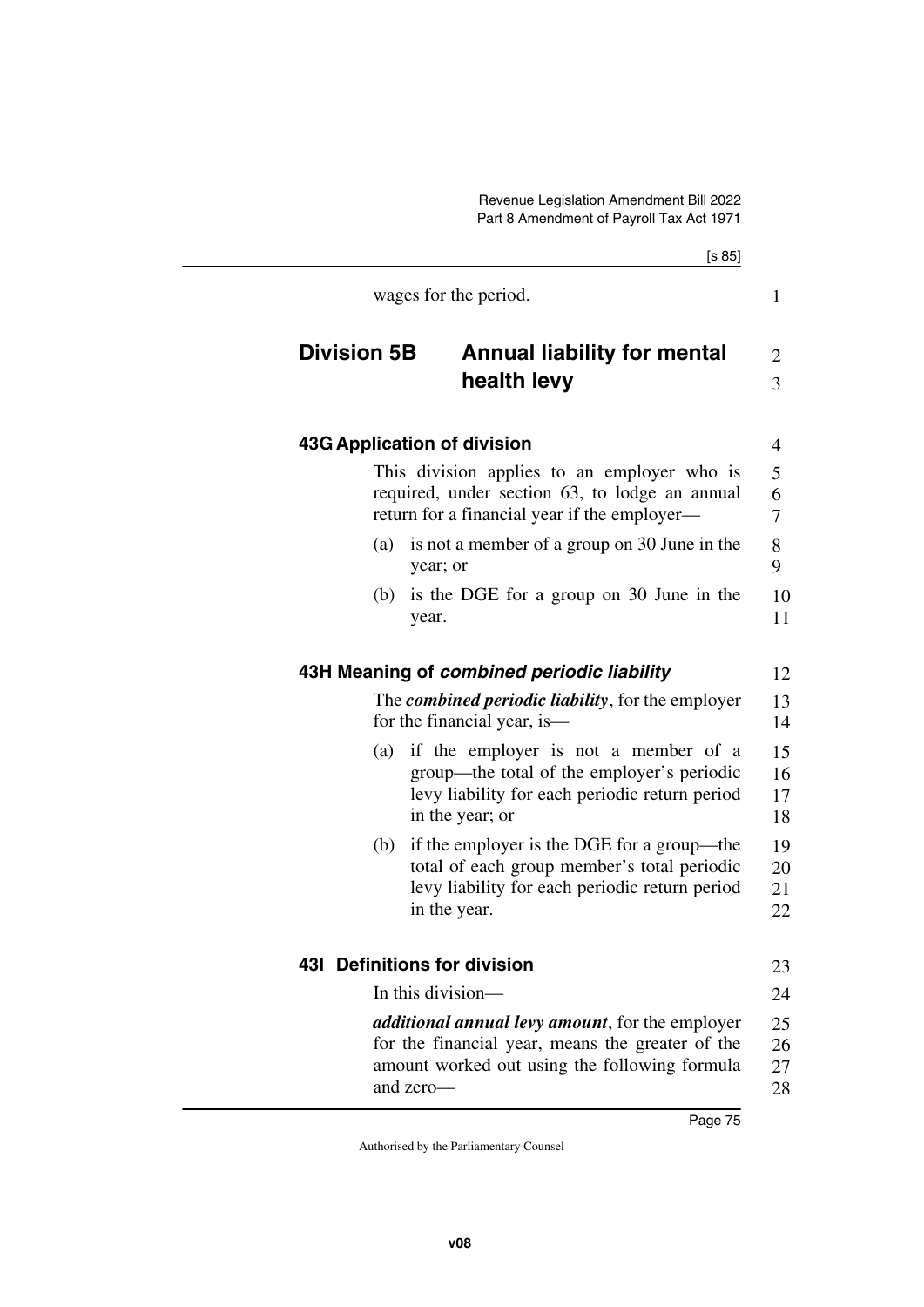$$
\mathbf{A} = \left( \mathbf{B} - \left( \left( \mathbf{C} \times \frac{\mathbf{B}}{\mathbf{D}} \right) \times \frac{\mathbf{E}}{\mathbf{F}} \right) \right) \times \mathbf{R}
$$

|          | where-                                                                                                                                                            | $\overline{c}$       |  |
|----------|-------------------------------------------------------------------------------------------------------------------------------------------------------------------|----------------------|--|
|          | A means the additional annual levy amount for the<br>employer for the financial year.                                                                             | 3<br>$\overline{4}$  |  |
|          | $\boldsymbol{B}$ means—                                                                                                                                           | 5                    |  |
| (a)      | if the employer is not a member of a<br>group—the total taxable wages paid or<br>payable by the employer for the financial<br>year; or                            | 6<br>7<br>8<br>9     |  |
| (b)      | if the employer is the DGE for a group—the<br>total taxable wages paid or payable by all<br>members of the group for the financial year.                          | 10<br>11<br>12       |  |
|          | $C$ means \$100m.                                                                                                                                                 | 13                   |  |
| D means— |                                                                                                                                                                   |                      |  |
| (a)      | if the employer is not a member of a<br>group—the<br>total taxable wages<br>and<br>interstate wages paid or payable by the<br>employer for the financial year; or | 15<br>16<br>17<br>18 |  |
| (b)      | if the employer is the DGE for a group—the<br>total taxable wages and interstate wages<br>paid or payable by all members of the group<br>for the financial year.  | 19<br>20<br>21<br>22 |  |
|          | $E$ means-                                                                                                                                                        | 23                   |  |
| (a)      | if the employer is not a member of a<br>group—the number of days the employer<br>paid, or was liable to pay, wages for the<br>financial year; or                  | 24<br>25<br>26<br>27 |  |
| (b)      | if the employer is the DGE for a group—the<br>number of days the group members paid, or                                                                           | 28<br>29             |  |

1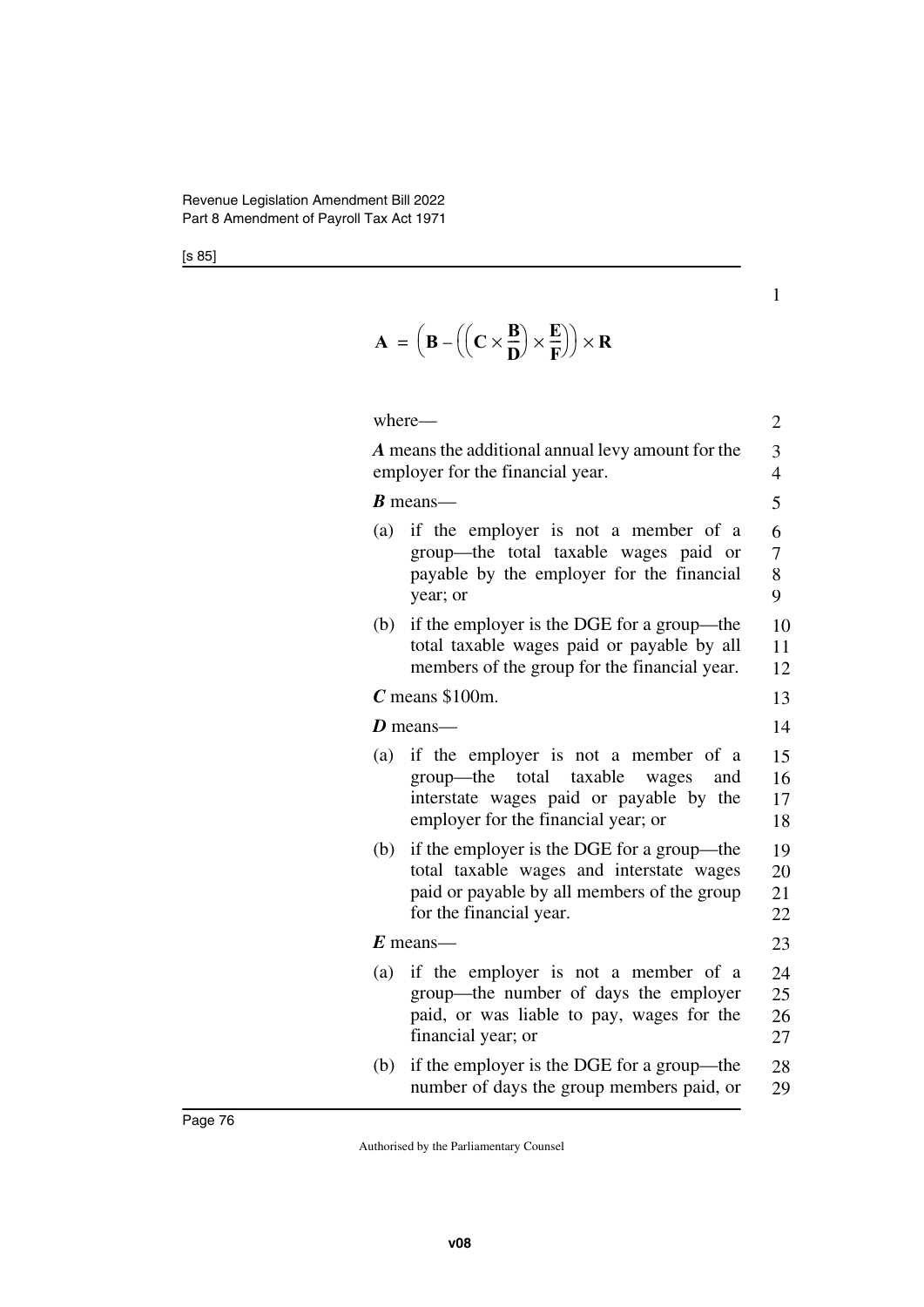| were liable to pay, wages for the financial<br>year.                                                                                                                   | 1<br>$\overline{2}$ |
|------------------------------------------------------------------------------------------------------------------------------------------------------------------------|---------------------|
| <b>F</b> means the number of days in the financial year.                                                                                                               | 3                   |
| <b>R</b> means $0.5\%$ .                                                                                                                                               | $\overline{4}$      |
| <i>annual levy adjustment amount</i> , for<br>the<br>employer for the financial year, means<br>the<br>difference between—                                              | 5<br>6<br>7         |
| (a) the employer's annual levy amount for the<br>financial year; and                                                                                                   | 8<br>9              |
| (b) the employer's combined periodic liability<br>for the financial year.                                                                                              | 10<br>11            |
| <i>annual levy amount</i> , for the employer for the<br>financial year, means the total of—                                                                            |                     |
| (a) the primary annual levy amount; and                                                                                                                                | 14                  |
| (b) the additional annual levy amount.                                                                                                                                 | 15                  |
| <i>primary annual levy amount</i> , for the employer<br>for the financial year, means the greater of the<br>amount worked out using the following formula<br>and zero- |                     |

$$
\mathbf{A} = \left( \mathbf{B} - \left( \left( \mathbf{C} \times \frac{\mathbf{B}}{\mathbf{D}} \right) \times \frac{\mathbf{E}}{\mathbf{F}} \right) \right) \times \mathbf{R}
$$

| where-                                         | 21  |
|------------------------------------------------|-----|
| A means the primary annual levy amount for the | 22. |
| employer for the financial year.               | 23  |
| <b>B</b> means—                                | 24  |
| (a) if the employer is not a member of a       | 25  |
| group—the total taxable wages paid or          | 26  |
| payable by the employer for the financial      | 27  |
| year; or                                       | 28  |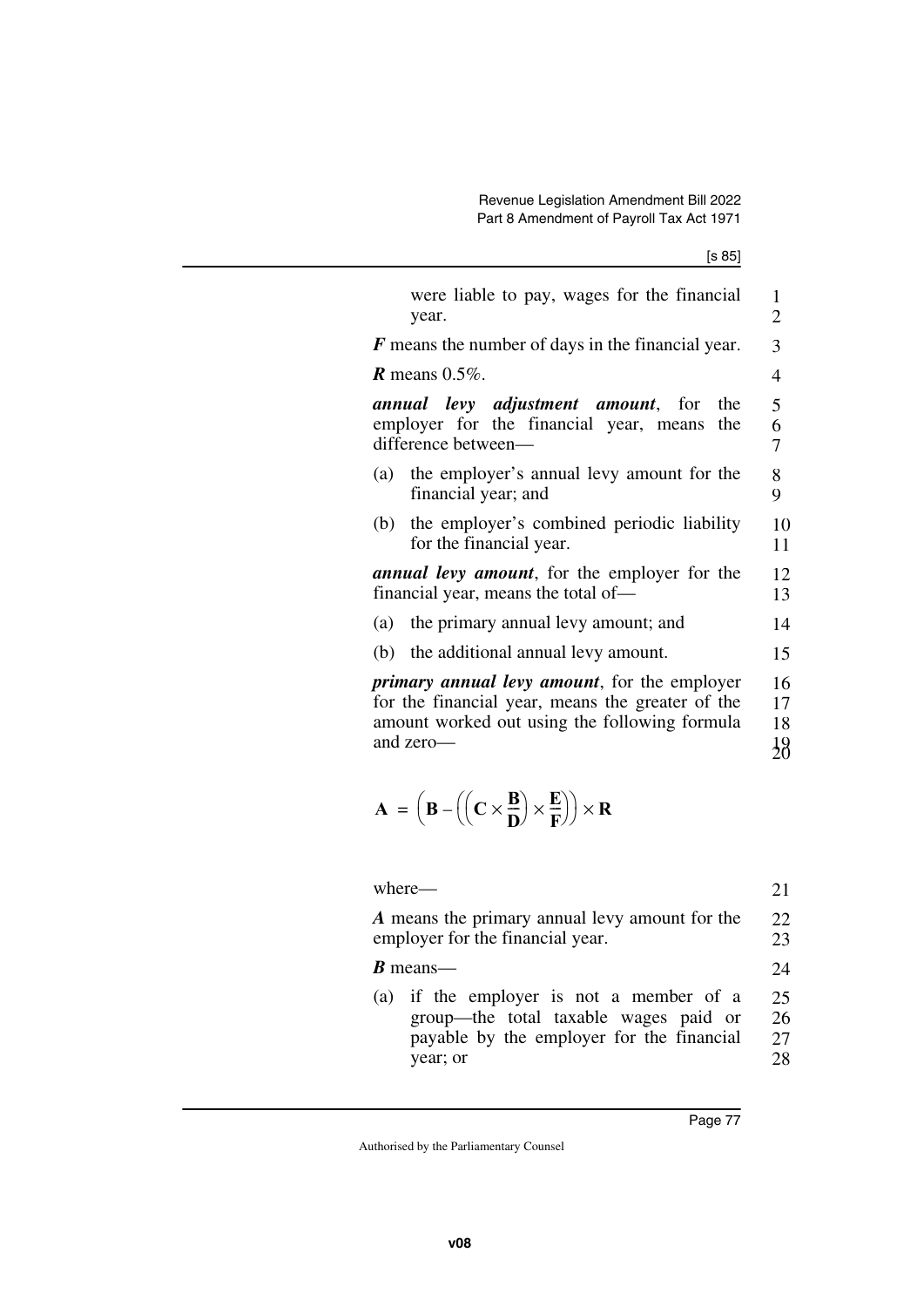|     | (b) | if the employer is the DGE for a group—the<br>total taxable wages paid or payable by all<br>members of the group for the financial year.                                | $\mathbf{1}$<br>$\overline{c}$<br>$\overline{3}$ |
|-----|-----|-------------------------------------------------------------------------------------------------------------------------------------------------------------------------|--------------------------------------------------|
|     |     | $C$ means \$10m.                                                                                                                                                        | $\overline{4}$                                   |
|     |     | $D$ means—                                                                                                                                                              | 5                                                |
|     | (a) | if the employer is not a member of a<br>taxable<br>group—the<br>total<br>wages<br>and<br>interstate wages paid or payable by the<br>employer for the financial year; or | 6<br>7<br>8<br>9                                 |
|     | (b) | if the employer is the DGE for a group—the<br>total taxable wages and interstate wages<br>paid or payable by all members of the group<br>for the financial year.        | 10<br>11<br>12<br>13                             |
|     |     | $E$ means—                                                                                                                                                              | 14                                               |
|     | (a) | if the employer is not a member of a<br>group—the number of days the employer<br>paid, or was liable to pay, wages for the<br>financial year; or                        | 15<br>16<br>17<br>18                             |
|     | (b) | if the employer is a DGE for a group—the<br>number of days the group members paid, or<br>were liable to pay, wages for the financial<br>year.                           | 19<br>20<br>21<br>22                             |
|     |     | $\bf{F}$ means the number of days in the financial year.                                                                                                                | 23                                               |
|     |     | $R$ means 0.25%.                                                                                                                                                        | 24                                               |
|     |     |                                                                                                                                                                         |                                                  |
|     |     | 43J Amount of annual levy liability                                                                                                                                     | 25                                               |
| (1) | is- | The employer's liability ( <i>annual levy liability</i> )<br>for the mental health levy for the financial year                                                          | 26<br>27<br>28                                   |
|     | (a) | employer's annual levy adjustment<br>the<br>amount for the year, if-                                                                                                    | 29<br>30                                         |
|     |     | the employer (or if the employer is the<br>(i)<br>DGE of a group, a group member)<br>lodged, or was required under section                                              | 31<br>32<br>33                                   |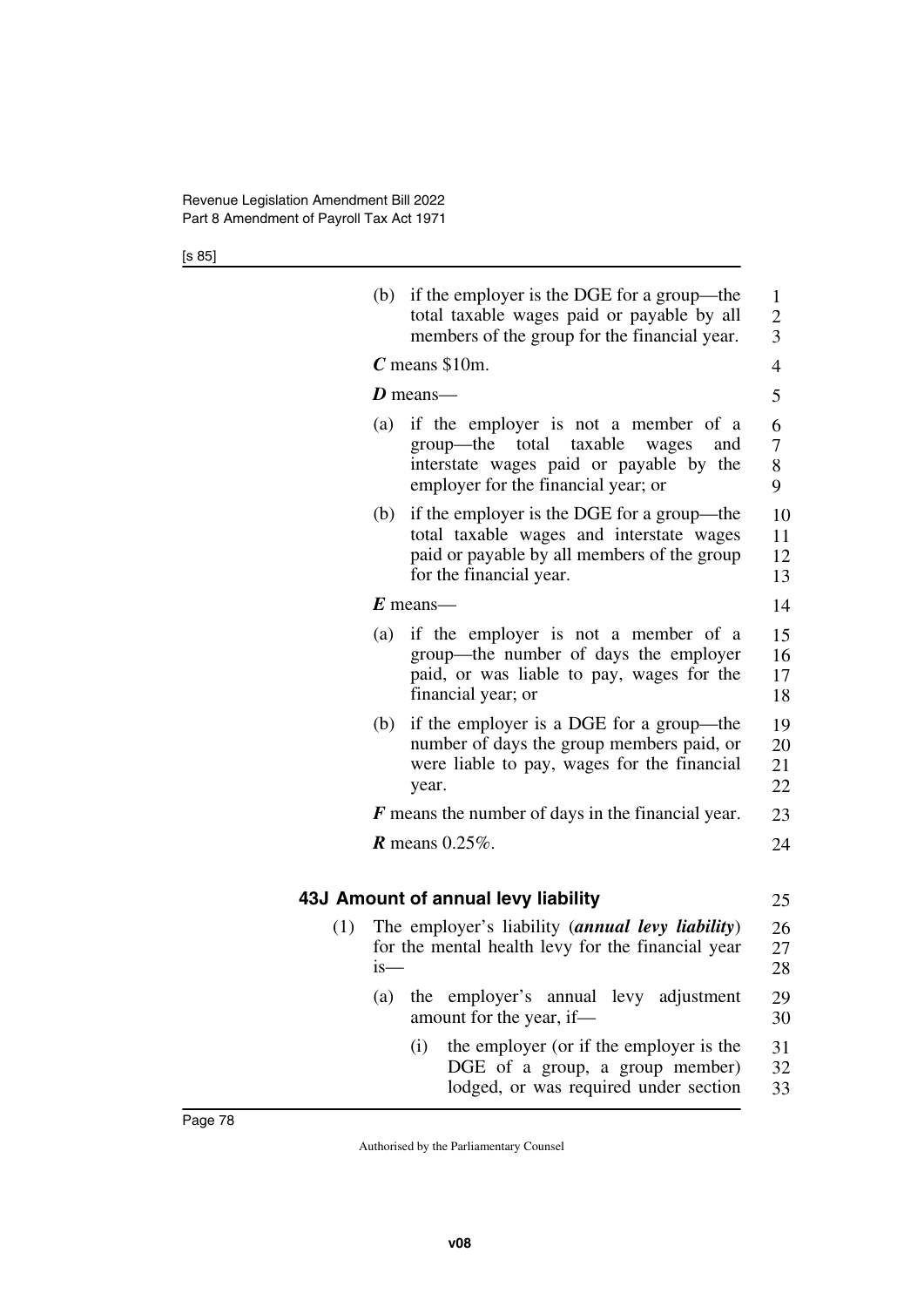|     | 59 to lodge, a periodic return during<br>the year; and                                                                                                                                                                                              | $\mathbf{1}$<br>$\overline{c}$         |
|-----|-----------------------------------------------------------------------------------------------------------------------------------------------------------------------------------------------------------------------------------------------------|----------------------------------------|
|     | the employer's annual levy amount for<br>(ii)<br>the year is greater than the employer's<br>combined periodic liability for the<br>year; or                                                                                                         | 3<br>$\overline{\mathbf{4}}$<br>5<br>6 |
|     | the employer's annual levy amount for the<br>(b)<br>year, if the employer (or if the employer is<br>the DGE of a group, each group member)<br>was not required under section 59 to lodge a<br>periodic return during the year.                      | 7<br>8<br>9<br>10<br>11                |
|     | Example for paragraph $(b)$ —                                                                                                                                                                                                                       | 12                                     |
|     | The amount of an employer's annual levy liability<br>would be the annual levy amount if the employer<br>was exempt, under a certificate issued by the<br>commissioner under section 62, from lodging<br>periodic returns during the financial year. | 13<br>14<br>15<br>16<br>17             |
| (2) | However, if the employer lodged, or was required<br>under section 64 to lodge, 1 or more final levy<br>returns during the financial year, for working out<br>the employer's annual levy liability—                                                  | 18<br>19<br>20<br>21                   |
|     | taxable wages and interstate wages ( <i>final</i><br>(a)<br>return wages) paid or payable by the<br>employer for a final period during the year<br>are not included in the employer's wages for<br>the year; and                                    | 22<br>23<br>24<br>25<br>26             |
|     | the periodic levy liability amount for the<br>(b)<br>employer for a final period during the year<br>( <i>final return liability</i> ) is not included in the<br>employer's periodic levy liability<br>for<br>periodic return periods in the year.   | 27<br>28<br>29<br>30<br>31             |
| (3) | Subsection (2) does not apply in relation to a final<br>period during the financial year if—                                                                                                                                                        | 32<br>33                               |
|     | commissioner<br>(a)<br>the<br>makes<br>original<br>an<br>assessment of the employer's annual levy<br>liability, other than under the Administration<br>Act, section $14(a)$ ; and                                                                   | 34<br>35<br>36<br>37                   |
|     |                                                                                                                                                                                                                                                     |                                        |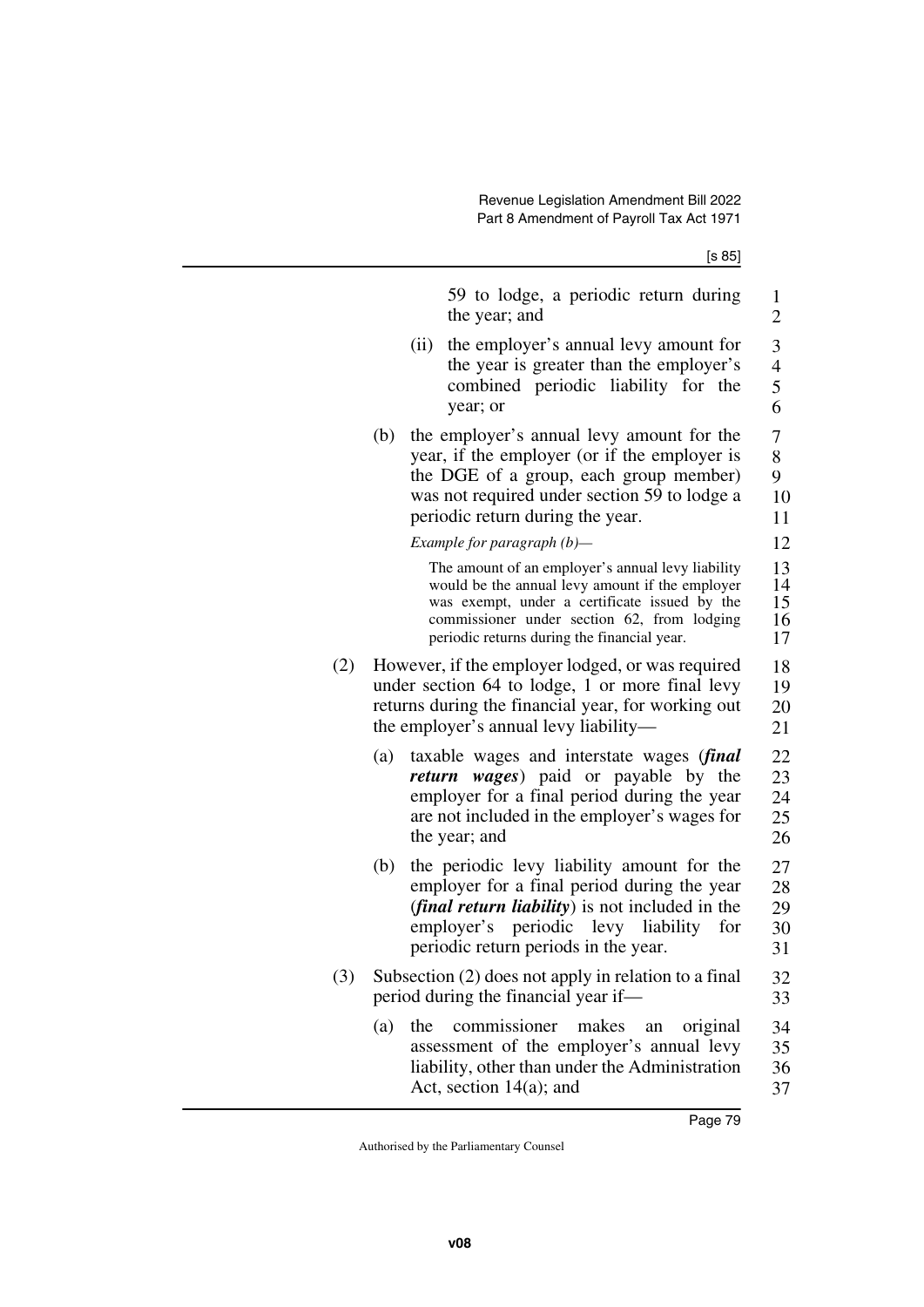|     | (b)<br>the employer is not a group member on 30<br>June in the year; and                                                                                                                                                                              | 1<br>2                        |
|-----|-------------------------------------------------------------------------------------------------------------------------------------------------------------------------------------------------------------------------------------------------------|-------------------------------|
|     | (c)<br>the employer was not a group member<br>during the final period; and                                                                                                                                                                            | 3<br>$\overline{4}$           |
|     | (d)<br>the employer's annual levy liability would<br>be greater if the final return wages and final<br>return liability for the final period were not<br>included.                                                                                    | 5<br>6<br>$\overline{7}$<br>8 |
|     | Notes-                                                                                                                                                                                                                                                | 9                             |
|     | 1<br>Under section $30(1)(a)$ of the Administration Act,<br>an employer's annual liability or annual levy<br>liability for a financial year must be paid on the date<br>the employer is required to lodge an annual return<br>for the financial year. | 10<br>11<br>12<br>13<br>14    |
|     | 2<br>An employer may be required, under<br>the<br>Administration Act, to include assessed interest or<br>penalty tax in an assessment of annual liability or<br>annual levy liability.                                                                | 15<br>16<br>17<br>18          |
|     | 43K Entitlement to annual levy refund amount                                                                                                                                                                                                          | 19                            |
| (1) | This section applies if the employer's combined<br>periodic liability for the financial year is greater<br>than the employer's annual levy liability for the<br>year.                                                                                 | 20<br>21<br>22<br>23          |
| (2) | The employer is entitled to a refund of the amount<br>annual levy<br>refund amount)<br>(the<br>of the<br>difference between the combined<br>periodic<br>liability and the annual levy amount.                                                         | 24<br>25<br>26<br>27          |
| (3) | Subsection $(2)$ is subject to section 83.                                                                                                                                                                                                            | 28                            |
| (4) | However, the employer is not entitled to a refund<br>of the amount more than 5 years after the making<br>of the assessment of the employer's annual levy<br>liability for the financial year.                                                         | 29<br>30<br>31<br>32          |
| (5) | This section does not apply in relation to a<br>reassessment of the employer's<br>annual levy<br>liability.                                                                                                                                           | 33<br>34<br>35                |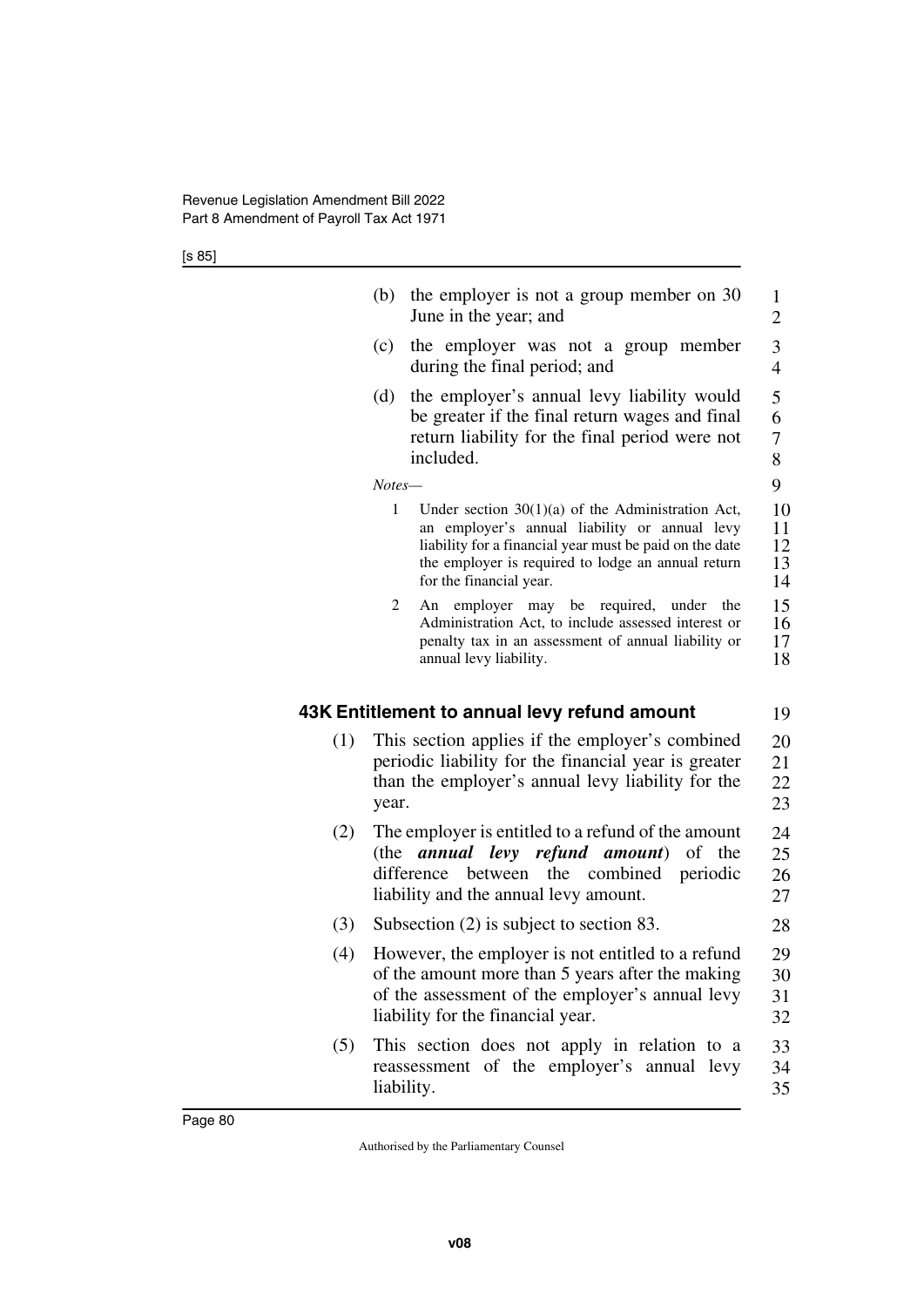|                    | [s 85]                                                                                                                                                                    |                      |
|--------------------|---------------------------------------------------------------------------------------------------------------------------------------------------------------------------|----------------------|
|                    | Note—                                                                                                                                                                     | $\mathbf{1}$         |
|                    | Entitlement to refunds on reassessments is provided for<br>in the Administration Act, part 4, division 2.                                                                 | $\frac{2}{3}$        |
| <b>Division 5C</b> | <b>Final liability for mental</b><br>health levy                                                                                                                          | 4<br>5               |
|                    | 43L Application of division                                                                                                                                               | 6                    |
| (1)                | This division applies to an employer who is<br>required under section 64 to lodge a final return<br>for a final period if the employer—                                   | 7<br>8<br>9          |
|                    | is not a member of a group on the last day of<br>(a)<br>the final period; or                                                                                              | 10<br>11             |
|                    | is the DGE for a group on the last day of the<br>(b)<br>final period.                                                                                                     | 12<br>13             |
| (2)                | For this division, a reference to the final period for<br>an employer who is the DGE for a group is a<br>reference to the final period for the change of<br>status of $-$ | 14<br>15<br>16<br>17 |
|                    | (a)<br>if the change of status happens to a group<br>member—the group member; or                                                                                          | 18<br>19             |
|                    | if the change of status happens to the<br>(b)<br>DGE-the DGE.                                                                                                             | 20<br>21             |
|                    | <b>43M Definitions for division</b>                                                                                                                                       | 22                   |
|                    | In this division-                                                                                                                                                         | 23                   |
|                    | <i>additional final levy amount</i> , for the employer<br>for the final period, means the greater of the<br>amount worked out using the following formula<br>and zero-    | 24<br>25<br>26<br>27 |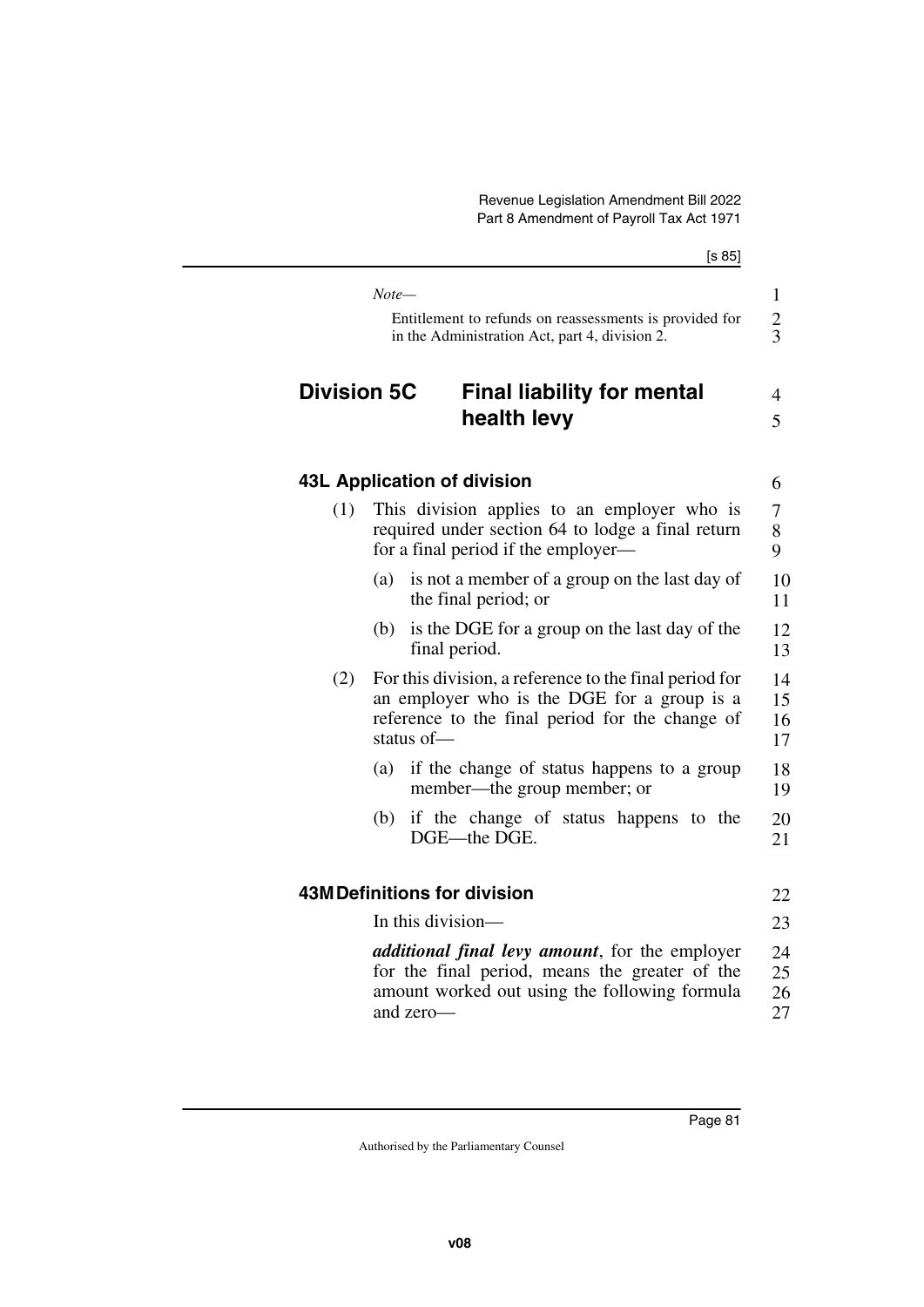1

 $A = \left( \mathbf{F} \mathbf{W} - \left( \left( \mathbf{C} \times \frac{\mathbf{F} \mathbf{W}}{\mathbf{D}} \right) \times \frac{(\mathbf{E} + \mathbf{F})}{\mathbf{G}} \right) \right) \times \mathbf{R}$ 

| where—                                                                                                                                                                                                                                                                                                                                                                | $\overline{2}$                               |  |  |
|-----------------------------------------------------------------------------------------------------------------------------------------------------------------------------------------------------------------------------------------------------------------------------------------------------------------------------------------------------------------------|----------------------------------------------|--|--|
| A means the additional final levy amount for the<br>employer for the final period.                                                                                                                                                                                                                                                                                    |                                              |  |  |
| $C$ means \$100m.                                                                                                                                                                                                                                                                                                                                                     | 5                                            |  |  |
| D means—                                                                                                                                                                                                                                                                                                                                                              | 6                                            |  |  |
| if the employer is not a member of a<br>(a)<br>group—the total taxable wages<br>and<br>interstate wages paid or payable by the<br>employer during the final period; or                                                                                                                                                                                                | 7<br>8<br>9<br>10                            |  |  |
| if the employer is the DGE for a group—the<br>(b)<br>total taxable wages and interstate wages<br>paid or payable by all relevant group<br>employers during the final period.                                                                                                                                                                                          | 11<br>12<br>13<br>14                         |  |  |
| $E$ means—                                                                                                                                                                                                                                                                                                                                                            | 15                                           |  |  |
| if the employer is not a member of a<br>(a)<br>group—the number of days in the part of the<br>final period starting on 1 July and ending on<br>31 December for which the employer paid,<br>or was liable to pay, wages; or                                                                                                                                            | 16<br>17<br>18<br>19<br>20                   |  |  |
| if the employer is the DGE for a group—the<br>(b)<br>number of days in the part of the final period<br>starting on 1 July and ending on 31<br>December for which 1 or more relevant<br>group employers paid, or were liable to pay,<br>as members of the group taxable wages or<br>interstate wages or taxable wages and<br>interstate wages during the final period. | 21<br>22<br>23<br>24<br>25<br>26<br>27<br>28 |  |  |
| $\boldsymbol{F}$ means—                                                                                                                                                                                                                                                                                                                                               | 29                                           |  |  |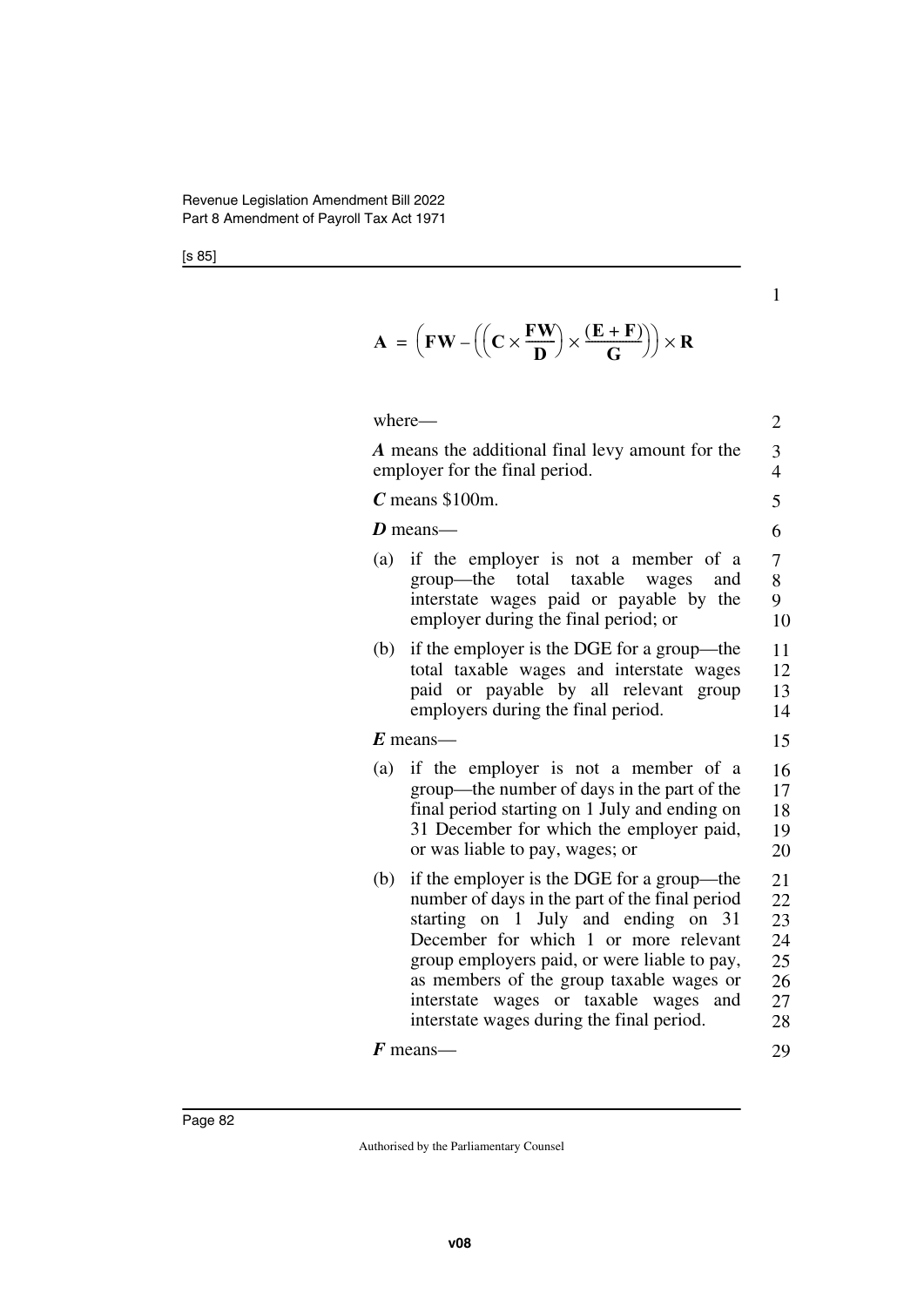| if the employer is not a member of a<br>(a)<br>group—the number of days in the part of the<br>final period starting on 1 January and ending<br>on 30 June for which the employer paid, or<br>was liable to pay, wages; or | $\mathbf{1}$<br>$\overline{c}$<br>3<br>$\overline{4}$<br>5 |
|---------------------------------------------------------------------------------------------------------------------------------------------------------------------------------------------------------------------------|------------------------------------------------------------|
| if the employer is the DGE for a group—the<br>(b)<br>number of days in the part of the final period                                                                                                                       | 6<br>7                                                     |
| starting on 1 January and ending on 30 June                                                                                                                                                                               | 8                                                          |
| for which 1 or more relevant group                                                                                                                                                                                        | 9                                                          |
| employers paid, or were liable to pay, as<br>members of the group taxable wages or                                                                                                                                        | 10<br>11                                                   |
| interstate wages or taxable wages and                                                                                                                                                                                     | 12                                                         |
| interstate wages during the period.                                                                                                                                                                                       | 13                                                         |
| <b>FW</b> means the employer's final wages for the                                                                                                                                                                        | 14                                                         |
| final period.                                                                                                                                                                                                             | 15                                                         |
| $G$ means—                                                                                                                                                                                                                | 16                                                         |
| if the final period is within a financial year<br>(a)                                                                                                                                                                     | 17                                                         |
| that includes 29 February—366; or                                                                                                                                                                                         | 18                                                         |
| otherwise—365.<br>(b)                                                                                                                                                                                                     | 19                                                         |
| $R$ means 0.5%.                                                                                                                                                                                                           | 20                                                         |
| <i>final levy adjustment amount</i> , for the employer<br>for the final period, means the difference<br>between-                                                                                                          | 21<br>22<br>23                                             |
| (a) the employer's final levy amount for the<br>final period; and                                                                                                                                                         | 24<br>25                                                   |
| the employer's periodic levy liability<br>(b)<br>amount for the final period.                                                                                                                                             | 26<br>27                                                   |
| <i>final levy amount</i> , for the employer for the final<br>period, means the total of-                                                                                                                                  | 28<br>29                                                   |
| the primary final levy amount; and<br>(a)                                                                                                                                                                                 | 30                                                         |
| the additional final levy amount.<br>(b)                                                                                                                                                                                  | 31                                                         |
| <i>final wages</i> , for the employer for the final period,<br>means-                                                                                                                                                     | 32<br>33                                                   |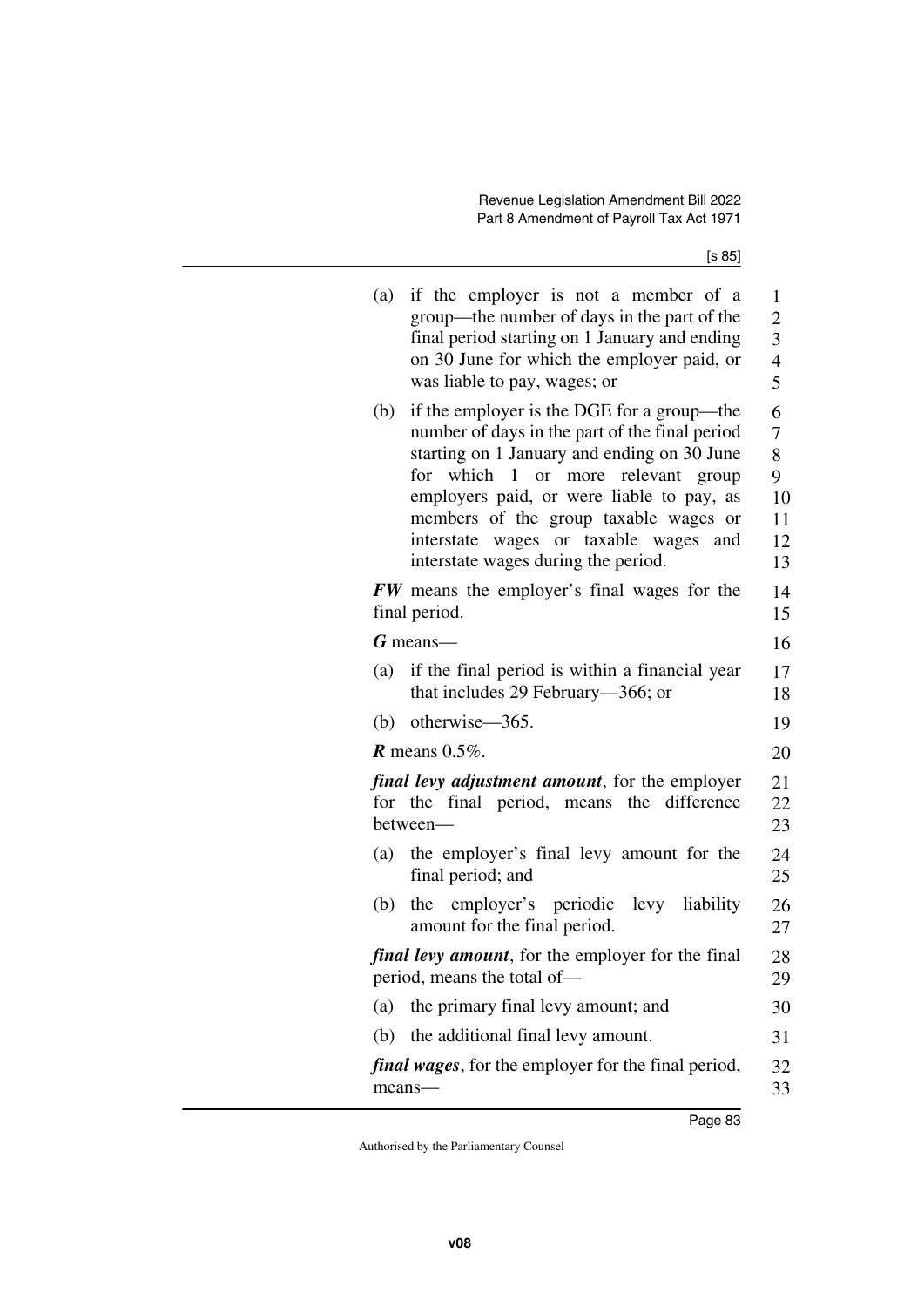| (a) if the employer is not a member of a |                             |
|------------------------------------------|-----------------------------|
| group—the total taxable wages paid or    | $\mathcal{D}_{\mathcal{L}}$ |
| payable by the employer during the final | 3                           |
| period; or                               | 4                           |

(b) if the employer is the DGE for a group—the total taxable wages paid or payable by all members of the group during the final period. 5 6 7 8

*partial levy amount*, for a periodic return period, means the amount worked out using the following formula— 9 10 11 12

$$
P = PL \times \frac{X}{Y}
$$

| where-                                                                                                                 | 13             |
|------------------------------------------------------------------------------------------------------------------------|----------------|
| <b>P</b> means the partial levy amount in dollars.                                                                     | 14             |
| PL means—                                                                                                              | 15             |
| (a) if the employer is not a member of a<br>group—the employer's periodic<br>levy<br>liability for the period; or      | 16<br>17<br>18 |
| (b) if the employer is a DGE for a group—the<br>total periodic levy liability for the period for<br>all group members. | 19<br>20<br>21 |
| $X$ means the number of days in the period that are<br>in the final period.                                            | 22<br>23       |
| Y means the total number of days in the final<br>period.                                                               | 24<br>25       |
| <i>periodic levy liability amount</i> , for an employer<br>for the final period, means the sum of—                     | 26<br>27       |
| either-<br>(a)                                                                                                         | 28             |
|                                                                                                                        |                |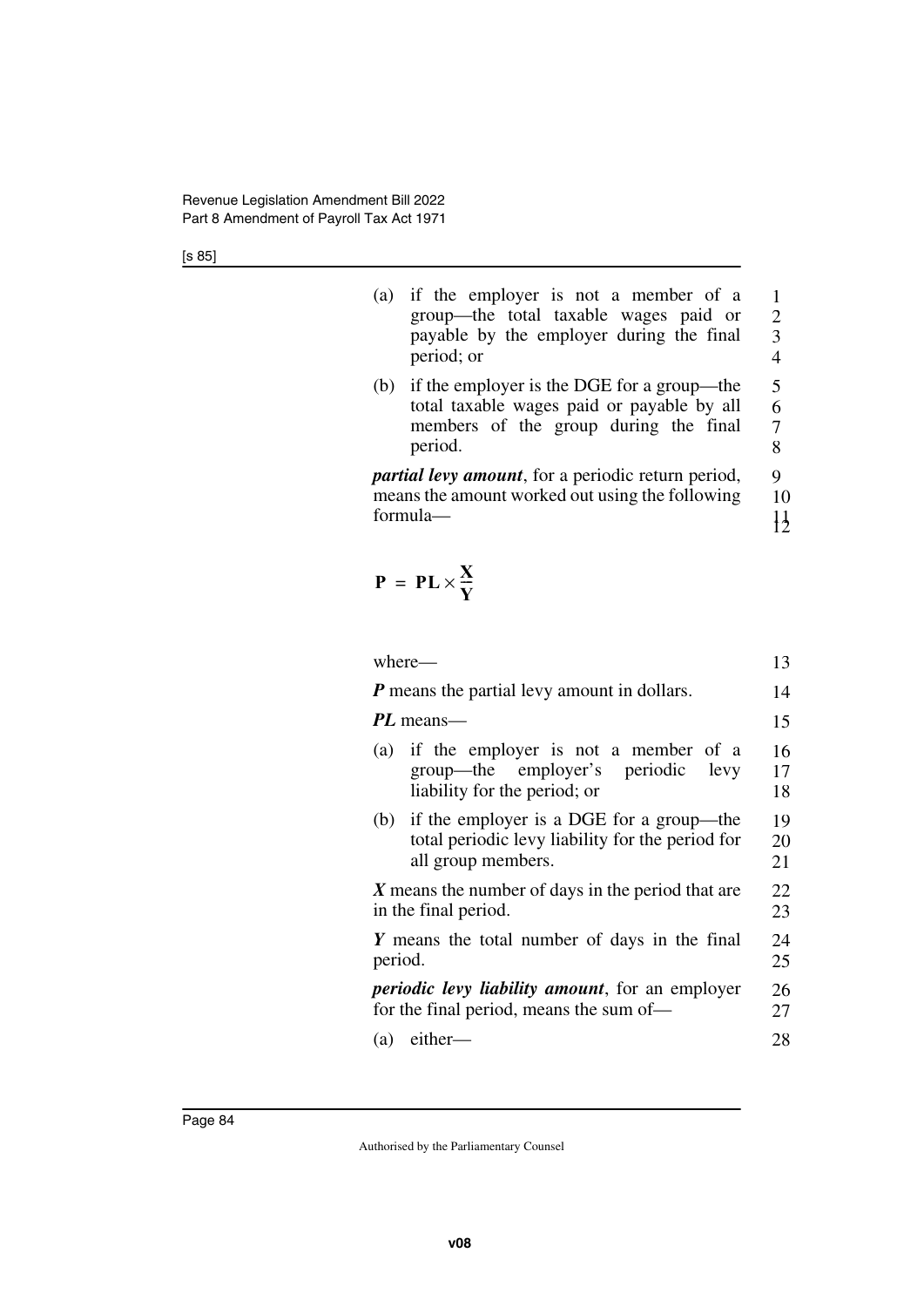| (1) | if the employer is not a member of a     | 1                           |
|-----|------------------------------------------|-----------------------------|
|     | group—the employer's periodic levy       | $\mathcal{D}_{\mathcal{A}}$ |
|     | liability for a periodic return period   | 3                           |
|     | wholly within the final period, even if  | $\overline{\mathcal{A}}$    |
|     | the return date for lodging the periodic | 5                           |
|     | return is after the return date for      | 6                           |
|     | lodging the final return; or             |                             |
|     |                                          |                             |

- (ii) if the employer is the DGE for a group—the total of each group member's total periodic levy liability for a periodic return period wholly within the final period, even if the return date for lodging the periodic return is after the return date for lodging the final return; and 8 9 10 11 12 13 14 15
- (b) for a day in the final period not included in a periodic return period mentioned in paragraph (a)—the partial levy amount for the periodic return period that includes the day, even if the return date for lodging the periodic return is after the return date for lodging the final return. 16 17 18 19 20 21 22

*primary final levy amount*, for the employer for the final period, means the greater of the amount worked out using the following formula and zero— 23 24 25 26 27

$$
\mathbf{A} = \left(\mathbf{F}\mathbf{W} - \left(\left(\mathbf{C} \times \frac{\mathbf{F}\mathbf{W}}{\mathbf{D}}\right) \times \frac{(\mathbf{E} + \mathbf{F})}{\mathbf{G}}\right)\right) \times \mathbf{R}
$$

| where—                                                                          | 28.      |
|---------------------------------------------------------------------------------|----------|
| A means the primary final levy amount for the<br>employer for the final period. | 29<br>30 |
| $C$ means \$10m.                                                                | 31       |
| $D$ means—                                                                      | 32       |
|                                                                                 |          |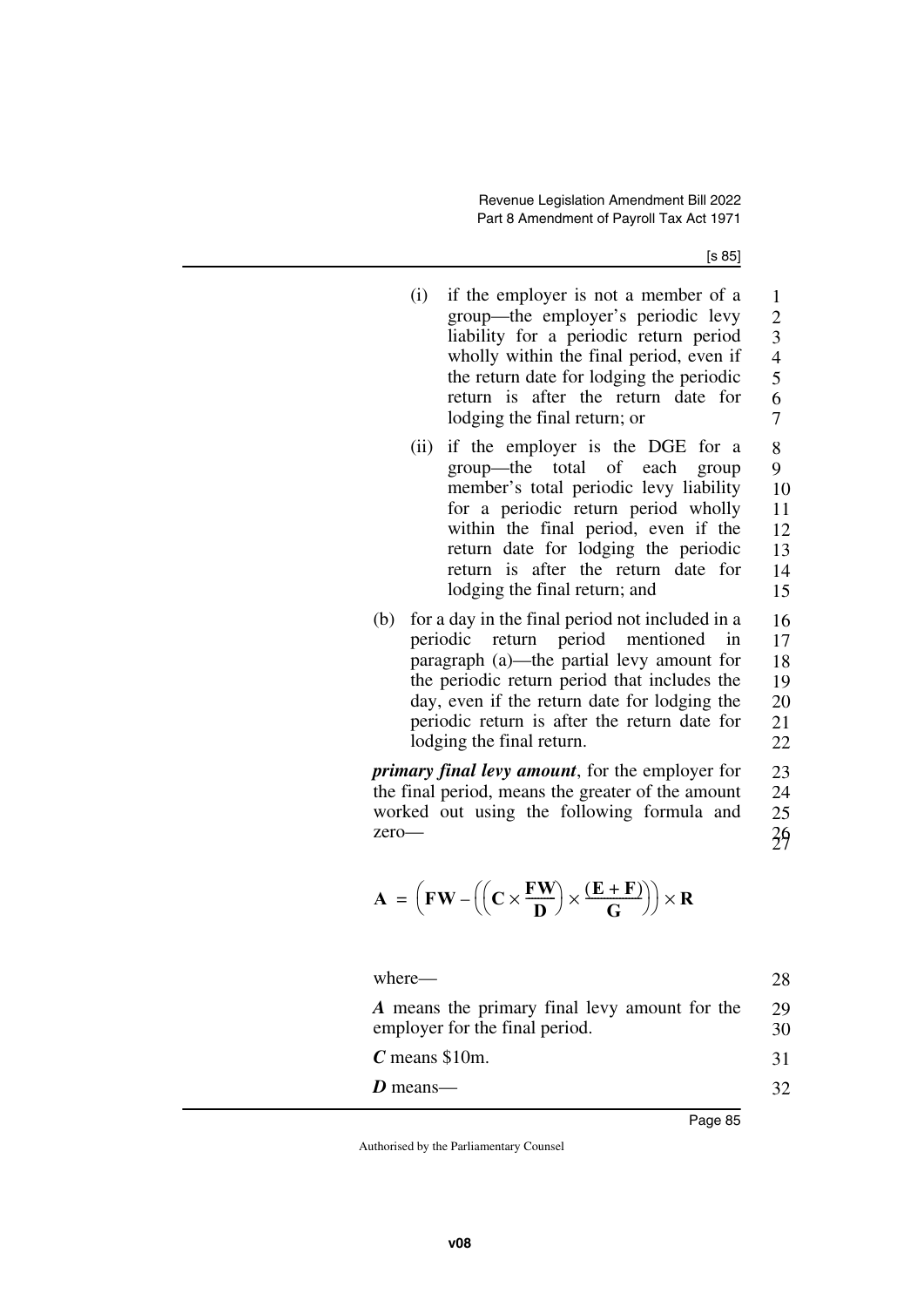| if the employer is not a member of a<br>(a)<br>group—the<br>total taxable wages<br>and<br>interstate wages paid or payable by the<br>employer during the final period; or                                                                                                                                                                        | $\mathbf{1}$<br>$\overline{c}$<br>$\overline{\mathbf{3}}$<br>$\overline{4}$ |
|--------------------------------------------------------------------------------------------------------------------------------------------------------------------------------------------------------------------------------------------------------------------------------------------------------------------------------------------------|-----------------------------------------------------------------------------|
| if the employer is the DGE for a group—the<br>(b)<br>total taxable wages and interstate wages<br>paid or payable by all relevant group<br>employers during the final period.                                                                                                                                                                     | 5<br>6<br>$\overline{7}$<br>8                                               |
| $E$ means—                                                                                                                                                                                                                                                                                                                                       | 9                                                                           |
| if the employer is not a member of a<br>(a)<br>group—the number of days in the part of the<br>final period starting on 1 July and ending on<br>31 December for which the employer paid,<br>or was liable to pay, wages; or                                                                                                                       | 10<br>11<br>12<br>13<br>14                                                  |
| if the employer is the DGE for a group—the<br>(b)<br>number of days in the part of the final period<br>starting on 1 July and ending on 31<br>December for which 1 or more relevant<br>group employers paid, or were liable to pay,<br>as members of the group taxable wages or<br>interstate wages or taxable<br>wages and<br>interstate wages. | 15<br>16<br>17<br>18<br>19<br>20<br>21<br>22                                |
| $\boldsymbol{F}$ means—                                                                                                                                                                                                                                                                                                                          | 23                                                                          |
| if the employer is not a member of a<br>(a)<br>group—the number of days in the part of the<br>final period starting on 1 January and ending<br>on 30 June for which the employer paid, or<br>was liable to pay, wages; or                                                                                                                        | 24<br>25<br>26<br>27<br>28                                                  |
| if the employer is the DGE for a group—the<br>(b)<br>number of days in the part of the final period<br>starting on 1 January and ending on 30 June<br>for which 1 or more relevant group<br>employers paid, or were liable to pay, as<br>members of the group taxable wages or<br>interstate wages or taxable wages and<br>interstate wages.     | 29<br>30<br>31<br>32<br>33<br>34<br>35<br>36                                |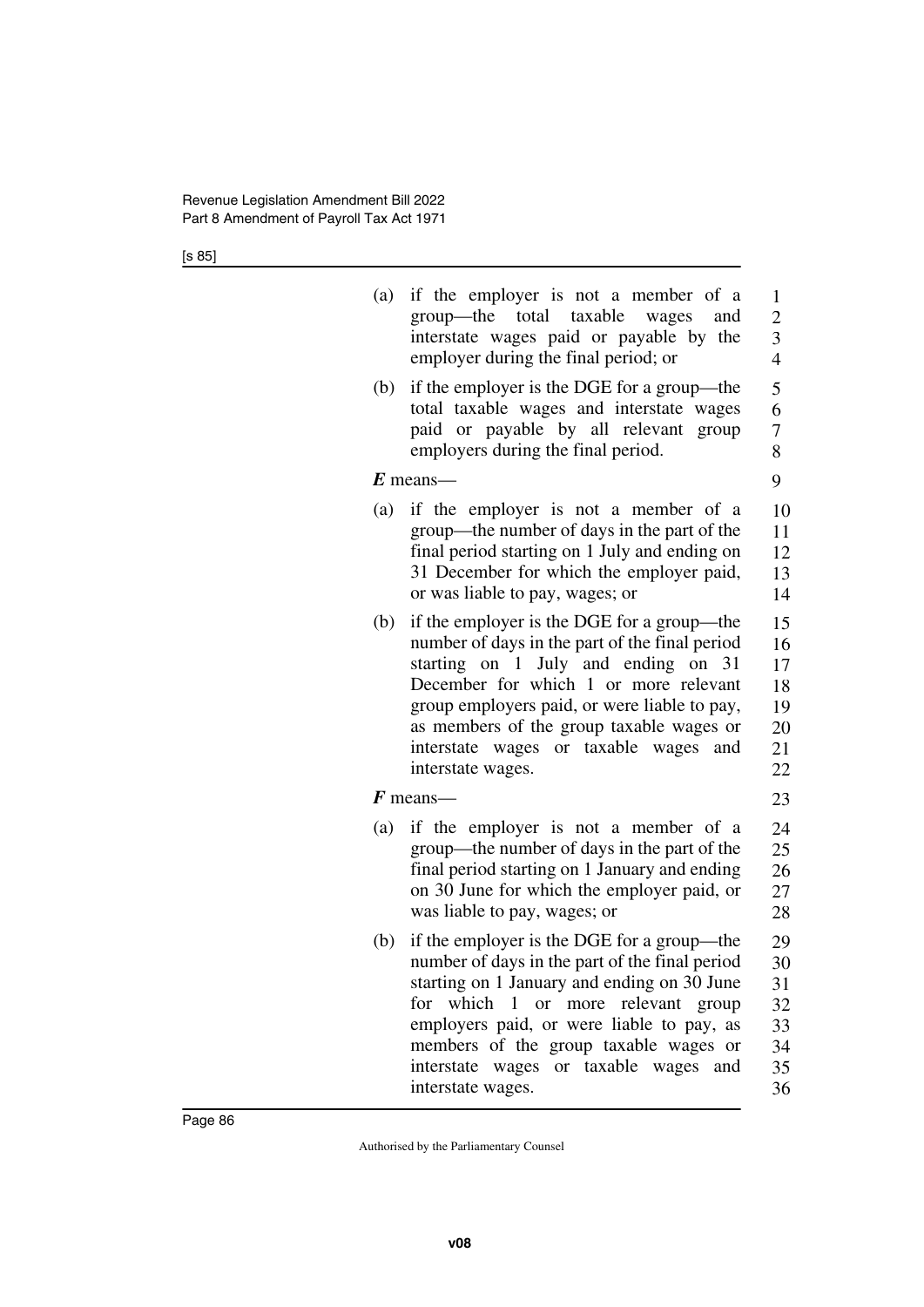|     | final period. |                                                                                                                            | <b>FW</b> means the employer's final wages for the                                                                                                                                                                        | 1<br>$\overline{2}$              |  |  |  |
|-----|---------------|----------------------------------------------------------------------------------------------------------------------------|---------------------------------------------------------------------------------------------------------------------------------------------------------------------------------------------------------------------------|----------------------------------|--|--|--|
|     | $G$ means—    |                                                                                                                            |                                                                                                                                                                                                                           | 3                                |  |  |  |
|     | (a)           |                                                                                                                            | if the final period is within a financial year<br>that includes 29 February—366; or                                                                                                                                       | 4<br>5                           |  |  |  |
|     | (b)           | otherwise-365.                                                                                                             |                                                                                                                                                                                                                           | 6                                |  |  |  |
|     |               | $R$ means 0.25%.                                                                                                           |                                                                                                                                                                                                                           | 7                                |  |  |  |
|     |               | or part of the period.                                                                                                     | <i>relevant group employer</i> , for the final period in<br>relation to the DGE for a group, means an<br>employer who was a member of the group for all                                                                   | 8<br>9<br>10<br>11               |  |  |  |
|     |               |                                                                                                                            | 43N Amount of final levy liability                                                                                                                                                                                        | 12                               |  |  |  |
| (1) |               | This section states the employer's liability (final<br>levy liability) for the mental health levy for the<br>final period. |                                                                                                                                                                                                                           |                                  |  |  |  |
| (2) |               |                                                                                                                            | The employer's final levy liability for the final<br>period is the employer's final levy adjustment<br>amount for the period if-                                                                                          |                                  |  |  |  |
|     | (a)           | either-                                                                                                                    |                                                                                                                                                                                                                           |                                  |  |  |  |
|     | (i)           |                                                                                                                            | the employer (or if the employer is the<br>DGE for a group, a group member)<br>lodged, or was required under section<br>59 to lodge, a periodic return during<br>the period; or                                           | 20<br>21<br>22<br>23<br>24       |  |  |  |
|     |               | (ii)                                                                                                                       | after the last day of the final period—                                                                                                                                                                                   | 25                               |  |  |  |
|     |               |                                                                                                                            | (A) if the employer is not a member of<br>a group—the employer will be<br>required under section 59 to lodge<br>a periodic return for a periodic<br>return period that is wholly or<br>partly within the final period; or | 26<br>27<br>28<br>29<br>30<br>31 |  |  |  |
|     |               |                                                                                                                            | (B) if the employer is the DGE for a<br>group—the group member whose                                                                                                                                                      | 32<br>33                         |  |  |  |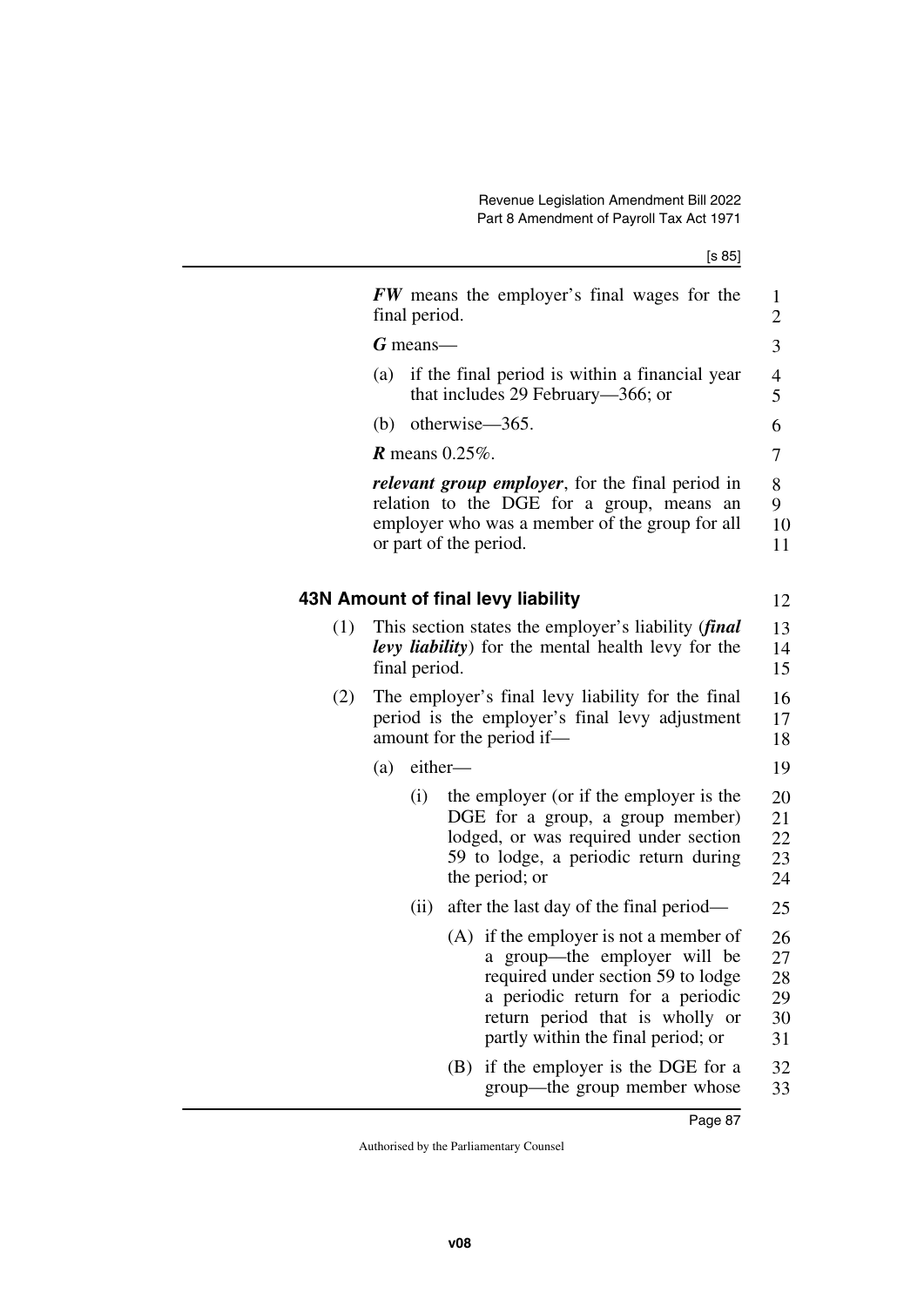|     |                                                                                                                                                                                                                                                 | status has changed will be<br>required under section 59 to lodge<br>a periodic return for a periodic<br>return period that is wholly or<br>partly within the final period; and                                                                                                         | 1<br>$\overline{2}$<br>3<br>$\overline{4}$<br>5 |  |  |  |  |
|-----|-------------------------------------------------------------------------------------------------------------------------------------------------------------------------------------------------------------------------------------------------|----------------------------------------------------------------------------------------------------------------------------------------------------------------------------------------------------------------------------------------------------------------------------------------|-------------------------------------------------|--|--|--|--|
|     | (b)                                                                                                                                                                                                                                             | the employer's final levy amount for the<br>period is greater than the<br>employer's<br>periodic levy liability amount for the final<br>period.                                                                                                                                        | 6<br>7<br>8<br>9                                |  |  |  |  |
| (3) | The employer's final levy liability for the final<br>period is the employer's final levy amount for the<br>period, if-                                                                                                                          |                                                                                                                                                                                                                                                                                        |                                                 |  |  |  |  |
|     | (a)                                                                                                                                                                                                                                             | the employer (or if the employer is the DGE<br>for a group, each group member) was not<br>required under section 59 to lodge a periodic<br>return during the period; and                                                                                                               | 13<br>14<br>15<br>16                            |  |  |  |  |
|     | (b)                                                                                                                                                                                                                                             | subsection $(2)$ does not apply.                                                                                                                                                                                                                                                       | 17                                              |  |  |  |  |
|     | Example-                                                                                                                                                                                                                                        |                                                                                                                                                                                                                                                                                        |                                                 |  |  |  |  |
|     | The amount of an employer's final levy liability would<br>be the final levy amount if the employer was exempt,<br>under a certificate issued by the commissioner under<br>section 62, from lodging periodic returns during the<br>final period. |                                                                                                                                                                                                                                                                                        |                                                 |  |  |  |  |
| (4) |                                                                                                                                                                                                                                                 | However, subsection (5) applies if—                                                                                                                                                                                                                                                    | 24                                              |  |  |  |  |
|     | (a)                                                                                                                                                                                                                                             | for an employer who is not a member of a<br>group-                                                                                                                                                                                                                                     | 25<br>26                                        |  |  |  |  |
|     |                                                                                                                                                                                                                                                 | the employer did not pay and was not<br>(i)<br>liable to pay taxable wages or interstate<br>wages for any part of the final period;<br>and                                                                                                                                             | 27<br>28<br>29<br>30                            |  |  |  |  |
|     |                                                                                                                                                                                                                                                 | (ii)<br>the<br>employer<br>satisfies<br>the<br>commissioner that,<br>of<br>the<br>because<br>nature of the<br>employer's trade<br><sub>or</sub><br>taxable wages<br>business,<br>the<br>and<br>interstate wages, if any, paid or payable<br>employer<br>fluctuate<br>with<br>by<br>the | 31<br>32<br>33<br>34<br>35<br>36                |  |  |  |  |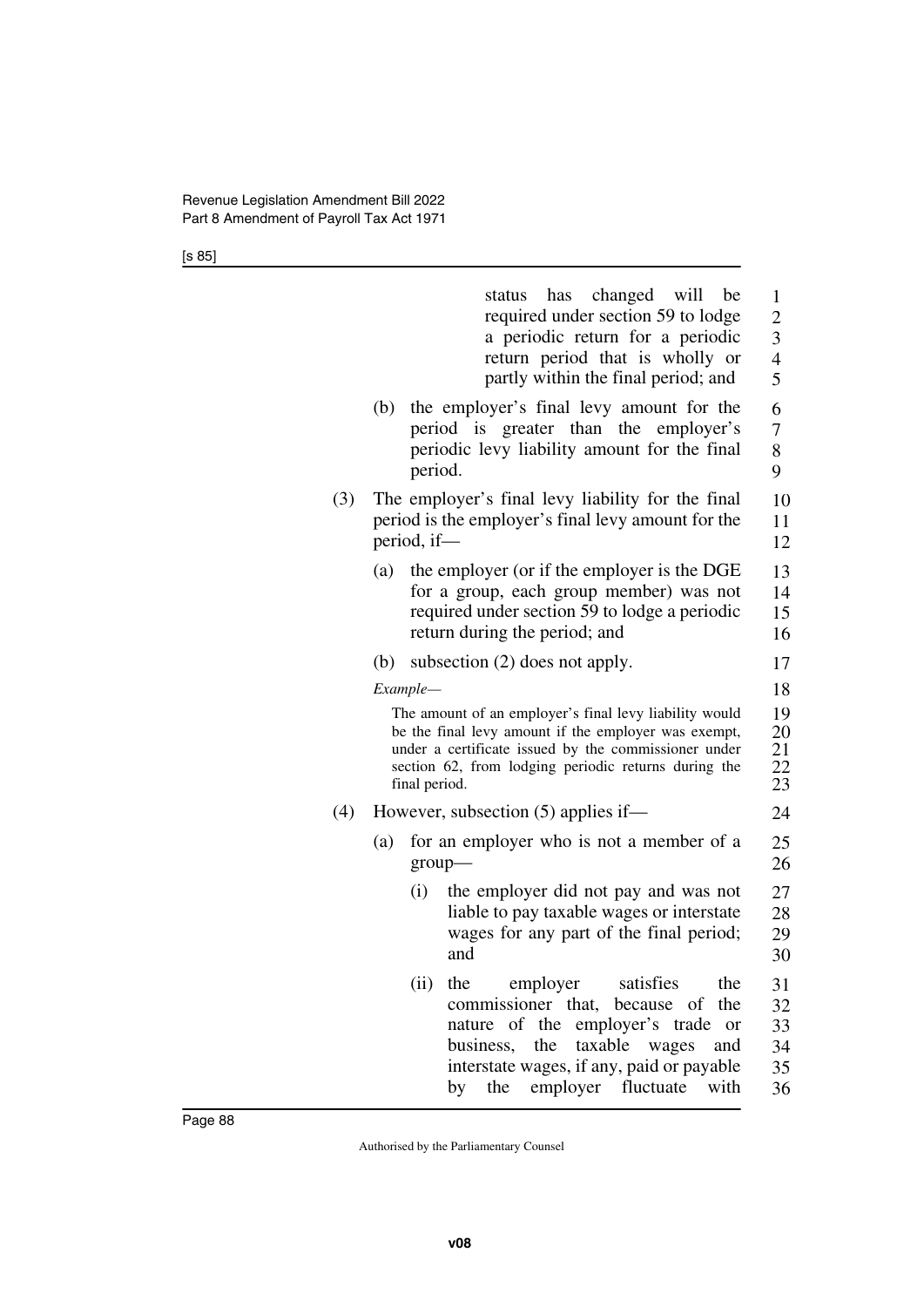7 8 9

different periods of the financial year; or

- (b) for an employer who is the DGE for a group—
	- (i) the group member whose status has changed did not pay and was not liable to pay taxable wages or interstate wages for any part of the final period; and 6
	- (ii) the employer satisfies the commissioner that, because of the nature of the group member's trade or business, the taxable wages and interstate wages, if any, paid or payable by the group member fluctuate with different periods of the financial year. 10 11 12 13 14 15 16
- (5) For working out the employer's final levy liability for the final period, the commissioner may— 17 18
	- (a) for an employer who is not a member of a group, treat the employer— 19 20
		- (i) if the employer has conducted the employer's trade or business in Australia during the whole of the final period—as an employer throughout the final period; or 21 22 23 24 25
		- (ii) if the employer has conducted the employer's trade or business in Australia during part only of the final period—as an employer during that part of the final period; or 26 27 28 29 30
	- (b) for an employer who is the DGE for a group, treat the group member whose status has changed— 31 32 33
		- (i) if the group member has conducted the member's trade or business in Australia during the whole of the final 34 35 36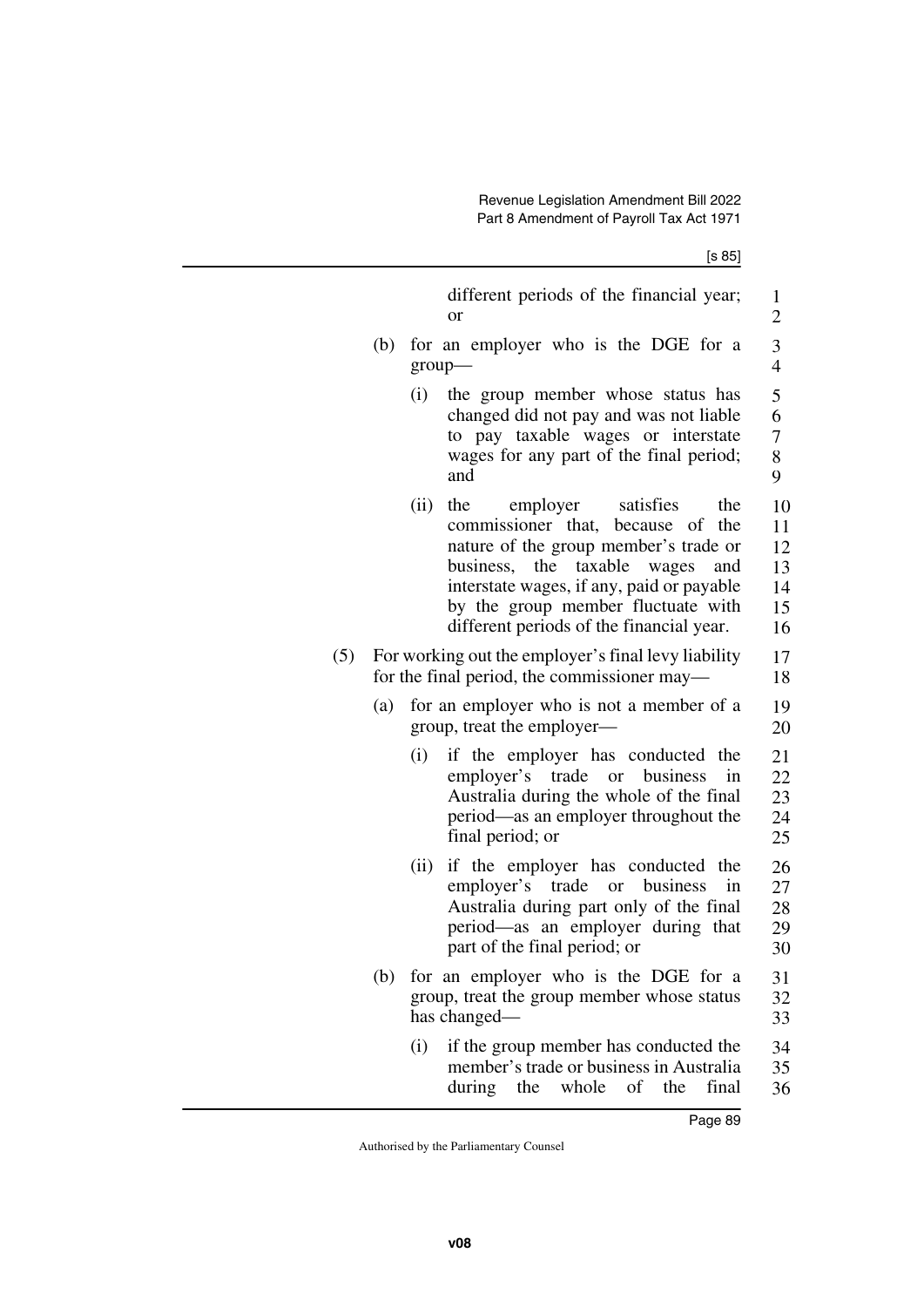|     | period—as an employer throughout the<br>final period; or                                                                                                                                                                |
|-----|-------------------------------------------------------------------------------------------------------------------------------------------------------------------------------------------------------------------------|
|     | (ii)<br>if the group member has conducted the<br>member's trade or business in Australia<br>during part only of the final period—as<br>an employer during that part of the<br>final period.                             |
|     | $Notes-$                                                                                                                                                                                                                |
|     | Under section $30(1)(a)$ of the Administration Act,<br>1<br>an employer's final levy liability for a final period<br>must be paid on the date the employer is required to<br>lodge a final return for the final period. |
|     | 2<br>may be required, under<br>An employer<br>the<br>Administration Act, to include assessed interest or<br>penalty tax in an assessment of final levy liability.                                                       |
|     | 430 Entitlement to final levy refund amount                                                                                                                                                                             |
| (1) | This section applies if the employer's periodic<br>levy liability amount for the final period is greater<br>than the employer's final levy amount for the<br>period.                                                    |
| (2) | The employer is entitled to a refund of the amount<br>(the <i>final levy refund amount</i> ) of the difference<br>between the periodic levy liability amount and the<br>final levy amount.                              |
| (3) | Subsection $(2)$ is subject to section 83.                                                                                                                                                                              |
| (4) | However, the employer is not entitled to a refund<br>of the amount more than 5 years after the making<br>of the assessment of the employer's final levy<br>liability for the final period.                              |
| (5) | This section does not apply in relation to a<br>of the employer's final<br>levy<br>reassessment<br>liability.                                                                                                           |
|     | $Note-$                                                                                                                                                                                                                 |
|     |                                                                                                                                                                                                                         |

Entitlement to refunds on reassessments is provided for in the Administration Act, part 4, division 2. 34 35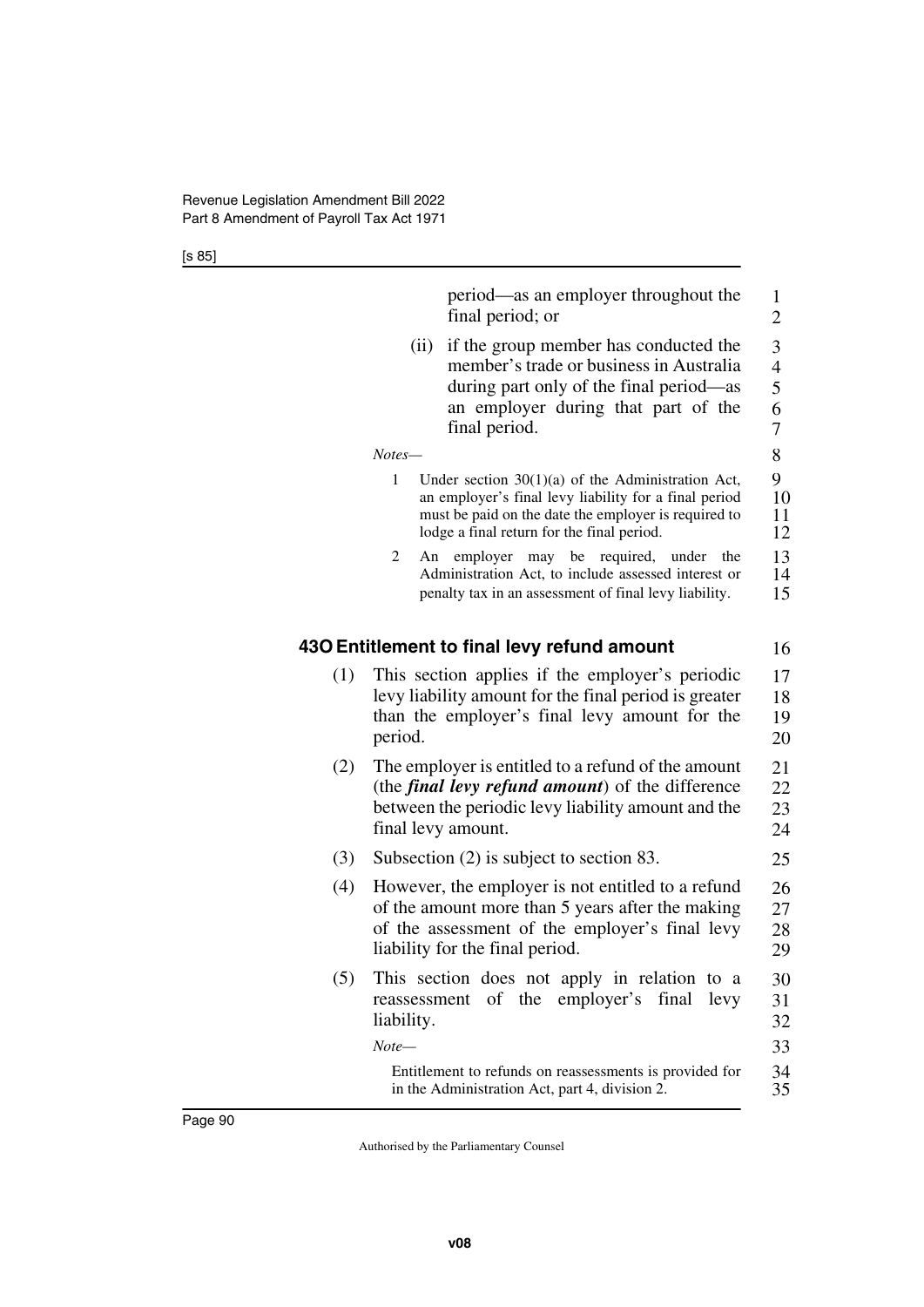[s 86]

| Section $57(1)(a)(ii)$ , after 'final liability'—<br>(1)                                                                  | $\mathbf{1}$   |
|---------------------------------------------------------------------------------------------------------------------------|----------------|
|                                                                                                                           | $\overline{2}$ |
| insert-                                                                                                                   | 3              |
| and final levy liability                                                                                                  | 4              |
| Section $57(1)(b)(ii)$ , after 'annual liability'—<br>(2)                                                                 | 5              |
| insert—                                                                                                                   | 6              |
| and annual levy liability                                                                                                 | 7              |
| <b>Clause</b><br>87<br><b>Amendment of s 59 (Periodic returns)</b>                                                        | 8              |
| Section $59(4)$ —                                                                                                         | 9              |
| insert-                                                                                                                   | 10             |
| state the employer's periodic levy liability<br>(c)<br>for the periodic return period.                                    | 11<br>12       |
| <b>Clause</b><br>88<br>Amendment of s 61 (Deemed lodgement of periodic<br>return—payment by electronic transfer of funds) | 13<br>14       |
| Section 61(1)(a), after 'tax'—<br>(1)                                                                                     | 15             |
| insert-                                                                                                                   | 16             |
| or mental health levy                                                                                                     | 17             |
| (2)<br>Section $61(1)(b)$ , after 'liability'—                                                                            | 18             |
|                                                                                                                           | 19             |
| insert-                                                                                                                   | 20             |
| or periodic levy liability                                                                                                |                |
| Section $61(3)$ , after 'liability'—<br>(3)                                                                               | 21             |
| insert-                                                                                                                   | 22             |
| and periodic levy liability                                                                                               | 23             |
| <b>Clause</b><br>89<br>Amendment of s 62 (Exemption from requirement to<br>lodge periodic returns)                        | 24<br>25       |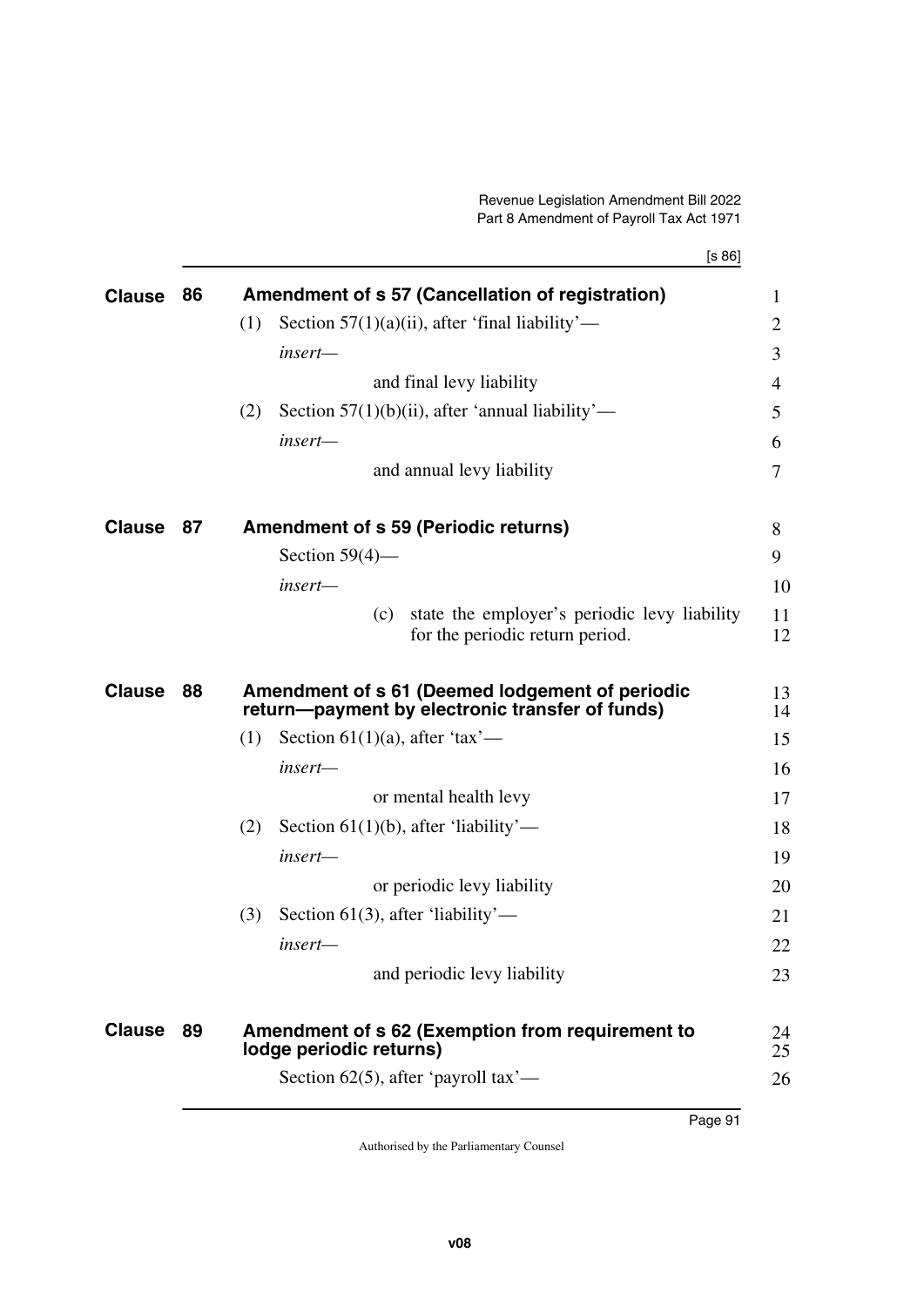Revenue Legislation Amendment Bill 2022 Part 8 Amendment of Payroll Tax Act 1971

[s 90]

|        |    |     | insert-           |                                                                                                                                                                                   | $\mathbf{1}$         |
|--------|----|-----|-------------------|-----------------------------------------------------------------------------------------------------------------------------------------------------------------------------------|----------------------|
|        |    |     |                   | or mental health levy                                                                                                                                                             | $\overline{2}$       |
| Clause | 90 |     |                   | Amendment of s 63 (Annual return)                                                                                                                                                 | 3                    |
|        |    |     | Section $63(3)$ — |                                                                                                                                                                                   | 4                    |
|        |    |     | insert-           |                                                                                                                                                                                   | 5                    |
|        |    |     |                   | (d) if the employer is not a group member or is<br>the DGE for a group—state the employer's<br>annual levy liability or annual levy refund<br>amount for the year.                | 6<br>7<br>8<br>9     |
|        |    |     |                   |                                                                                                                                                                                   | 10                   |
| Clause | 91 |     |                   | Amendment of s 64 (Final return)                                                                                                                                                  | 11                   |
|        |    | (1) |                   | Section 64(1), 'This section'—                                                                                                                                                    | 12                   |
|        |    |     | omit, insert-     |                                                                                                                                                                                   | 13                   |
|        |    |     |                   | Subsection $(2)$                                                                                                                                                                  | 14                   |
|        |    | (2) | Section $64(3)$ — |                                                                                                                                                                                   | 15                   |
|        |    |     | insert-           |                                                                                                                                                                                   | 16                   |
|        |    |     |                   | (d) if the employer is not a member of a group<br>on the last day of the final period—state the<br>employer's final levy liability or final levy<br>refund amount for the period. | 17<br>18<br>19<br>20 |
|        |    | (3) | Section 64-       |                                                                                                                                                                                   | 21                   |
|        |    |     | insert-           |                                                                                                                                                                                   | 22                   |
|        |    |     | (4)               | Subsection (5) applies if, during a financial year,<br>a change of status happens for a relevant<br>employer who is a member of a group (the<br>relevant group member).           | 23<br>24<br>25<br>26 |
|        |    |     | (5)               | The DGE for the group on the last day of the final<br>period for the change of status must, not later than<br>21 days after the change of status happens, lodge                   | 27<br>28<br>29       |
|        |    |     |                   |                                                                                                                                                                                   |                      |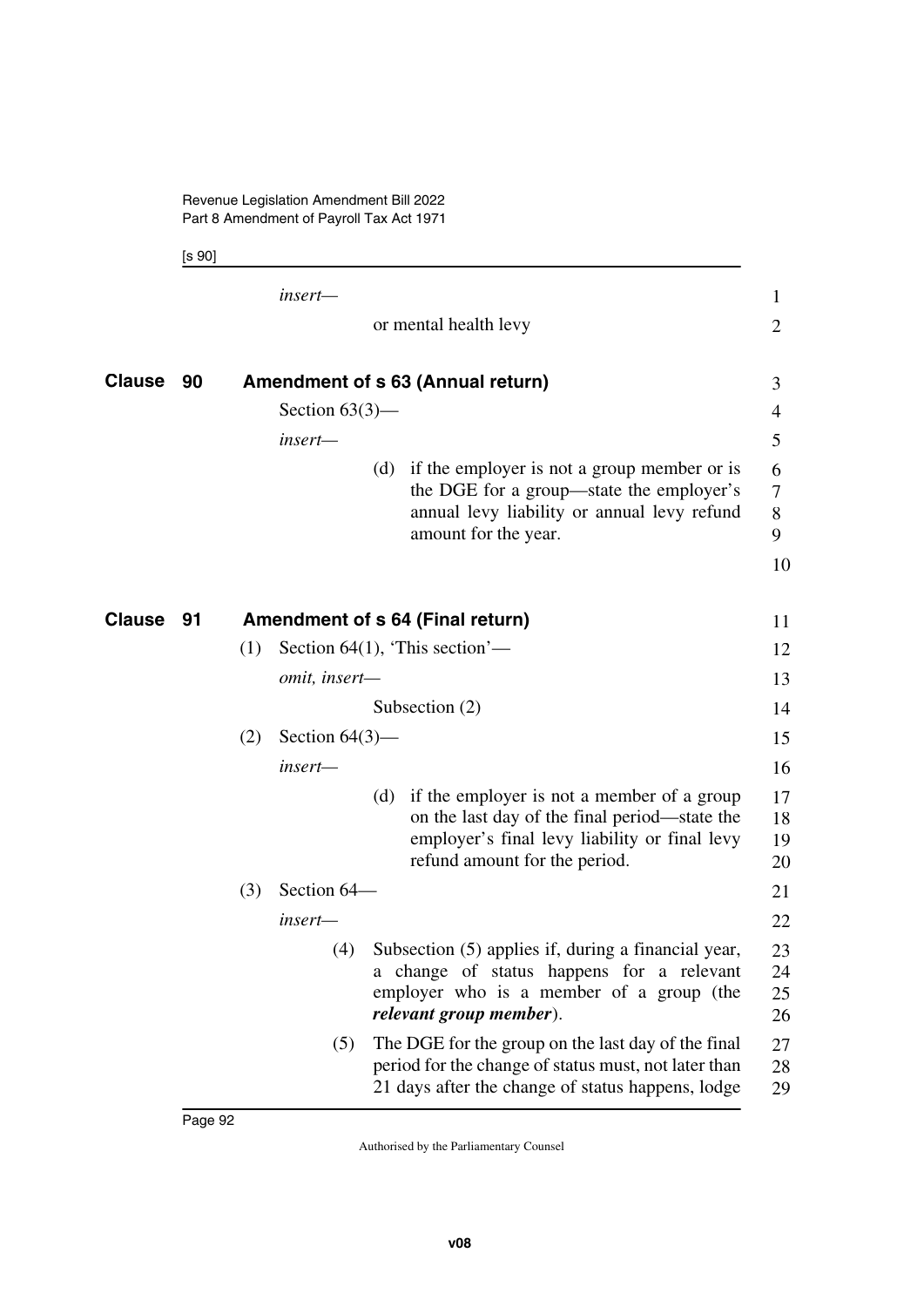|                     |     |                         |         | a return for taxable wages paid or payable by the<br>relevant group member for the final period.                                                                                                                                                                                                                                                                                                                                                                                                                                          | $\mathbf{1}$<br>$\overline{2}$                                 |
|---------------------|-----|-------------------------|---------|-------------------------------------------------------------------------------------------------------------------------------------------------------------------------------------------------------------------------------------------------------------------------------------------------------------------------------------------------------------------------------------------------------------------------------------------------------------------------------------------------------------------------------------------|----------------------------------------------------------------|
|                     |     | (6)                     |         | The return must—                                                                                                                                                                                                                                                                                                                                                                                                                                                                                                                          | 3                                                              |
|                     |     |                         | (a)     | be in the approved form; and                                                                                                                                                                                                                                                                                                                                                                                                                                                                                                              | $\overline{4}$                                                 |
|                     |     |                         | (b)     | state the wages that were paid or payable<br>during the period, as a member of the group,<br>by each employer who was a member of the<br>group for all or part of the period; and                                                                                                                                                                                                                                                                                                                                                         | 5<br>6<br>7<br>8                                               |
|                     |     |                         | (c)     | state the DGE's final levy liability or final<br>levy refund amount for the period.                                                                                                                                                                                                                                                                                                                                                                                                                                                       | 9<br>10                                                        |
| <b>Clause</b><br>92 |     | or final refund amount) |         | Amendment of s 83 (Application of annual refund amount                                                                                                                                                                                                                                                                                                                                                                                                                                                                                    | 11<br>12                                                       |
|                     | (1) |                         |         | Section 83, heading, from 'or final'—                                                                                                                                                                                                                                                                                                                                                                                                                                                                                                     | 13                                                             |
|                     |     | <i>omit, insert—</i>    |         |                                                                                                                                                                                                                                                                                                                                                                                                                                                                                                                                           | 14                                                             |
|                     |     |                         |         | , annual levy refund amount, final refund<br>amount or final levy refund amount                                                                                                                                                                                                                                                                                                                                                                                                                                                           | 15<br>16                                                       |
|                     | (2) | Section $83(1)$ —       |         |                                                                                                                                                                                                                                                                                                                                                                                                                                                                                                                                           | 17                                                             |
|                     |     | omit, insert-           |         |                                                                                                                                                                                                                                                                                                                                                                                                                                                                                                                                           | 18                                                             |
|                     |     | (1)                     | $Note-$ | This section applies if an employer is entitled to<br>an annual refund amount, annual levy refund<br>amount, final refund amount or final levy refund<br>amount on an original assessment of the<br>employer's annual liability, annual levy liability,<br>final liability or final levy liability.<br>See the Administration Act, part 4, division 2, for<br>about entitlement to refunds<br>provisions<br>on<br>a<br>reassessment of an employer's annual liability, annual<br>levy liability, final liability or final levy liability. | 19<br>20<br>21<br>22<br>23<br>24<br>25<br>26<br>27<br>28<br>29 |
|                     |     |                         |         |                                                                                                                                                                                                                                                                                                                                                                                                                                                                                                                                           |                                                                |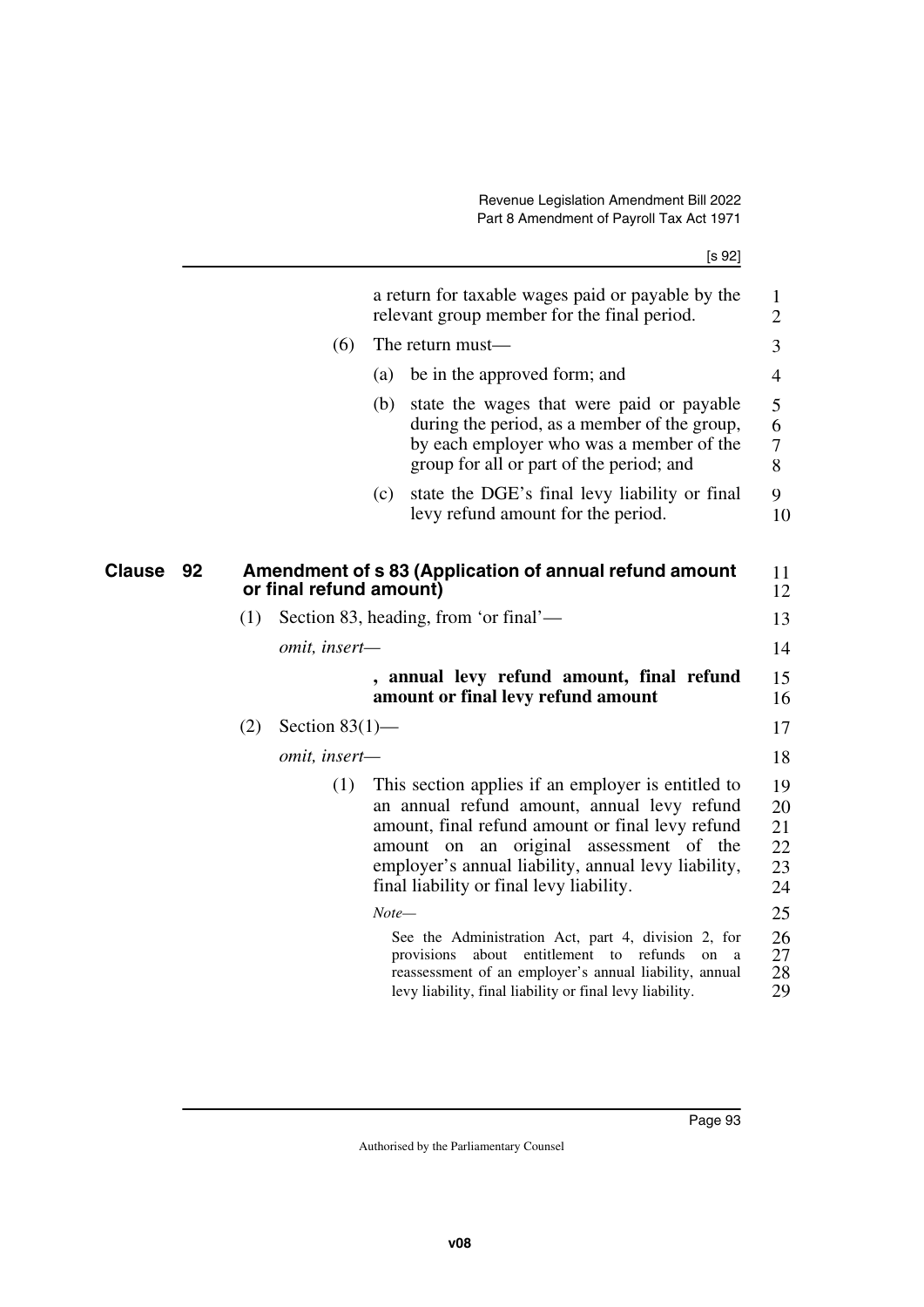Revenue Legislation Amendment Bill 2022 Part 8 Amendment of Payroll Tax Act 1971

## [s 93]

Page 94

| <b>Clause</b> | 93 | Amendment of s 85 (Entitlement to a refund of payroll<br>tax) |                                       |                                                                                                                                                      |                   |
|---------------|----|---------------------------------------------------------------|---------------------------------------|------------------------------------------------------------------------------------------------------------------------------------------------------|-------------------|
|               |    | (1)                                                           | Section 85, heading, 'of payroll tax' |                                                                                                                                                      | 3                 |
|               |    |                                                               | omit.                                 |                                                                                                                                                      | 4                 |
|               |    | (2)                                                           | Section 85-                           |                                                                                                                                                      | 5                 |
|               |    |                                                               | insert-                               |                                                                                                                                                      | 6                 |
|               |    |                                                               | (2)                                   | An employer is not entitled to a refund of an<br>amount of the mental health levy paid, or<br>purportedly paid, by the employer other than<br>under- | 7<br>8<br>9<br>10 |
|               |    |                                                               |                                       | section 43K or 43O; or<br>(a)                                                                                                                        | 11                |
|               |    |                                                               |                                       | the Administration Act, part 4, division 2.<br>(b)                                                                                                   | 12                |
| <b>Clause</b> | 94 |                                                               |                                       | <b>Amendment of schedule (Dictionary)</b>                                                                                                            | 13                |
|               |    | (1)                                                           | Schedule-                             |                                                                                                                                                      | 14                |
|               |    |                                                               | insert-                               |                                                                                                                                                      | 15                |
|               |    |                                                               |                                       | <i>additional annual levy amount</i> , for part 2,<br>division 5B, see section 43I.                                                                  | 16<br>17          |
|               |    |                                                               |                                       | <i>additional final levy amount</i> , for part 2, division<br>5C, see section 43M.                                                                   | 18<br>19          |
|               |    |                                                               |                                       | <i>additional periodic threshold</i> , for part 2, division<br>5A, see section 43E.                                                                  | 20<br>21          |
|               |    |                                                               |                                       | <i>adjusted additional threshold</i> , for part 2, division<br>5A, see section 43D.                                                                  | 22<br>23          |
|               |    |                                                               |                                       | <i>adjusted primary threshold</i> , for part 2, division<br>5A, see section 43C.                                                                     | 24<br>25          |
|               |    |                                                               |                                       | annual levy adjustment amount, for part 2,<br>division 5B, see section 43I.                                                                          | 26<br>27          |
|               |    |                                                               |                                       | <b>annual levy amount</b> , for part 2 division 5B, see<br>section 43I.                                                                              | 28<br>29          |
|               |    |                                                               |                                       | <i>annual levy liability</i> see section 43J.                                                                                                        | 30                |